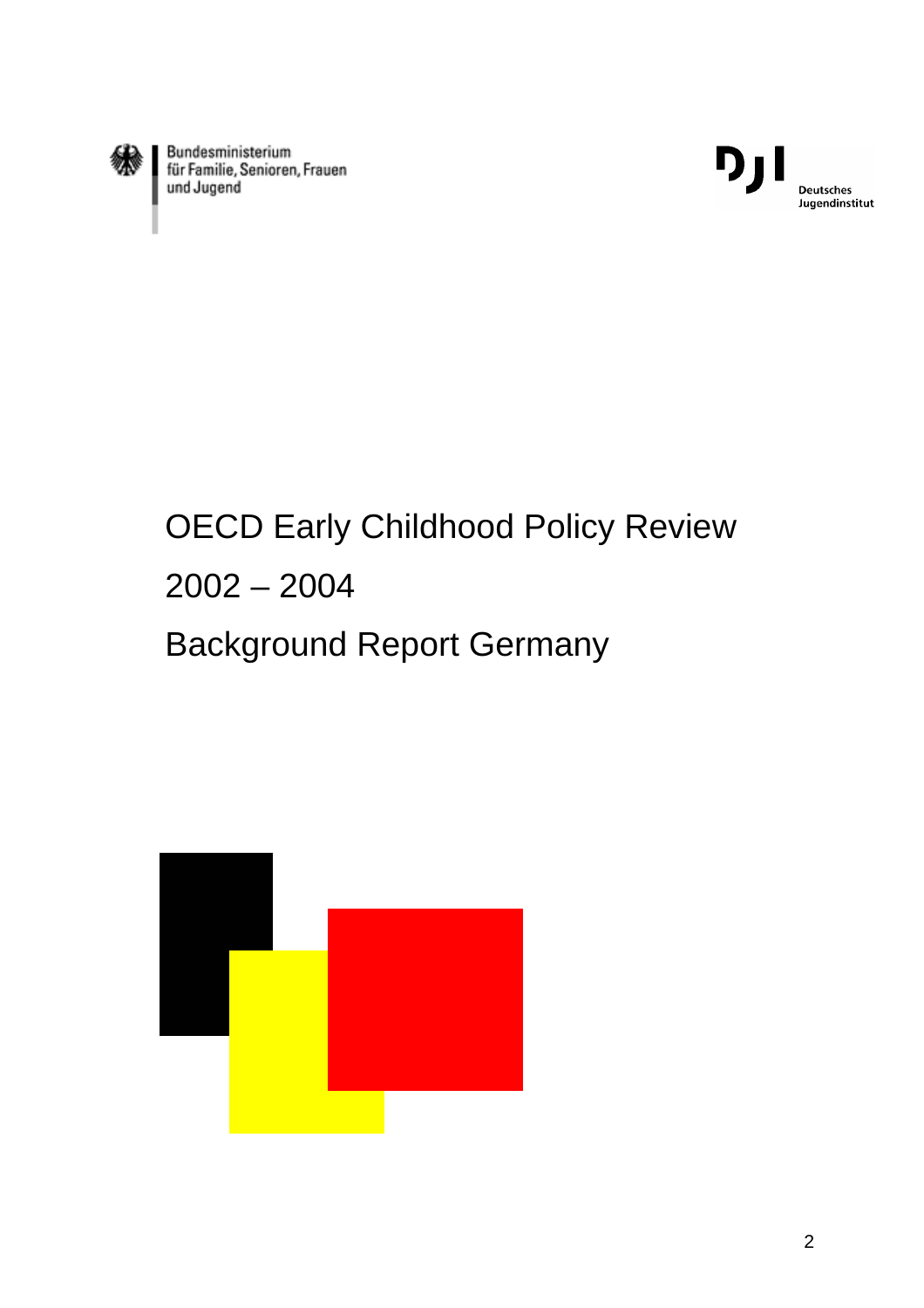The brochure was drafted and published on behalf of the Federal Ministry for Family Affairs, Senior Citizens, Women and Youth.

© 2004 Deutsches Jugendinstitut e.V. (German Youth Institute) Abteilung Kinder und Kinderbetreuung (Children and Childcare Dept.) Nockherstraße 2, 81541 München Tel.: +49 (0)89 62306-0 Fax:  $+49(0)8962306-162$ e-mail: schweikl@dji.de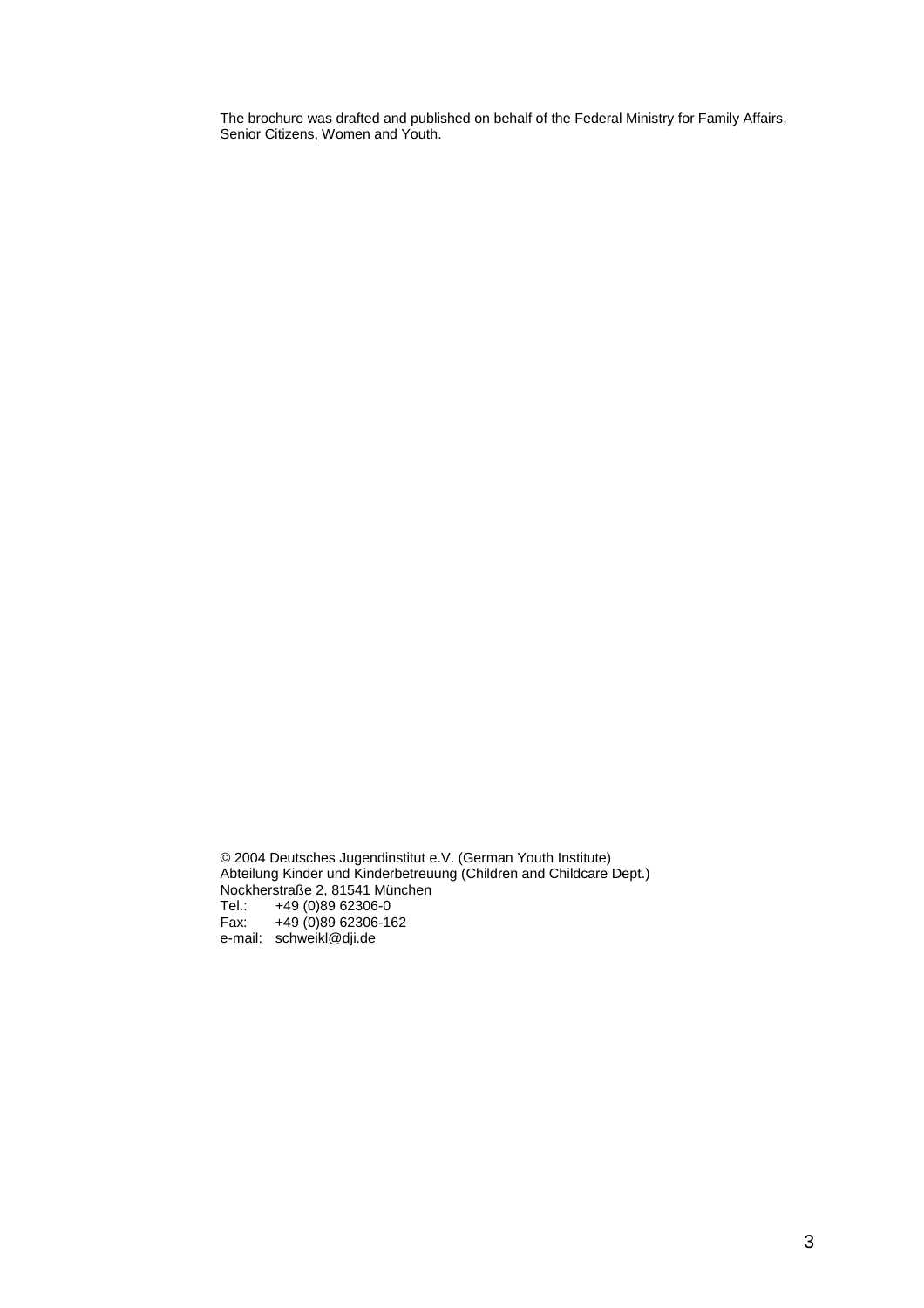## Table of Contents

Foreword by the Federal Minister for Family Affairs, Senior Citizens, Women and Youth (to be added later)

On the drafting of the report

ECEC day facilities in the Federal Republic of Germany A brief overview Types of services offered and definition of terms Language used in the study

The social context of ECEC day facilities for children Political change, social change Law and organisation Support for families The significance of ECEC day facilities for children and childhood

General information on the Federal Republic of Germany Structural issues Figures, data, facts

Legal Framework Foundation / Constitutional law Legal basis for early childhood care, education and child-raising: Child and Youth Welfare Act Outlook and challenges

Historical basis of present manifestations From industrialisation to the foundation of the Federal Republic of Germany and the German Democratic Republic Two German states Federal Republic of Germany German Democratic Republic Until 1989: Commonalties and differences between the Federal Republic of Germany and the German Democratic Republic 1990 to 2000 The current situation

Concepts of early childhood care, education and child-raising Outlook and challenges

**Quality** Outlook and challenges

Access Supply situation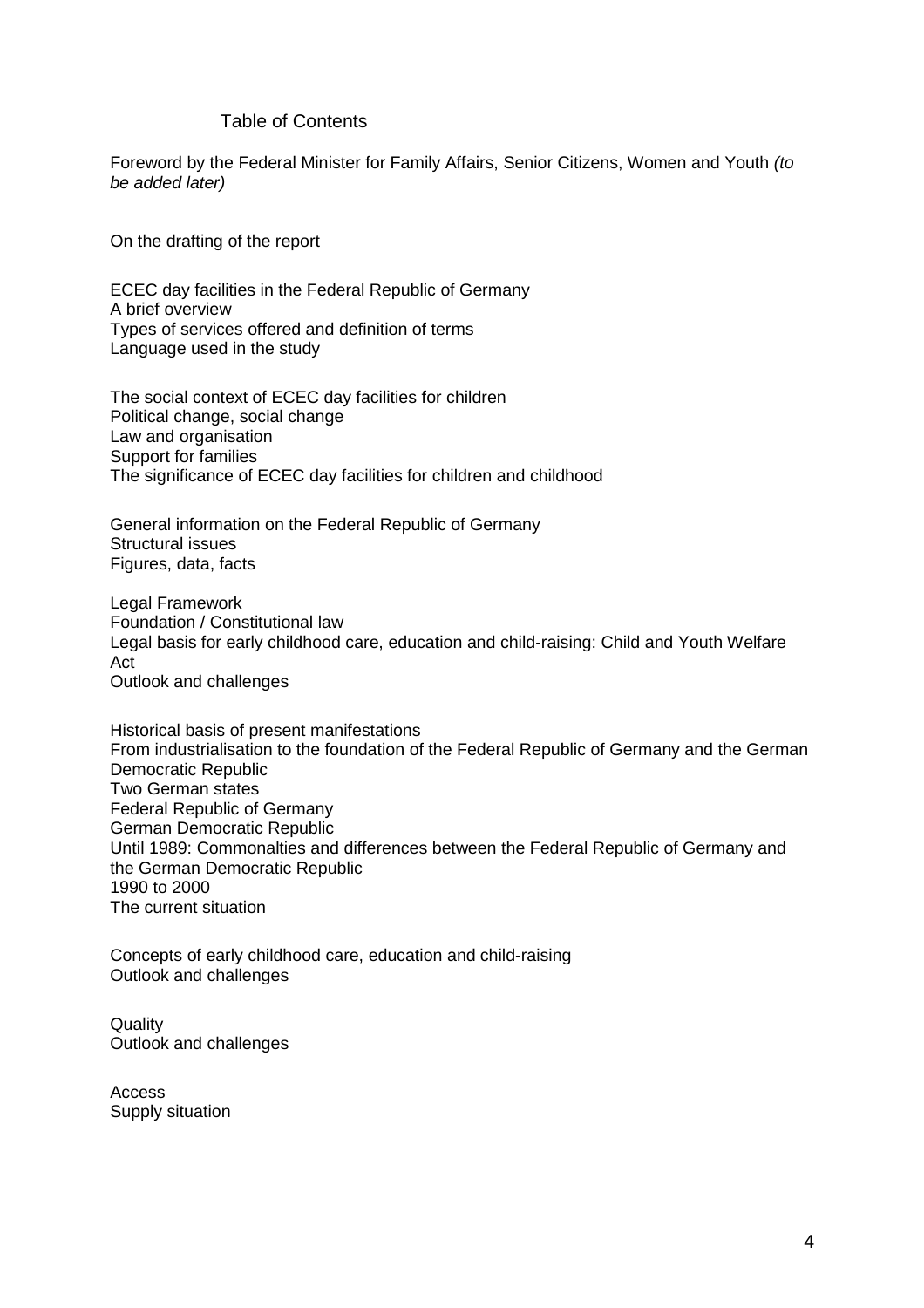Family day care Legal basis Funding Quantitative level of service

Quality – assurance and development Outlook and challenges

Funding Funding procedure and management Figures on costs and funding

**Staff** Nursery teachers Other specialist staff Ancillary or auxiliary staff Women and men in the job Further training and specialist advice Pay scales and remuneration Representation of interests Outlook and challenges

Cooperation with parents Best practice Parents' rights in ECEC day facilities for children Available information Outlook and challenges

Evaluation and research

Summary commentary

Annex Important terms (Glossary) Bodies, organisations, institutions, associations Sources and further reference material Figures and Tables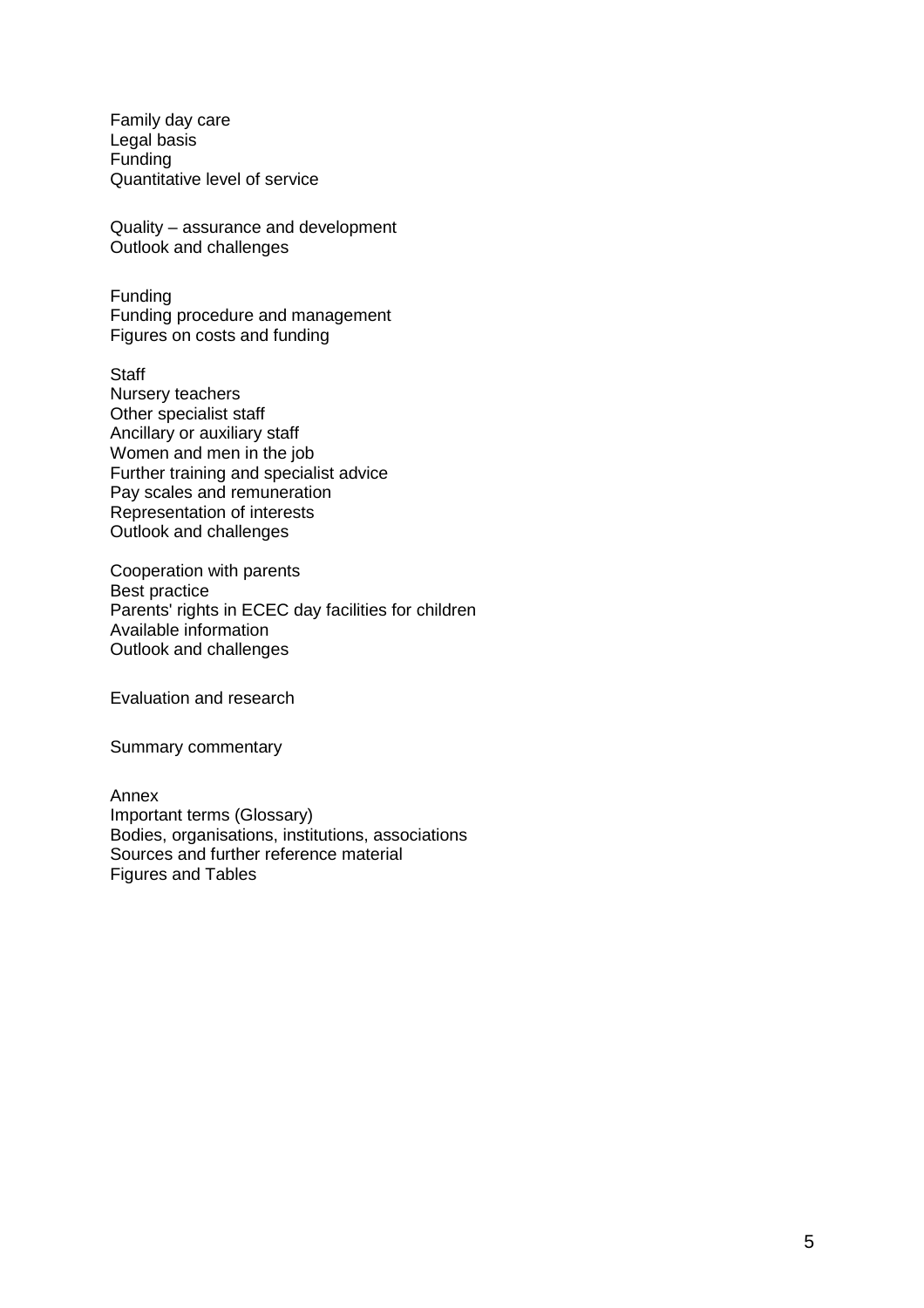# **On the drafting of the report**

At present, the system of early childhood education and care (ECEC) is the subject of intensive discussion in Germany. Very different starting points applied in the two separate German states as a consequence of the different trends. On the territory of the new Federal Länder, we find as a legacy of the former GDR a comparatively dense supply of places in ECEC day facilities for all children up to primary school age, i.e. also for schoolchildren. By contrast, the supply of places in Western Germany is completely inadequate, particularly for children under the age of three and over the age of six, i.e. of school-age.

In contrast to the situation pertaining only a few years ago, there is now a consensus among all parties represented in the Lower House (Bundestag) that the number of places in the old Länder has to be increased. There are several reasons for this growing agreement concerning support for families in bringing up their children. The main one is based upon demands to improve the balance or reconcilability of family and work. A major indication of shortcomings in this area is the low birth-rate, which is particularly common among women with high professional qualifications. On the other hand, one hopes that encouraging children early in their education will also have a positive impact on school careers, above all among children from disadvantaged families. Against this background, curricular requirements are being developed and tested in all Federal Länder for the early childhood education period, something which until recently was still unimaginable in light of the complex federal structure of this area and of the major significance of independent welfare organisations. Meanwhile, the ministers for youth and the conference of ministers for education have agreed a joint framework for early education in day-care facilities.

The fact that the Federal Government has chosen to take a more active role in this situation of intensive debates and efforts for innovation in the second round of the OECD studies on childcare systems (including family day care) can only be welcomed. This brings the considerations and controversies in Germany into a context of international debate and a consultation process from which important indications may emerge in developing new ideas and concepts.

A precondition for the drafting of the OECD report was this Background Report. It served the purpose of preparing the OECD's group of investigators for its visit to Germany. The task was hence to portray in a comprehensible manner the entire system of ECEC day facilities for external experts and, in doing so, to also show the existing problems. At the same time, the report also has some importance for the discussion of childcare in Germany as a kind of self-ascertainment.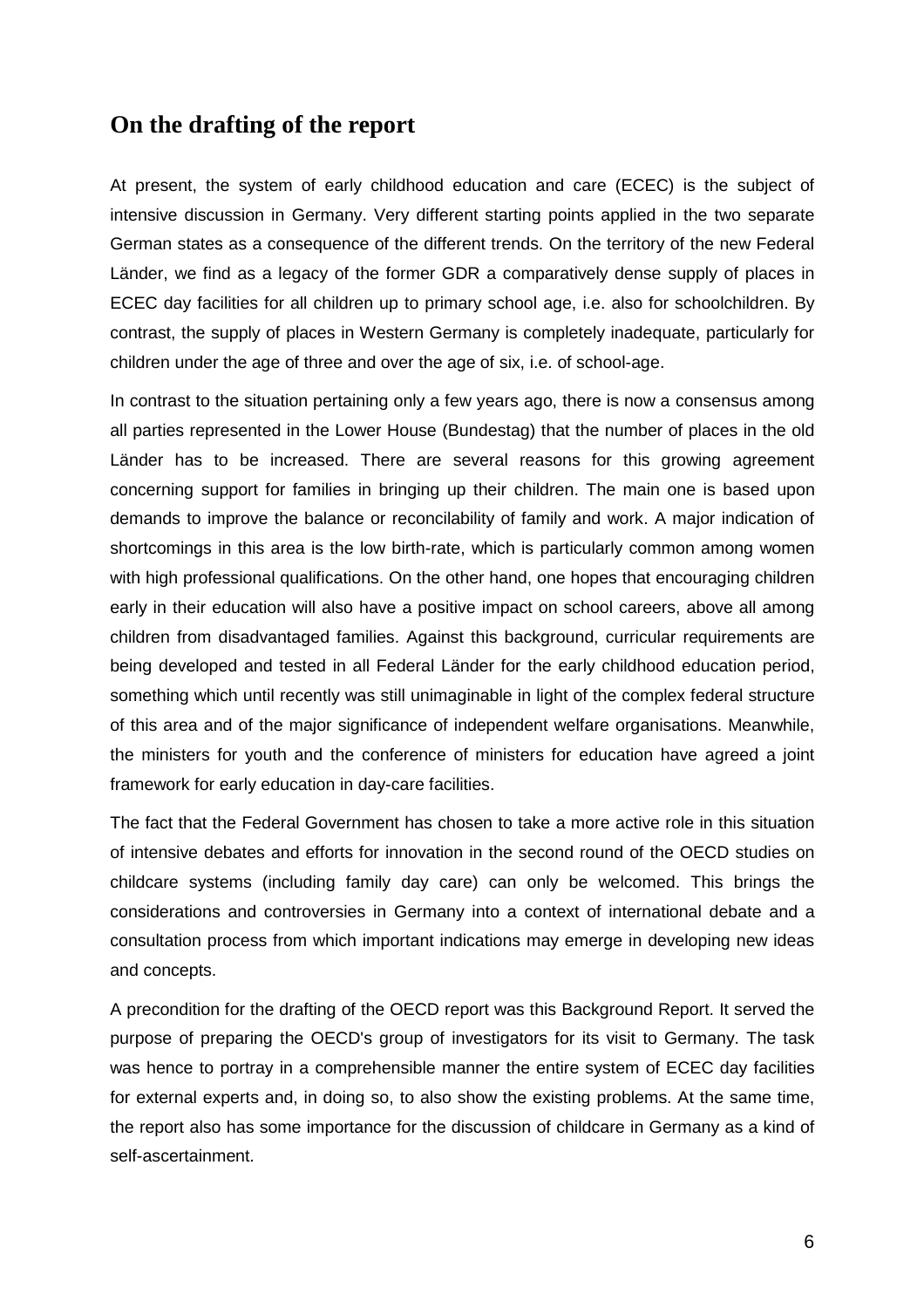The Federal Ministry for Family Affairs, Senior Citizens, Women and Youth commissioned the German Youth Institute (DJI) to draft the report. The DJI is a non-university research institute in the field of social science, which for many years has been carrying out investigations concerning the situations of children, youth, women and families, as well as the public support and promotion services offered related thereto. This work concentrates on questions of ECEC day facilities which are implemented by the "Children and childcare" department.

A major concern in drafting the report was to include all major players from the system of ECEC day facilities in order to be able to portray different perspectives. To this end, the Federal Ministry for Family Affairs, Senior Citizens, Women and Youth called together a steering group which included representatives of the Working Party of the Highest Land Youth Authorities, the Federal Working Party of Independent Welfare, the Federal Association of Local Authority Associations, the Federal Working Party of Land Youth Welfare Offices, the Federal Childminders Association for Childcare in Day-care, the Federal Ministry of Education and Research, the Education and Science Trade Union and the academic sphere. The concept of the report and its core contents were discussed with them at a first meeting in November 2003. A first version of the report was discussed at a second meeting held in mid-February 2004. There, many further proposals were made which have been worked into a new version and submitted once more to the steering group. The result is the present report, which for one thing is to provide an easily understandable portrayal of the German system of ECEC day facilities, which is a challenge given the different competences in this area. Secondly, sections entitled "Outlook and challenges" each contain open questions and indications of the further need for research, as well as information on debates and proposals for further trends in this area, as also expected by the OECD according to its instructions for the drafting of background reports.

The fact that a comprehensible, easy-to-read text was created from the whole discussion is above all due to Dr. Roger Prott, who was commissioned to draft the report. Expert advice was provided here by Kornelia Schneider, who was also responsible for acquiring data and documents, supported by Martin Wolf. The specialist work was carried out by Gisela Schweikl, project leadership with Dr. Hans Rudolf Leu. A major contribution was, however, also made by the members of the steering group, be it through the discussion of the texts, be it by means of written commentaries or by providing informative material. Many thanks to you all. Furthermore, the text has been co-ordinated inter-ministerially in terms of contents.

Prof. Dr. Thomas Rauschenbach

Director of the German Youth Institute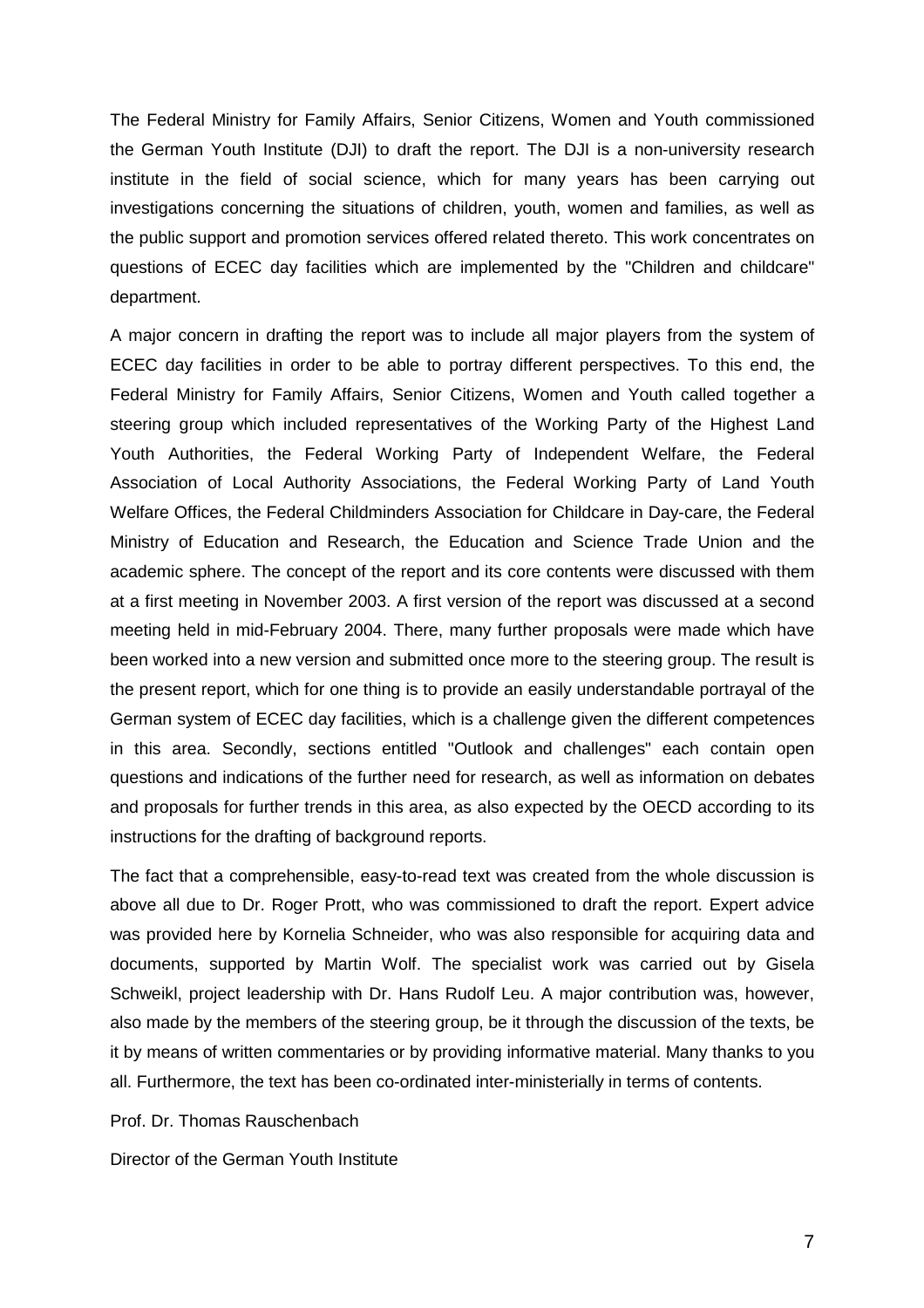# **ECEC in the Federal Republic of Germany**

# **A brief overview**

In the Federal Republic of Germany, ECEC takes many forms. It is a part of child and youth welfare, and covers services offered for the care, education and child-raising aged up to a maximum of 14 before and in addition to school, which children enter as a rule after reaching the age of six. In line with the OECD's special interest in early care, education and childraising, the report refers in the main to children of pre-school age. Services offered for children of school age are taken into account, where in each case they are mentioned in connection with their status in the system of day-care.

The main range of services consists of *day facilities* for children. The spread, acceptance and demand vary according to the age of the children, the region and the existing services. The participation rates increase continually with age until starting school, after which they fall. On principle, far fewer places are available for children under the age of three and for schoolage children than for children aged between three and six. Having said that, the level of supply for the under-threes and for school-age children in the new Länder is historically higher than in the West; the same can be said about all-day places for 3- to 6-year-old children. Provision of places is better in urban than in rural areas.

Facilities for 3- to 6-year-old children (nurseries), which at the same time are counted as the elementary area of the education system, enjoy higher status than the others. Each child in this age group has a legal right to a place. Here, the view has prevailed that the duration of care must be at least four hours in each case. Times beyond this are considered to be "care times" and – like the overall range offered for the other age groups – are provided as needed (cf. pp. 31/32 and p. 63). Day facilities for school children are needed above all in order to top up time spent at the usual half-day school. Attendance is not obligatory.

In addition to facilities, there is family day care for children as a service offered by childminders in the parents' household or  $-$  much more frequently  $-$  in their own household. childminders for all age groups of children.

An intensive discussion is currently taking place, amplified by the PISA study, which relates to the goals, content and shape of public ECEC day facilities. It is basically also about creating a new balance between societal and private responsibility for taking care of children, as well as of a redefinition of 'education' from early childhood education to adult education.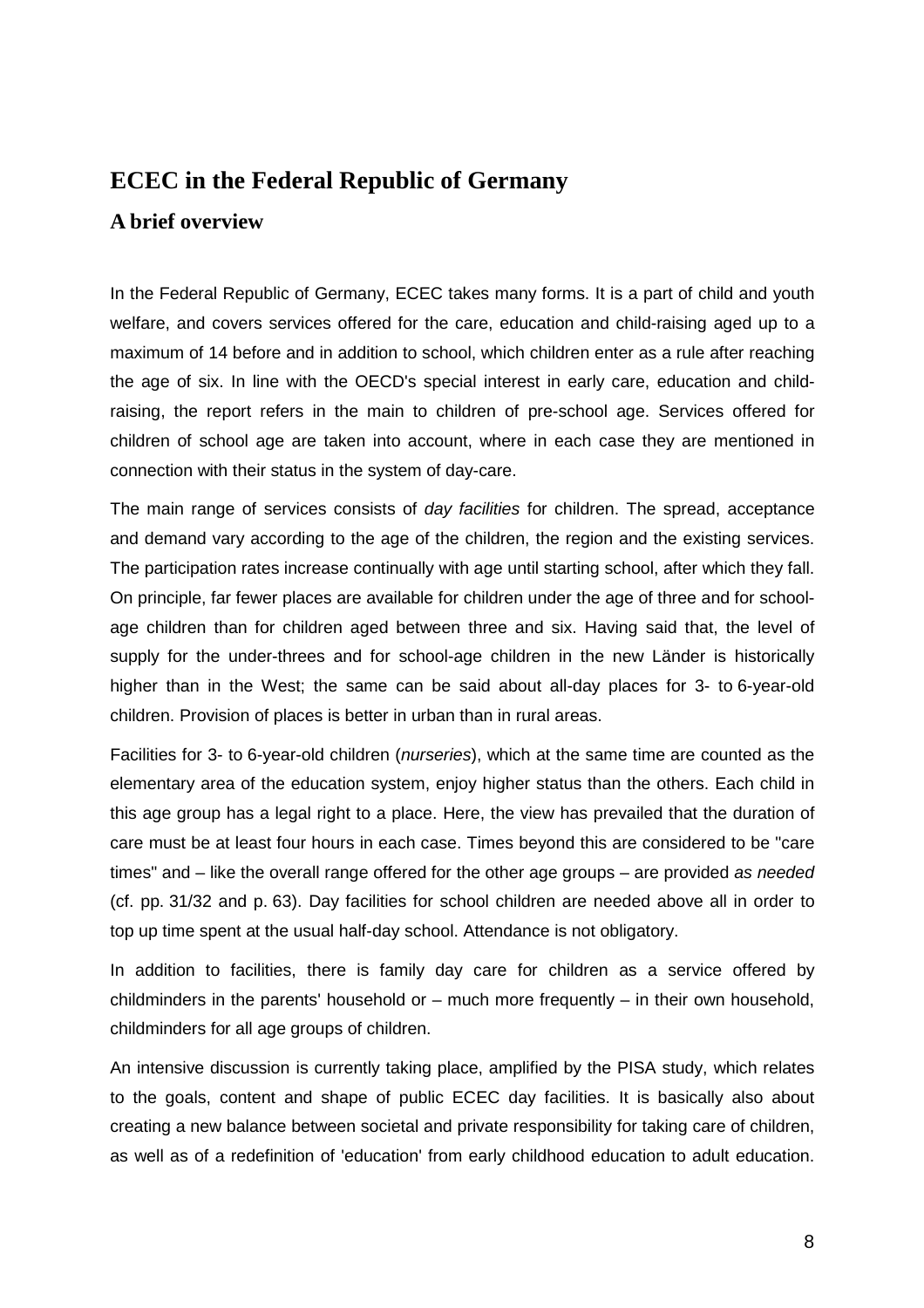For the child-raising below six outside the family, as well as of school children outside primary schools, the following topical foci are under discussion:

- formal, non-formal (informal) and informal education processes,
- early childhood care of children under the age of three.
- all-day care, education and child-raising aged three to six,
- the relationship between school and out-of-school education.

Redefining the balance between societal and private responsibility for children's care, education and child-raising affects many areas:

- parents' right and the constitutional system of competences,
- funding,
- the quality of the services offered and the change in the training structures, also in a European context, including developing suitable implementation strategies,
- the quantity of the existing supply and its expansion in line with demand.

# **Types of services offered and definitions of terms**

**"Day facilities for children"** (or ECEC day facilities) is the official umbrella term covering all forms of institutional public care, education and child-raising before and in addition to school.

There are no designations used uniformly and nationwide for the individual types of facility. A three-tier system is customary, orientated in line with three age groups of children, which are also sub-divided into the official child and youth welfare statistics:

|                  | Day nurseries for the for children under 3 years of age                                       |  |  |  |
|------------------|-----------------------------------------------------------------------------------------------|--|--|--|
| under-threes     |                                                                                               |  |  |  |
| <b>Nurseries</b> | children from 3 years of age until starting<br>school<br>for<br>(average at 6.5 years of age) |  |  |  |
|                  |                                                                                               |  |  |  |
| Out-of-school    | for school-age children, in most cases up to 10 or 12 years of age                            |  |  |  |
| provision        | (acc. to Federal law up to 14 years of age)                                                   |  |  |  |

Day nurseries for the under-threes, nurseries and out-of-school provision are found as special facilities or in many mixed forms. Age-integrated institutions cover the entire age spectrum in some cases.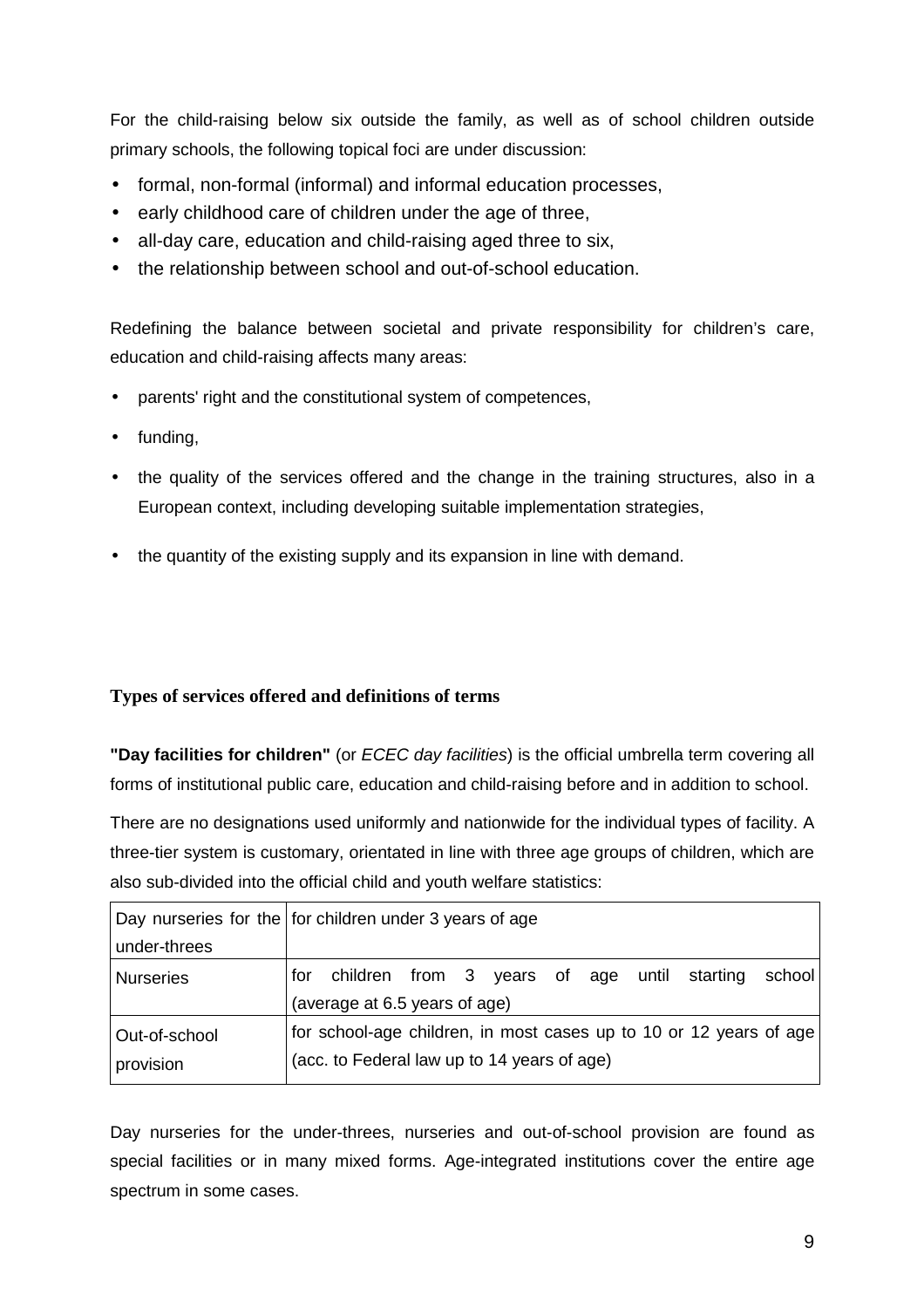The opening times constitute an important criterion by which to distinguish between the forms of service offered. There are half-day and all-day facilities. Many all-day facilities offer both half-day and all-day places, as well as part-time places in some cases. There is no clear nationwide definition of the times covered by these (duration and organisation).

All-day facilities as a rule offer lunch.

Children with disabilities are supported in facilities provided specially for them, or in facilities which champion the joint child-raising both with and without disabilities. As *integration* becomes increasingly taken for granted (cf. pp. 72/73), children with disabilities are also admitted directly in facilities close to home.

The official child and youth welfare statistics cover all facilities requiring an operating licence, and categorise them according to a variety of criteria. Over and above this, children of all three age groups attend facilities which for a variety of reasons are not counted as day facilities, for instance because they only cover a part of the care times, or because they are open to school children in the cultural and leisure field as open-ended service ranges, or also because they are affiliated to the school administration. In some Federal Länder there are pre(school) classes to encourage children's progress a year before starting school and/or school nurseries for children whose school-attendance was postponed (cf. Tab. A1 in the Annex).

There is a special position for *family day care* (cf. p. 76). So far, the law has largely provided it for children under three years of age, but in fact it covers all age groups and applies on principle to all children as an equal-value service offered in addition to day facilities. In fact, however, there are major differences in the forms of service provided. In the long run, the objective is a continual quality assurance and improvement in both forms of service provided.

In addition to day-care, Federal law (Book Eight of the Social Code (Sozialgesetzbuch) – Child and Youth Welfare), which governs the promotion of children in day facilities and in family day care (cf. pp. 27 and 30), also separately mentions parents' initiatives: "Mothers, fathers and other parents or guardians who wish to organise the promotion of children themselves shall receive advice and support" (section 25 of Book Eight of the Social Code). Parents' associations may be recognised as voluntary providers of day facilities for children (cf. also p. 33), may join umbrella associations or work independently as an individual facility. Parents turn to self-help for a wide variety of reasons, for instance when the space available is not sufficient, when the basic direction of child-raising in the available facilities does not meet their expectations, if they prefer collectively-organised types of facility, if they would like to gain an influence on the design or if they themselves would like to participate (cf. also p. 99). Whether the funding of parents' initiatives is to match that of other voluntary providers or be governed at a lower level is a matter for the Länder or municipalities.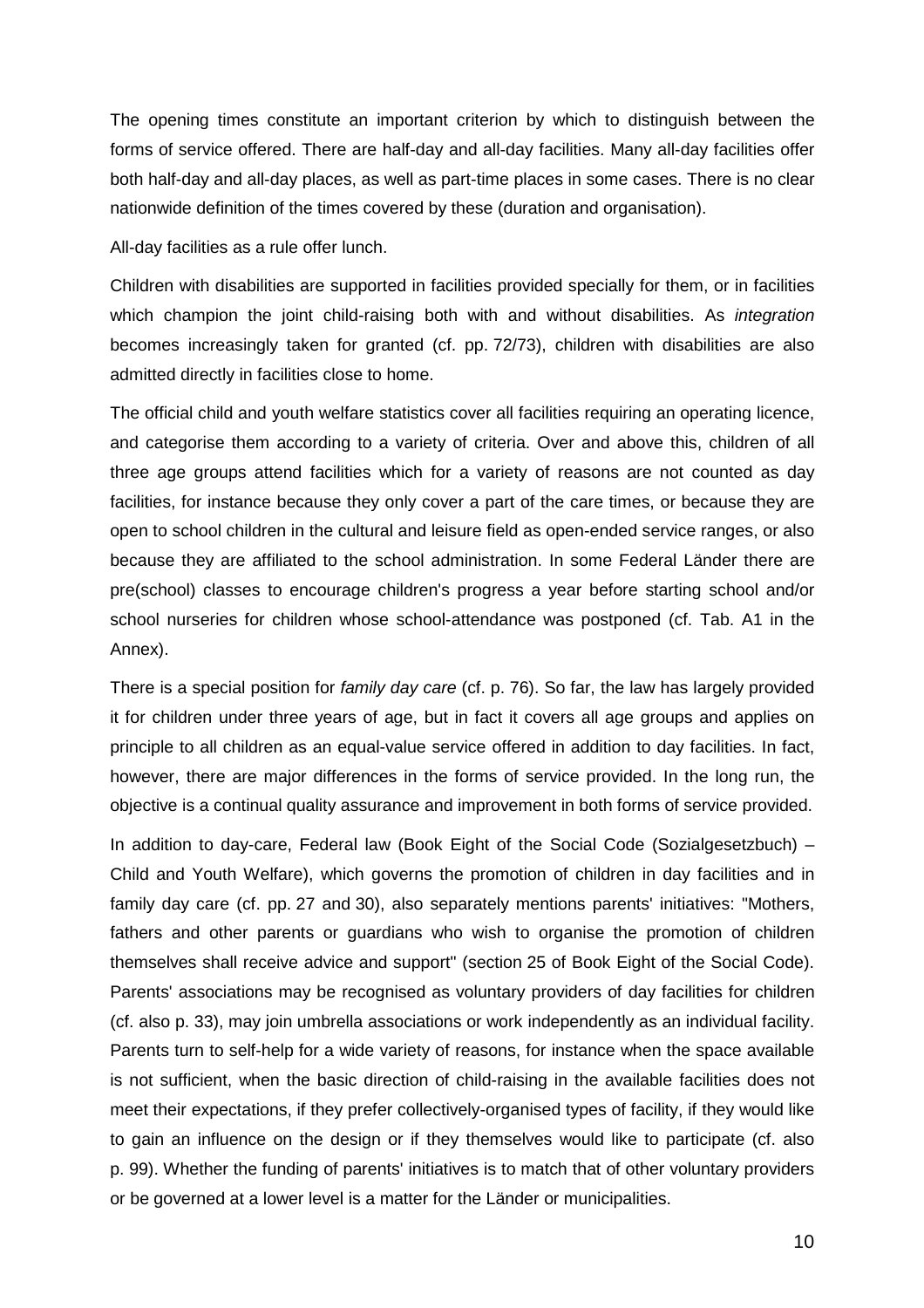The share of the space available provided by parents' initiatives is considerable and is tending to grow, although this form of facility necessitates parents making considerable contributions of their own (e.g. administration, bookkeeping, decorating, cooking and cleaning; in some cases parents also serve in direct employment). At the end of 2002, the total share of places in parents' initiatives among all places was 3.2%, accounting for 6.9% among children in day nurseries for the under-threes, 2.7%, among children in the nursery age group, and 3.8% among school-age children. This may indicate that parents' initiatives occur primarily where there are the fewest places available. In the East, parents' initiatives play a lesser role. In the West, almost one place in five for children in day nurseries for the under-threes is provided in parents' initiatives.

# **Language used in the study**

l

In this study, the terms day nursery for the under-threes, nursery and out-of-school-provision refer to the services offered for the various age groups of children, irrespective of the institutionalised form in which the places are available. The term "day facilities for children" has been used as a general collective term. Other designations refer to specific services.

In German usage, the term "Betreuung" is frequently used as a neutral collective term, coming very close to the English 'care' (Tagesbetreuung = day-care). However, it also refers to a function or a task of the day facilities. German distinguishes moreover between Erziehung (child-raising/child-raising) and Bildung (education), whereas the English term education can be used to combine both meanings. By law, the educational responsibility of the day facilities is stipulated with the tasks of care (Betreuung), education (Bildung) and child-raising (*Erziehung*).<sup>1</sup>

In order to make a clear distinction here, care is not used in all cases in the collective form. The term early childhood care, child-raising and education – or to sum it up early childhood promotion – has been used to refer to the general functions/tasks of the system of public day facilities in analogy to the designation of the OECD Early Childhood Education and Care (ECEC).

Care, education and child-raising are used when it appears necessary to explain the German particularities with their historical background or to illustrate individual aspects .

<sup>&</sup>lt;sup>1</sup> This for instance corresponds to the usage in: European Commission: Die Vorschulerziehung in der Europäischen Union, Allgemeine und berufliche Bildung Jugend, Studien Nr. 6, p. 55, Brussels 1995: Betreuung, Sozialisation und öffentliche Bildung.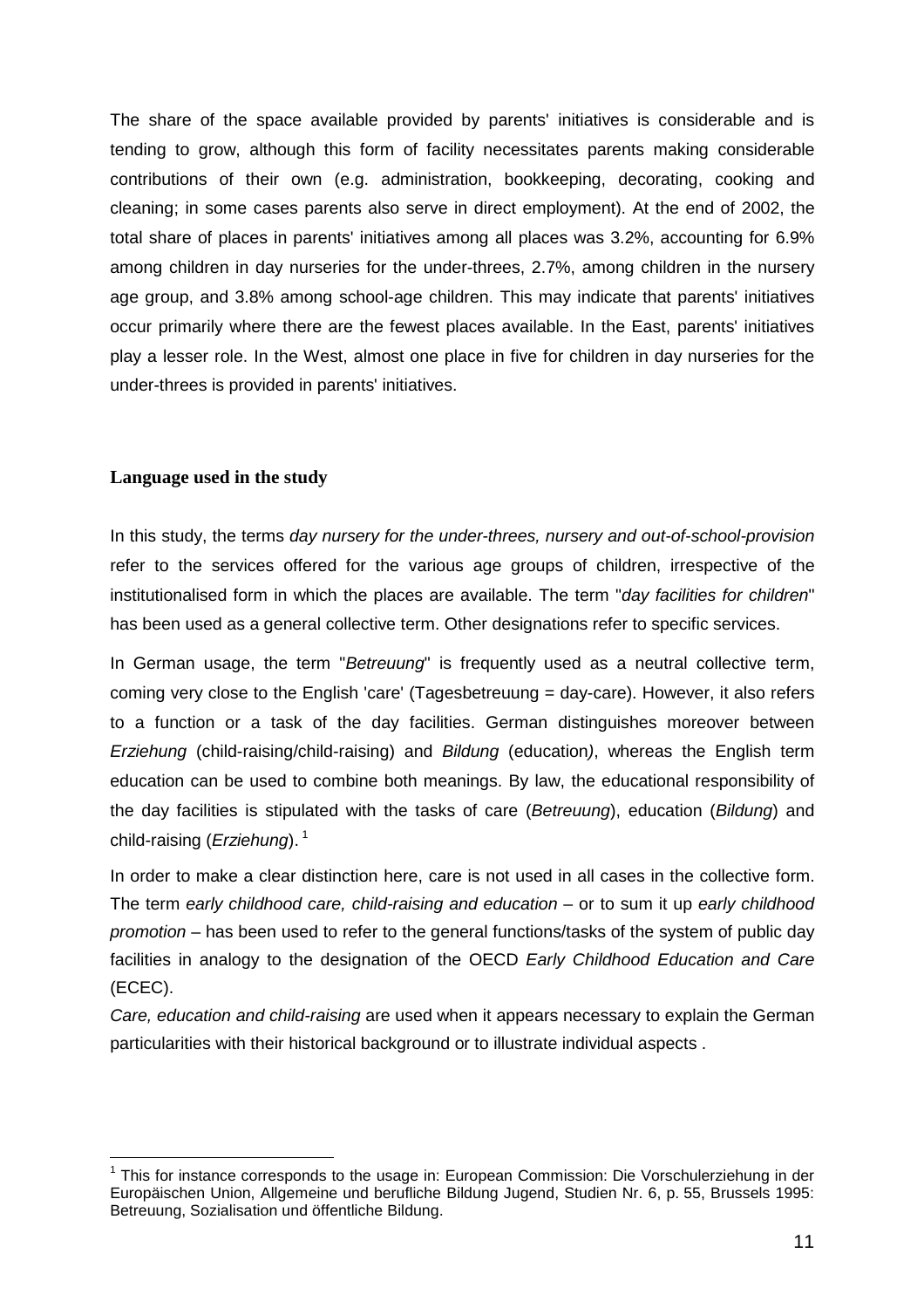# **The social context of day facilities for children**

#### **Political change, social change**

For almost the past 15 years, the Federal Republic of Germany has gone through a fundamental transition which is going to continue, albeit under different auspices. Concurrent with the unification of the two German states, a new era dawned with regard to the system of day facilities for children. After years of preparation, a new statutory basis entered into force in 1990 which (for the first time in the Federal Republic of Germany) explicitly mentioned day facilities, legally defined their special responsibility (cf. p. 28) for care, education and childraising, but did not yet give hope of a binding right.

In contradistinction to this, day nurseries for the under-threes, nurseries and out-of-school provision in the German Democratic Republic had for many years been socially-recognised educational facilities governed on a statutory basis and which (even if simply in order to make it easier for women to go to work) were available for practically all children. In the old Federal Republic of Germany, a traditional perception of a mother made it both more difficult for women to return to work and to expand institutions that supplemented the family in line with demand. Strengthened by the debate between the political systems – on the one side private individual child-raising, on the other state-run collective education – early childhood socialisation in the Federal Republic of Germany remained the sole responsibility of the parents, and hence was largely a private matter. The only expansion worth mentioning was in nurseries. Day nurseries for the under-threes and out-of-school provision were largely regarded as emergency assistance, and only a small number of them were available. In retrospect, this led to the Federal Republic of Germany lagging behind international trends, even by Western European standards, and now being obliged to put considerable effort into catching up.

Given the economic situation, the framework needed in order to make decisive changes in this field is not all that favourable. However, societal change, ranging from structural change in working life and the restructuring of the social security systems to demographic changes and changing ways of life, necessitates a new positioning of day-care facilities. In addition, there is the fact that the integration of Eastern and Western Germany is not yet complete.

The number of unskilled or semi-skilled jobs sees a constant decline. The jobs on offer require increasing mobility and flexibility concerning location and time of work. Instead of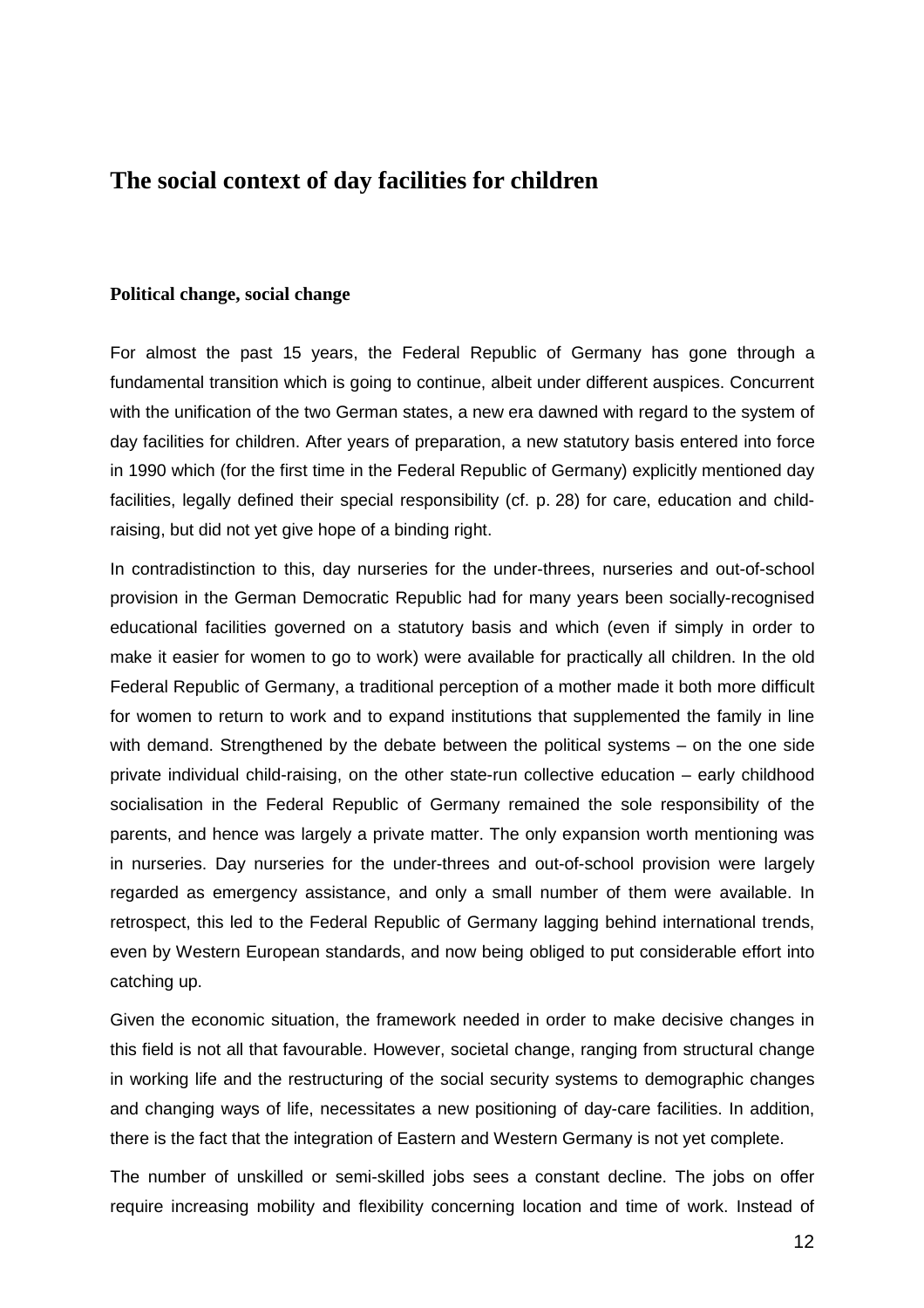goods, more services are being produced. Jobs are no longer for life, and part-time work and work in several locations is becoming more common. Many people find it difficult to secure a livelihood, whilst others find it difficult to deal with a huge workload. Despite high long-term unemployment, there is a lack of qualified workers. In the Western Federal Länder, more women than ever are trying to work, including many mothers with young children. The risk of poverty increases with the number of children. The birth-rates are falling. Many women and couples (in particular those with an academic education) are remaining childless. The average age of the population is increasing as a result of childlessness and increasing life expectancy. The share of children among the population is falling. The share of people with a migration background among the population is increasing. The Federal Republic of Germany is de facto an immigration country (cf. p. 21). Life-long learning is becoming a necessary precondition to actively help to shape changes.

Day facilities for children become more important for various important tasks of family, social and economic policy: They are supposed to contribute to a reduction in the number of abortions, to improve the reconciliation of work and family, and further increase equal rights between women and men; they are to strive towards equal opportunities for children of different origins and between boys and girls, as well as to promote the integration of children with disabilities and migrants' children and to serve as centres of parental education and social centres in the community. A wide range of day facility services is considered as a locational advantage promoting trade and industry. There are good reasons why this range finds expression in an interest in general day facilities not previously known. In the (new) Federal Republic of Germany, early childhood promotion is no longer a topical area which is negotiated exclusively between parents, nursery teachers, organisations and a small number of academics; it is clear that the discussion is finding its way into the **mainstream of society**.

One should take note of the considerable emphasis placed on economic contexts both within the political arena, and by employees and employers, based on research work by businessorientated institutes. Expenditure on early childhood care, education and child-raising should no longer be regarded as consumptive expenditure and burdens of the (public) budgets, but as (private economic and public) investments. They are regarded as an investment in human capital.

The **economisation of the discussion** includes the funding procedures for the system of day facilities, as well as calculations relating to macroeconomic savings and the income which can be achieved on expansion.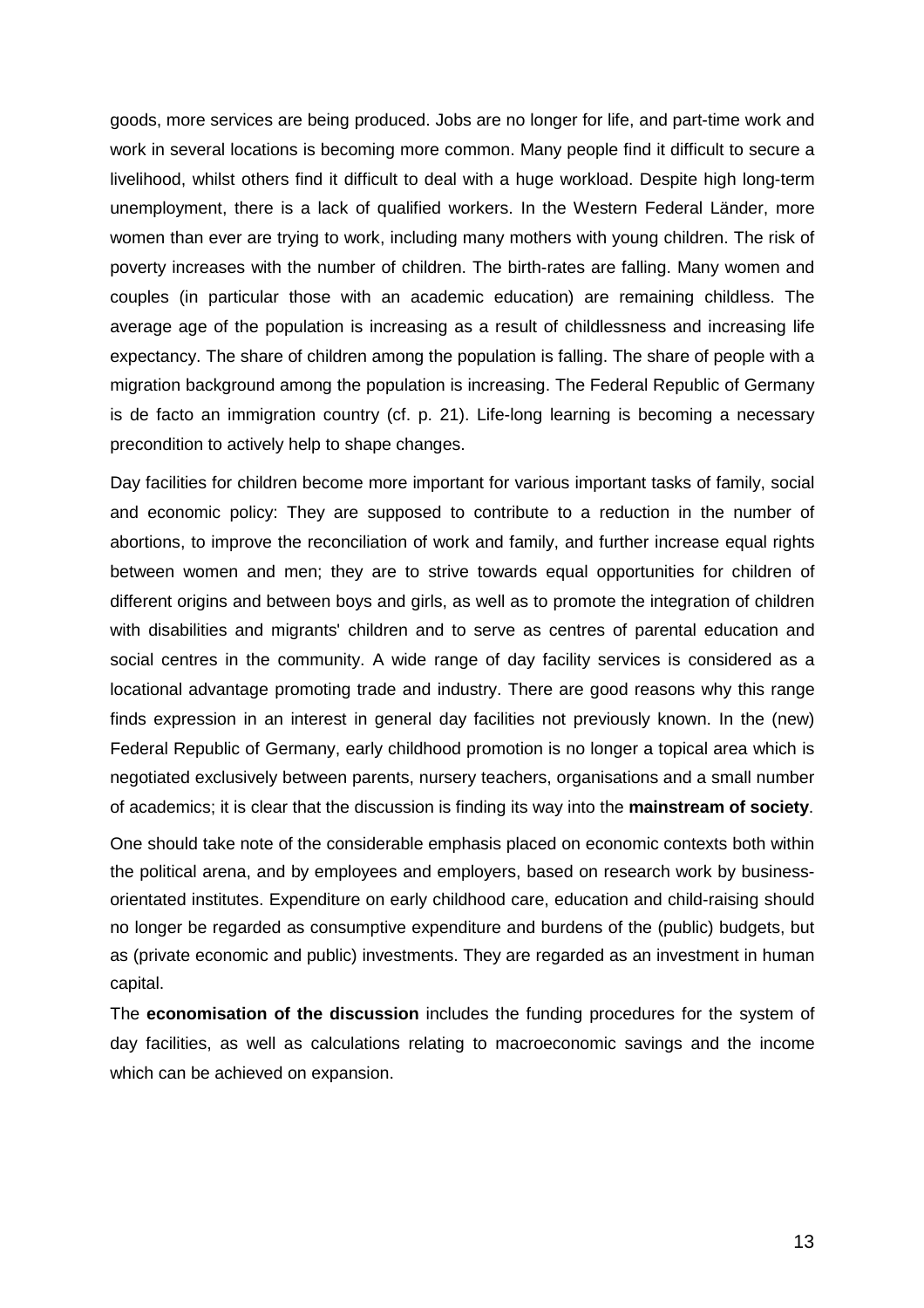# **Law and organisation**

Three examples relating to the legal and organisational framework indicate how deeply the change in the system of day facilities encroaches on the social structure of the Federal Republic of Germany.

(1) In the past, the educational services and their quality were exclusively a matter for the organisations concerned. Qualitative instructions related to minimum preconditions in the organisational framework, but not to conceptual questions. In the past year, all Federal Länder have submitted education plans or drafts for such plans (cf. p. 50 et seq.), which constitute or will constitute a binding working platform for all facilities there; even nationwide framework rules on educational standards are under discussion, i.e. simplification beyond competences and competence boundaries is now regarded by many as being desirable. The framework for early education agreed between the ministers for youth and education points in this direction.

(2) The organisational sovereignty of the Federation, Länder and municipalities has led to day facilities for children being placed under the aegis of completely different agencies: In most cases it is the youth or social department, but frequently also the education department. The advantages and disadvantages of the respective affiliations are being discussed.

(3) In conjunction with the question of affiliation is the problem of a possible obligation to attend ECEC day facilities at least during the year prior to school age. Here, and also when expanding all-day provision for school children, a question arises concerning the relationship between the parents' right to raise their children and the educational responsibility of the day facilities, which is governed by the Constitution, and accordingly a change requires a constitutional amendment.

## **Support for families**

Estimates by the Federal Bank of Germany assume  $\epsilon$  150 billion to be spent in the Federal Republic of Germany on family promotion annually. Financial support and relief from burdens range from child benefit to housing promotion or tax allowances in many forms as a compensation for burdens.

Maternity protection in Germany provides for working mothers only to be employed at their own request during a period of six weeks prior to birth, and may not be employed eight weeks or, with multiple or premature births in the medical sense, twelve weeks after delivery. Furthermore, the period of prohibition of employment after delivery is extended in all cases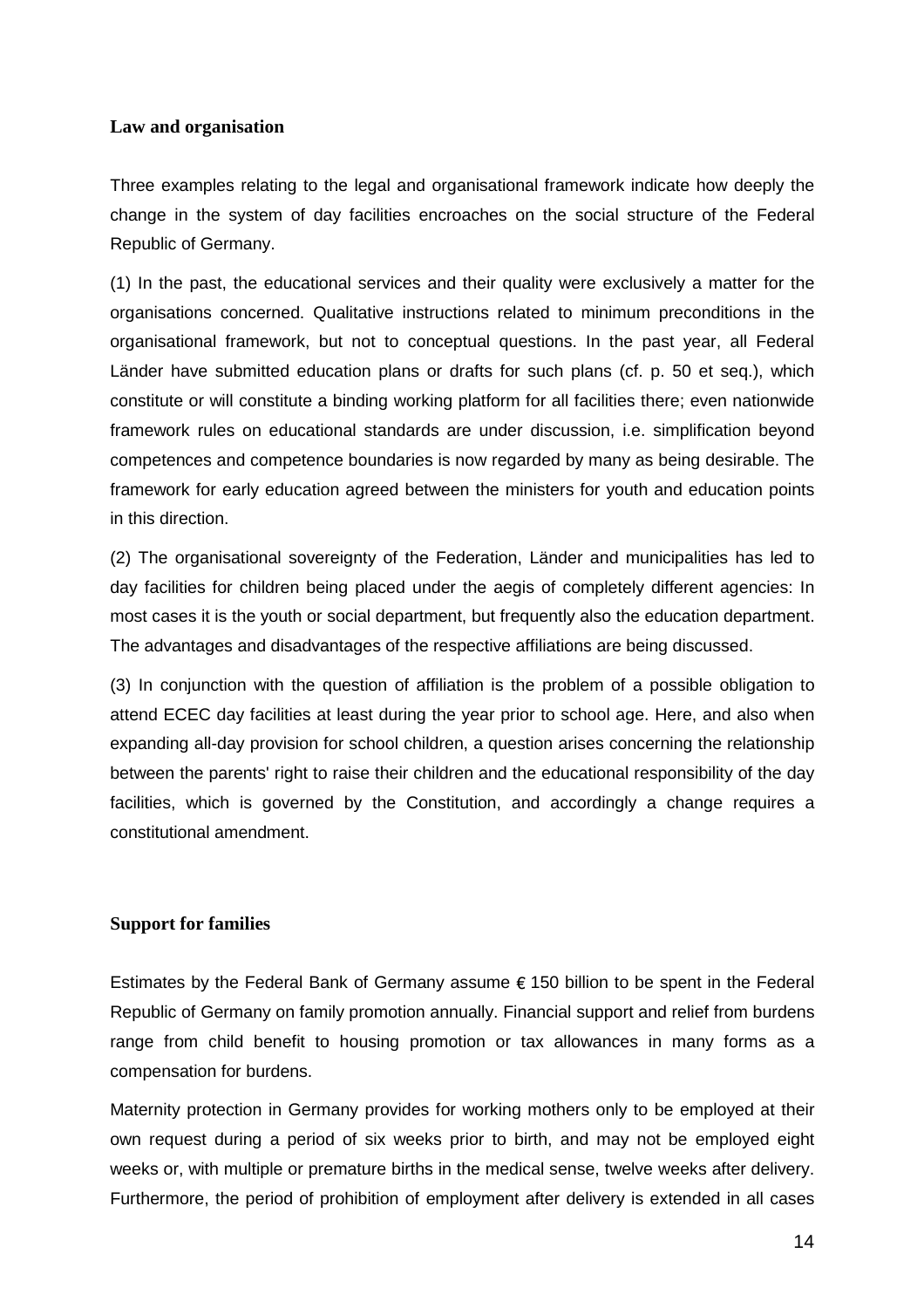by the period not claimed prior to delivery because of a premature birth or delivery. During maternity protection periods, female employees receive wage compensation at the level of their previous net earnings (maternity benefit, employer's supplement, social insurance etc. contributions not to be paid). Protection against dismissal applies from the beginning of their pregnancy until the completion of the fourth month after delivery.

The child-raising benefit (provided by the Federation) and the arrangements regarding parental leave (earlier: child-raising leave) have the priority task of making it easier for mothers and fathers to reconcile family and work and to avoid the risks of a complete prolonged career break. Child-raising benefit is seen as recognition of the particularly important personal care of the child in the first years of its life.

Since 1.1.2001, it has been possible for parents to take three years' *parental leave* for each child. It is possible to take the three years together or to take a maximum share of twelve months until the child reaches the age of eight. The period is linked to the child; joint parental leave does not reduce it. This concept is to help promote equal opportunities between men and women, although so far only almost 2% of fathers have interrupted their careers to devote themselves to child-raising. Two years of parental leave can be taken directly after the birth, the third saved for the time between the ages of three and eight, for instance in order to accompany the transition to school. During parental leave, fathers and mothers may work for up to 30 hours per week. Depending on the size of the company, they have the right to work part-time and are protected against dismissal. During parental leave, if they do not continue to work part-time, they do not receive any remuneration, but do have a right to state support in the shape of child-raising benefit (cf. Tab. A0 in the Annex).

In the event of parents not taking the third year of parental leave until the child starts school, and hence having to bridge a period of up to a year until the legal right ensures a nursery place for the child, five Länder<sup>2</sup> have issued their own supplementary regulations expanding the rights from the Federal Child-Raising Benefit Act (Bundeserziehungsgeldgesetz) of up to twelve months when the child is three.

Until very recently, state support payments were paid for parents and families almost exclusively as individual, financial transfer payments. This form of family promotion is now considered not to be sufficient, neither with regard to the equal rights partnership of man and woman in child-raising and household management and employment, nor for a decision to start a family. It has to be complemented by targeted infrastructural promotion measures. At the same time, it is now deemed a problem that the material support system was unable to

l

 $^2$  Thuringia, Saxony, Mecklenburg-Western Pomerania, Bavaria and Baden-Württemberg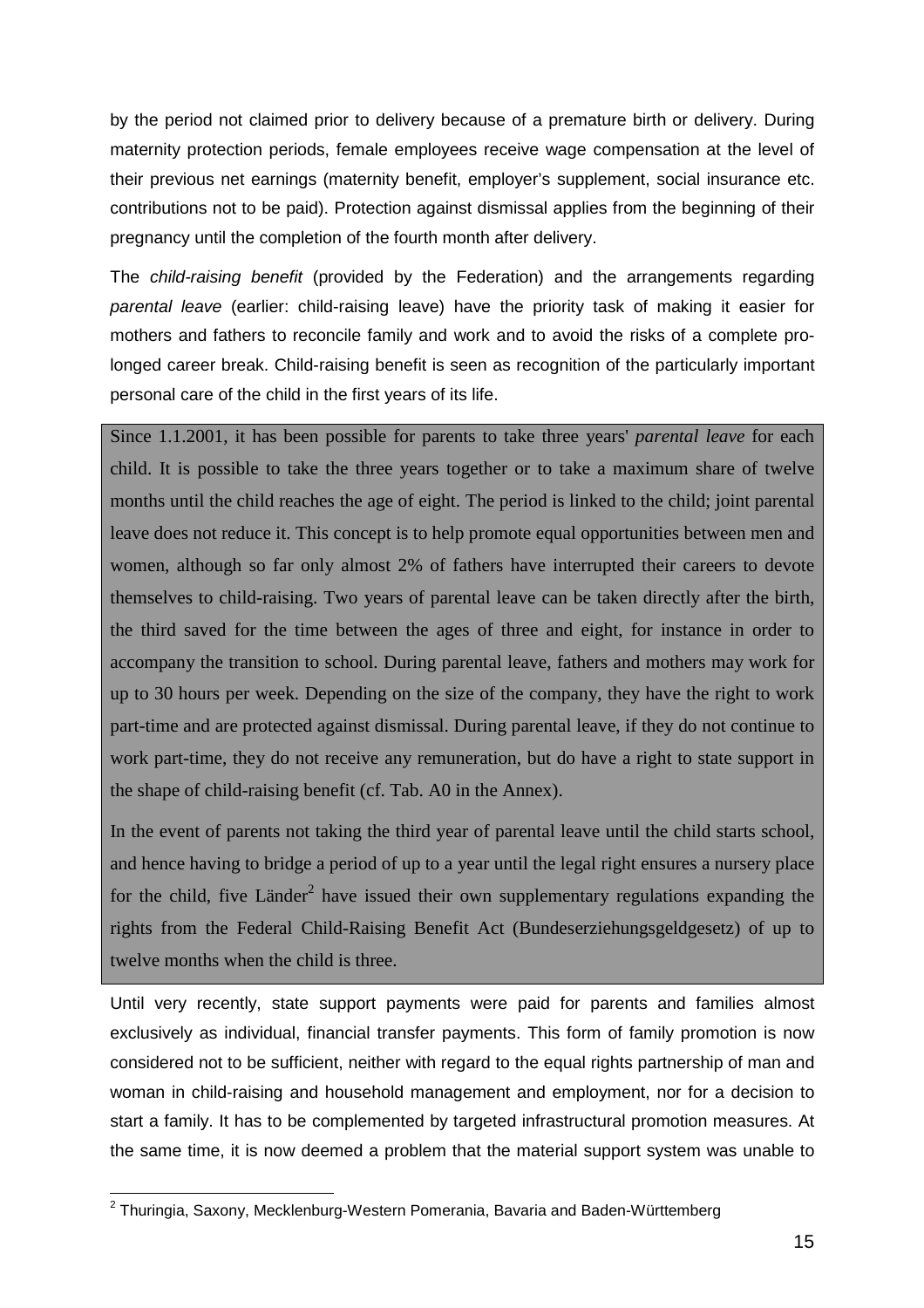guarantee the standard of living of the family if one income were to cease coming in owing to child-raising responsibilities. Among women with high professional qualifications, this is one of the reasons for them to increasingly remain childless.

In addition, families with a number of children or single parents have a higher risk of poverty than other families. 10.7% of all children live in families which have at their disposal less than half the average income. This is not caused solely by unemployment, but is also a result of the "working poor", that is, those who work for low wages.

6.6% of children aged up to 18 (1.1 million) live on income support, which is twice as many as the average among the population.

The limits of previous financial family promotion appear to have been reached. Besides a realignment in this area, in future more funds are expected to flow into structural development measures in particular – such as the quantitative and qualitative expansion of day facilities. This change of direction is a major paradigm shift for policy on children and families.

## **The significance of day facilities for children and childhood**

Day facilities for children fulfil not only abstract social functions like a better reconcilability of family and working life, but perform specific tasks concerning children. As child-raising institutions, they are regarded as an opportunity for many; it is rare for anyone to look at possible dangers related to them. Improved promotion opportunities are to be granted to more children than previously. The quantity and quality of the services are to be expanded and safeguarded. The best interests of the child and the interests and needs of the child form the relevant points of reference here. Education programmes are being developed, whilst at the same time the further professionalisation of the specialist staff is being demanded, as is improved cooperation with schools. Children are not regarded as mere addressees of learning topics, but as co-builders of their competences – of their education.

"Childhood in closed spaces", i.e. special facilities, is based on adults' interest in qualification and related to the protection that has to be given to children. Since, as yet, the space outside is seldom child-friendly, the day facilities must provide compensation. This is nevertheless insufficient. A culture of growing up which shapes all areas of society in the interest of child development has yet to enter the general awareness.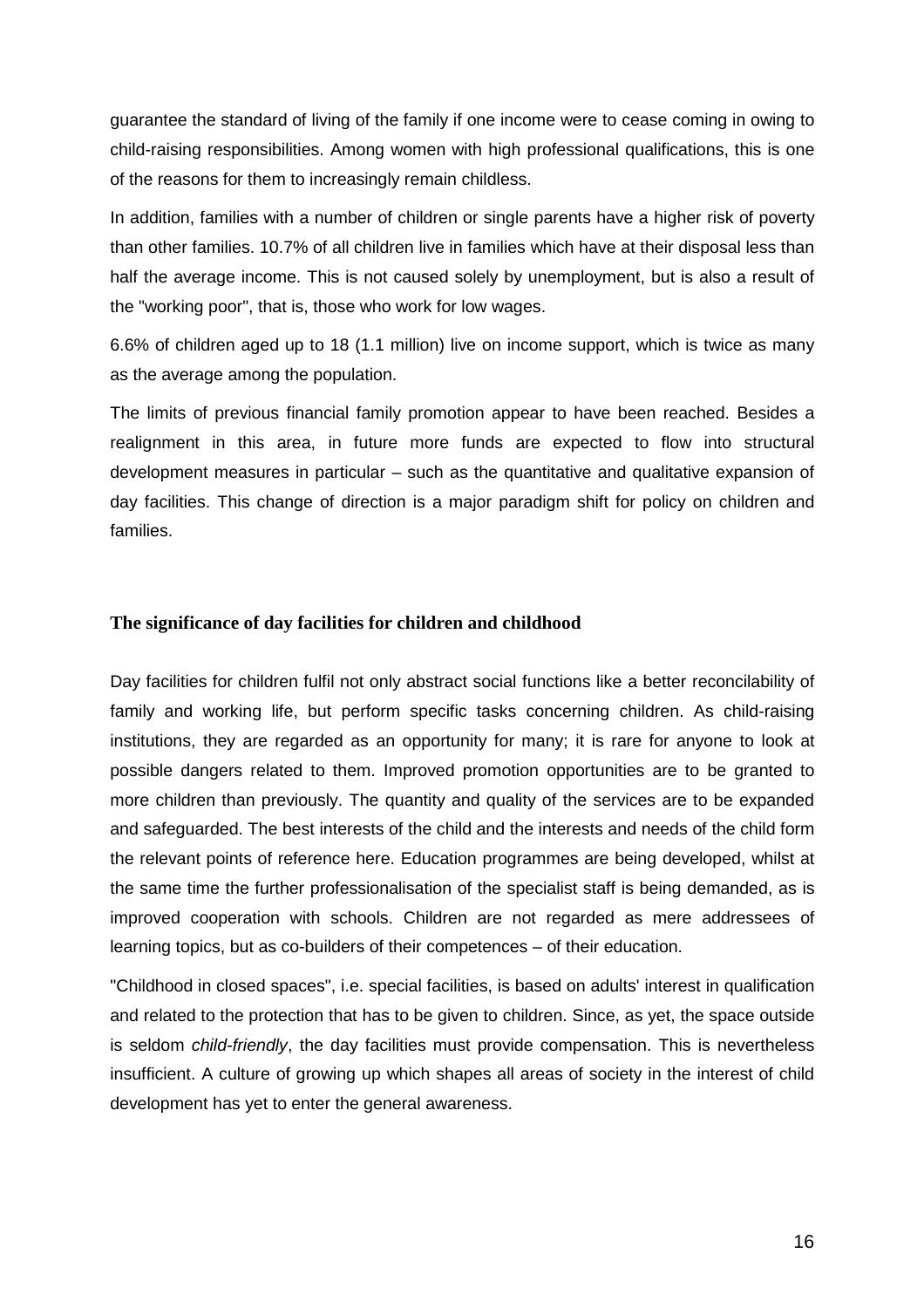# **General information on the Federal Republic of Germany**

This chapter provides information on the structure of the Federal Republic of Germany, selected data and the legal system, where this has any bearing on achieving an understanding of the system of day facilities for children.

# **Structural issues**

After the Second World War, the Federal Republic of Germany and the German Democratic Republic were established in 1949 as two states with contrary political backgrounds and different structures. The Federal Republic of Germany was built along the lines of Western democracies, whilst the German Democratic Republic was developed according to the pattern of the Socialist states of the Eastern Bloc. The Federal Republic of Germany was and is governed and administrated as a Federal state, whilst the German Democratic Republic was managed centrally.

The German Democratic Republic acceded to the Federal Republic of Germany in 1990. The latter has since then been made up of 16 Länder – 13 so-called territorial Länder and 3 city states. Because of the differing history and the still differing situations on the territories of the two former states, it is still frequently necessary to distinguish between the old Federal Länder<sup>3</sup> (of the old Federal Republic of Germany) and the new Federal Länder<sup>4</sup> (of the former German Democratic Republic). The Federal Capital City of Berlin unites the former West Berlin and the former capital city of the German Democratic Republic (East) Berlin to a new third city state.

The Federation forms the umbrella over the variety of sixteen Federal Länder, each with their own constitution, executive, legislature and judiciary. The Länder differ considerably not only by their surface area, but also by their population size. This ranges from fewer than 700,000 to almost 18 million inhabitants, with a total of roughly 82 million inhabitants.

After the Federation and the Länder, the *municipalities* form the third level in the administrative structure. They have the constitutionally-guaranteed right of selfadministration. They carry out their own tasks and others commissioned to them by the

l  $3$  These are the territorial Länder Baden-Württemberg, Bavaria, Hesse, Lower Saxony, North-Rhine Westphalia, Rhineland-Palatinate, the Saarland and the city states Bremen and Hamburg.

<sup>4</sup> These are the territorial Länder Brandenburg, Mecklenburg-Western Pomerania, Saxony, Saxony - Anhalt and Thuringia.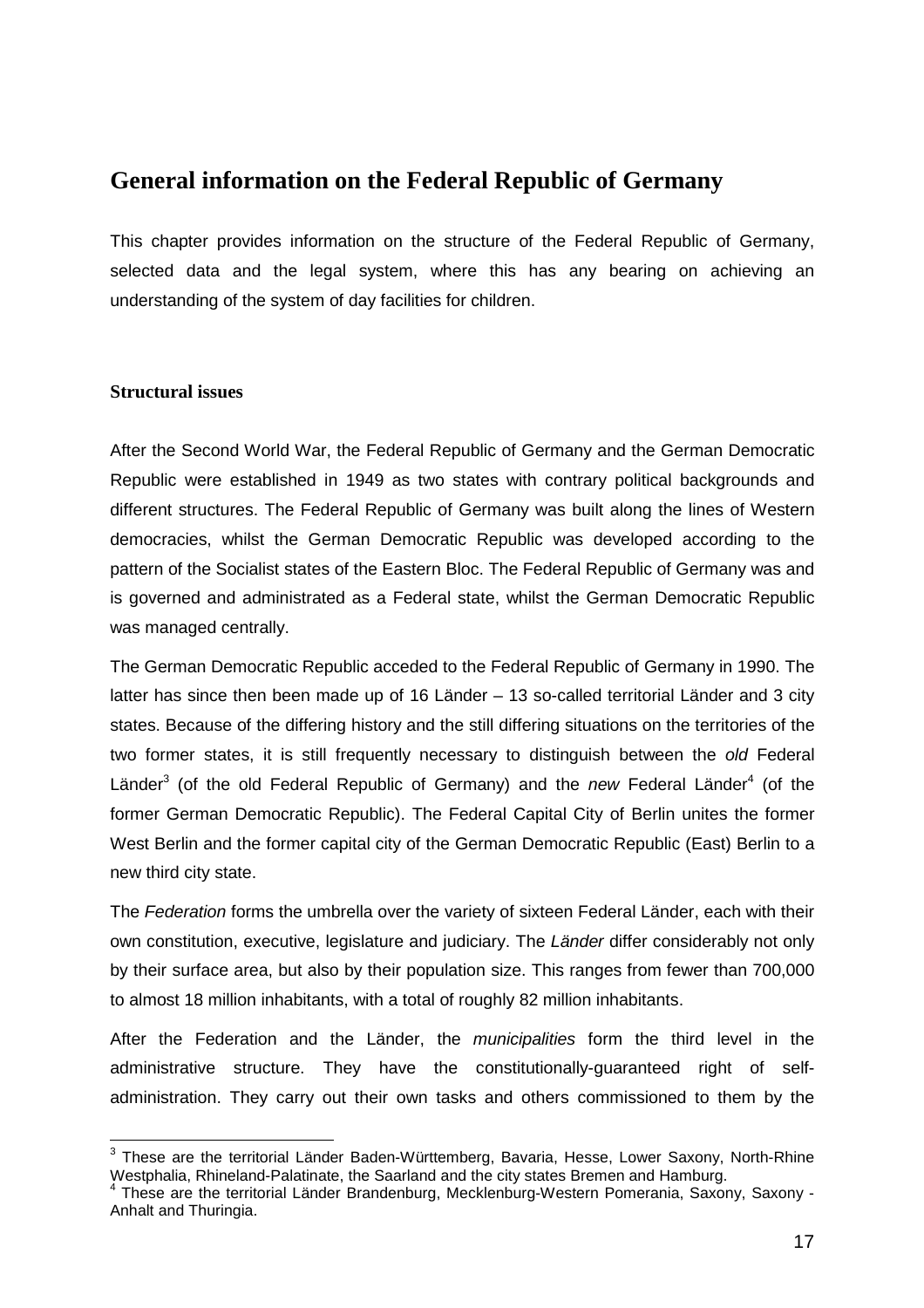Federation and the Länder. The municipalities of a certain territory form a municipality association, namely the district. As a rule, large municipalities do not belong to a district, but administrate themselves (municipalities independent from a district or metropolitan districts).

It is the job of the Federation and the Länder to ensure the uniformity of living conditions (in the sense of equal opportunities and social justice), while the municipalities are to meet local needs, where possible providing "individual" solutions for the tasks of everyday life.

# **Figures, data, facts**

The Länder of the Federal Republic of Germany are heterogeneous as to their size and their living conditions, the differences between Eastern and Western Germany being particularly noticeable. Despite considerable financial transfer payments since unification in 1990, it has not been possible as yet to create uniform living conditions. Considerable differences can be ascertained in almost all sociodemographic characteristics.

These differences are also accommodated by the official statistics in that, as a rule, the average data for Eastern and Western Germany are stated in addition to the average data for the entire Federal Republic of Germany.<sup>5</sup>

## Trends in births and age spread

l

|           | Total     |        | Former Federal territory incl. Berlin |        | New Federal Länder |        |  |
|-----------|-----------|--------|---------------------------------------|--------|--------------------|--------|--|
| Children  | No.       | in $%$ | No.                                   | in $%$ | No.                | in $%$ |  |
|           |           |        |                                       |        |                    |        |  |
| under 6   | 4,623,521 | 100    | 4,047,242                             | 87.5   | 576,279            | 12.5   |  |
| from 6 to |           |        |                                       |        |                    |        |  |
| under 10  | 3,186,842 | 100    | 2,871,124                             | 90.1   | 315,718            | 9.9    |  |

Tab. 1: Children aged under 10 in Germany by former Federal territory and new Federal Länder as on 31.12.2002<sup>6</sup>

For the period between 2002 und 2010, it is anticipated that the number of children of nursery age (3 to under 6 ½-year-olds) will fall by 15% in the Western Federal Länder

 $5$  Exception: In the city state Berlin, the statistical data have not been collated separately for the East and the West since 2000.

 $6$  cf. Tables A2, A3, and A4 on population statistics in the Annex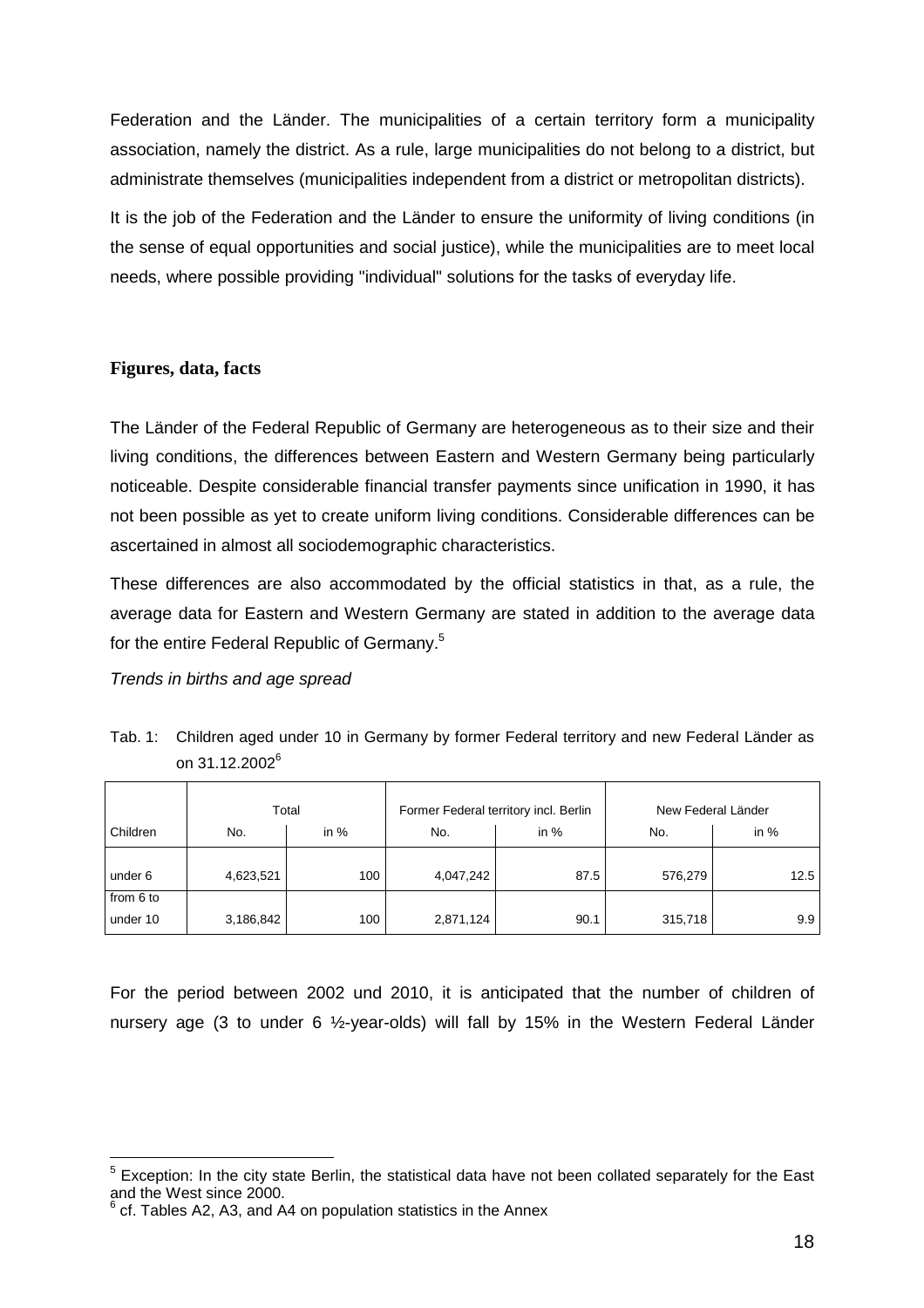including Berlin. A slight increase in the number of children of nursery age, by 4%, is anticipated in the Eastern Federal Länder. $^7$ 

As in other European industrialised countries, the total population is falling in the Federal Republic of Germany; the share of the elderly is increasing. The fall in the population size is not balanced out in spite of a migration surplus. In a European comparison, the Federal Republic of Germany has the lowest share of the age group of under 20s among the total population (cf. Fig. A1 in the Annex).

The Federal Republic of Germany is one of the European Union countries with the lowest birth-rates and the highest shares of permanently childless women. It took fifth place in 2000, with a Total Fertility Rate (TFR) of 1.34 children per woman (cf. Table A5 in the Annex). The latest data state that one woman in three in Germany remains childless, with that figure reaching as high as 40% among female academics.

The birth-rates in Eastern Germany fell after 1990 as a result of the social changes. Because of the high unemployment rate, many Eastern Germans migrated to the Western Länder. This further increased the average age of the population. The share of the population group of the under 20s, as well as that of the 20- to under 40-year-olds, is lower in the new Federal Länder in comparison to Western Germany, the share of 40- to under 60-year-olds, as well as of 60- to under 80-year-olds, by comparison, is higher (cf. Tab. A2, Tab. A3 and Tab. A4 to the population statistics in the Annex).

## Population density

The Federal Republic of Germany is a densely-populated country with an average of 213  $in$ habitants per km<sup>2</sup> (31.12.2001). The Eastern Federal Länder Mecklenburg-Western Pomerania and Brandenburg (76 and 88 inhabitants/ $km^2$ ) are still the ones most characterised by agriculture. In the West, it is the Federal Länder Lower Saxony (167 inhabitants/ $km^2$ ). Bavaria (175 inhabitants/km<sup>2</sup>) ) and Schleswig-Holstein (178 inhabitants/km<sup>2</sup>). In the city states, the population density is between 1,637 inhabitants/km<sup>2</sup> (Bremen) and 3,800 inhabitants/km<sup>2</sup> (Berlin). Overall, the Eastern Federal Länder are less densely-populated than the Western ones.

## Social situation

In general a prosperous country , there are still considerable social inequalities.

**TECOLLET**<br><sup>7</sup> 10th Coordinated Population Forecast of the Statistical Offices of the Federation and the Länder, Variant 4: Medium Life Expectancy, presumed immigration balance of 100,000 individuals per year . The forecast is based on the population figures of 31.12.2001.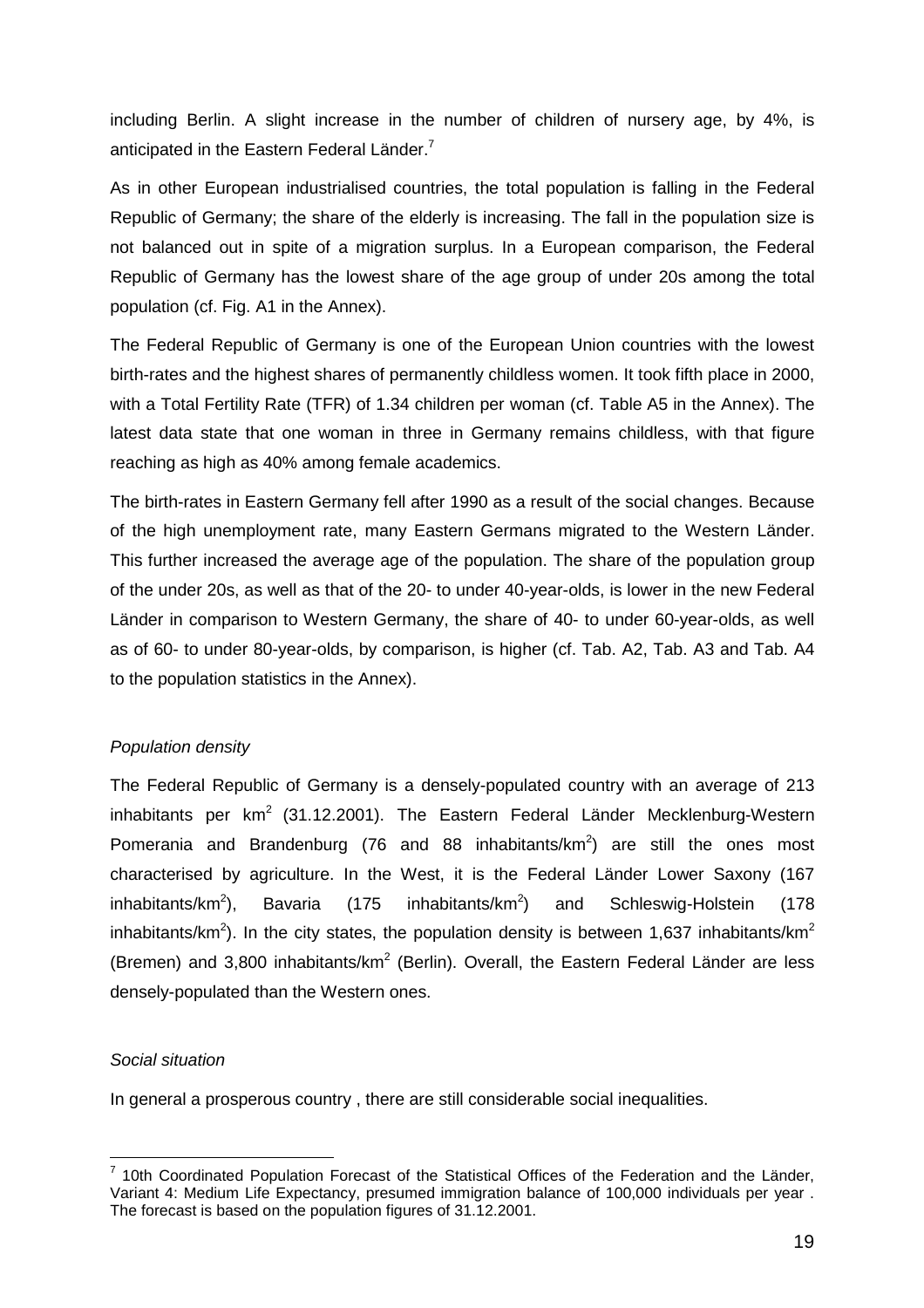Unemployment has been a serious problem since the eighties. In 2002, the average unemployment rate<sup>8</sup> was 9.8%. All Western Federal Länder (with the exception of Bremen 12.6%) are below the average; Baden-Württemberg (5.4%) and Bavaria (6.0%) have the lowest rates. In all Eastern Länder and Berlin, the unemployment rate is much higher. It ranges from 16.9% in Berlin to 19.5% in Saxony-Anhalt, and is hence almost twice as high as the national average.<sup>9</sup>

Unemployment entails a disproportionate risk of poverty, as does part-time working. Between 1992 and 2000, the poverty rate<sup>10</sup> in Germany rose from 10.5% to 13%. Low income and poverty occur more frequently in families than among couples with no children. The poverty risk is highest in one-parent households, as well as in families with three and more children. With children under 10 years of age, the poverty rate is on average three times as high as among people over 70, but it is five times as high in the East.

The unemployment rate among foreigners in the Western Federal territories has been roughly twice as high as among Germans since 1998, i.e. they have a higher risk of poverty (cf. Tab. A6 in the Annex).

The share of income support recipients is a further measure of poverty. At the end of 2002, roughly 2.76 million persons in 1.44 million households were receiving long-term financial support (assistance to meet the cost of living) to cover their basic requirements as to food, clothing, housing and heating. The number of income support recipients increased by 2.2% as against 2001.

Among children under 18 years of age, the income support rate in 2002 was 6.6%, among foreign children as high as 8.4%. The highest rates were found in the three city states (from 7.0% in Hamburg to 8.9% in Bremen). Of the territorial Länder, Bavaria and Baden-Württemberg showed the lowest rates (1.8% and 2.1%), the highest rates were in Schleswig-Holstein and the Saarland  $(4.3\%$  and  $4.2\%)$ <sup>11</sup>.

l

 $8$  = unemployed persons as a percentage of the entire civilian working population

<sup>9</sup> All previous information from: Federal Statistical Office: Statistical Yearbook 2003 for the Federal Republic of Germany, unless otherwise stated

 $10$  = percentage share of persons living in poverty in the respective region. The poverty line is 50% of the average regional value of the annual net equivalent income, according to the German Institute for Economic Research (DIW), Wochenbericht No. 4/2003: 63

<sup>&</sup>lt;sup>11</sup> cf. Federal Statistical Office, press release dated 25 September 2003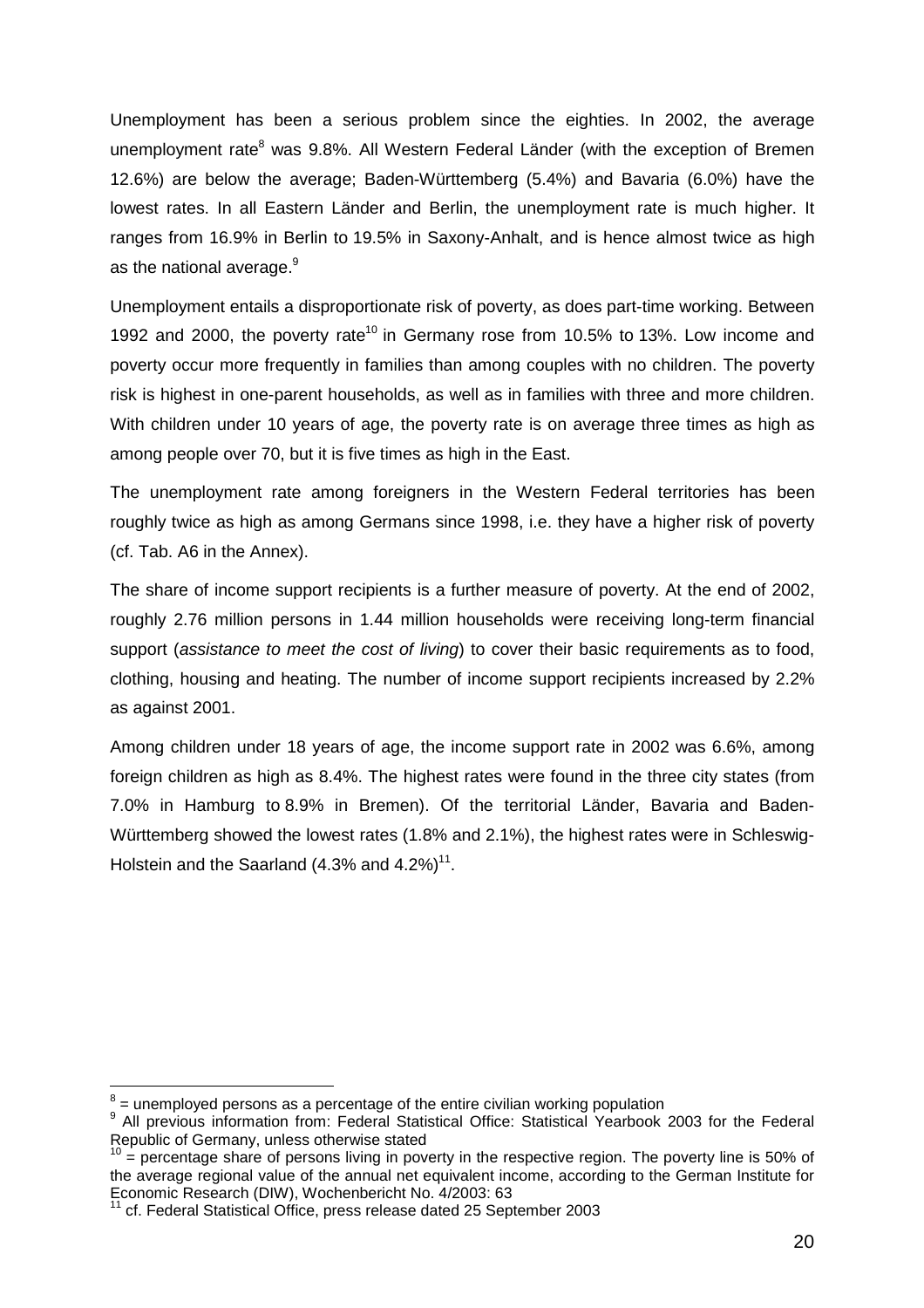## Migration/interculturality

The share of the foreign population<sup>12</sup> was 8.9% of the total population according to the population statistics as of 31.12.2002. This proportion has remained unchanged since 1996, as has the absolute number of foreigners of roughly 7.3 million. Only a small share of them lives in the East of the Federal Republic (approx. 2% of the population in the new Federal Länder). Almost 2 million foreigners are employed and subject to social insurance (= 27.0%) (cf. Federal Government's commissioner for matters concerning foreigners 2002: Tab. 11).

Roughly one-quarter of all foreigners living in Germany are Turkish. Another quarter are nationals of a European Union Member State. One resident in five counted as a foreigner was born in Germany (21.4%), the figure reaching 68.0% among the under 18s (out of roughly 1 million), and 86.9% among under 6-year-olds (out of 424,000).

The foreign population is much younger than the German population:

Tab. 2: Age spread of the German and the foreign populations, as well as share of foreigners by age in Germany on 31.12.2002

| Share of population | Foreigners |        | Germans    |        | Total      | Share of foreigners<br>among the total<br>population |  |
|---------------------|------------|--------|------------|--------|------------|------------------------------------------------------|--|
| aged from  to       | No.        | in $%$ |            | in $%$ | No.        |                                                      |  |
|                     |            |        |            |        |            |                                                      |  |
| under 6             | 402,557    | 5.5    | 4,220,964  | 5.6    | 4,623,521  | 8.7                                                  |  |
| 6 to under 10       | 350,854    | 4.8    | 2,835,988  | 3.8    | 3,186,842  | 11.0                                                 |  |
| 10 to under 20      | 922,088    | 12.5   | 8,356,565  | 11.1   | 9,278,653  | 9.9                                                  |  |
| under 20            | 1,675,499  | 22.8   | 15,413,517 | 20.5   | 17,089,016 | 9.8                                                  |  |
| 20 to under 40      | 3,104,514  | 42.3   | 19,723,257 | 26.2   | 22,827,771 | 13.6                                                 |  |
| 40 to under 60      | 1,852,989  | 25.2   | 20,664,517 | 27.5   | 22,517,506 | 8.2                                                  |  |
| 60 to under 80      | 643,999    | 8.8    | 16,094,381 | 21.4   | 16,738,380 | 3.8                                                  |  |
| 80 and over         | 70,950     | 1.0    | 3,293,057  | 4.4    | 3,364,007  | 2.1                                                  |  |
| <b>Together</b>     | 7,347,951  | 100.0  | 75,188,729 | 100.0  | 82,536,680 | 8.9                                                  |  |

Source/basis for calculations: Federal Statistical Office: Daten zum Bevölkerungsstand

Of a total of 37.8 million households in the Federal Republic of Germany, in 1999 2.2 million (= 5.8%) were so-called pure foreigner households. Germans and foreigners lived together in 990,000 households (= 2.6%).

Households in which foreigners live are larger than those of Germans. One-person households are the most common form of households in both groups, with a virtually equal share (34% among foreigners, 37% among Germans), but multi-person households differ considerably. 34% of households of Germans are two-person households, whilst among

l  $12$  This does not include ethnic (German) resettlers, i.e. families of German origin from Eastern Europe and the former Soviet Union, who regionally make up a considerable share of the population, as they have German passports.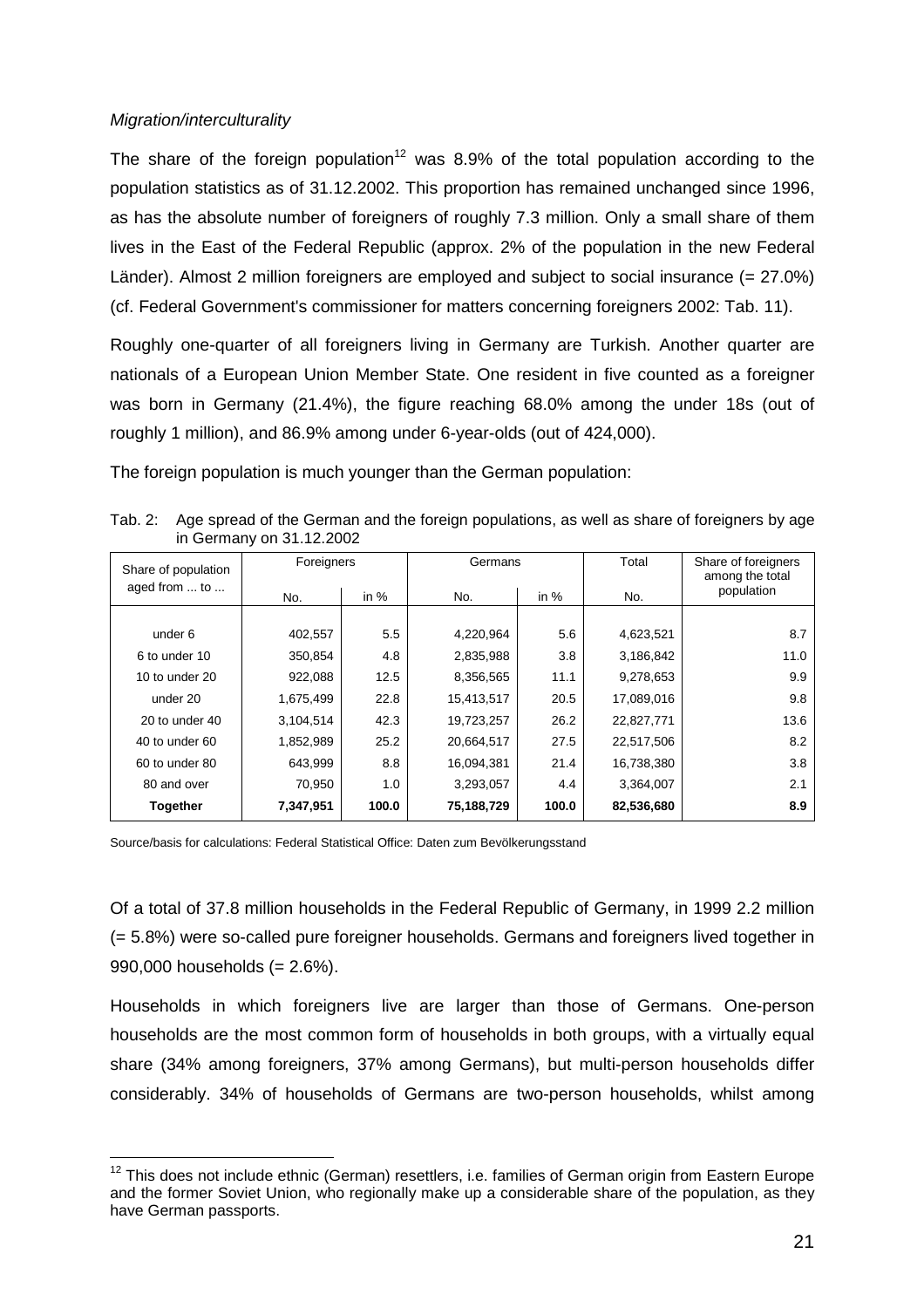foreigners it is 20%. 15% of households of Germans are composed of four or more persons, as against almost 30% of households of foreigners.<sup>13</sup>

Statistical surveys on the status of Germans/foreigners and non-Germans, based on having a passport, can only roughly depict social reality. Important information for the system of day facilities cannot be sufficiently derived, particularly information such as on shares of non-German first and main languages spoken in families, which would form the basis for language promotion. This concerns not only those who are foreigners (according to their passports and statistics), but also families of ethnic resettler of German origin from Eastern Europe and the former Soviet Union, large numbers of whom have come to the Federal Republic of Germany from the second half of the eighties onwards. Large numbers of them only had and have slight knowledge of German, but legally and statistically are counted as Germans.

As on 1 January 2000, a legal reform entered into force which grants German nationality to children who are born to foreign parents in Germany. The number and the share of children with foreign nationality is falling as a result. This was shown as early as the first year of the reform: The share of foreigners among births in the Federal Republic of Germany was now 6.5%, while between 1992 and 1999 it had stood between 12.4% and 13.3%.

# Forms of household and family<sup>14</sup>

Germany is one of the European Union countries with the highest shares of persons living alone and the lowest share of households with children. Two out of three households in Germany (66.2%) are households without children.15

In Eastern Germany living together with children in the household is however more usual than in Western Germany:

l

<sup>&</sup>lt;sup>13</sup> All information on the foreign population from: Federal Government's commissioner for matters concerning foreigners 2002: 294 et seqq., unless otherwise stated

<sup>14</sup> acc. to Engstler/Menning 2003<br><sup>14</sup> acc. to Engstler/Menning 2003<br><sup>15</sup> Table A7 in the Annex on a European comparison indicates for Germany that 55% of the population lives in households where there are no children.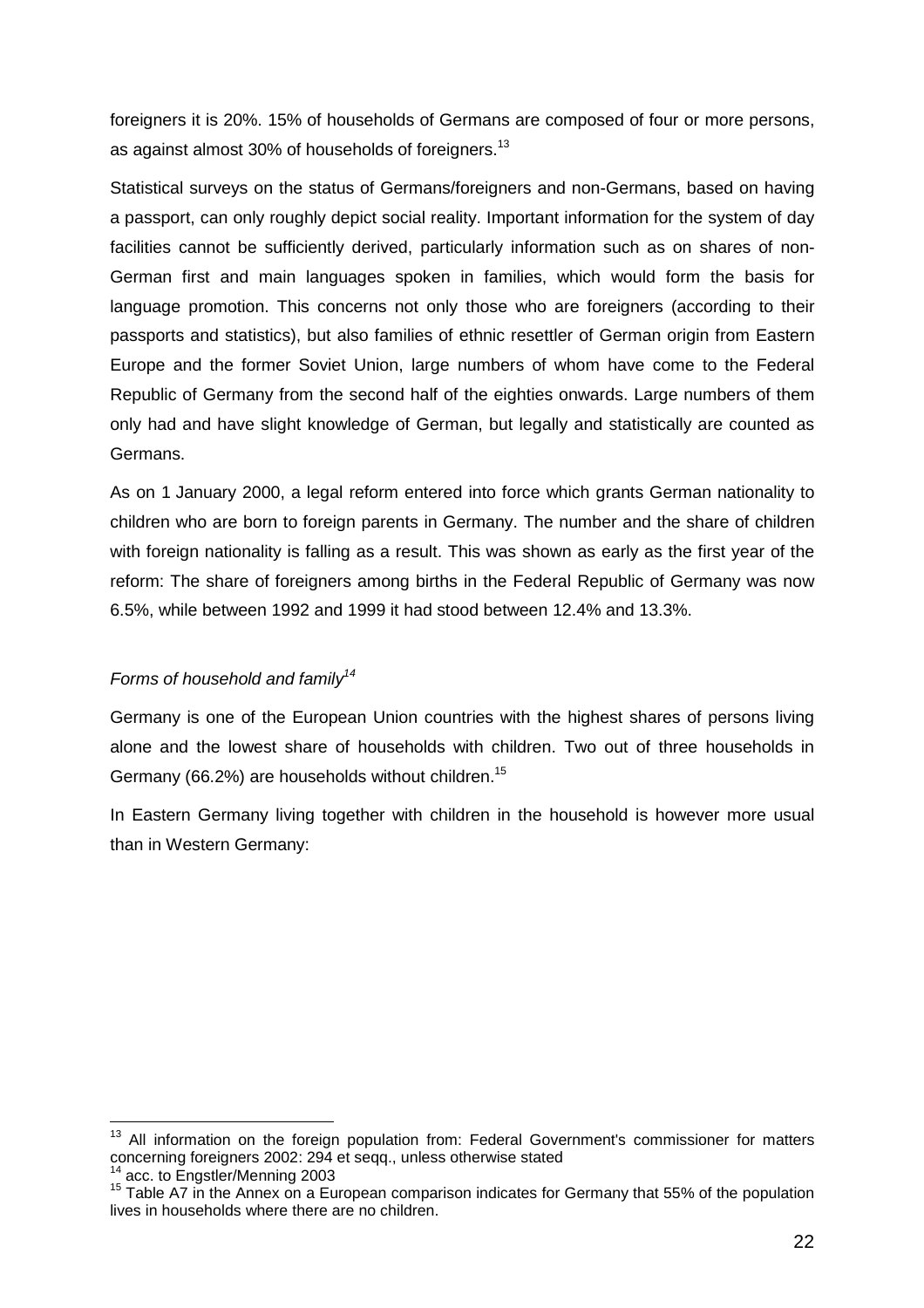#### Fig. 1: Share of 18- to 64-year-old women and men by age living together with child(ren) in the household, 2000



Database: Federal Statistical Office, Microcensus; own calculations – taken from Engstler/Menning 2003: Fig. 3

(Young) adults with children largely live in marital cohabitation, although the trend towards other living arrangements has grown continually throughout the past decades. In the new Federal Länder, non-marital co-habitation is more common than in the old. The share of children born out of wedlock is roughly the same there as the share born in wedlock. Eastern Germans do combine starting a family with getting married less often.

In 2000 there were 15,192,000 children in Germany under 18 years of age (12,612,000 in the West, 2,580,000 in the East). Slightly more than 81% of the children grew up with married parents, almost 16% with a single mother and 3% with a single father (cf. Annex Table A8).<sup>16</sup> 11.0% of all children lived with a divorced or separated parent.

1.77 million mothers or fathers with children under 27 years of age are considered to be single parents without another adult person in the household, 85.5% of whom are mothers and 14.5% of whom are fathers. The overwhelming majority of them are divorced (total 63.1%), roughly one-quarter (23.1%) single.

Roughly three-quarters of all children grow up with siblings or half-siblings. In 2000, 47.5% lived in a family with two children, 19.3% in a family with three children and 8.7% in a family with four or more children. One-quarter of children lived as the only child in the household, but as childhood progressed, only around 20% remained only children.

Concerning families (households with children) in roughly half of them there is only one child (51.2%). Depending on the form of family, however, the share of one- and multiple-child

l  $16$  The number of the children whose mothers or fathers are in fact raising children alone cannot be clearly determined since the unmarried may live together with a non-married partner.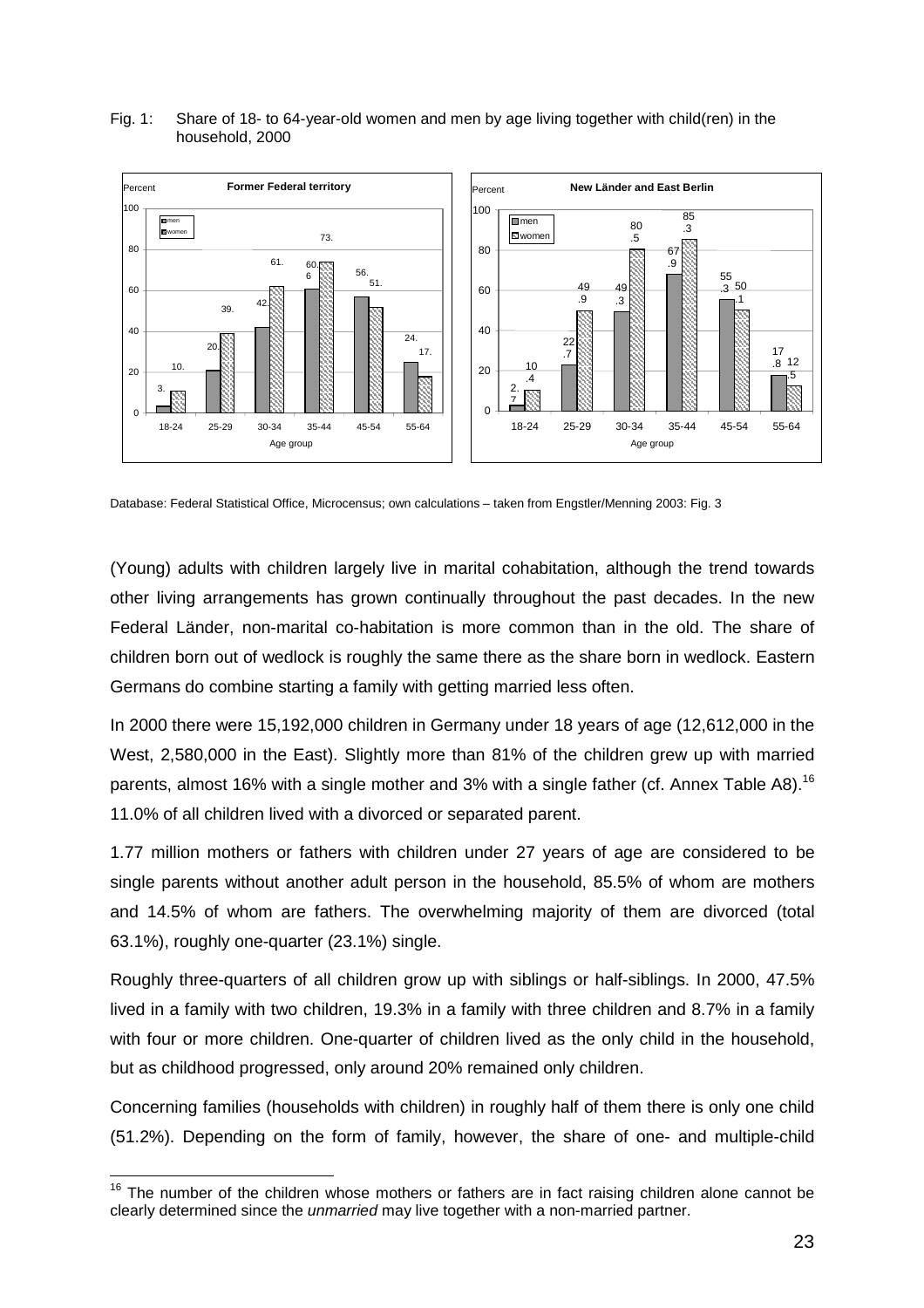households changes: Married couples tend to have more children than single parents, and these in turn have more than those in non-marital co-habitation. Conversely, this means: 72.8% of all non-marital co-habitations, 65.7% of all single parents and 46.7% of all married couples have only one child.

Statistical links can be identified between the ages of children and the form of families. A higher-than-average number of young children live in non-marital co-habitation; 42% of them are younger than 6. In the average of all families, these are only 28%. By contrast, a higherthan-average number of youth aged 18 and up live with single parents. On the average of all families, there are 28%, but with single parents 39%.

## Working mothers

The older the children become, the more frequently their mothers are in gainful employment. The employment rate slightly falls again once the children are 15 - with the exception of mothers working more than 36 hrs a week. The younger the children, the more likely mothers are to take temporary leave or to work part-time. This applies both to the old and to the new Federal Länder (cf. next page: Tab. 3).

The rate of working mothers increased in the West from 37.3% to 47.9% between 1991 and 2001. In the same period, it fell in the East from 75.9 % to 53.2 % (cf. next page: Tab. 3). The increase in the labour force participation of mothers with children under three years of age in the West occurred despite a lack of day facilities for children. It, on the one hand, indicates the desire of mothers to work and, on the other, the necessity of gainful employment to secure the family's income. The currently intended expansion in the provision for children under the age of three, which as a criterion for need requires both parents or the single parent working, meets these wishes and requirements.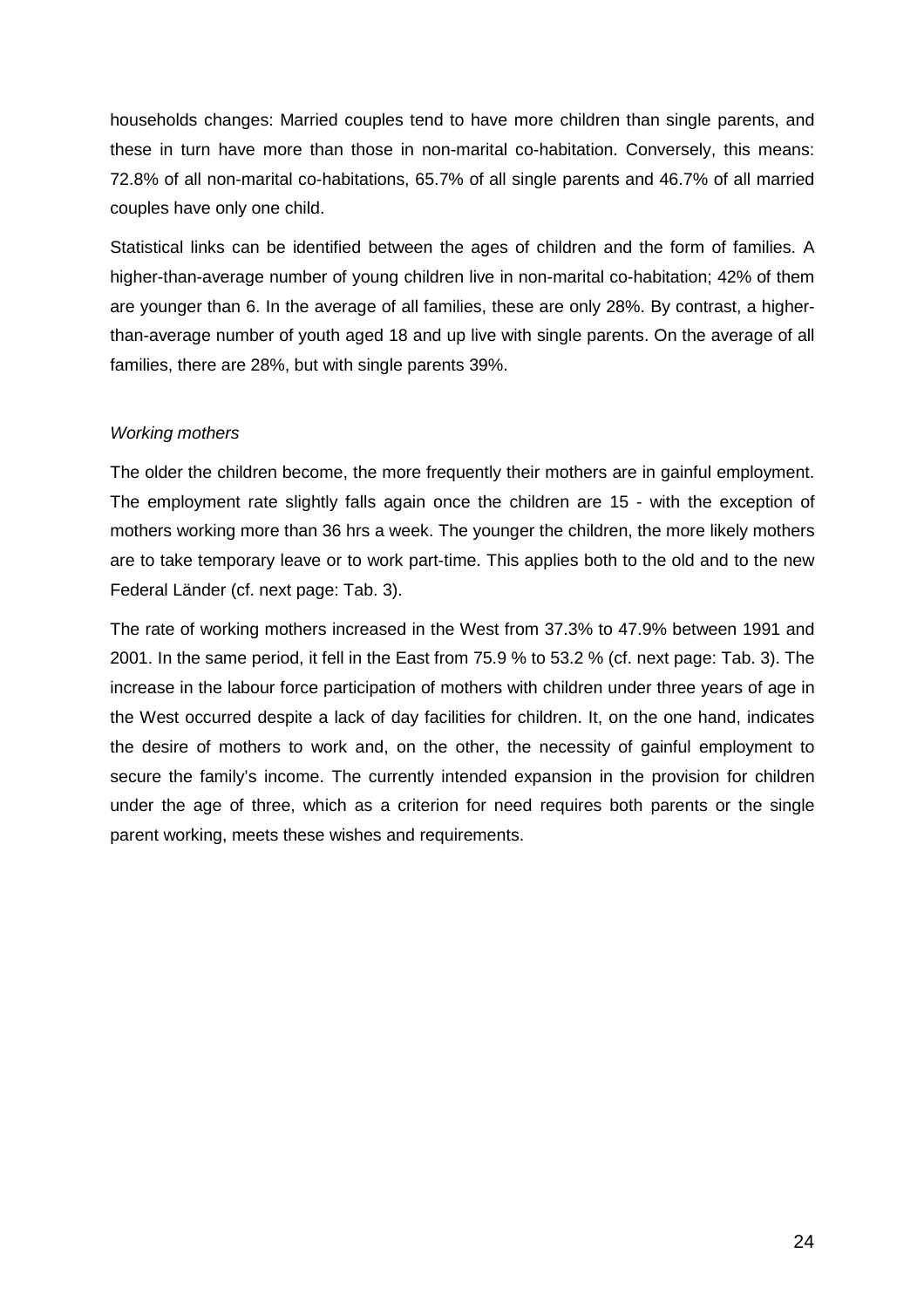|                                 | Germany                                             |                                                             |                                                      | Western Federal Länder                               |                                                             |                                                  | Eastern Federal Länder                               |                                                             |                                                  |
|---------------------------------|-----------------------------------------------------|-------------------------------------------------------------|------------------------------------------------------|------------------------------------------------------|-------------------------------------------------------------|--------------------------------------------------|------------------------------------------------------|-------------------------------------------------------------|--------------------------------------------------|
| Age of the<br>youngest<br>child | Working<br>rate (incl.<br>on<br>temporary<br>leave) | of whom:<br>not incl. on<br>temporary<br>leave <sup>1</sup> | <sub>of</sub><br>whom:<br>36<br>hours<br>and<br>more | Working<br>rate (incl.<br>on<br>temporar<br>y leave) | of whom:<br>not incl. on<br>temporary<br>leave <sup>1</sup> | <b>of</b><br>whom:<br>36<br>hours<br>and<br>more | Working<br>rate (incl.<br>on<br>temporar<br>y leave) | of whom:<br>not incl. on<br>temporary<br>leave <sup>1</sup> | <b>of</b><br>whom:<br>36<br>hours<br>and<br>more |
| 1991                            |                                                     |                                                             |                                                      |                                                      |                                                             |                                                  |                                                      |                                                             |                                                  |
| under 3                         | 45.2                                                |                                                             | 26.8                                                 | 37.3                                                 |                                                             | 17.3                                             | 75.9                                                 |                                                             | 63.5                                             |
| 3 to 5                          | 57.1                                                |                                                             | 29.3                                                 | 47.6                                                 |                                                             | 15.7                                             | 82.8                                                 |                                                             | 66.2                                             |
| 6 to 14                         | 66.4                                                |                                                             | 35.1                                                 | 59.2                                                 |                                                             | 22.8                                             | 86.6                                                 |                                                             | 69.8                                             |
| 15 and older                    | 57.5                                                |                                                             | 31.1                                                 | 53.7                                                 |                                                             | 25.3                                             | 74.9                                                 |                                                             | 58.0                                             |
| Together                        | 57.9                                                |                                                             | 31.3                                                 | 51.5                                                 |                                                             | 21.9                                             | 80.6                                                 |                                                             | 64.6                                             |
| 1996                            |                                                     |                                                             |                                                      |                                                      |                                                             |                                                  |                                                      |                                                             |                                                  |
| under 3                         | 43.1                                                | 26.4                                                        | 11.3                                                 | 42.4                                                 | 25.6                                                        | 10.0                                             | 49.3                                                 | 33.5                                                        | 22.0                                             |
| 3 to 5                          | 50.8                                                | 49.7                                                        | 16.3                                                 | 48.0                                                 | 46.8                                                        | 11.4                                             | 65.7                                                 | 65.4                                                        | 42.7                                             |
| 6 to 14                         | 66.5                                                | 66.1                                                        | 28.9                                                 | 62.3                                                 | 61.9                                                        | 18.6                                             | 77.9                                                 | 77.7                                                        | 57.1                                             |
| 15 and older                    | 59.2                                                | 58.9                                                        | 30.1                                                 | 56.4                                                 | 56.1                                                        | 23.9                                             | 69.1                                                 | 69.0                                                        | 52.8                                             |
| Together                        | 58.0                                                | 54.9                                                        | 24.8                                                 | 54.5                                                 | 51.0                                                        | 17.8                                             | 71.1                                                 | 69.7                                                        | 51.2                                             |
| 2001                            |                                                     |                                                             |                                                      |                                                      |                                                             |                                                  |                                                      |                                                             |                                                  |
| under 3                         | 48.6                                                | 31.0                                                        | 10.7                                                 | 47.9                                                 | 29.5                                                        | 8.8                                              | 53.2                                                 | 40.8                                                        | 22.8                                             |
| 3 to 5                          | 58.7                                                | 57.4                                                        | 14.4                                                 | 57.6                                                 | 56.1                                                        | 11.0                                             | 65.8                                                 | 65.8                                                        | 36.2                                             |
| 6 to 14                         | 70.5                                                | 70.0                                                        | 23.1                                                 | 69.1                                                 | 68.6                                                        | 16.7                                             | 76.0                                                 | 75.5                                                        | 49.5                                             |
| 15 and older                    | 66.9                                                | 66.7                                                        | 31.1                                                 | 65.1                                                 | 64.8                                                        | 24.8                                             | 72.9                                                 | 72.9                                                        | 51.9                                             |
| Together                        | 64.0                                                | 60.6                                                        | 22.7                                                 | 62.3                                                 | 58.5                                                        | 17.2                                             | 71.0                                                 | 69.4                                                        | 46.1                                             |

| Tab. 3: Rate of working mothers <sup>17</sup> by age of the youngest child (Germany, Western and Eastern |
|----------------------------------------------------------------------------------------------------------|
| Federal Länder; in percent; 1991, 1996, 2001)                                                            |

 1Persons temporarily not pursuing their employment because for instance they are on child-raising leave (first separately collated in the 1996 Microcensus).

Sources: Special evaluation of the Microcensus by Engstler (1998: 115); Federal Statistical Office: Leben und Arbeiten in Deutschland. Ergebnisse des Mikrozensus 2001, Wiesbaden 2002, p. 71; own calculations – taken from: Rauschenbach et al. 2004: Table 7.9

l

 $17$  Women with children from the age group of all 15- to 64-year-old women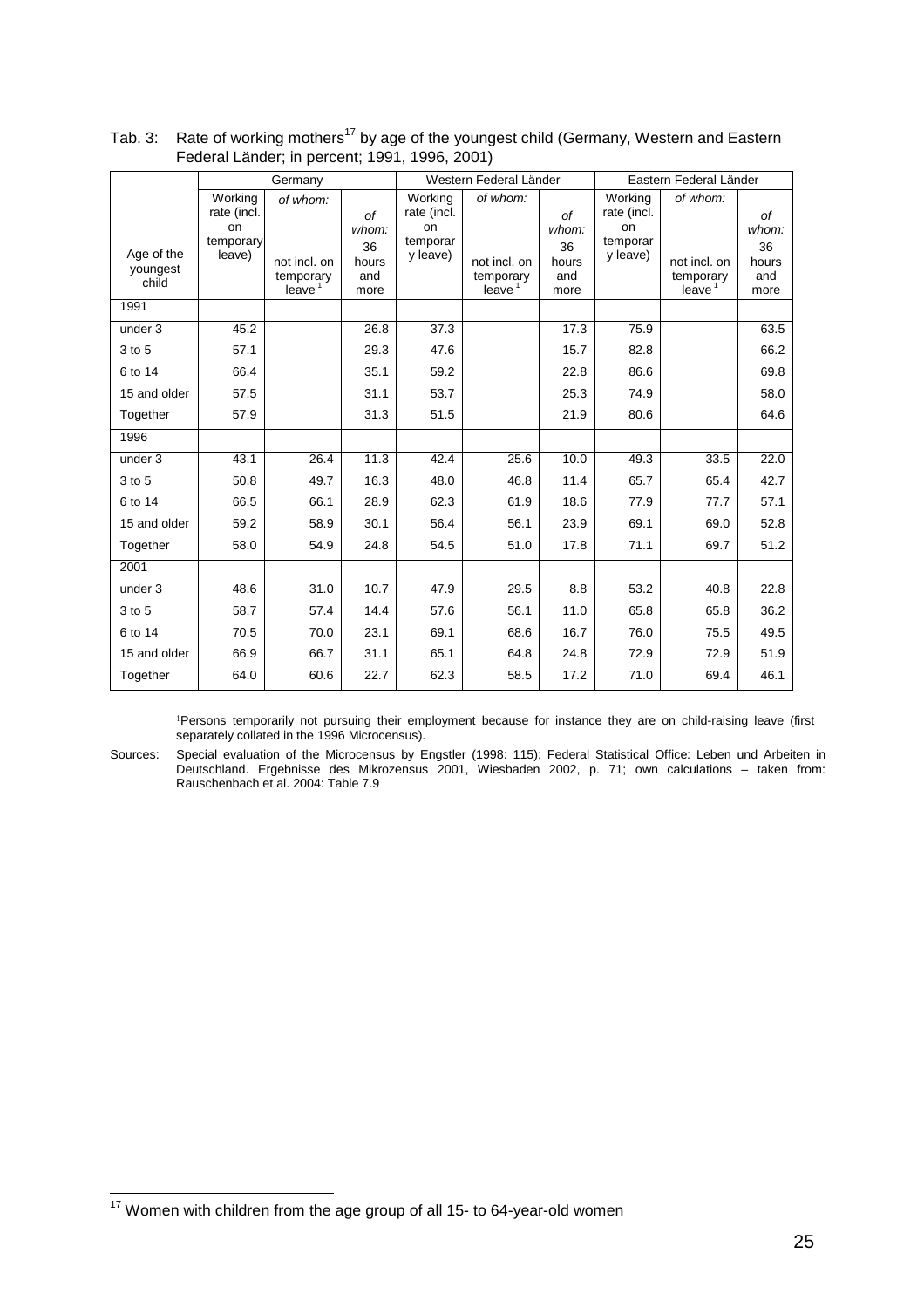# **Legal Framework**

# **Foundation / Constitutional law**

The Basic Law (Grundgesetz) is the Constitution of the Federal Republic of Germany. It determines the legislative authority (tasks and responsibilities) of the Federation and the Länder as well as the implementation and funding of the statutes, in addition to citizens' basic rights.

In practice, the provisions are not always clearly applicable without conflicts. The Federation and the Länder may pass laws. There are areas of exclusive legislation (Federation or Länder) and areas of competing legislation, in which the Federation and the Länder may have authority. The exclusive legislative authority of the Federation includes amongst others the areas of foreign policy, defence and monetary policy. The exclusive legislative authority of the Länder includes amongst other things the school and education system, the police and local government.

The Federation has priority in the competing legislation, which, however, it may only exercise under narrow preconditions, after an amendment to the Basic Law in 1984. If it does not make use of it, the Länder may become active in the following areas amongst others: civil law, industrial law, commercial law, public welfare.

For some further legal areas - like higher education - the Federation has the right to pass framework legislation, and the Länder have to be left with sufficient latitude to implement these federal statutes independently.

## Parents, children and the state

The Basic Law guarantees parents an unrestricted right to raise their children – so long as they do not abuse it or place the best interests of the child at risk. Children are the bearers of their own rights from birth, meaning that they enjoy the protection of basic rights (for instance to physical integrity, to protection against dicrimination and to free development of their personality). The Basic Law presumes that children's rights are mainly implemented via their parents' responsibility (their rights and duties).

Only in compulsory school attendance does the state encroach on parents' responsibility to raise their children. Children have to go to school as a rule once they have reached the age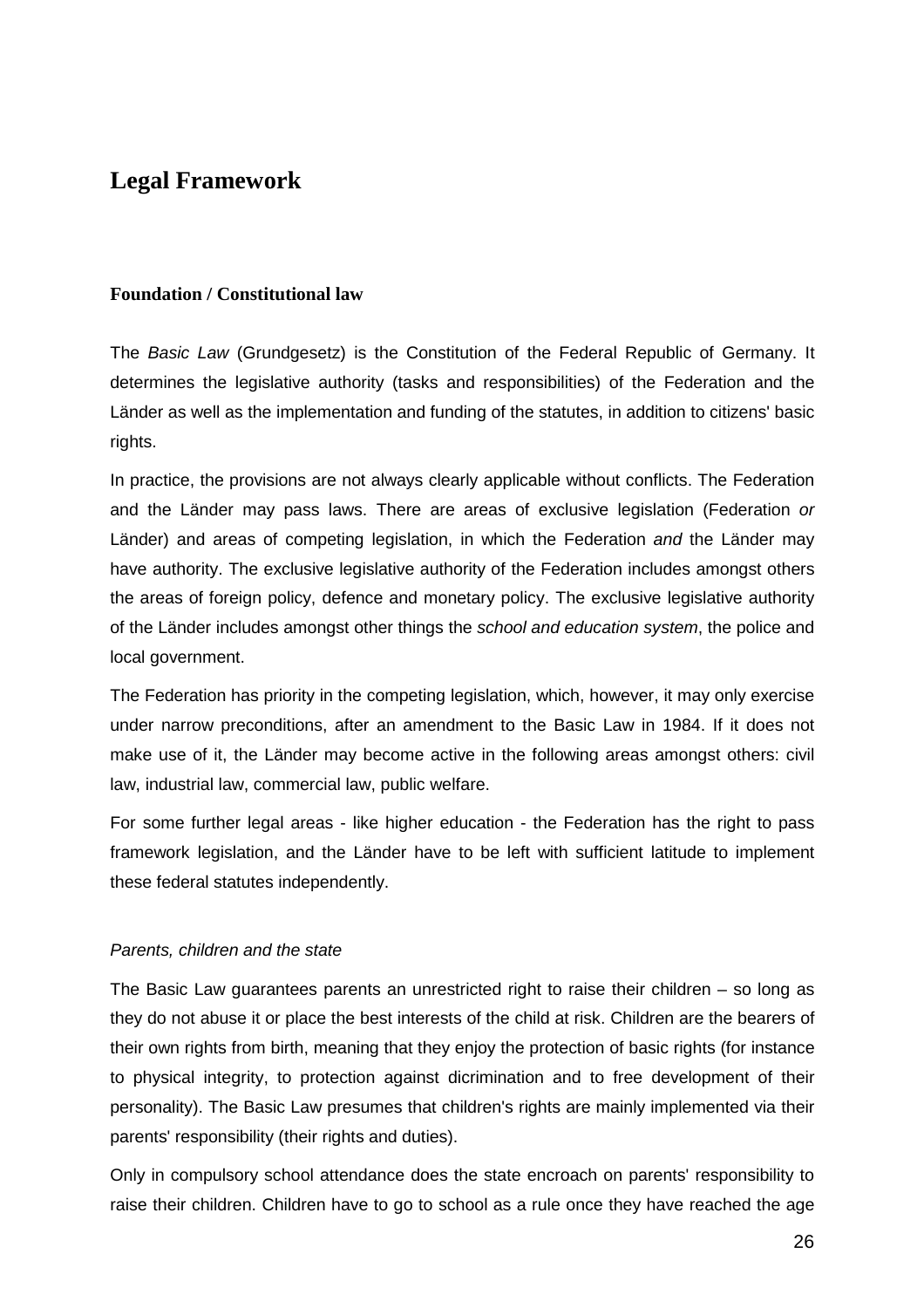of six<sup>18</sup>. Details are governed by Land statutes. The entire school system is under the supervision of the State, in the shape of the Länder.

Some basic rights contained in the Constitution which are relevant to the tasks and goals of day facilities for children:

Art. 2 para. 1 of the Basic Law: The right to the free development of personality.

Art. 3 of the Basic Law:

The right to equality before the law and equal rights for men and women; prohibition of discrimination with regard to sex, parentage, race, language, faith, religious or political opinions;

since 1994, additionally, the right to promotion of actual equal rights of men and women and the prohibition of discrimination of persons with disabilities.

Art. 6 of the Basic Law:

The right to special protection of marriage and the family, as well as ensuring parents' rights and duties towards their child. The function of the state as guardian of the protection of children against dangers to their well-being. Mothers' right to protection and care.

Art. 7 of the Basic Law:

The right (of the state) to supervise the entire school system; linked to this, the rights of the parents;

in conjunction with Art. 70 et seq. of the Basic Law: The school system as an exclusive right of the Länder.

# **Legal basis for early childhood care, education and child-raising: Book Eight of the Social Code - Child and Youth Welfare**

The system of day facilities for children belongs legally and organisationally to child and youth welfare, and hence in terms of authority to "public welfare" (social services, welfare), and not to the field of education (school system). The entire school system falls under the sovereignty of the Länder; for the field of public welfare, legislative authority lies with the Federation and the Länder, while implementation authority, and hence the burden of funding, lies with the Länder and municipalities.

l <sup>18</sup> Tables on starting school can be found in the Annex: A10 and A11.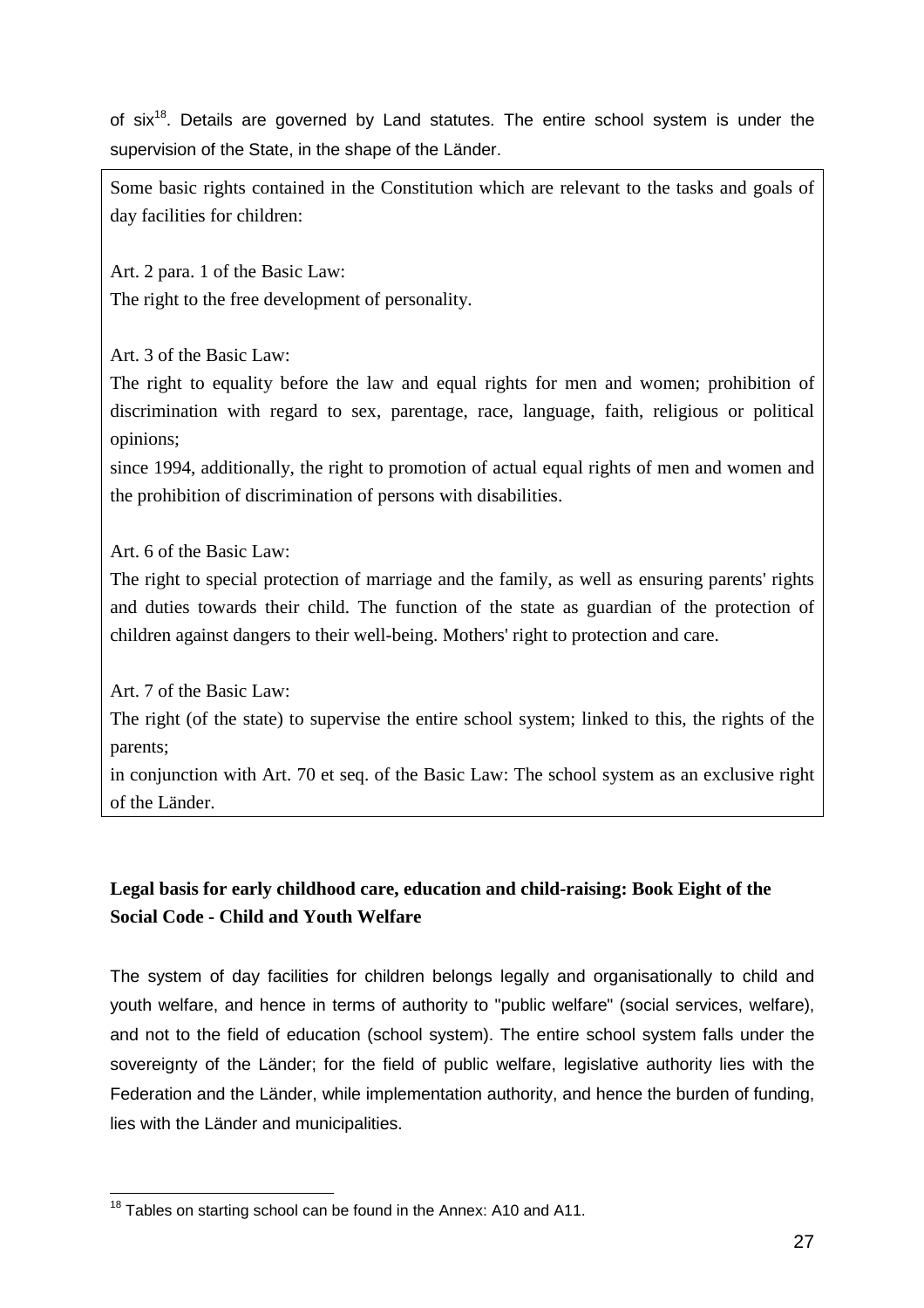To promote the development of children and youth, and to support parents and families, there is in the Federal Republic of Germany a varied supply of social work and services, a large section of which is governed by the Child and Youth Welfare Act (KJHG), including early childhood promotion of children in day facilities, different types of assistance for childraising and youth work. The KJHG entered into force in the Eastern Federal Länder as of 1.10.1990, and in the Western Länder on 1.1.1991. As a short form for the Child and Youth Welfare Act, the German abbreviation KJHG has become common, although it is not quite correct. Legally speaking, this is precisely Article 1 of Book Eight of the Social Code, Child and Youth Welfare, shortly Book Eight of the Social Code (this term is used below for the KJHG). This designation shows the classification of child and youth welfare – and with it of day facilities and of day-care – within social legislation, on an equal footing with statutory health insurance, social nursing insurance, pension and statutory accident insurance and the Employment Promotion Act (Arbeitsförderungsgesetz).

# Book Eight of the Social Code and the social model

Book Eight of the Social Code is conceived as a statute to promote the development of children and to support families. In contradistinction to this, its predecessor in the old Federal Republic of Germany<sup>19</sup> was largely a supervision and encroachment statute to protect children. The main concern of Book Eight of the Social Code is to provide a broad range of services offered to help children, youth and parents in various situations. Its guiding principles include prevention (offering services and benefits on time and preventively), integration (offering services and benefits for all children, youth and families in their social environment) and participation (finding and designing services and benefits as far as possible in consultation with children, youth and families).

Book Eight of the Social Code confirms the responsibility of parents (rights and duties) for their children. It tries to strengthen their ability to raise their children. No independent childraising responsibility by the state is provided for. The responsibility of the day facilities is regarded as being subordinate to the parents' responsibility to bring up their own children. In a ruling from 1997, the Federal Constitutional Court<sup>20</sup> determined that the focus of the nursery system (day facilities for children) still lies in welfare-related care with the aim of promoting social conduct, and the legislative authority of the Federation for this area is thus recognised.

Book Eight of the Social Code describes the structure of child and youth welfare and the tasks of their various players on the basis of the subsidiarity principle (cf. box) both from the

l

<sup>&</sup>lt;sup>19</sup> The Youth Welfare Act (Jugendwohlfahrtsgesetz - JWG) of 1961<br><sup>20</sup> Federal Constitutional Court: order of 10.3.1998 – 1 BvR 178/97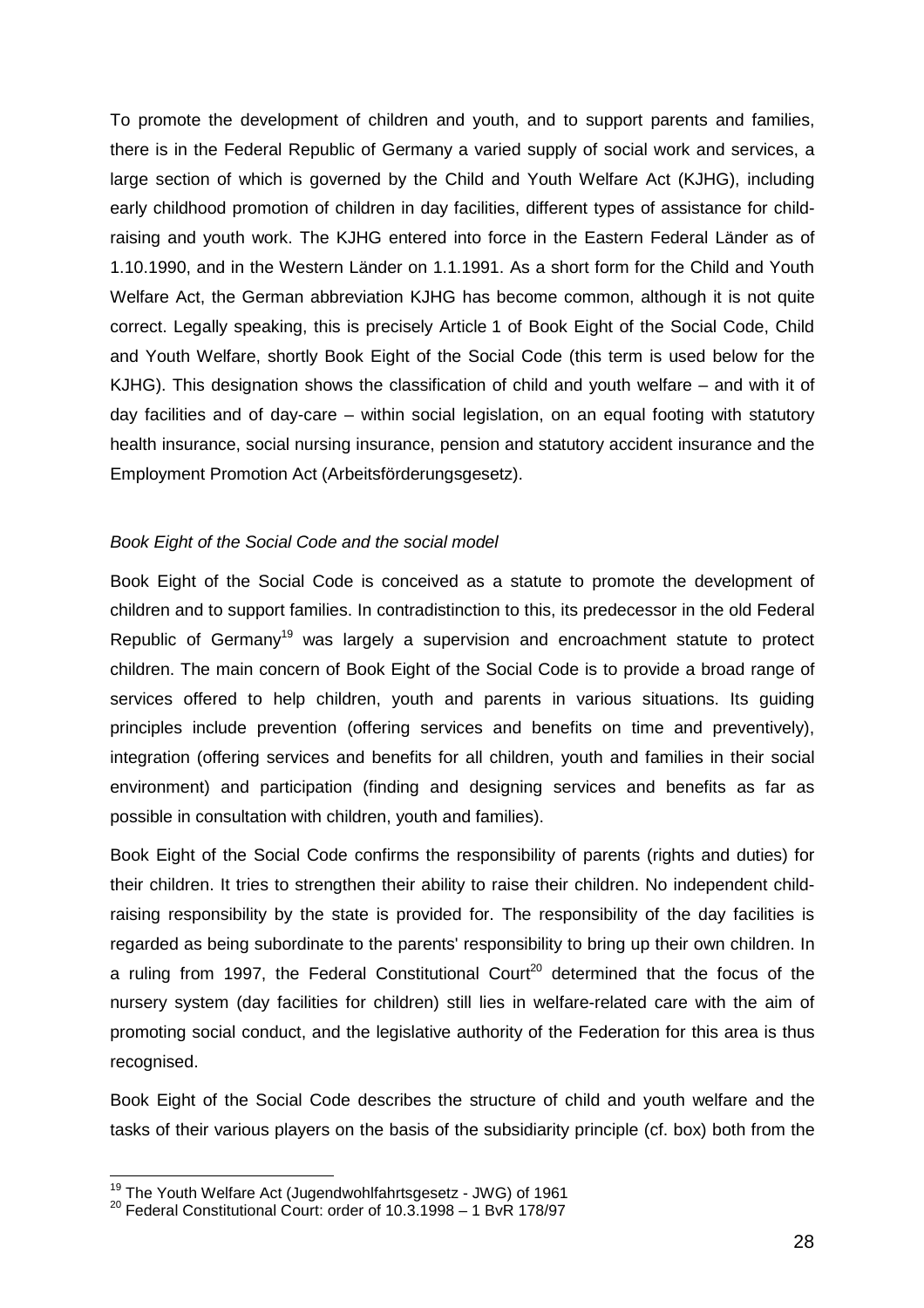point of view (a) of the priority of parental obligations with regard to the raising of their own children and ideas and (b) from the point of view of the priority of voluntary providers in providing the services. The model behind this starts with the idea of support for a respectively smaller social unit by the next larger. The idea is to avoid assistance, once offered, replacing available resources. Furthermore, the variety of circumstances and childraising concepts should be accommodated by as pluralistic a range of services as possible of providers/organisations offering various forms of assistance. A range of public services can only be considered a last resort.

#### *Subsidiarity principle*

The subsidiarity principle is the prevailing functional principle in the social field in the Federal Republic of Germany, including in the system of day facilities for children. It is a principle of organisation of social responsibility which mainly was worked out by Catholic social teaching. Put in a nutshell, it states the following:

On the basis of the family as the smallest social institution, superior (larger, more powerful) combinations or bodies may only act and carry out tasks if the smaller unit is unable to do so on its own. Support by superior institutions is to give priority to supporting the potential for self-help of those in need of help before caring measures are employed.

In this sense, the subsidiarity principle defines the relationship between the various institutions involved with one another. What one level may be able to implement by itself is neither to be transferred to the superior one, nor taken over by it.

The subsidiarity principle forms the basis of the priority of voluntary providers in the law on child and youth welfare in comparison with services offered by public (state and local municipal) providers. Standardised in section 4 of Book Eight of the Social Code, it says there in subsection 2 that public child and youth welfare should refrain from creating its own facilities, services or events where recognised voluntary providers operate suitable service ranges, or can create them on time.

In 1967, the subsidiarity principle was the subject of a ruling of the Federal Constitutional Court. The interpretation that applies to the present day is based on this. Cooperation in a spirit of partnership between public and voluntary providers for the benefit of the assistance recipients is hence at the core of the subsidiarity principle. The distribution of the implementation of tasks is to be orientated in line with the goal, and on principle may not lead to tasks being transferred to subordinate levels which are unable to perform. This does not rule out such tasks being largely funded by the public providers, even if voluntary providers implement them.

In 1992, the principle of subsidiarity was included in Art. 3b of the EC Treaty. In addition, the significance of independent welfare providers was confirmed in No. 23 of the Maastricht Conference declaration.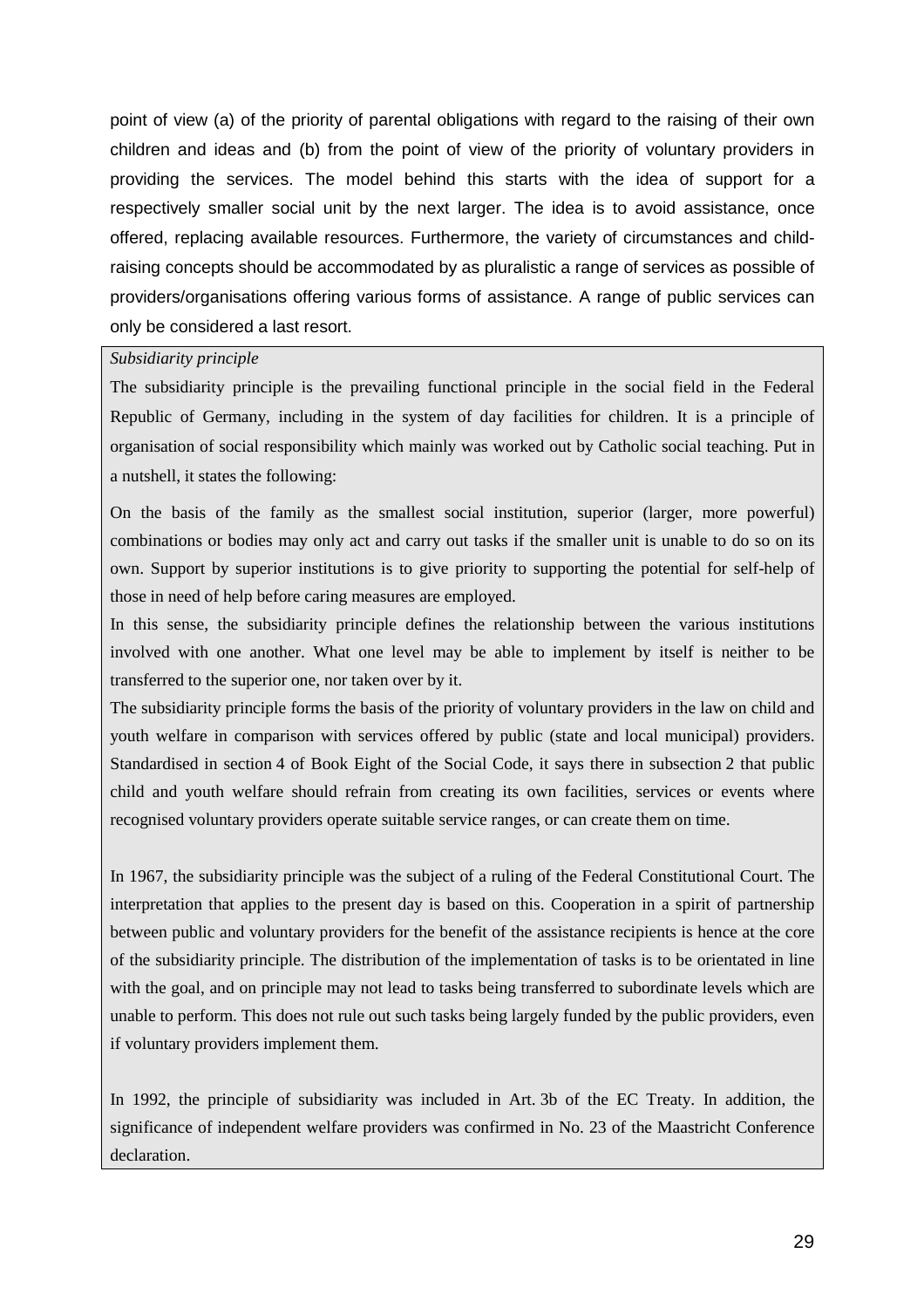## Book Eight of the Social Code and children's rights

The priority right in Art. 1 para. 1 of Book Eight of the Social Code of young people to promotion of their development and to an child-raising to become a personality responsible for itself and aware of the community describes in general terms the tasks and goals of child and youth welfare. Also in further articles of the Code, rights of children and youth are largely described as tasks (for the experts) of child and youth welfare: The right to protection against dangers, the right to avoid discrimination, the right to have a say in all decisions concerning them, the right to equal opportunities for girls and boys, irrespective of the social and cultural contexts in which they live.

Book Eight of the Social Code grants an actionable (individual) right to children on reaching the age of three to a place in a day facility until starting school, the so-called legal right to a nursery place.

Over and above this, children and youth have the right to support and protection by the youth welfare authority in acute crisis situations.

Furthermore, in Germany the children's rights apply within the meaning of the UN Convention on the Rights of the Child, which the Federal Republic ratified in 1992. The 2001 Second Periodic Report on the implementation of the Convention in Germany, the supplementary answers to a list of questions by the UN Committee on the Rights of the Child of December 2003 and the Plan of Action entitled "A Germany Fit for Children" to carry out the responsibility issued by the Special Session of the General Assembly on Children held in 2002 in New York currently being developed reflect the significance of children's rights in Germany.

# Book Eight of the Social Code and parents' rights

All benefits and services offered by child and youth welfare are to help strengthen parents' ability to raise children, and hence to benefit the children via the parents. Their subordination to parents' ideas as to how to bring up their children is made clear in the statute and only broken in the event of the abovementioned taking into care. If the parents place the best interests of the child at risk, the family court takes the necessary measures to avert the dangers.

As a rule, the parents have a right to the benefits. They have the right to choose between facilities and services of various organisations (Art. 5 of Book Eight of the Social Code); in conjunction with Art. 9 of Book Eight of the Social Code, the basic direction in child-raising preferred by the parents (for instance with regard to religious orientation) is to be supported.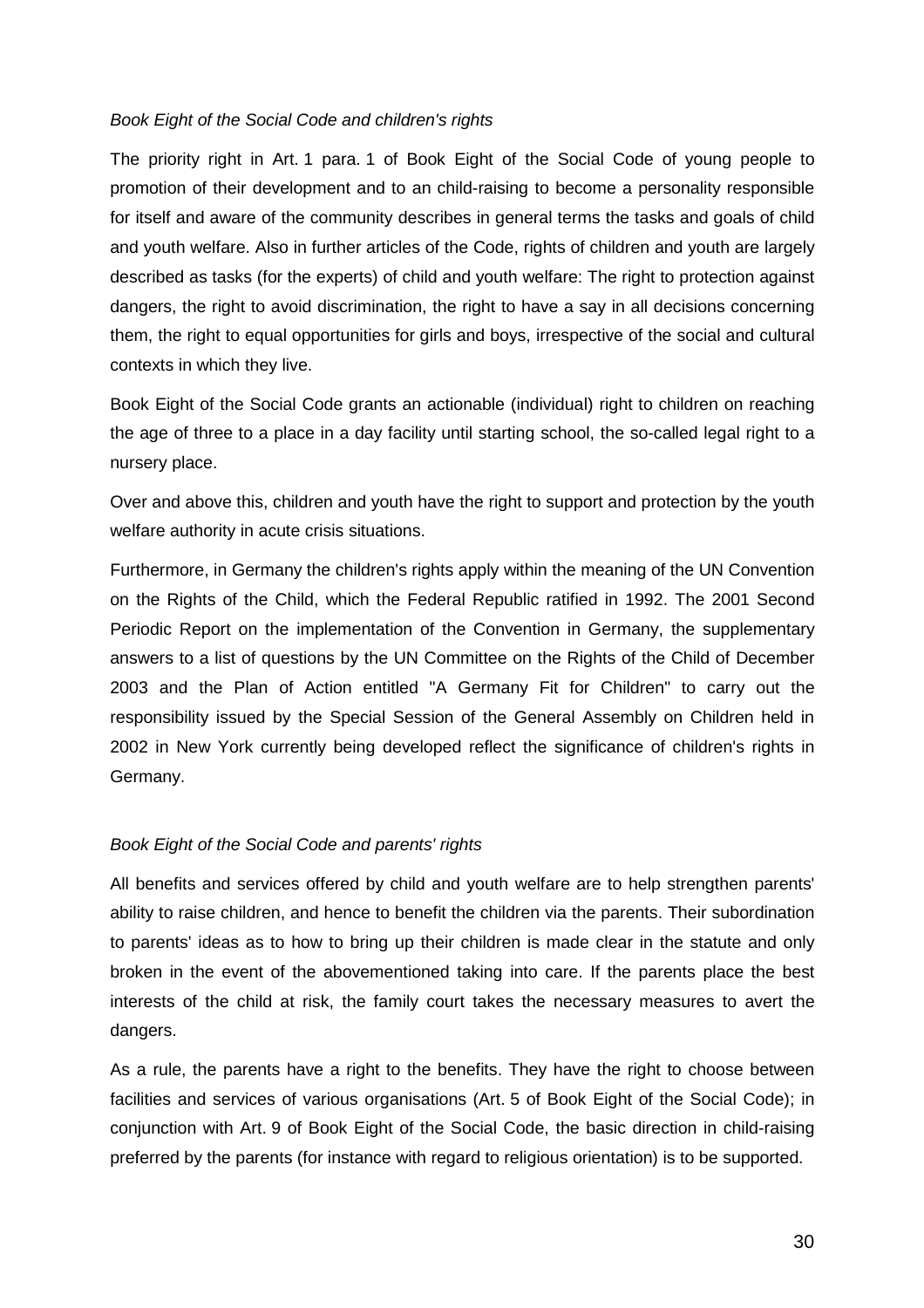#### ECEC day facilities in Book Eight of the Social Code

A separate Part of Book Eight of the Social Code is given over to the promotion of children in day facilities and in day-care. It lists the tasks to be carried out with regard to children and parents, the need to shape the promotion and the confirmation of the authority simultaneously granted to the Länder. Without anticipating further details given below, the core statements of this part are summarised here.

Promotion includes the tasks of care, education and child-raising on the one hand and on the other the obligation to work together with the parents. Promotion is understood here as an integrated process orientated towards the entire personality and which tries to integrate the three sub-tasks of care, education and child-raising. Here, a consensus which is particularly important in German early childhood education appears, which in turn is based on a linguistic distinction which does not exist everywhere. German distinguishes between Bildung (education) and Erziehung (child-raising or child-raising), both subsumed as 'education' in English. Education (Bildung) is rather connected here to the acquisition of knowledge, mostly also briefly connotated with targeted/guided learning and school settings, whilst childraising/child-raising (*Erziehung*) rather refers to the socialisation efforts of adults towards children. The third sub-task, namely care, covers aspects such as supply, supervision and care. The consensus presumes that these aspects can be separated from a linguistic and logical point of view, but includes that all three aspects are always present and effective in children's holistic experience. According to this understanding, it is possible for instance to analyse a breakfast situation by the shares and effects of care, education and child-raising, but impossible to refer to only one aspect when talking to the child.

All educational (sub-)concepts in the Federal Republic of Germany since the seventies have been built on this basic understanding, and must deal with the problem of an unclear definition. The triad of care, education and child-raising covers the responsibility of day facilities as a specific (social) promotional responsibility.

In order to carry out their tasks, the experts in the day facilities are to orientate the services offered in pedagogical and educational terms to the needs of children and families and involve parents and guardians in the main concerns of promotion in the day facility. Experts of the facilities and childminders are to work together with parents for the good of the children (section 22 of Book Eight of the Social Code).

Children from the age of three have a right to a nursery place (cf. p. 29) – as has already been stated. Younger children, as well as school-age children, receive a place in a facility (where appropriate in day-care, cf. p. 71) as required. The same applies to children of nursery age if they need a place in an all-day facility. Need is a normative term here which may not be confused with demand (cf. p. 63). The regulations of the Länder and additionally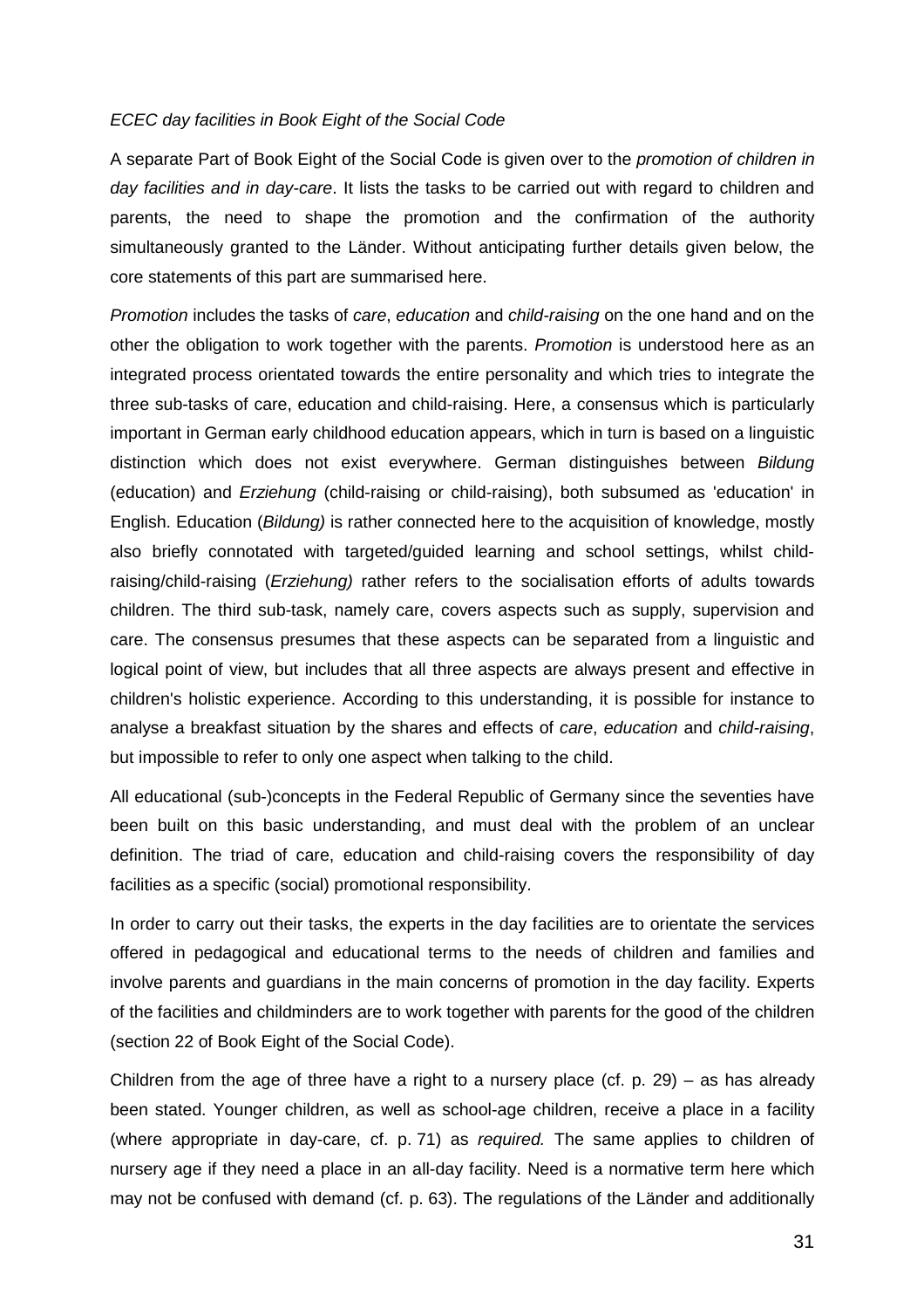of the municipalities, which provide most of the funding, provide different procedures to ascertain need. In each case, need is understood as demand examined in accordance with the local preconditions for which a supply is granted. Together with the confirmation that the content and the extent of the tasks are determined in greater detail by Land law (section 26 Book Eight of the Social Code), these are hence already important aspects of

#### Management by Book Eight of the Social Code.

l

Approaches to system management relate largely to requirements as regards the system structure, to qualitative and quantitative instructions, and to the examination of their implementation and funding procedures (cf. p. 86). To reach an understanding of the following information, there is a need to once more take a look at the levels involved and their possibilities.

Book Eight of the Social Code is a Federal statute which is given concrete form by means of Land statutes. This means that the Federation implements its legislative authority and grants the Länder discretionary latitude. In Book Eight of the Social Code, the Federation exerts an influence on (a) the structures of the public administration in the Länder and municipalities<sup>21</sup> as well as (b) on the provider structure for day facilities for children.

Book Eight of the Social Code places the Land districts and towns not associated with a district under the obligation to establish a youth welfare office which carries out the tasks of the local organisation of public child and youth welfare, and the Länder to establish a Land youth welfare office which carries out the tasks of the voluntary providers. The youth welfare office is a specialist social educational authority. It consists of the administration and the youth welfare committee, which determines the guidelines of local youth policy. The youth welfare committee is concerned with all matters of child and youth welfare, in particular with advising in problematic situations, with proposals for the further development of child and youth welfare, youth welfare planning and the promotion of independent youth welfare. Both public organisations – the local youth welfare office and the Land youth welfare office – bear overall responsibility for the services offered, including planning responsibility, so that the necessary and suitable facilities and services are available on time and in sufficient quantity. The legislature provides, in the central management instrument of youth welfare planning, the engine for the specialist further development of youth welfare at local and non-local levels. It is also a matter for municipal youth, family and social policy. Its statements, identifications of shortcomings and proposals for changes force a political debate and determine goals and priorities. These regulations are however the subject of some dispute

 $21$  This information applies to the entire child and youth welfare system, and hence includes the system of day facilities for children.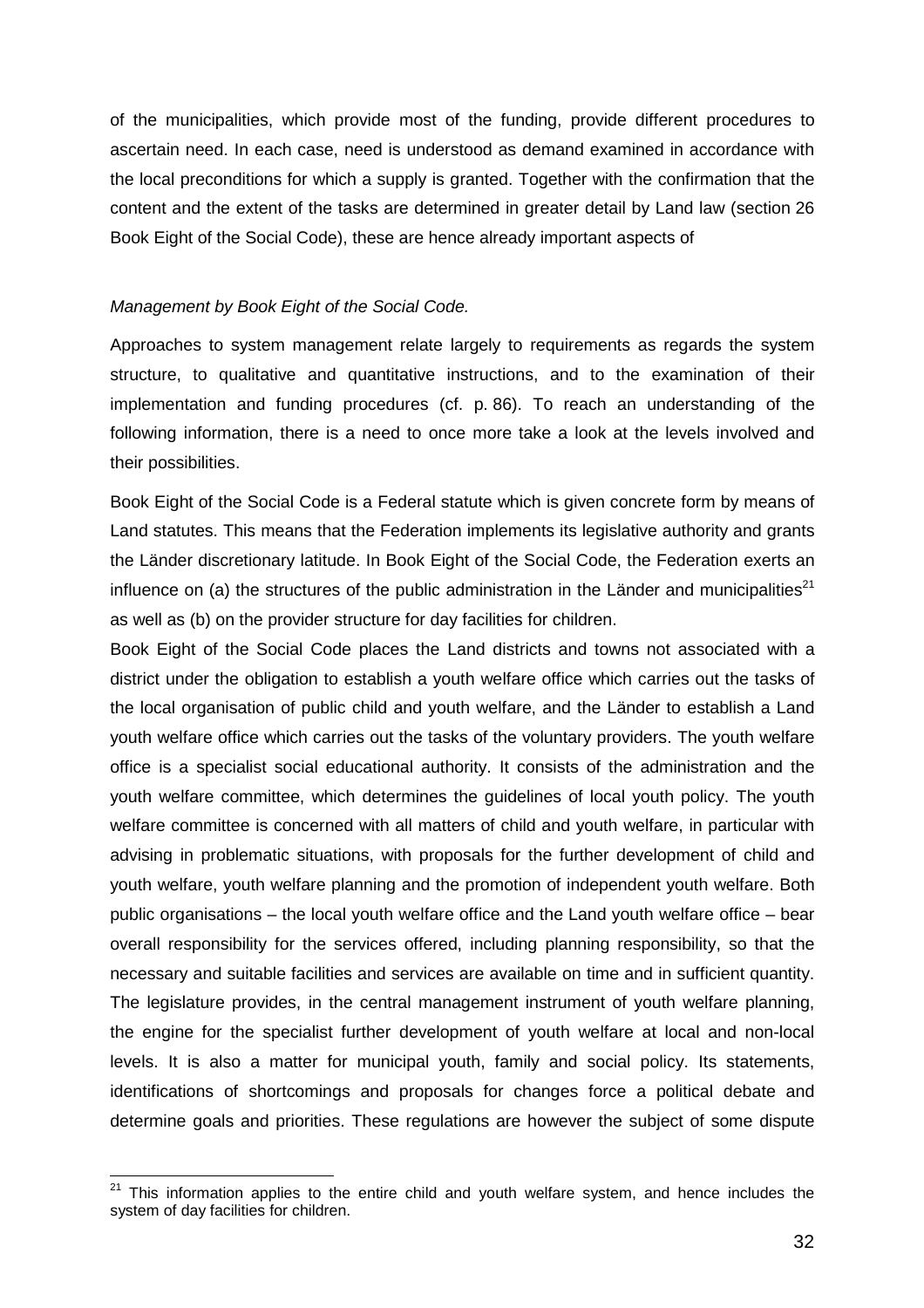since in imposing them the Federation encroaches on the organisational sovereignty of the Länder and the municipalities.

Book Eight of the Social Code gives the voluntary providers of child and youth welfare priority as providers of services and benefits (cf. subsidiarity principle, p. 29). In terms of ideas and funding, they are to be supported in providing their services. The overall range of services offered is to reflect the variety of wishes and ideas of children and parents by providing a variety of organisations. The range of services offered publicly (by the state), by contrast, is to remain as small as possible. This variety is hence intentional. The beneficiaries (children, youth, parents and young adults) then have the right to choose between various suppliers. Parliament entrenches the right to propose and to choose as a management element in the selection from a variety of services – with the restriction: "The parents' wishes are to be accommodated, insofar as this does not entail disproportionately higher cost.".

Via the general declared goals, set out in the law, such as on the rights of children and parents, the Federation tries to create a normative effective management, which however ultimately is not binding on the Länder, municipalities and organisations from a qualitative point of view. For this purpose, it also has at its disposal the instrument of promotion and initiation of pilot schemes. This management, however, only functions to offer suggestions. In the area of day facilities for children, goals are described – indirectly, by means of statutory instructions – which are to be determined quantitatively. Each child in the corresponding age groups has a right to "a nursery place", which is however not described in greater detail. The obligation to provide rests with local organisations of public child and youth welfare. The Federation hence leaves to the Länder the power to define the time scope of this range of services and the quality to be provided for. Particularly clear is the restricted management possibility on determining the need of services for children under three and of school age, which lies with the locally responsible youth welfare organisation. Here are, however, amendments of the Child and Youth Welfare Act are in the offing which serve to give concrete form to the obligations to provide a service in line with demand by setting demand criteria (cf. further below the information on the reform of Book Eight of the Social Code).

In a comparable manner, the quality of the services offered can be controlled by means of the requirement of an "operating licence" to operate a day facility (section 45 of Book Eight of the Social Code). The Federation states that operating licences are necessary to avert dangers to the best interests of the child; Land law sets the detailed criteria and procedures which may lead to the issuance or refusal of an operating licence. In the main, the issuance of the operating licence depends on adherence to the respectively applicable framework, including the sizes of the groups, i.e. staff-child ratio, to the qualification of the staff, the space required, on equipment, hygiene and safety standards. The concomitant control mechanisms and procedures also lie in the regulatory authority of each Land.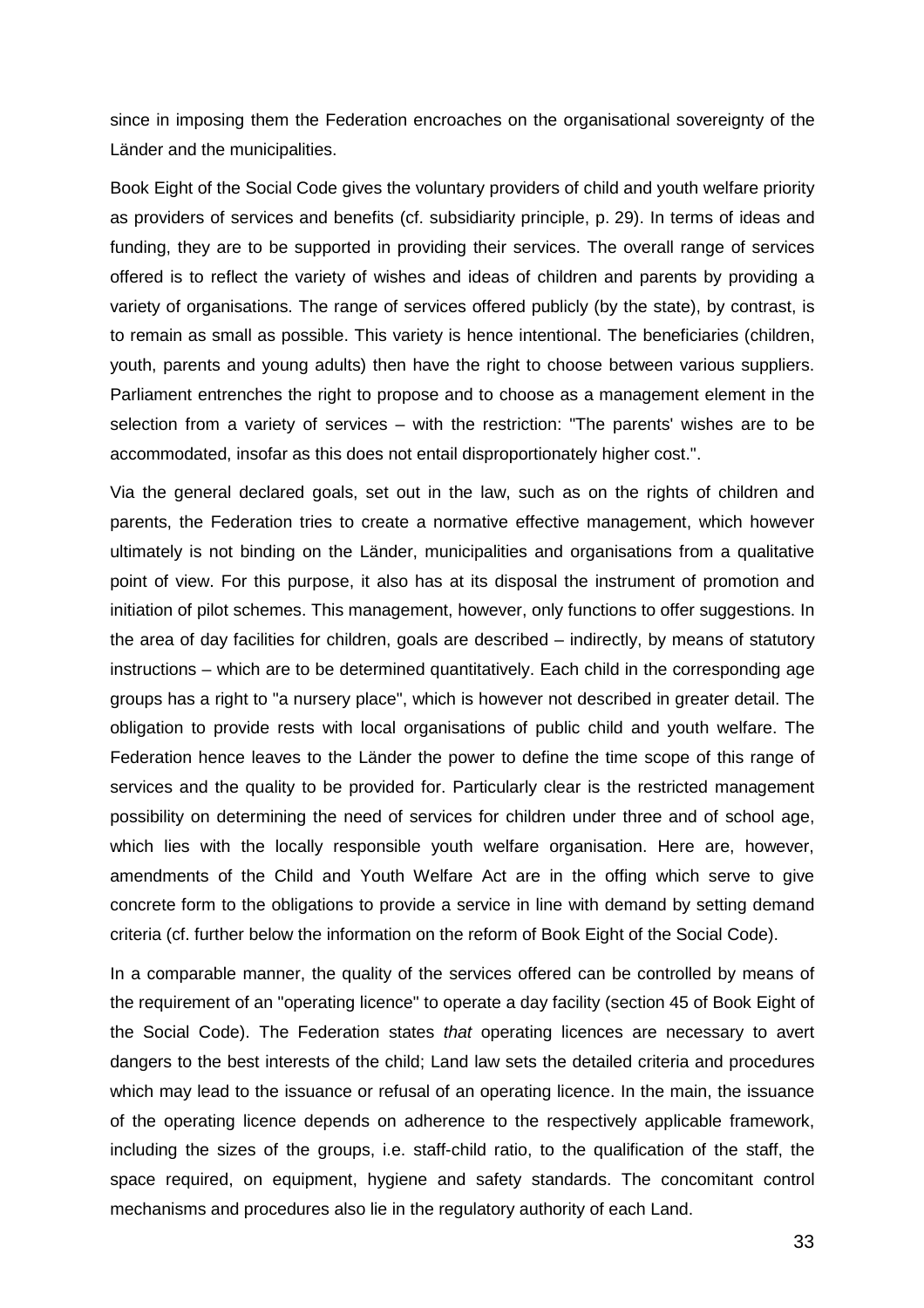*The organisations of child and youth welfare* 

The entire child and youth welfare system is governed by a *division of tasks* between the public and the voluntary providers, for instance in the system of day facilities.

There are voluntary and public providers. Land law determines which are voluntary organisations; Federal law determines the Land districts and towns and cities not associated with a district to be local organisations of youth welfare; regional special solutions are also possible.

The term 'voluntary provider', which previously related to welfare and youth associations, now covers all non-state service providers, and hence also includes private, commercial providers. They act within the framework of their private autonomy and participate in the provision of services on the basis of contracts.

Public organisations bear the overall responsibility for the services; in the framework of the contractual agreements, voluntary providers have responsibility for the services they offer and those provided by their staff.

Voluntary providers are promoted in their concept and by funding. Where suitable facilities can be operated at suitable quality by voluntary providers, the public organisations are to refrain from providing their own services.

Parliament however also governs cooperation between independent and public youth welfare. For instance, it places public youth welfare under an obligation to work together in a spirit of partnership with independent youth welfare for the good of young people and their families. This cooperation finds its institutional expression in the youth welfare committee, which ensures for independent youth welfare comprehensive participation and co-responsibility in the tasks of the youth welfare office. Over and above this, working parties are instruments of this cooperation.

# Land law regulations relating specifically to day facilities for children

All sixteen Federal Länder design their day facility services for children using their own statutes, either as an implementing act of the Federal Act or their own statute for this area. Depending on the form intended, the Länder have to pass further laws or administrative ordinances on sub-topics, such as the cost participation of parents, the necessary staff, parental participation or the funding procedure. As a result, on the basis of a joint Federal statute, a system of day facilities is available which is different and separate from one Federal Land to another. Some Federal Länder have also governed the conditions for parents' initiatives or for day-care separately. No consensus of recognised standards can be determined from the Land regulations. No two Federal Länder provide a range of services for families of the same quantity and quality.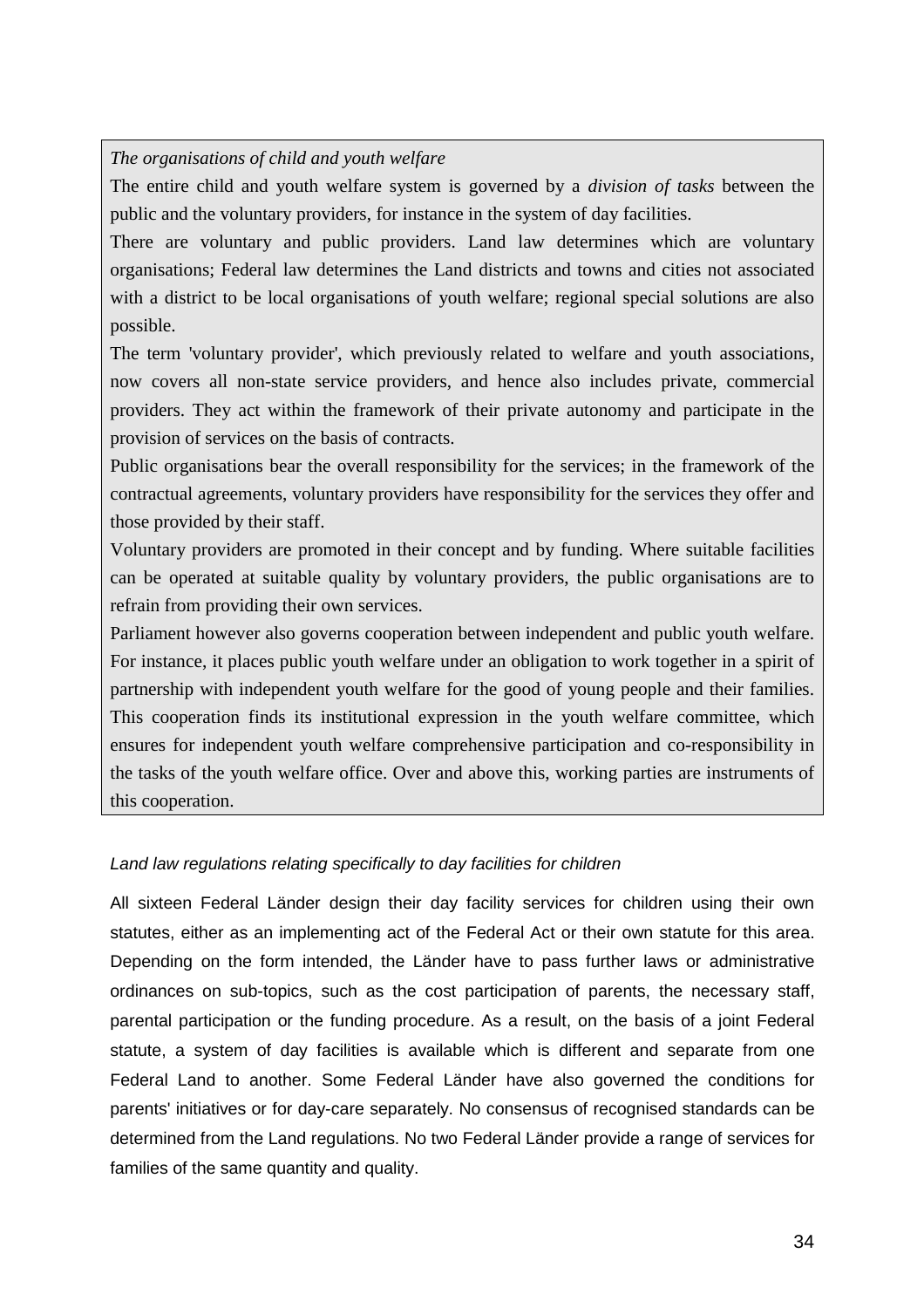In the chapter on possibilities for access and on the supply situation (cf. p. 63), this situation is explained with regard to certain social implications. Here two examples suffice to give an impression of variety and differentness.

The staffing (staff-child ratio) in day facilities is ultimately not comparable between the Länder. The staffing level may either be calculated on the basis of a group of children, or as a ratio per child. It varies as to whether there is a second member of staff in the groups or not. The same care times are assigned different staff ratios. Whether additional posts for managers or certain forms of groups are available is governed by Land law.

In the same way, the *space available*, in particular the necessary space and the ensemble of the rooms with different functions, varies for comparable age groups of children from one Land to another. The variety ranges from no determination via the general statement of the need for suitable rooms up to concrete numbers of square meters per child: 2 to 3  $m<sup>2</sup>$ depending on the age of the children, plus possibly ancillary rooms. In some cases, there are approximate instructions to provide a group room and an ancillary room, or more details regarding an extra room for special support, a gym and a multiple-purpose room per facility.

For the planning, the operating licence, the ongoing operation and the funding, adherence to the respective Land regulations is binding in each case. Differences between the Länder revealed in the legal relevance attached to a provision (statute or administrative ordinance).

## **Outlook and challenges**

The distribution of responsibility between the levels Federation, Länder and municipalities is the subject-matter of the current political debate (role, function and tasks).

Consensus, by contrast, appears to exist in optimising the system for its manageability. Since Book Eight of the Social Code only has a limited impact in terms of management, greater detail of both the design of the services (need and access conditions) and of the quality of the promotion could provide a starting point for improvements. With its efforts to reform Book Eight of the Social Code, the Federal Government is moving in this direction. The Bill of 2 April 2004 is designated "Day-Care Expansion Act" (Tagesbetreuungsausbaugesetz – TAG). The reform of Book Eight of the Social Code focuses on the qualityorientated expansion of care for children under 3 years of age in line with demand as an element of a sustainable family policy to support early promotion of children. It is a matter in the Western Federal Länder of expanding and in the Eastern Länder of safeguarding the services. In order to give concrete shape to the call for the services to meet the demand,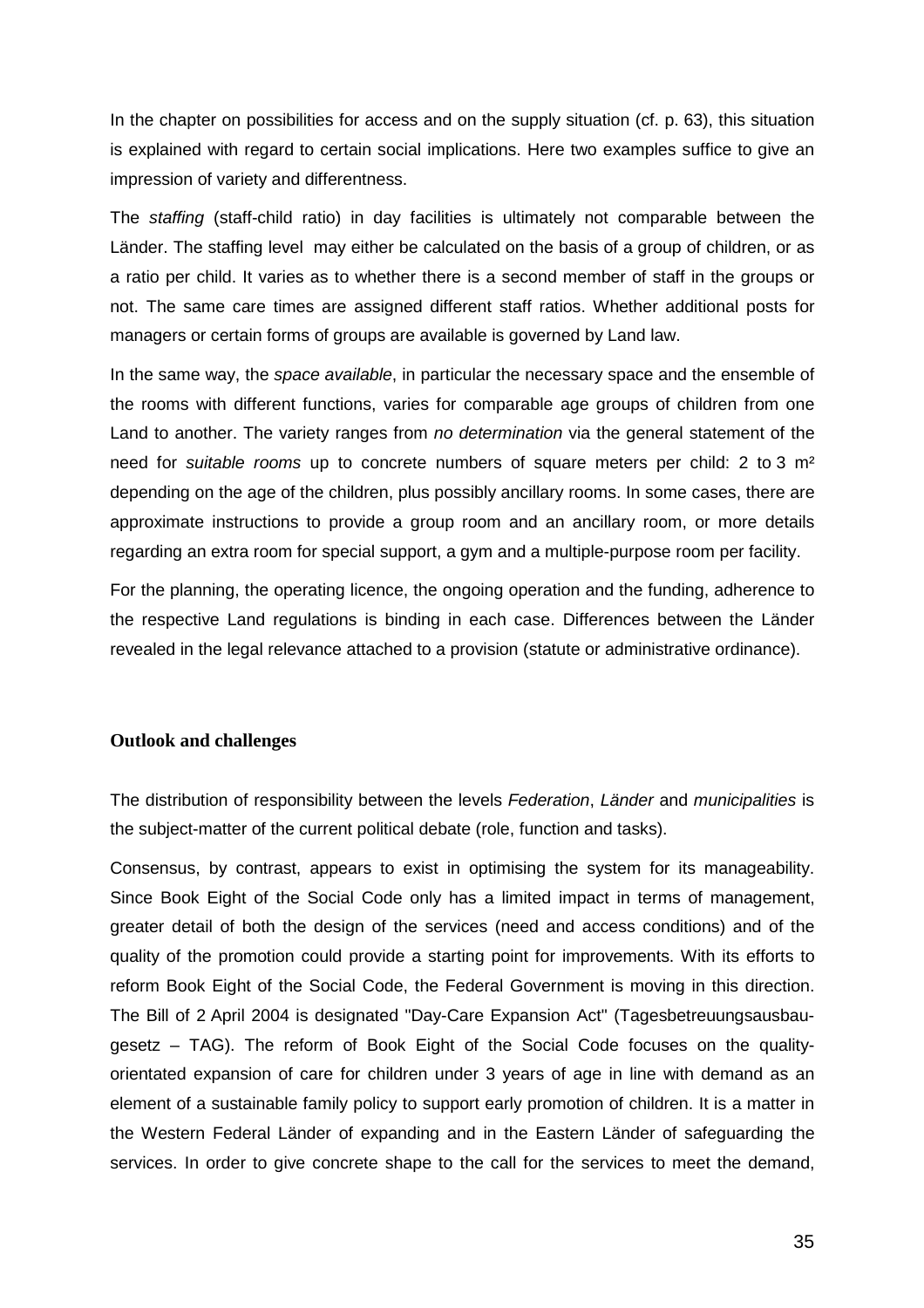demand criteria are being determined. Day-care is being much increased in value, and quality characteristics are being established for day facilities and day-care.

The envisioned expansion is conditional, however, on better funding for the municipalities. The Federation has agreed that the municipalities are to receive  $\epsilon$  1.5 billion per year for this purpose from 2005 onwards from the merging of unemployment relief and income support.

The different frameworks within the Federal Länder (including the restraint of the Federation when formulating relevant recommendations) lead  $-$  as outlined  $-$  to a range of early childhood promotion services which differs in terms of both quantity and quality, and hence to different opportunities for children and families across the Federal Republic of Germany. The differing frameworks are also remarkable because in and with them the largely accepted educational framework concept of the situation-based approach (cf. pp. 48/49) is to be implemented. Or to put it another way: There are no equal standards in spite of the same basic concept!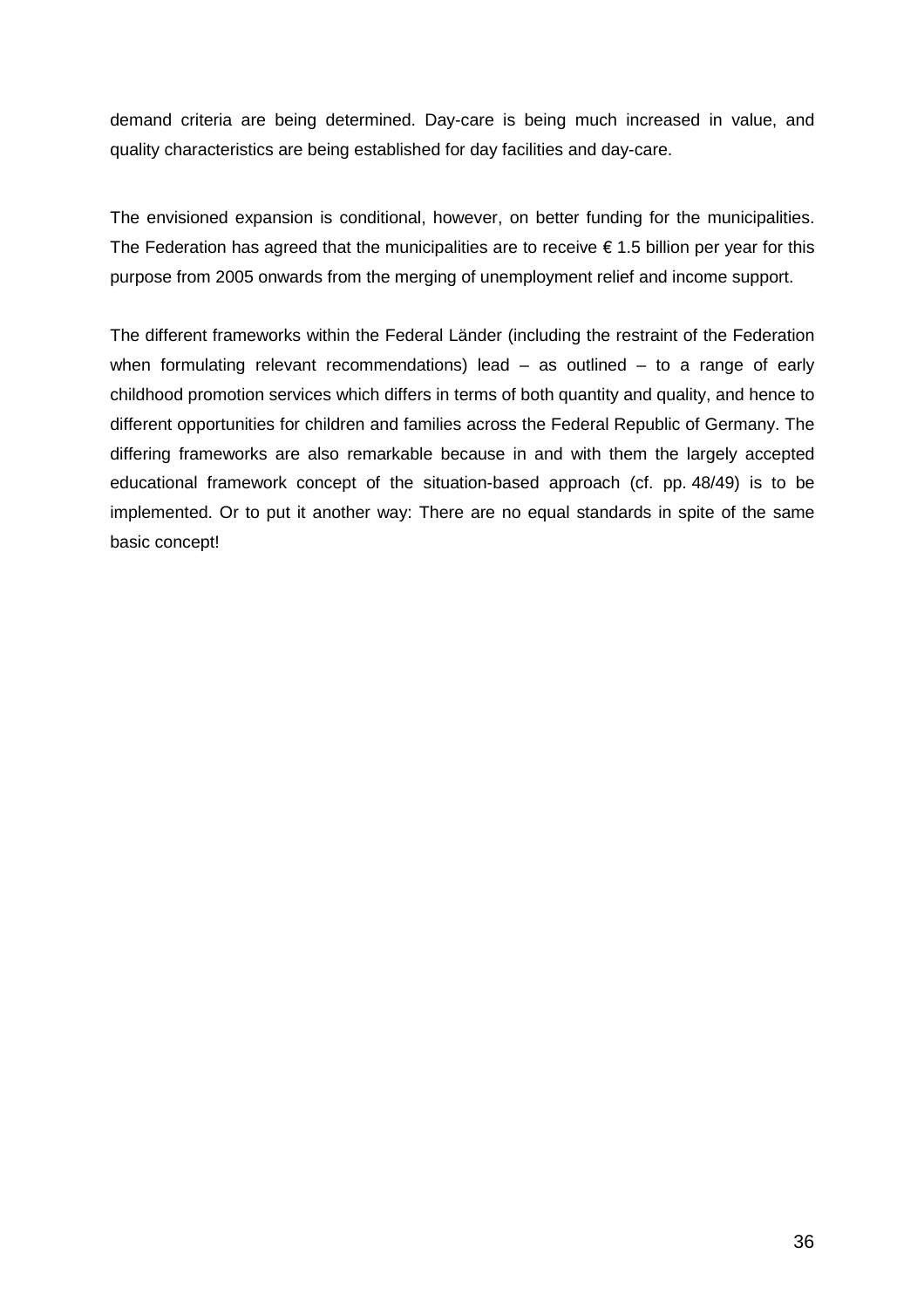# **Historical basis of present manifestations**

This chapter portrays continuities and caesuras in trends in day facilities as family supplementing child care services in a tumultuous German history.

# **From industrialisation to the foundation of the Federal Republic of Germany and the German Democratic Republic**

Facilities catering for children during times in which mothers were at work were a by-product of the industrialisation that took place in the first half of the 19th Century. These childkeeping facilities, which went by many names, served to protect and to teach minimum educational ideas (order and basic skills).

It was Friedrich Fröbel who invented a type of educational facility for early childhood by establishing the first nursery (1840). In contradistinction to the more negative than positive effect of simply 'keeping' children, Fröbel attempted to develop children's education potential. He presumed that a person's first six years were particularly important. Children should be given both the opportunity to develop freely, as well as receiving incentives. Nurseries should both respect the child – his/her nature – (philanthropic motive) and teach important (basic) skills (educational policy motive) and strengthen ability of families to raise their children (socialisation motive).

Fröbel called for nurseries for all children aged from three to six as the second of his four education stages: childhood stage (infancy and earliest family education), nursery stage, teaching stage and school (conceptual or learning school). With this educational policy concept, Fröbel continues to be quoted.

The traditions of the non-school arrangements of early childhood care, education and childraising that helped families at that time can be traced down to the present day<sup>22:</sup>:

- institutionalised care for children in nurseries;
- institutionalised keeping and occupation of children of the lower social strata in kindergartens, day nurseries for the under-threes and out-of-school provision at times when the parents were at work;
- as well as privately-organised forms in the own family (nannies or tutors), in another family (as a place for care) or as a combination of parents (family nursery).

l **<sup>22</sup>** The pointed characterisation of the institutionalised offerings does not rule out other foci and elements of the respective other functions.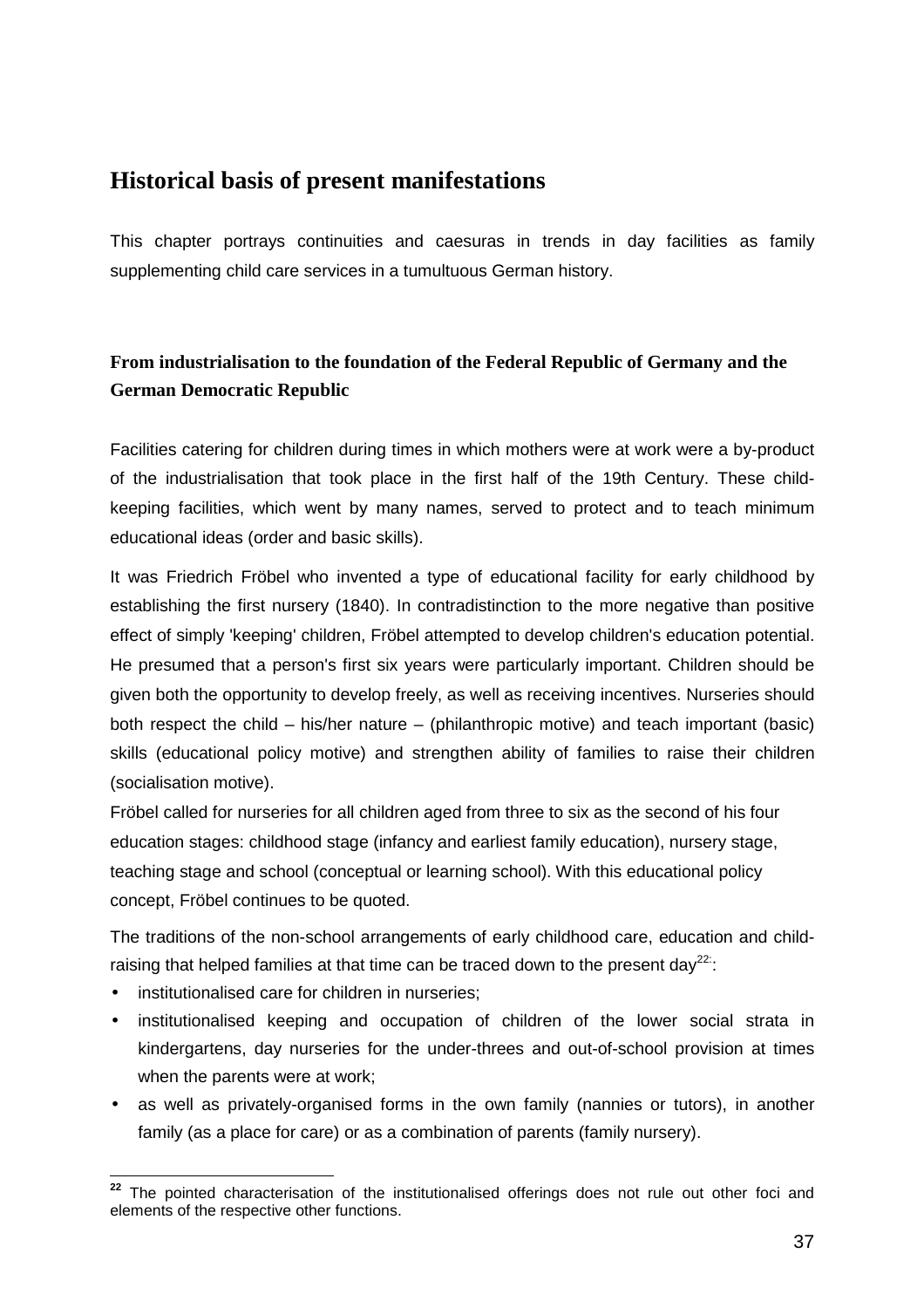Facilities that were open all day were reserved for children whose (single) parents had to work (protective and child-raising function). Children of the middle classes attended nurseries that were open for half days to expand their experience beyond their home (promotional function). The social selection this reflected was fixed by the institutionalised arrangement.

Children were already taken into facilities in the first year of life and attended them until they started school. As a trend, more family-like contexts were considered to be suitable for younger children.

The facilities to enable mothers to work were in the tradition of the poor law and – like the entire welfare system – the responsibility of the Church parish or administrative municipality.

Institutionalised education was largely philosophical in orientation (denominational, labour movement, free-thinking) and characterised by the responsibility of the municipality, with consequences that remain even to the present day:

- broad scope in designing the services provided;
- differing frameworks;
- regional differences in supply, depending on the nature and structure of the labour market;
- overall varied organisations/regional dominance;
- frequently operated by non-specialist organisations with volunteer workers.

The variety of the organisations, their function and their entitlement to state funding were set forth in 1922 in the Reich Youth Welfare Act (Reichsjugendwohlfahrtsgesetz - RJWG). These aspects continue to apply in the shape of the subsidiarity principle (cf. p. 29). Subsuming allday-care facilities for children under the RJWG ended initial efforts to classify nurseries as the first stage of the Volksschule (basic primary and secondary school, a concept now defunct) and integrated them in the social system of public welfare.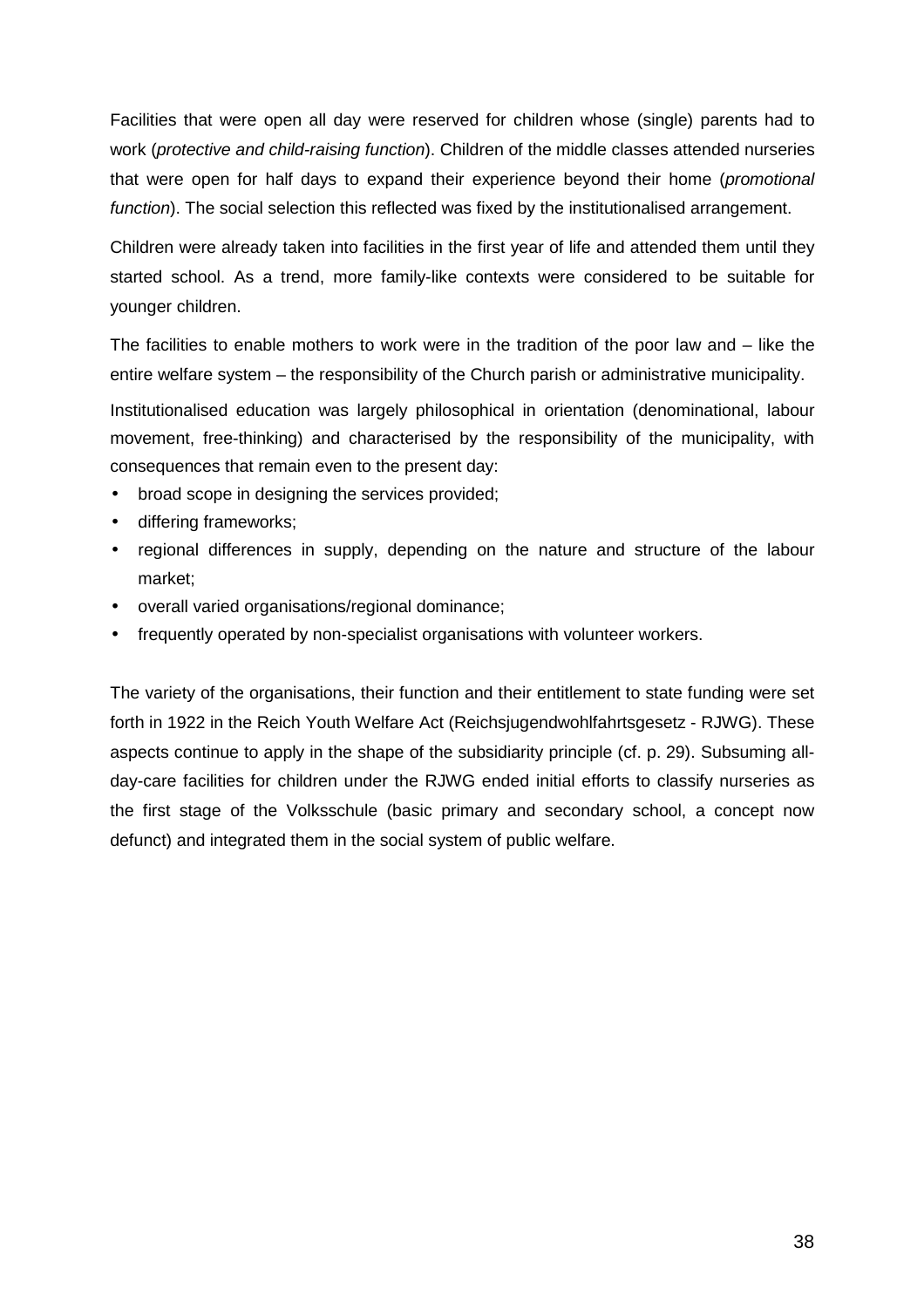# **Two German states**

# **Federal Republic of Germany**

In what are now the Western Länder of the Federation, the raising of children was for a long time regarded as a private matter for the parents (family and women's matter). The basic model of the family was one in which the man worked and the woman was housewife and mother.

Day facilities for children were allocated to child and youth welfare (to public welfare). They were to relieve the burden in emergency situations, but not primarily to support gainful employment (by mothers). In nurseries, (most) children went home at lunch time. Some were able to come back in the afternoon. Only in large cities and industrial centres were there any significant numbers of day nurseries for the under-threes, out-of-school provision and kindergartens established.

The welfare character of day-care and its use to alleviate emergencies was enshrined in law in 1961 in the Youth Welfare Act (Jugendwohlfahrtsgesetz - JWG) and restricted later developments. The Act did not refer to any institutions of early childhood care, but to measures to care for and for the child-raising of infants, small children and school-age children outside school.

State responsibility covered promotion of the organisations and institutional supervision of the facilities. Today's pluralistic and at the same time heterogeneous range of services provided by organisations and facilities in terms of quality and quantity was developed in this period.

In a first education reform from the end of the sixties, the personality-promoting and social policy significance of the nursery was emphasised to a greater degree. It was raised to the elementary area of the education system in 1970, but organisationally and legally remained a part of public welfare. There were discussions at that time on including five-year-olds in the school system. They remained in nursery. Nursery has since then been regarded as a level of socialisation from which all children between 3 and 6 years of age can benefit. (On the content of the reform efforts cf. chapter: Concepts of early childhood care, education and child-raising, p. 48 et seq.)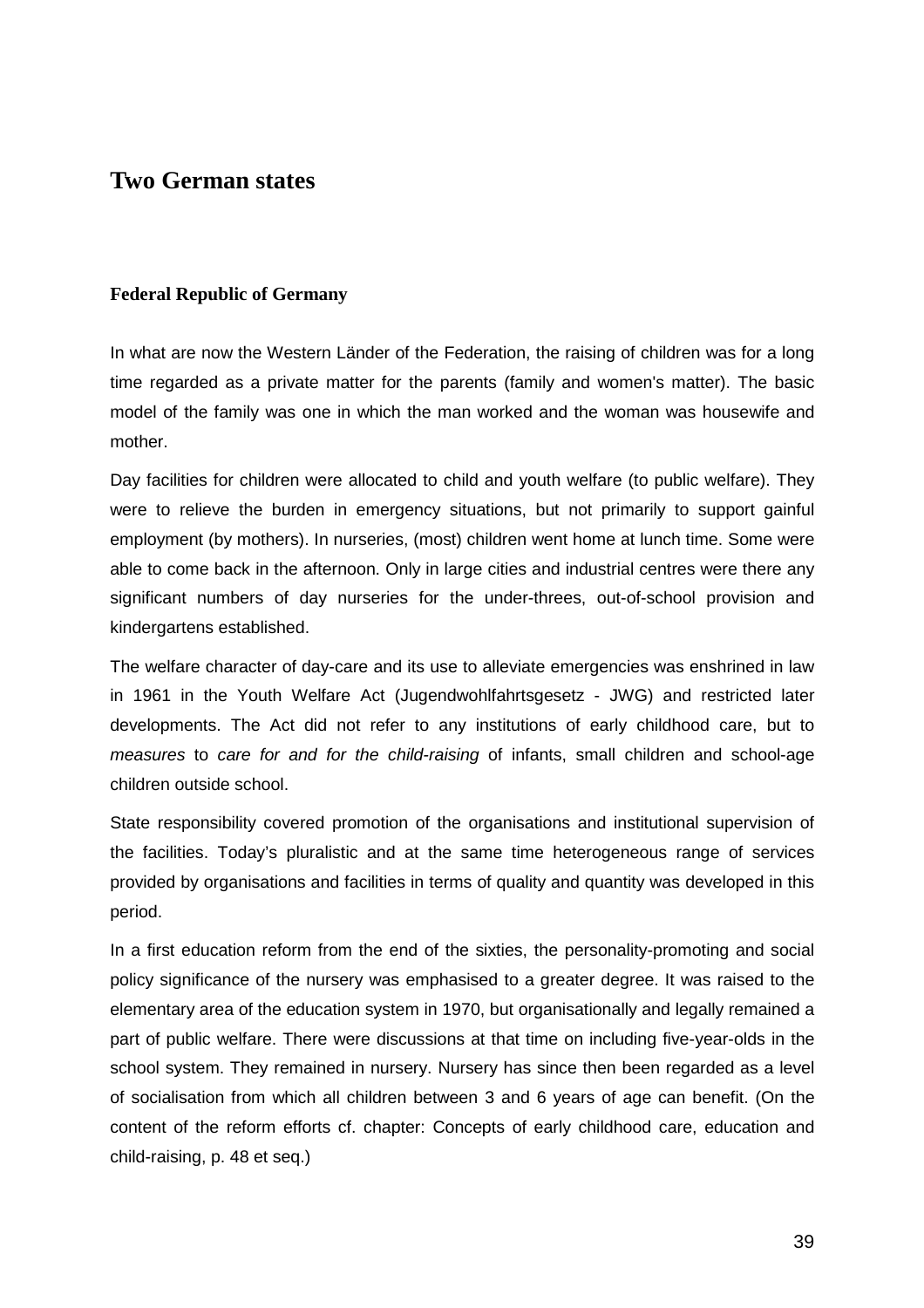#### **German Democratic Republic**

In what is now the Eastern Länder of the Federation, the raising of children soon came to be regarded as a public task. There were educational and economic policy reasons for this. Day facilities for children that were open all day, largely in public or company organisations, were to contribute both to improving education among the populace, and to helping women to take up work. Accordingly, great efforts were made to expand the quantity of the supply of places for children from day nursery for the under-threes to out-of-school-provision age.

The German Democratic Republic reformed the entire education system with the consequence that nurseries and out-of-school provision were fully integrated into the education system. The "Act on the Democratisation of German Schools" (Gesetz zur Demokratisierung der deutschen Schule) (1946) and the "Act on the Uniform Socialist Education System" (Gesetz über das einheitliche sozialistische Bildungssystem) of 1965 served as a legal basis, as did centrally-developed education and child-raising plans for shaping education.

Nurseries were planned as separate facilities, whilst out-of-school provision was largely integrated into schools. Facilities for children under three (day nurseries for the under-threes) belonged conceptually to the education system (from 1965 with their own educational responsibility), but administratively to the health system.

# **Until 1989: Commonalties and differences between the Federal Republic of Germany and the German Democratic Republic**

Although not simultaneous, and to differing degrees, the quantitative development of nurseries, as well as the demands society made on them, were very similar. From a supply level of roughly 30% of children (mid-fifties), supply in the West by 1989 rose to almost 70%; in the East from 20% in 1950 to almost full service, also by 1989. However, in the West these were largely half-day places, whereas in the East only all-day places were provided.

Whilst the integration of nurseries into the education system in the German Democratic Republic was completed in law by 1965, nurseries in the Federal Republic of Germany experienced a *gradual upgrading*, beginning with initially only specialist recognition as an elementary field of the education system (1970) through the recommendations of the German Education Council and by the Overall Education Plan. It was not until 20 years later that the education responsibility was anchored in law (cf. pp. 28 and 31).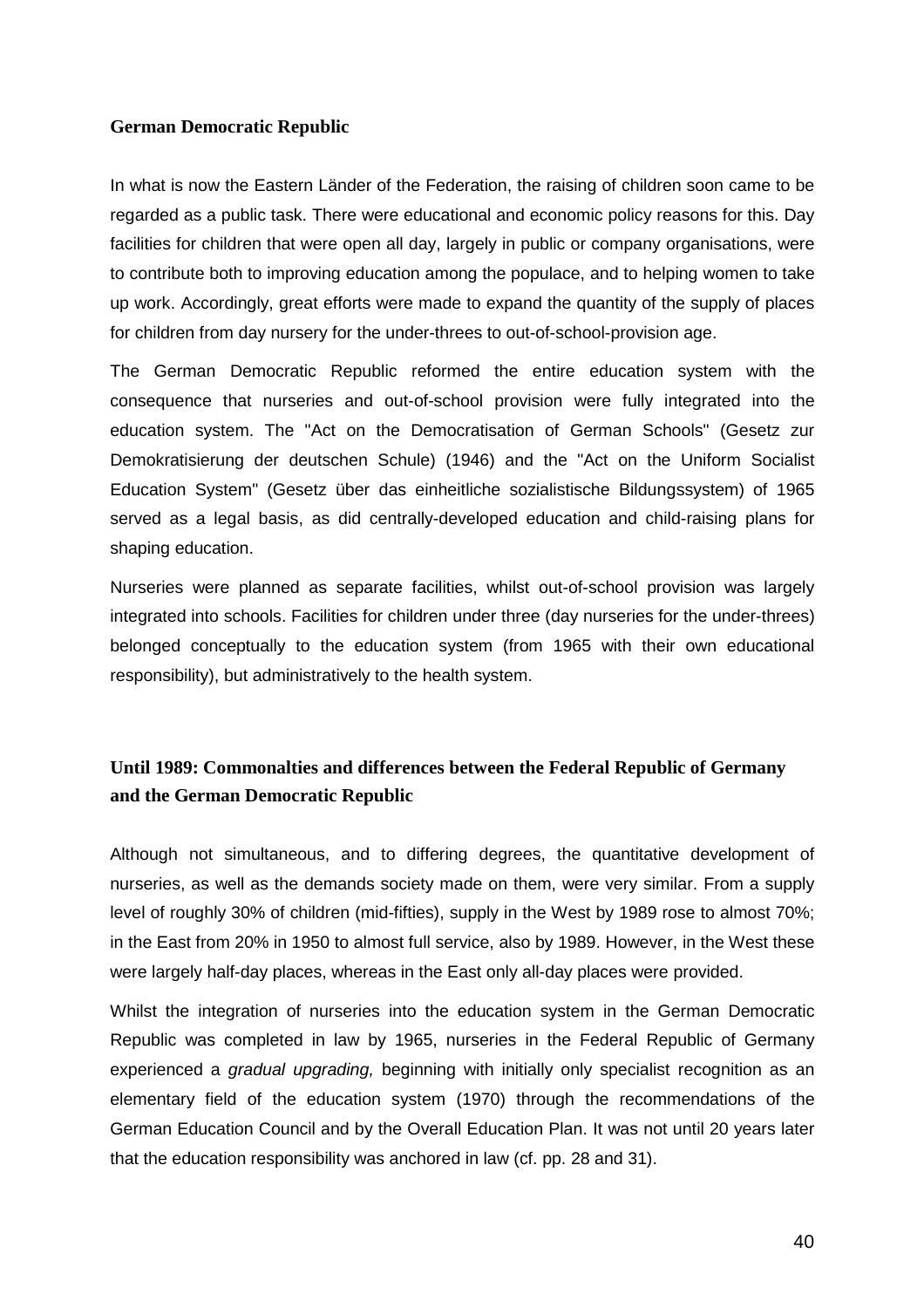The day nursery for the under-threes area, by contrast, underwent completely different developments in the two German states which were caused by the different social policy views and resulting goals in family and women's policy. Until the beginning of the nineties in the West (Federal Republic of Germany) there were places in public or publicly-promoted facilities for fewer than 2% of children under three years of age, supplemented by another 2% of places in family day care – as against an unknown number of private arrangements. The institutional services were largely focused on large cities (West Berlin, Hamburg, Munich). The Federal Land North Rhine-Westphalia promoted early age-integrated groups as a normal range of services for day-care of children under three.

In the East (German Democratic Republic) the number of places in day nursery for the under-threes increased from roughly 6% in the fifties to 56% in 1989 (82% of children aged two and three) – to which must be added the places in long-term homes and other forms of care. Linked with the arrangements of maternity protection and child-raising leave which ensured every woman a full "baby year", there was practically full supply in the age group of one- to three-year old children.

It is possible to make very clear by the arrangements for school-age children (out-of-school provision) the impact of different social evaluations of the functions education and care – even if there was a striking commonality between the East and the West: half-day primary schools. This led to a need for additional out-of-school provision for children whose parents (mothers) worked. In the West, it was legally established and generally accepted that primary schools carried out the education function. Recognition of an independent educational profile for out-of-school provision remained restricted to expert circles. The out-of-school provision of child and youth welfare were allocated the role of a guarantor to provide care in an emergency. Only for roughly 5.5% of children was a place available (1990). In the East, outof-school provision, as well as primary schools, were part of the education system. Out-ofschool-provision education was socially accepted. At the end of the eighties, places were available for all children up to the fourth year of school, use dropping from more than 90% in the first year to roughly 40% by the fourth. Out-of-school-provision education was largely aimed to meet the school preconditions and requirements. Conceptually secure, separate education performance was considered comparatively unimportant.

#### **1990 to 2000**

The first decade of the growing together of the two German states was marked by profound social change, above all in the East, but also in the West of the Federal Republic of Germany. Some of the considerable upheavals of the system of day facilities for children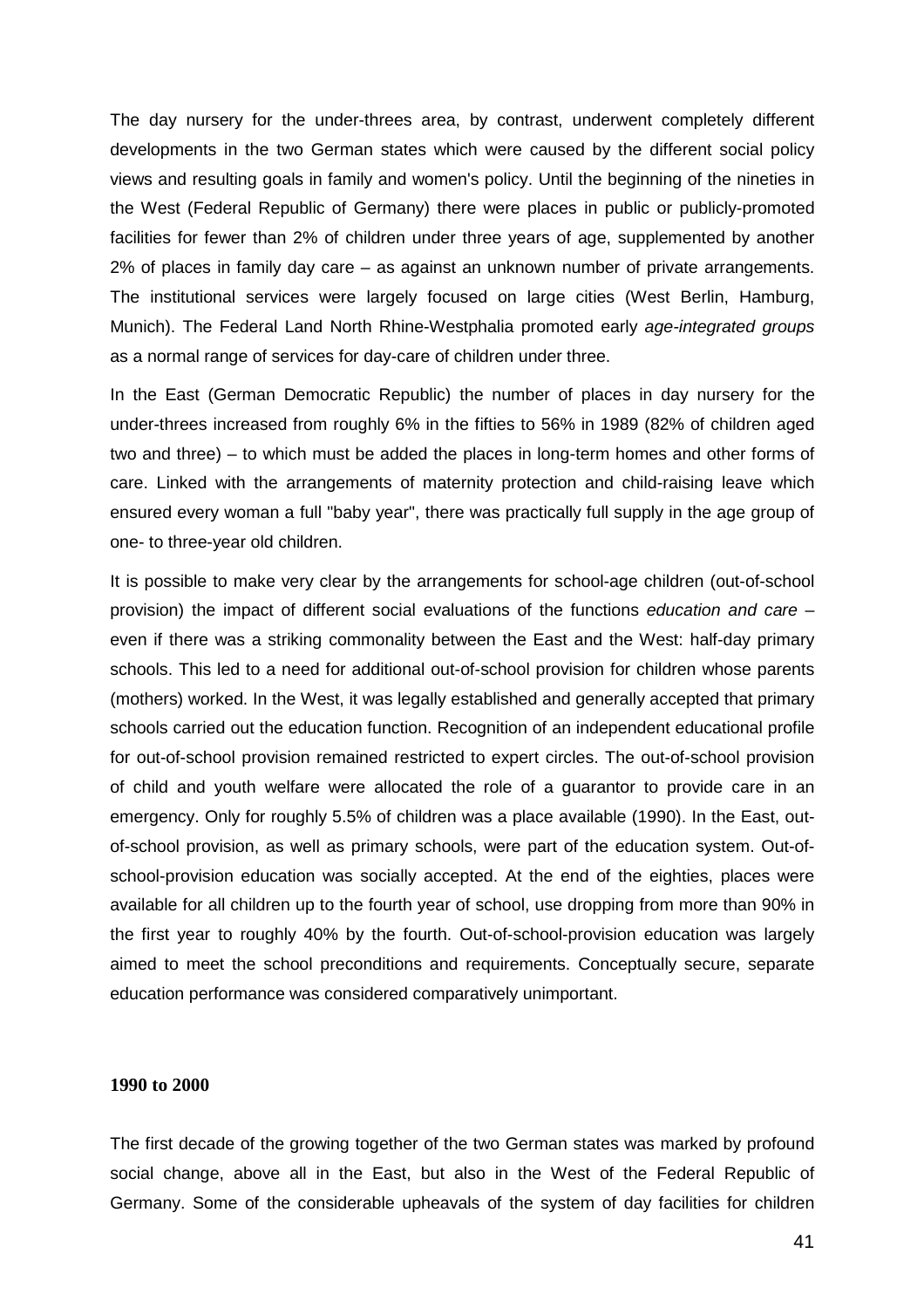could be regarded to have been overcome, whilst others have only just begun in this time and will determine the years to come. In this section, events are outlined which make it possible to understand this phase in its importance per se, and as preparation for the current situation (cf. p. 46).

Almost at the same time as the dissolution of the German Democratic Republic and the accession of the new Länder to the Federal Republic of Germany, the Child and Youth Welfare Act (Book Eight of the Social Code) entered into force as a new foundation under Federal law (cf. p. 28). It allocated early childhood care, education and child-raising of child and youth welfare in the broader sense to social welfare, a point already made clear by the fact that the Act was the Eighth Book of the comprehensively restructured social legislation (Book Eight of the Social Code).

Important guiding principles are the subsidiarity of child and youth welfare as against the right of families to bring up their children and other state benefits, freedom to choose for parents as beneficiaries, variety of organisations and services (subsidiarity) as well as the separate education responsibility for day facilities with the unity of education, care and childraising, including the fundamental equal ranking of family day care.

The explicit special promotional responsibility and the details on day facilities for children (including family day care) in a separate Part of the Act was regarded as progressive in the old Federal Länder of the Federal Republic of Germany. However, on the territory of the former German Democratic Republic, by contrast, the regulations of Book Eight of the Social Code were regarded as reducing the value of the education institutions nursery, out-ofschool-provision and day nursery for the under-threes. ECEC day facilities as a common umbrella term for education, care and child-raising at public or voluntary providers confused experts there, as did the integration of day facilities in child and youth welfare, an area which in the German Democratic Republic was connected above all with care and child-raising in homes.

Whilst almost nothing changed in the West until the introduction of the legal right to a nursery place, in the East as a consequence of radical economic and social changes there was a transformation in the system of day facilities, which was enhanced by an exceptional fall in the birth-rate (between 1989 and 1992 by 55%). Day nurseries for the under-threes, nurseries and out-of-school provision as educational facilities were deeply accepted in the social awareness, but when men and especially women became unemployed the need for a place in a day facility for children was called into question. The consensus that a blanket provision for all age groups should be retained was tied down as a major statutory basis in Art. 31 para. 3 of the Unification Treaty. In order to ensure the survival of day facilities, the Federation, despite its normal authority (cf. p. 26) contributed DM 1 billion =  $\epsilon$  0.51 billion,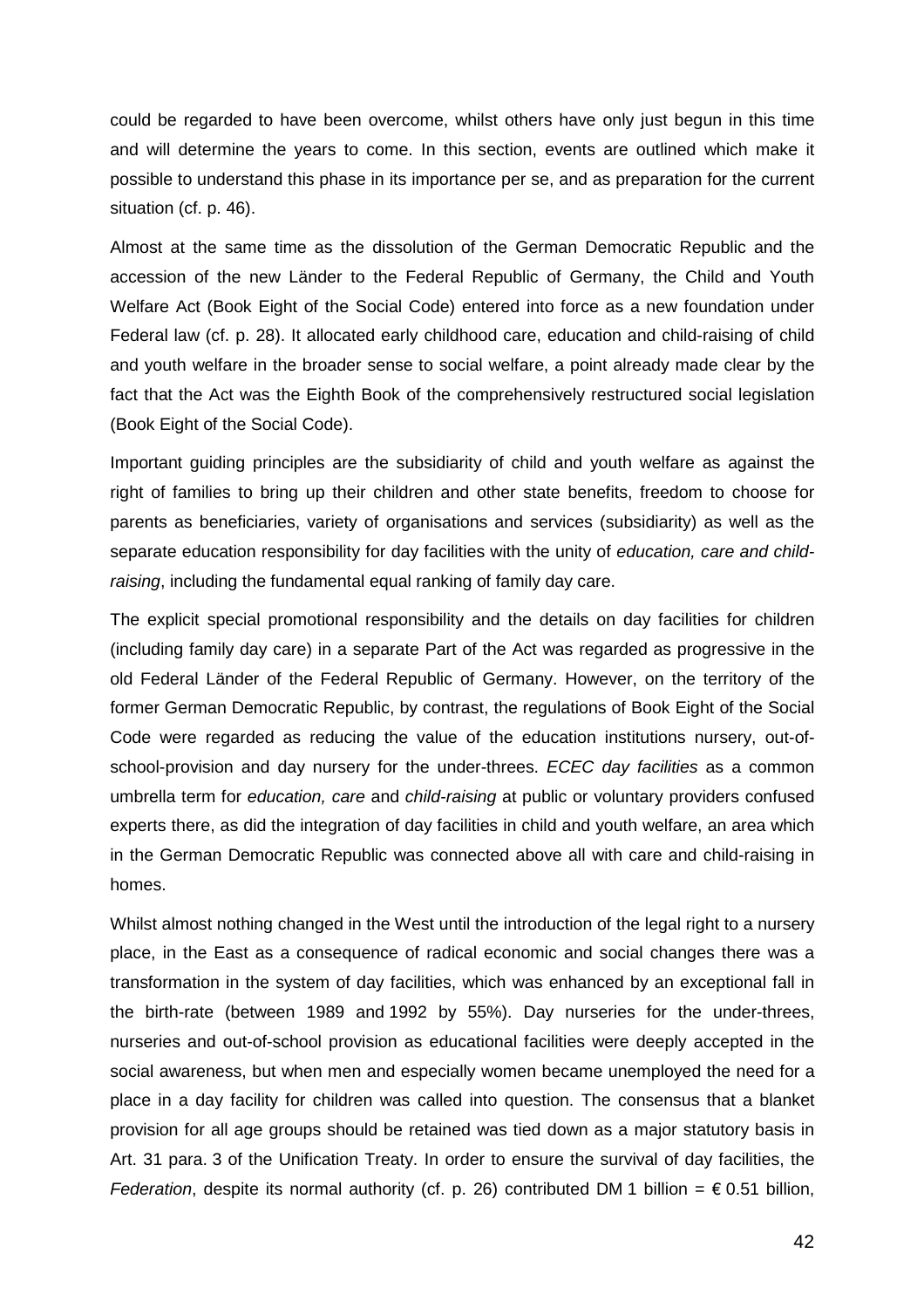which funded approx. 30% of the total costs to support the performance of the local authorities as of 30.6.1991.

The overall level of service was increased in the West, whereas it was reduced in the East. Nevertheless, the supply rates in the new Federal Länder only fell in the day nursery for the under-threes area (to 37%), whilst they increased (to 105% and to 68%) in the nursery and out-of-school-provision area because of the changes caused by the fall in the birth-rate. Regionally, there were differing developments in this area. In the Western Federal Länder, the supply increased minimally with day nursery for the under-threes places to just below  $3\%^{23}$ , whilst there was considerable expansion in nurseries, to 88.1%, and a slight increase in out-of-school provision to 7.3% (end of 2002).

The specialist discussion in the West focused on the necessary changes in educational quality necessitated by the changes in the situation of children and families (sociological childhood debate) and the far-ranging conceptual and structural impact of the legal right to a nursery place.

In the new Länder, in addition to profound changes in the self-perception and the conceptual orientation, a trend began towards a greater variety of organisations, at the same time as a drop in the share of public providers. Social policy and financial reasons were decisive for this.

A lack of funds in the public budgets, and criticism of the performance of the public administration, in some Federal Länder led to a process of deregulation in which costbearing was transferred and in some cases educationally-founded standards were relegated or made less significant. By contrast, an increase in regulation, for instance with regard to building, fire and other safety standards or in hygiene requirements was observed, which in some cases led to high consequential costs and to a cut-down in educational quality.

l

 $23$  This does not include places in family day care.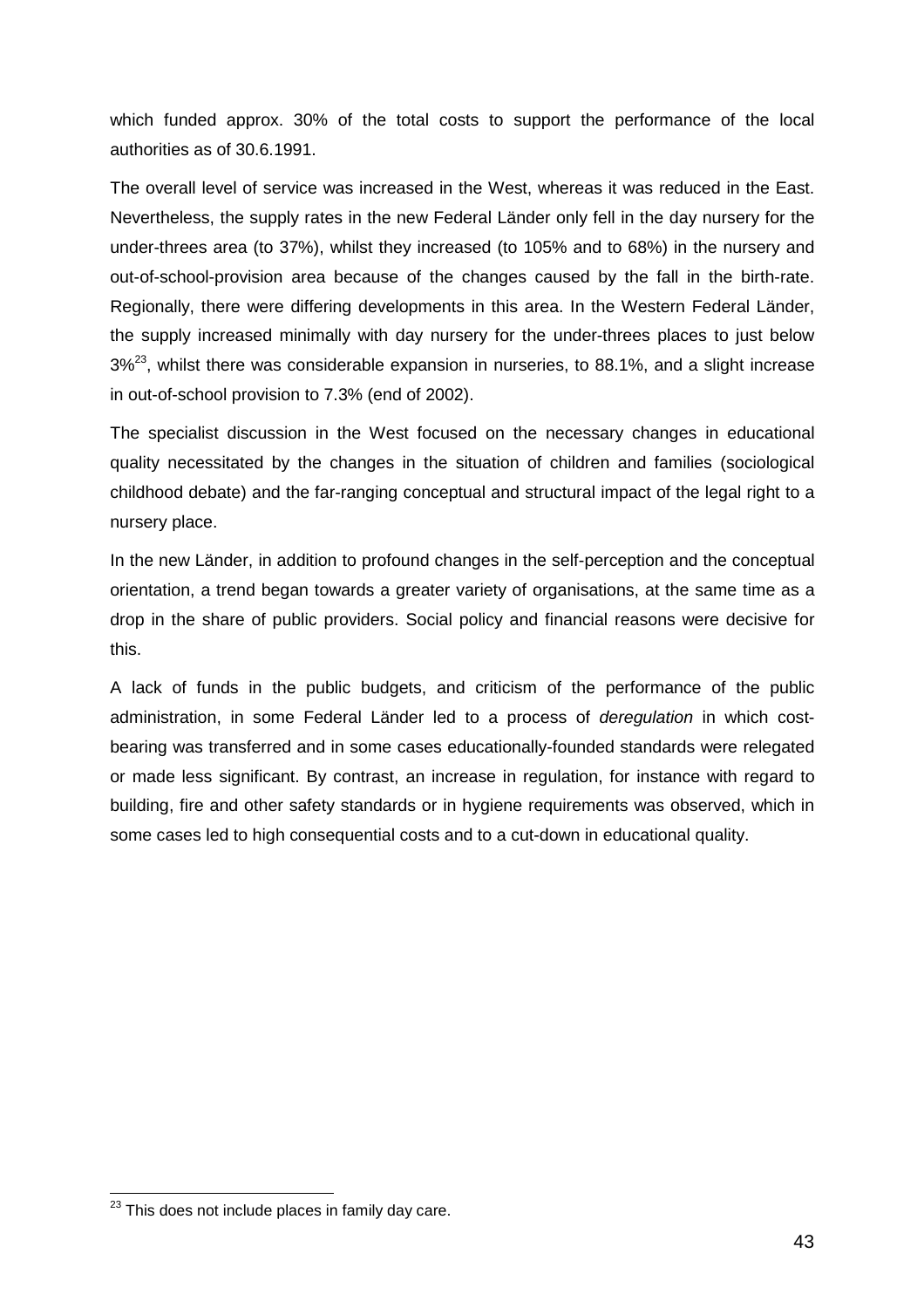# **A special challenge: The adjustment of staff and structures in day care in the former GDR after unification**

The **integration of the specialist staff** from the former German Democratic Republic into the "Western system" started immediately after accession to the Federal Republic of Germany, largely in terms of educational concepts, of standard pay scales and structure. In practical terms, the problem had to be solved here of formally harmonising different training preconditions in specialist and formal terms. The specialists trained in the German Democratic Republic were specialised in educational work with certain age groups of children – in contrast to the *broadband qualification* in the Federal Republic of Germany (cf. from p. 90). Much better trained in many cases in their specialist domain than their colleagues in the West, they did not meet the general preconditions for deployment in all fields of work of nursery teachers. **Conceptually**, all nursery teachers with a GDR background had to learn to replace *planned* educational work by educational theory without instructions and to fill it with life on their own responsibility.

In order to solve this problem, the former GDR nursery teachers received recognition of their training according to the Western pattern (technical college level) restricted to the respective field of activity corresponding to their training, e.g. for day nursery for the under-threes, nursery or out-of-school-provision, irrespective of whether their actual training was on a formally lower or higher level of qualification. If they wished to obtain the general state recognition in order to be able to change into all fields of activity and/or Federal Länder, they had to attend *adjustment training* or *subsequent qualification courses* of at least 100 hours. These education concept-orientated seminars were largely co-funded with funds from the European Social Fund. Although it was attempted in many places to provide training in the context of usual in-service learning, they were experienced in almost all cases as hurtful and a devaluation of professional identity. The fact that the willingness to be open to new things was certainly there on a wide scale is shown by the participation of many thousands of nursery teachers in events and pilot schemes of their own choosing to expand the range of education concepts on offer.

**Integration from structural points of view** was to have a far-ranging influence on this development. Many day facilities for children changed from state to voluntary providers. Competences, hierarchies and bases of cooperation at almost all levels were changed. The *Federation* promoted a four-year pilot scheme with the central associations of the voluntary providers and the municipalities aiming to provide such further training to specialists that they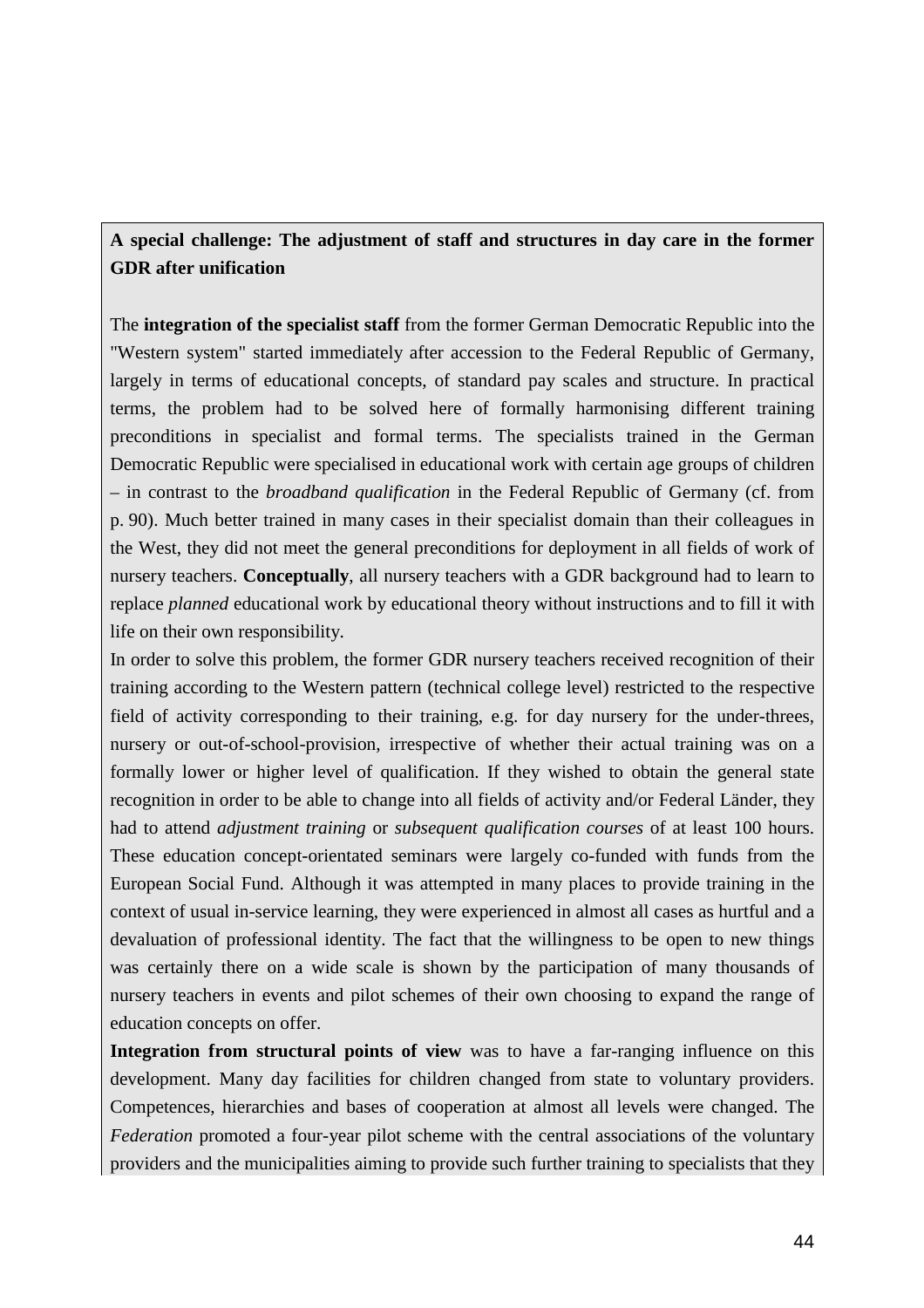could work for the Land- and organisation-specific tasks as multipliers (multiplier project Day facilities for Children, MFT, 1992-1996).

Many facilities however had to completely or partly close because of the fall in the birth-rate, and due to emigration. In order to retain as many jobs as possible, part-time working was pursued with vigour. Nevertheless, by 2001 80,000 jobs had been lost for reasons of industrial law, largely among younger nursery teachers, which will become a new challenge for personnel planning in the years to come.

**Integration in terms of remuneration** has two aspects, firstly the individual preconditions (qualification, as described above), and secondly the application of the financial pay scale system. At the same remuneration level, nursery teachers in the East at the beginning only received 60% of the standard wages that were paid in the West; it is now 92.5%. There are also derogations in the agreed normal working hours (longer than in the old Länder). Complete harmonisation has yet to be achieved; in Berlin, for instance, a uniform salary is paid in the public service, but there is still a separate working hours arrangement for East and West.

The arrangements apply to all employees of the public service, not only to the educational field. They have also been taken up by other organisations of day facilities.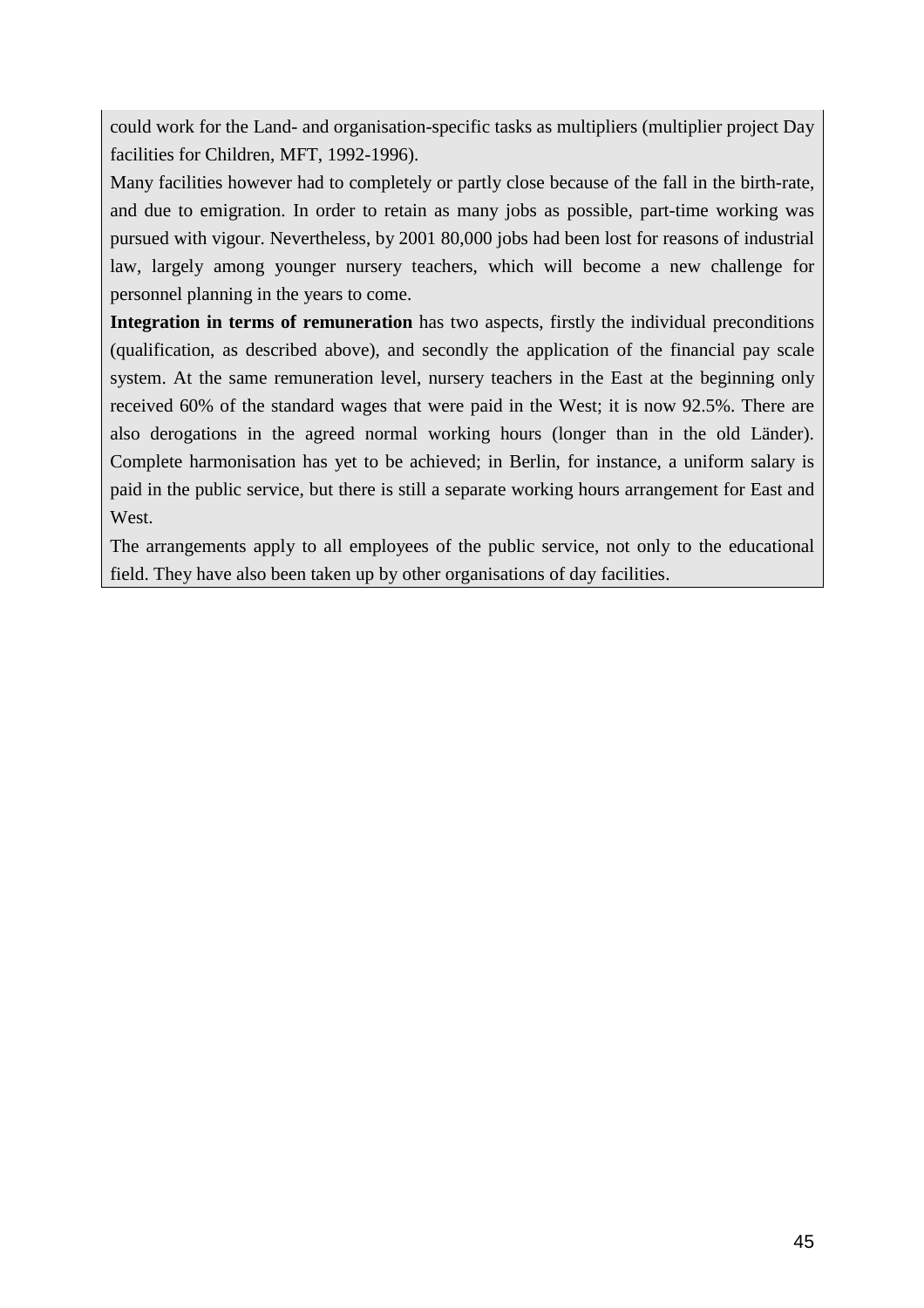#### **The current situation**

Day facilities for children as institutions of early childhood promotion are the focus of public discussion. Their positive socialisation functions are recognised in principle; they are part of the picture of early childhood in the Federal Republic of Germany. Their key position within family, demographic, labour market and education policy is known. Day facilities are no longer regarded in the Federal Republic of Germany, as was still the case only a few years ago, as an emergency solution to protect and care for children of working mothers, but are today supposed to support the balance between the family and the world of work. Legally still entrenched in the system of income support, their significance in the overall system of education between the parental home and school is being recognised by a broad, indeed controversial discussion on contents and goals of education plans and programmes. The need for a quantitative and qualitative expansion has met with a broad social consensus.

164 years after the *invention of the nursery*, Fröbel's ideas can be considered to have been largely brought to fruition. The institution appears in another form, namely open to children under the age of three and of school age, as well as with, increasingly, longer than half-day opening hours. However, the vision of a nursery for all children has (almost) become reality for the age group of three years old until the start of school – a reality which includes children from socially disadvantaged groups, those with a migration background and children with disabilities, although their special needs need to be catered for still better (cf. pp. 69 and 71).

Furthermore, Fröbel's idea that children can be taught in the first six years of their lives is confirmed by recognising the child's own performance and the significance of the educational function of the family and day facilities for children below the age of three. The idea of early childhood as a separate development phase with a right to a specific (holistic) educational concept has prevailed. The tasks of day facilities that are to be integrated are care, education and child-raising. Play as a basis for learning is just as widely recognised as the need for supporting suggestions by adults (parents and specialist staff) and the significance of the peer-group from the outset. The participation of parents in the day facility is practised (with restrictions, cf. pp. 99 et seq.), the qualification of the staff is to be increased once more. The implementation of the idea, however, that persons of both sexes should exercise the profession is still to come – at present, day facilities for children are almost exclusively female workplaces.

The structural changes of all-day-care facilities – but especially of nurseries – from the provision for certain target groups to those for all children from the residential environment –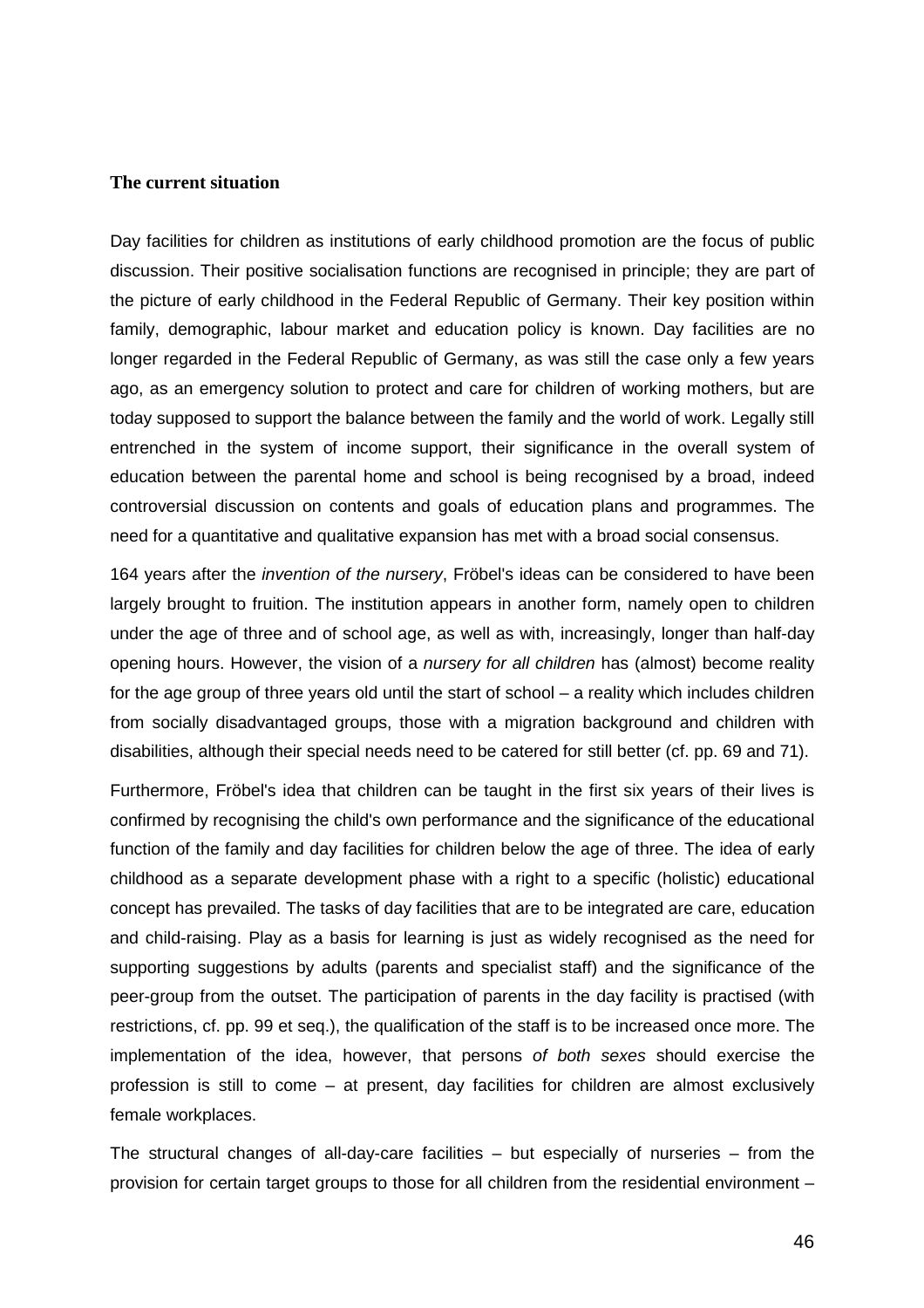spanning several age groups and including children with special needs – have reasons related both to concepts and to economics. Day facilities should reflect their environment and assist in integration (life world orientation). The forecast drop in the birth-rate (cf. p. 73) will offer greater possibilities in the years to come to provide previous *nursery places* to younger children.

This is basically also the case for schoolchildren, where the supply of out-of-school-provision places in the Western Länder can by no means be described as meeting the demand. Various questions related to school development (full-time day schools) are currently being clarified in order to determine the future role of day facilities. Discussions are going on again on the concept of the school entry phase, not least with regard to improving the transition from a day facility to school. While being discussed, a general moving forward of school age, which would lead to considerable changes, does not appear to be prevailing. The topic is currently also the subject of the discussion concerning the reorganisation of authority between the Federation and the Länder. Here, allocation to this or that ministry or area should not be allowed to determine the quality of the promotion of children.

Day facilities for children, as described, carry out a great deal of functions. In addition to the priority, namely early childhood promotion, they are also allocated tasks of parent education and in the community (advice and other support services). There is as yet no coherent overall concept for the integration of these various demands.

Since institutional early childhood promotion has gained increased social recognition, there is no more demand for specific management and more transparent use of resources. The conversion of the funding systems (already begun) will lead to more change.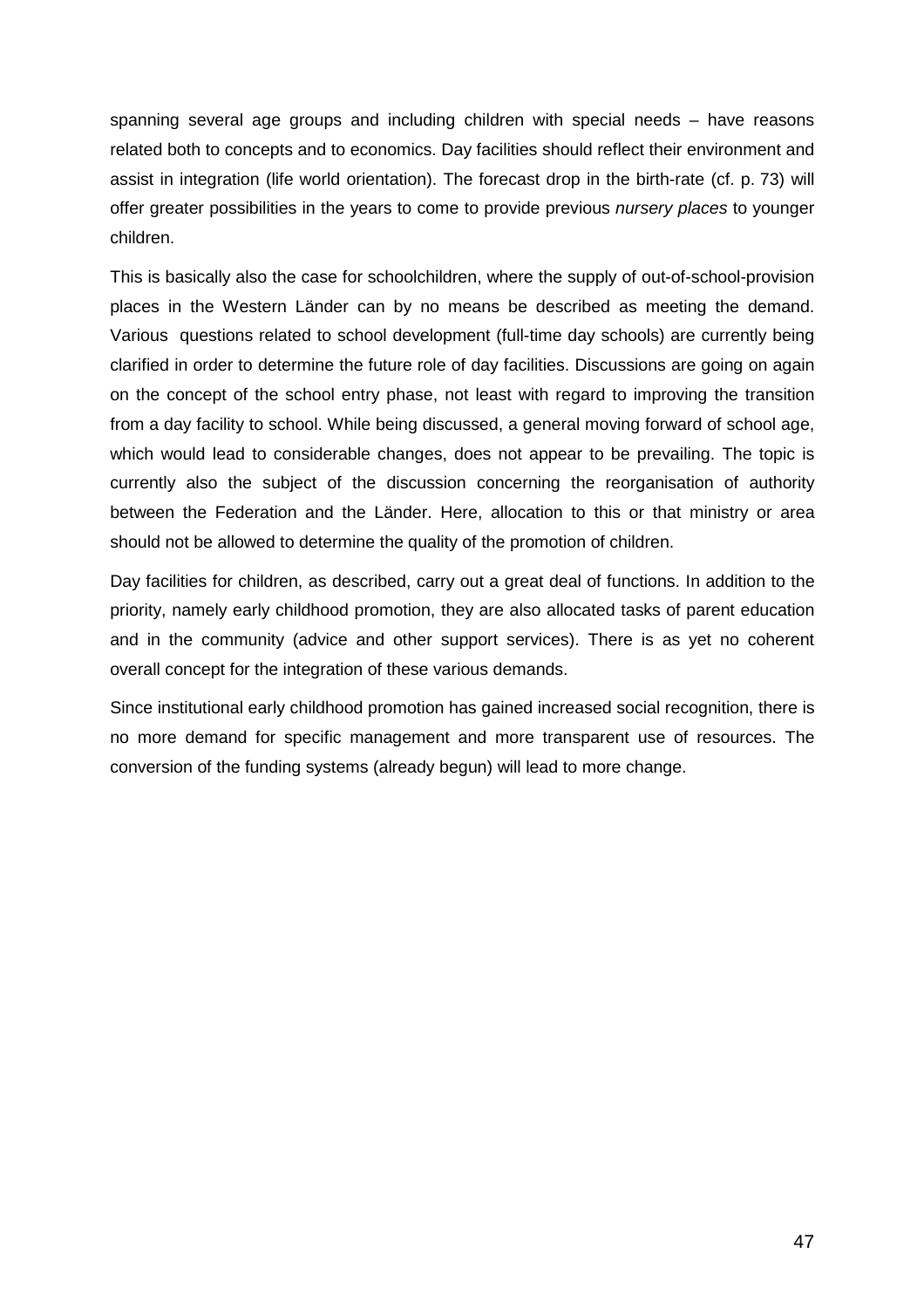# **Concepts of early childhood care, education and child-raising**

There are no reliable data on the spread of different educational approaches and concepts. It is astonishing that the Land- and organisation-specific differences in the current practice in day facilities for children are virtually invisible. In terms of everyday work, many conceptual commonalities determine the routine, available space and provision, e.g. the morning story circle, the sub-division of the daily routine into guided occupations and free play, the general restriction of the children's horizon of experience to the facility and repetitive elements in the interior design (building corner, dolls corner). Thus, it is primarily special educational concepts such as Montessori or Waldorf which are instantly recognisable. For all other facilities, one may presume an educational practice (concept and implementation) which is very much influenced by the first education and nursery reform, but also implements many other influences. These, to a large extent, include the concept from Reggio/Emilia, various elements from the tradition of the German Democratic Republic (targeted guidance) and/or focal topics such as movement or environmental education. Thus, an individual or third-party estimate of whether a respective day facility tends more or less towards this or that direction, or what it conceptually calls its educational work, usually does not make things much clearer.

There has nevertheless been, for roughly 30 years, a kind of basic canon of ideas for educational work in nurseries which day nurseries for the under-threes and out-of-school provision also feel obliged to fulfil. Its guiding pattern is that of a holistically developing child whose development is promoted by a carefully-coordinated range of care, education and child-raising. In the day facilities, the acquisition of key qualifications is supported, community spirit and responsibility for one's own actions are strengthened, space is accorded for development, the world that children experience is expanded, learning in and for the social context is considered sensible (motivation and responsibility) and children's games are respected and supported as a form of learning, activity and expression suitable to the child.

The concept with which the implementation of these guiding ideas is very closely linked and which has gained a certain prominence is the situation-based approach. It does not constitute a closed overall concept. It is criticised because it cannot be precisely determined which of its manifestations fit under the common roof, by means of which the risk of a certain arbitrariness can be identified. Indeed, an evaluation study<sup>24</sup> (1999) came to the conclusion that for many aspects that were important for the situation-based approach – inclusion of children in planning and cooperation with parents – no significant differences could be found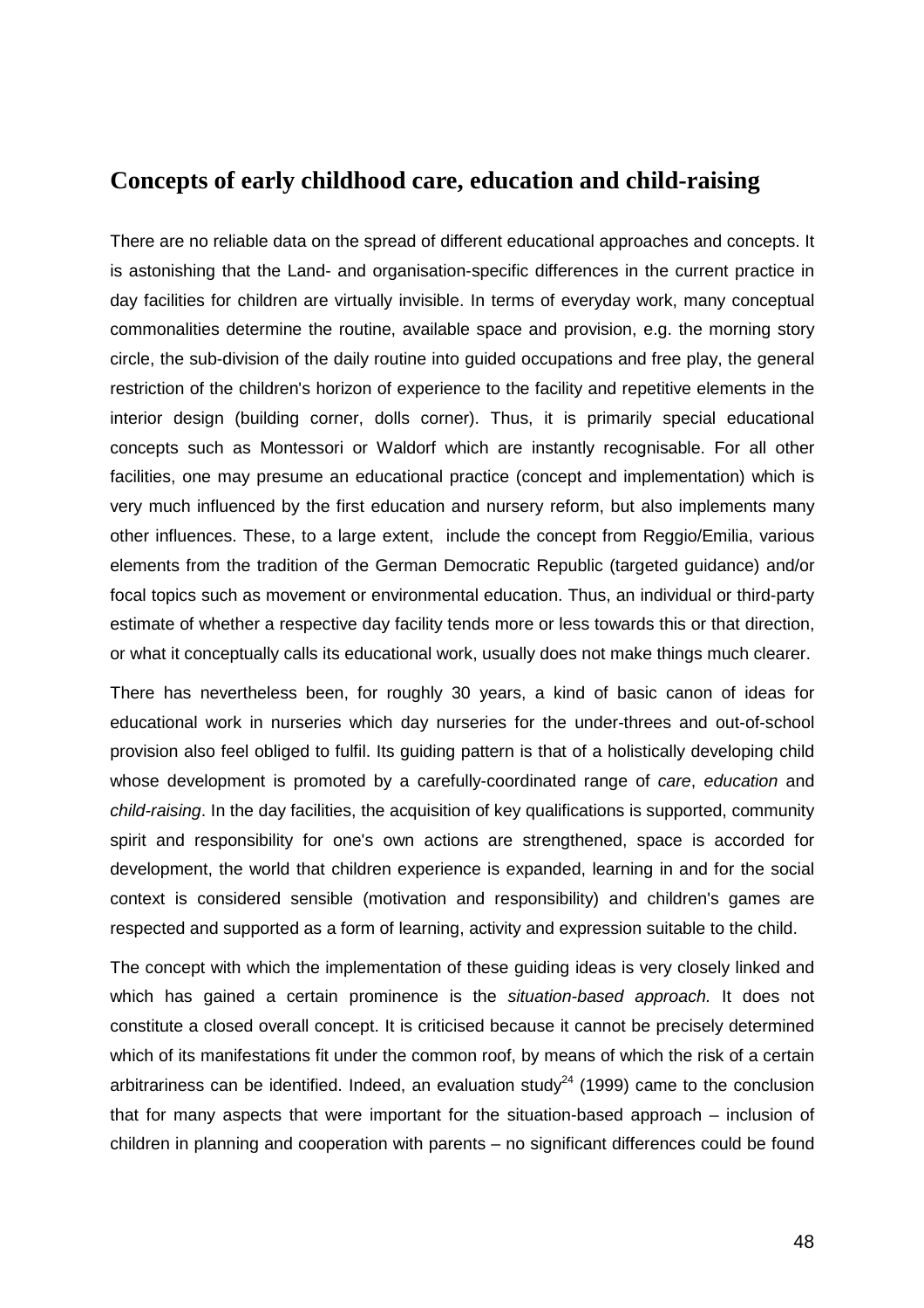between all the facilities surveyed. Conversely, in the practice of the day facilities beyond the described basic consensus one can find widely varying interpretations of the approach. However, this is indeed the constituting element of a discursive concept which attempts, on the basis of the respective actual and the anticipated situation of children, to enable them to deal with challenges and to overcome disadvantages by trying to retain their autonomy/selfdetermination and to implement exemplary learning in serious situations which offer concrete possibilities for change. It is to be hoped that the quality criteria developed in the framework of the National Quality Initiative specially for the situation-based approach will help alleviate the arbitrariness of its implementation.

The situation-based approach for nurseries derived from a 70's reform concept, based upon Saul B. Robinson's Curriculum Theory and the Pedagogy of the Oppressed by Paolo Freire. It was developed by the project group "pre-school education" of the German Youth Institute and tested in a nationwide programme. The situation-based approach is an educational concept based upon the current life situation of children and their families and attempting to prepare the children for future situations in an exemplary fashion. It opens up and promotes processes of experience and education which support children, adolescents and adults to shape their environment and exert influence on processes in society. The objective is the development of skills, strategies and resources to contribute to the improvement and outline of individual and collective quality of life pro-actively, competently and in solidarity within the bounds of one's own possibilities. The situation-based approach applies learning processes to key situations to be experienced. The objective is to draw up a concept of action based upon an analysis of situations and the observation of children to enable them to acquire knowledge and experience in real life situations and to overcome restrictions. Nursery staff seek out what children know, are able to do, what experiences they have and what they want to achieve and will support them both in their fields of interest and ways of learning. Knowledge, skills and faculties are not acquired irrespective of standards and meaning. Factual and social learning form a unit and get tied down in personal competence.

Other conceptual principles:

- children and adults in dialogue
- integration and differentiation
- age and group-integrated work
- open, process-orientated planning
- small-group projects

 $24$  The situation-based approach is the only educational concept which has ever been evaluated externally in the Federal Republic of Germany.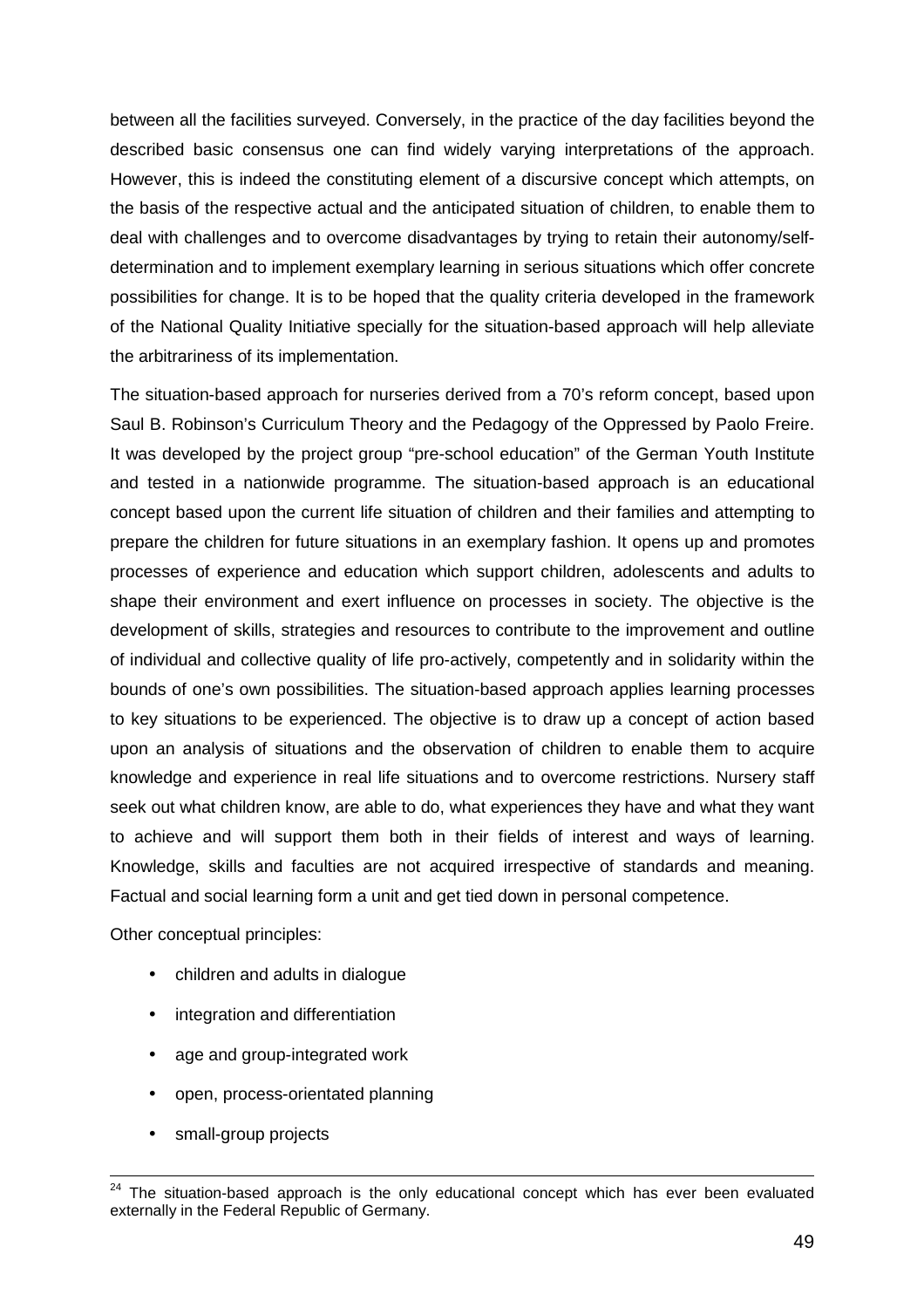- the nursery designed as a living space under the children's participation
- participation by parents and other adults
- opening up to the community

The concept of the situation-based approach is aimed to help children to find life in selfdetermination without disadvantages and in full use of their potential. The challenges of dayto-day life are to be regarded as an impetus to gain competences and successes to contribute both to directly improving the situation and to be recognised as strategy patterns. The day facility is understood to provide space to live in and an exemplary learning field in which the principles of *participation by children*, reduction of disadvantages and *learning in* serious situations are directly implemented. It is to be open to and for the community, take parents seriously as educationalists and involve them, and children should also be able to benefit from competences of "other people". Children are regarded as the engine for their own development and an important source of impetus for which the responsible adults should arrange possible implementation. Children's interest and commitment are considered to be a precondition for sustained learning successes which are to be made more profound by means of projects established in the long term. The interior design is planned to promote children's own activities. The situation-based approach, ultimately, pursues the principle of joint learning of adult and child, based upon the principle of learning from one another and of life-long learning.

Promoting children in day nurseries for the under-threes in the Federal Republic of Germany remained almost entirely free of education concept orientations, while in the German Democratic Republic, by contrast, it involved an child-raising programme providing guidance to teachers, whose specialist areas (learning areas) were similar to the system followed in the nursery guidelines. There are in the whole Federal Republic only five chairs of early childhood education. The oldest, at the Free University of Berlin, has devoted itself since the eighties to the education of small children and working out structural problems, such as designing the transitional situation from the family to the facility. The development tables drafted there by Beller, and his educational approach to use a child's strengths to remedy his/her weaknesses, had a remarkable influence, as did the works of Pikler in Budapest. It is only in recent years that the day nursery for the under-threes age was included in concepts to discover and support educational processes.

The promotion of children in out-of-school provision also had no separate educational concept. However, the works of the Social Educational Institute in North Rhine-Westphalia (SPI) provide a conceptual framework which is generally recommended and adhered to in specialist practice. Individual Federal Länder have developed their own proposals for educational work with out-of-school-provision children. Other educational influences (such as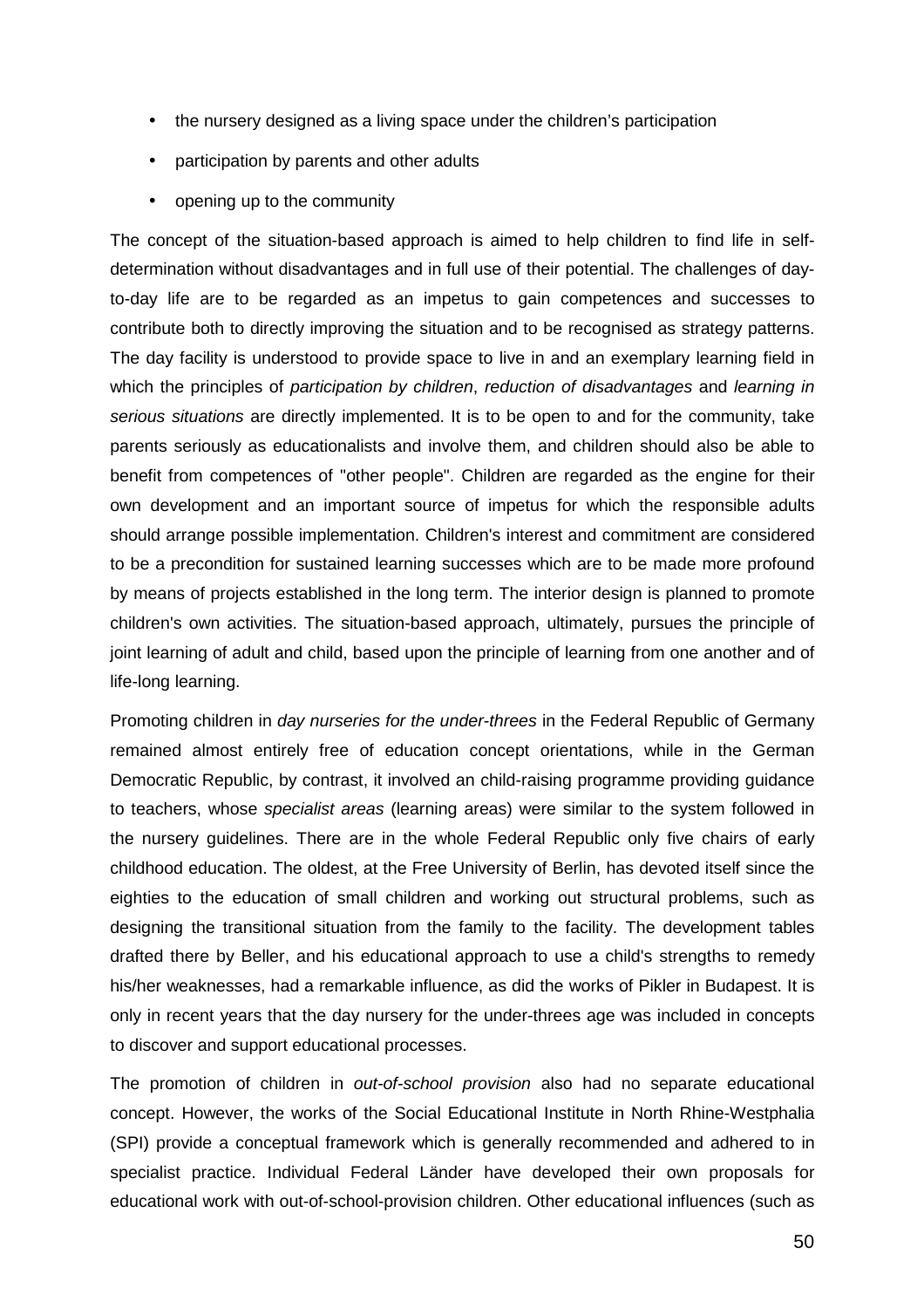Freinet) were not distributed everywhere. It is also not possible to speak of a generally recognised concept at the moment, even in the new Federal Länder, which all have large numbers of out-of-school-provision places. Practitioners continue to attempt to meet the various expectations with a mix of homework tutoring, occupational and educational theory of leisure.

A further development of the educational services for all three age groups will be the implementation of the results of the National Quality Initiative (cf. p. 57) and the introduction (for the first time in the Federal Republic of Germany) of education programmes and guidelines by several Länder (cf. below).

In the educational work of day facilities, a general trend can be seen towards individualisation of promotion in early childhood. Priority having been previously given to teaching children how to interact within groups, the current emphasis is on the model of individual child-raising in the group. This includes accepting differences (origin, physical or mental disposition, gender, interests...). Respect for these differences is very common, the efforts to deal suitably with them also. Pilot schemes on conflict behaviour of small children or on prejudice-aware educational theory round off the picture of the acceptance of differences among children. Individualisation is linked to organisational concepts. Under the slogan Opening up to the inside, the formerly prevalent allocation of children to fixed groups is being increasingly replaced by concepts of group-spanning educational science which offer children more possibilities to choose between places to play, ideas and playmates.

## The new education plans of the Länder

In the period subsequent to the PISA study, more initiatives were developed aiming to improve the poor result of the Federal Republic of Germany. Although the study compared the performance of 15-year-old school pupils, elementary teaching very soon also became the focus of criticism. These expectations with regard to ECEC institutions in the Federal Länder triggered the development of different activities to promote children. Regular language tests, debates about sending children to school earlier and binding agreements on cooperation between elementary and primary areas form part of this. Most Federal Länder also used an instrument which had not yet been used in the Federal Republic of Germany: Education plans and programmes were developed or education agreements reached $^{25}$ . The Federal structure of the Federal Republic of Germany also led here to very different

l  $25$  Regulations are already in force in the Länder North Rhine-Westphalia, Saxony and Thuringia; drafts for Bavaria, Berlin, Brandenburg, Rhineland-Palatinate are being tested, and Baden-Württemberg, Bremen, Hesse, Mecklenburg-Western Pomerania, Lower Saxony, the Saarland, Saxony-Anhalt and Schleswig-Holstein are working on this (cf. Tab. A9 in the Annex)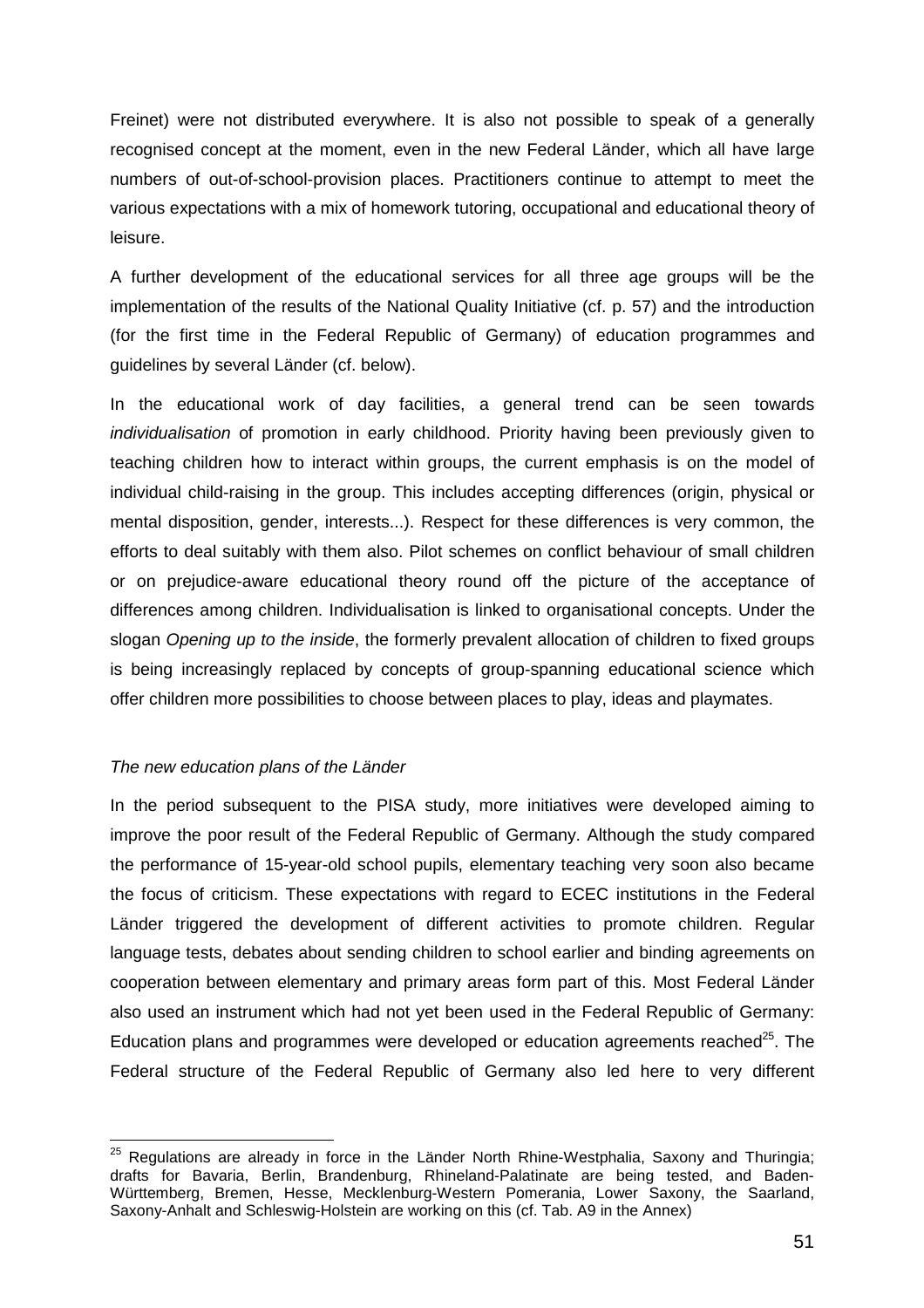implementation concepts which relate to the form, content and implementation of the plans<sup>26</sup> (cf. p. 55, Tab. 4 and Tab. A9 in the Annex).

The various plans available at the moment are unified by the intention to systematise and optimise education processes and services in day facilities for children and family day care. They can hence all be regarded as curricular instructions – more exactly: as state instructions which both encroach on the previous conceptual freedom of the organisations and relate to the rights of the parents. Since, however, a consensus has been reached in all Federal Länder on the need for such guidelines, the proposed goals and topics are at the forefront of the debates.

*On the definition of education* 

The term *education* is used with a variety of meanings in German.

*Traditionally*, education is taken to mean both the process of educating and the product of this process. This process is largely marked by teaching experience and knowledge. Education processes in this sense take place in schools between teaching staff and pupils.

In a *new understanding*, education also refers to a process which, contrary to the traditional understanding, stresses children's (and adults') own participation in their educational and development processes. It is a process of self-education based on the individual making for him/herself a picture of the world in social co-construction. Education is hence a life-long and developmental process, and one which is accompanied by confusion and contradictions of the individual person in his/her culture.

Education in this sense, towards which the Federal pilot scheme called "On the educational responsibility of nurseries" provided major contributions, is not bound to organised arrangements, but can basically take place at any time, in any place and with anyone. Families, peer groups, day facilities for children et al. are equally understood as places for education, as are schools and universities, but, in each case, with a different background and different possibilities, each of their own.

This new understanding of education has not yet prevailed everywhere. In the institutions for early childhood education and care, it must be coordinated with the previously applicable education responsibility from the unity of care, education and child-raising. There is a consensus also about a definition of education stressing the activity of the learning child which does not remove the adult from the social responsibility to determine generally accepted educational goals and to provide future-orientated educational goals.

l  $26$  All are subsumed below under the designation 'education plan'.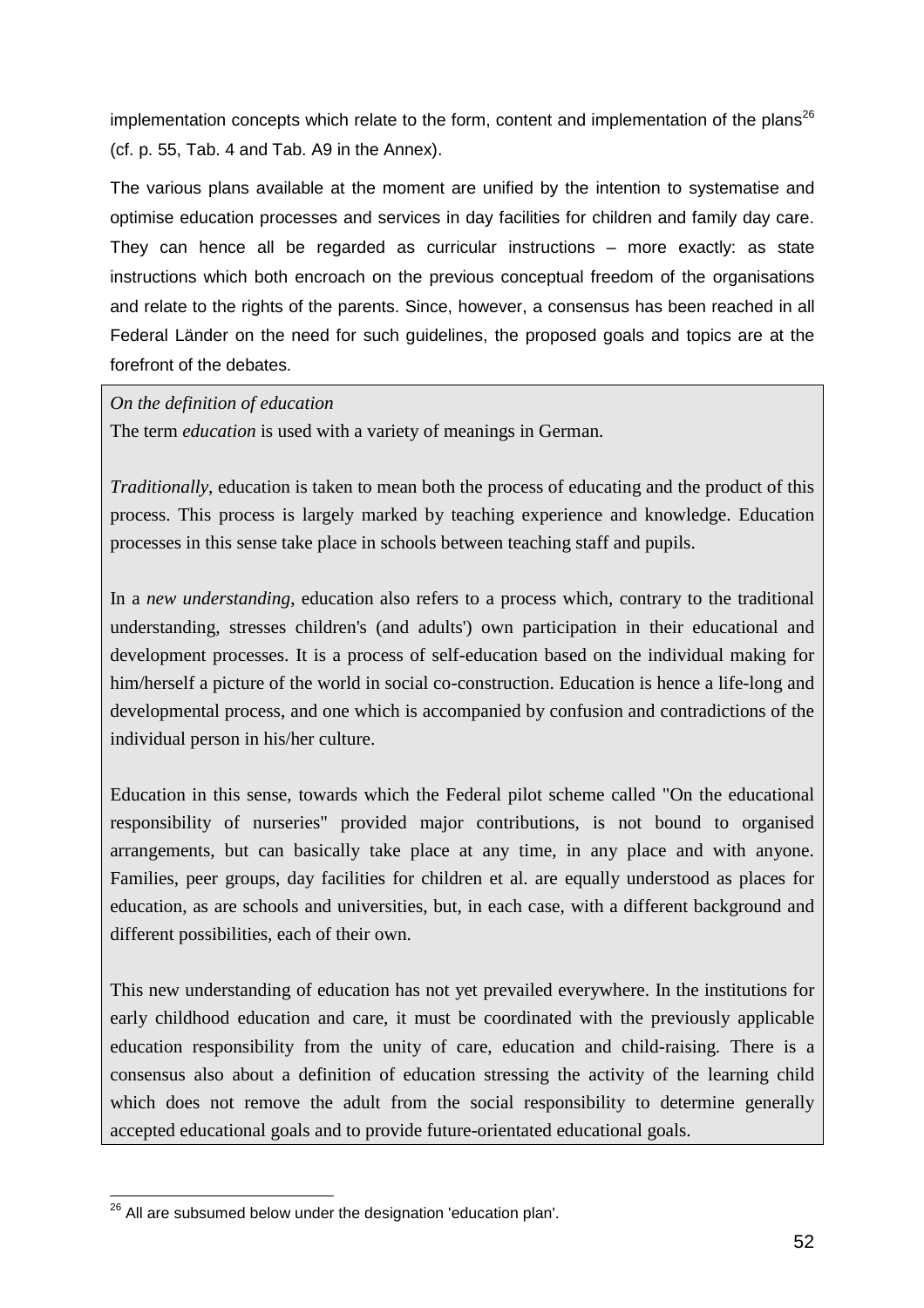#### Summary comparison of the educational plans in examples

All known plans stress the role of parents in the education process of each child. It is recognised that children benefit all the more from offers if the participating adults coordinate their educational ideas with one another. Some of the priority tasks of nursery teachers are – the importance placed on this is new – observing each child and documenting his/her development<sup>27</sup>. The plans largely favour the concept of open curricula as suitable instruments for educational work with children in day facilities.

Core pieces of the education plans are so-called education or promotion areas. These are the topical areas with which children (aged from 0 to 10 or 12 years of age, depending on the education plan) are to be concerned, so that they are given the opportunity to gain methodically targeted competences (cf. overview next page). The number of the education areas regarded as being important varies between four and twelve. In this context it is very important that the conferences of the ministers for youth and education have agreed upon a joint framework for early education, summing up the Länder education plans.

Mathematics, natural sciences, music, creativity, movement and health are, in large agreement, presented as (sub)-areas of education. The topic of language promotion enjoys a certain priority because language reaches into all other areas of education as the decisive means of inter-personal communication. As the PISA study also reveals, a pupil's learning success is very dependent upon their reading skills. Furthermore, its becomes obvious therein that in Germany the social background is much more decisive for success at school and educational opportunities than in any other industrialised country. At the same time, it also shows that the integration of migrants' children and youth is much less successful in Germany than elsewhere. It is thus understandable that the promotion of linguistic ability takes priority, also in day-care facilities.

Particular significance is also devoted in all education plans to the group of topics transition to primary school. Taking a look at the individual child, the focus here is on shaping this transition so successfully as to form a basis for future transitions. Here, continuity and discontinuity constitute important experience possibilities for the child. In relation to the institutions concerned, jointly forming the transition between nursery and primary schools is aimed at in order to coordinate the different education concepts and responsibilities with one another. And finally, the education policy goal should be supported to minimise the number

l

 $27$  Since 2004, the German Youth Institute has been carrying out on behalf of the BMFSFJ with accompaniment of several Foundations, Länder and municipalities the project "Education and learning stories". It is based on a New Zealand procedure ("Learning Stories" by Margaret Carr), and as part of it, a systematic observation and documentation of education processes of children aged one to six in day facilities is being developed and tested.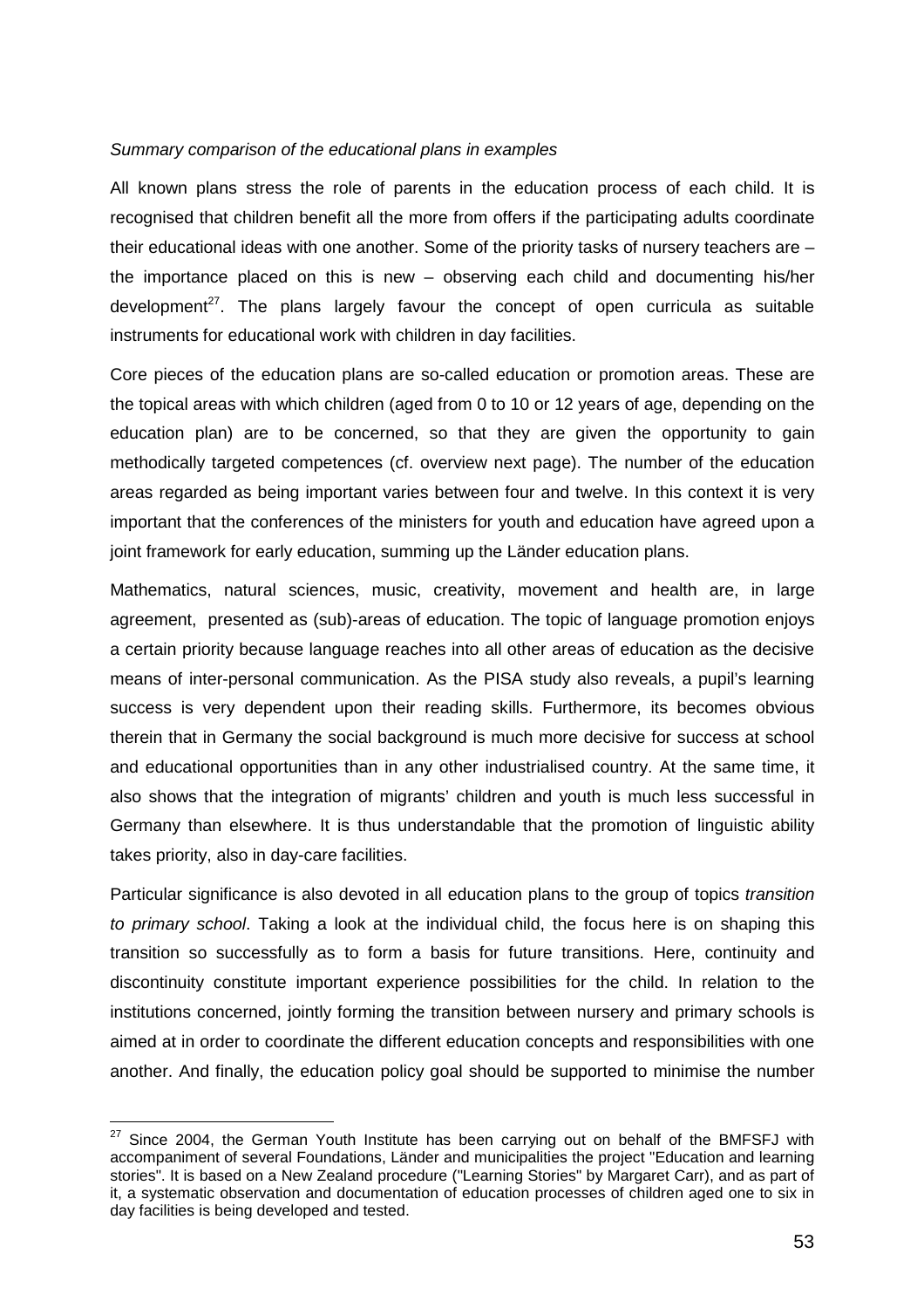of postponements of the obligation to start school (cf. Tab. A10 and A11 on starting school in the Annex).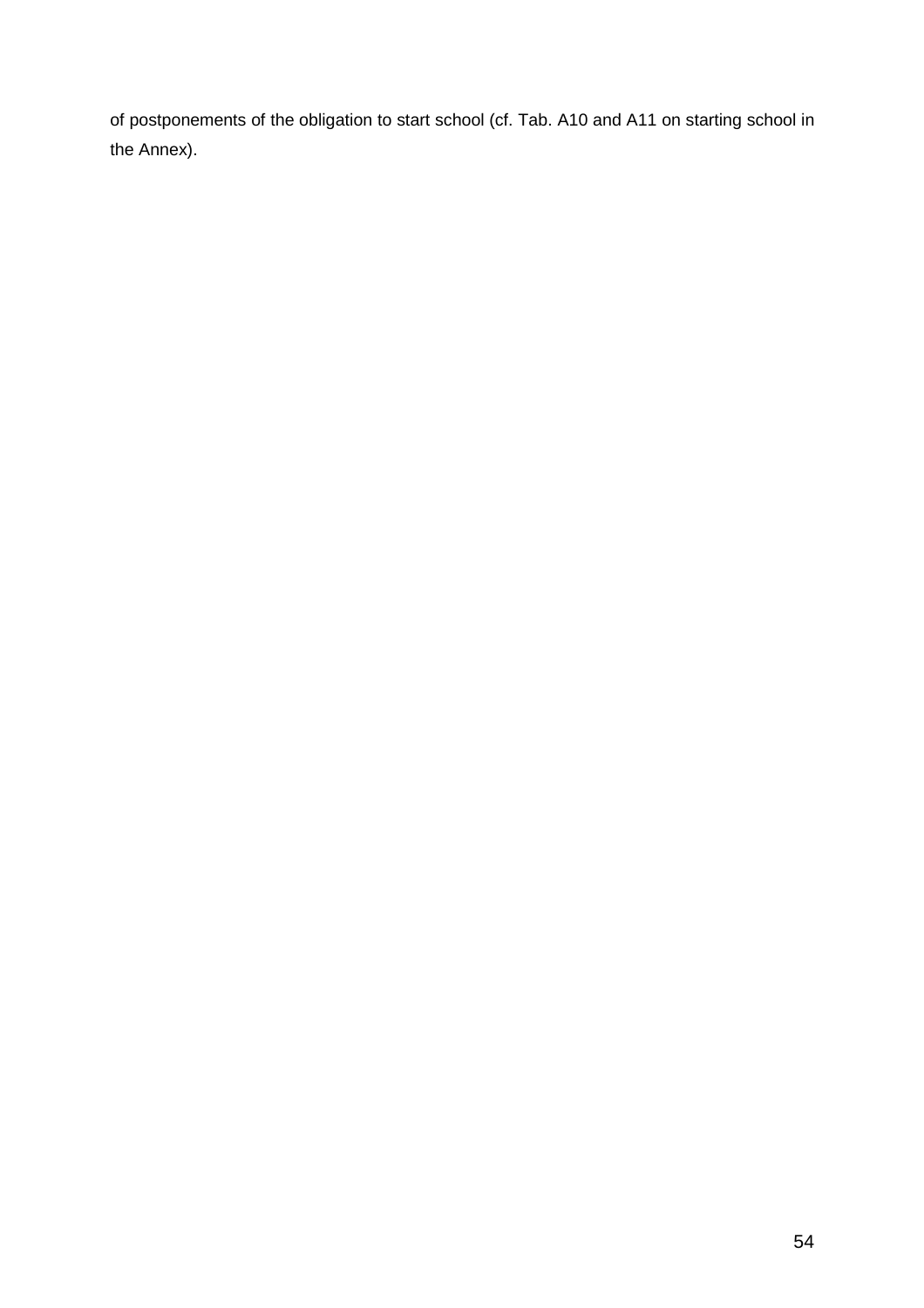|            | inguistic education & Mathematical              |                                                  | <b>Vatural science</b>                 | Educational fields largely agreed upon<br>Musical education & | Aesthetic, visual &                   | Health<br>Promotion and                                            | Environment Media                                                                                                                      | Ethical and religious<br>Supplementation & deviation |
|------------|-------------------------------------------------|--------------------------------------------------|----------------------------------------|---------------------------------------------------------------|---------------------------------------|--------------------------------------------------------------------|----------------------------------------------------------------------------------------------------------------------------------------|------------------------------------------------------|
| promotion  |                                                 | education                                        | and technical<br>education             | child-raising                                                 | cultural education &<br>child-raising | child-raising<br>education &<br>education of<br>movement,<br>sport | technological<br>nformation<br>elementary<br>aducation<br>education<br>and child-<br>raising,<br>al education<br>and child-<br>raising | education and child-<br>raising                      |
|            | communication &<br>written culture<br>anguages, | mathematical<br>experience<br>Basic              | Basic natural<br>experience<br>science | Music                                                         | Visual design                         | Body, movement and health Social and cultural                      | environment                                                                                                                            |                                                      |
| -inguistic | development                                     | .ogical-mathematical +<br>scientific development |                                        | Music                                                         | Expressive-artistic<br>development    | Physical development                                               |                                                                                                                                        | Staff development                                    |
|            | anguage(s)                                      |                                                  |                                        | , creativity, media<br>$\frac{1}{2}$                          |                                       | Movement                                                           | Nature and cultural environments                                                                                                       |                                                      |
|            | Mecklenburg-Western Speaking and<br>anguage     | Mathematical thinking                            |                                        | Musical and visual design                                     |                                       | Movement education                                                 | Society, nature, things                                                                                                                |                                                      |
|            | Language                                        | Mathematics, natural science,<br>echnology       |                                        | Musical-creative area                                         |                                       | Movement                                                           | Promotion of social competences<br>Experiencing nature/ecology<br>ntercultural learning                                                |                                                      |
|            |                                                 |                                                  |                                        |                                                               |                                       |                                                                    | Gender-sensitive teaching                                                                                                              |                                                      |
|            |                                                 |                                                  |                                        |                                                               |                                       |                                                                    | /alue teaching                                                                                                                         |                                                      |
|            |                                                 |                                                  |                                        |                                                               |                                       |                                                                    | earning competence                                                                                                                     |                                                      |
|            |                                                 |                                                  |                                        |                                                               |                                       |                                                                    | Media                                                                                                                                  |                                                      |

Tab. 4: Exemplary overview of educational fields in education plans of the Länder Tab. 4: Exemplary overview of educational fields in education plans of the Länder Diskowski, D.: Rahmenpläne und Curricula in der Zeit vor der Schule, Annex – taken from: DJI (ed.) Non-formale und informelle Bildung im Kindes- und Jugendalter, Expertisen. Munich, no<br>year (2003) Source: Diskowski, D.: Rahmenpläne und Curricula in der Zeit vor der Schule, Annex – taken from: DJI (ed.) Non-formale und informelle Bildung im Kindes- und Jugendalter, Expertisen. Munich, no year (2003) Source: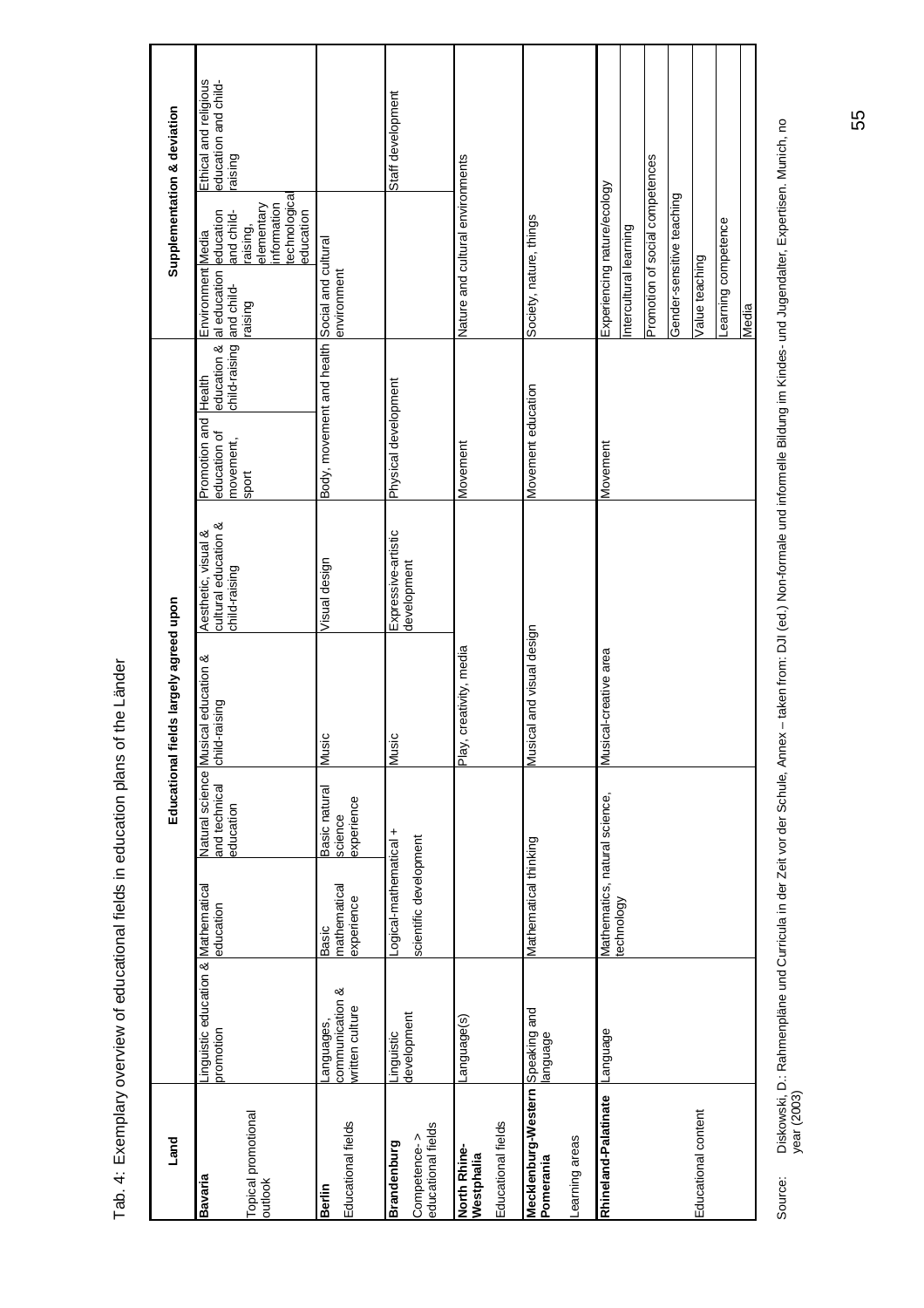#### **Outlook and challenges**

In early childhood promotion, the educational aspect is currently to the fore. The group of topics language/ language acquisition takes a prominent position, above all in political debates. Programmes to promote linguistic competence in German are intended to support the integration of migrants' children. From an education concept point of view, it should be guaranteed that each promotion observes the totality of the educational experience. Ways must be found to equally support the acquisition of the mother tongue and the German language.

The emphasis of the educational tasks of the day facilities for children is in danger of losing sight of its other tasks. A discussion is needed which, linking to the first education reform strives to (further) develop an overall educational concept in which all interests of the promotion of children are brought into balance. Currently, sub-topics other than education are pursued in a more additive than integrated sense, and more by individual interest groups than on a broad basis, for instance such fundamental topics as participation of children. A comprehensive understanding of education subsumes many of these other tasks (such as health promotion, motivations to move, addiction prevention, support in abuse and illtreatment), but there is a need to provide more widespread support for this understanding of education. At the same time, it must be emphasised that day-care should focus on the best interests of the child.

Further clarification of child autonomy and social responsibility is required. How can the (uncontrollable) individuality of educational processes be brought into line with the social need for general qualification? In this context, a general consensus must be created of how much time and space children need for themselves. The education debate which has turned its attention to the opportunities which children are given by means of targeted impetuses for their development, has at the same time turned its eye away from the vital preconditions which must be ensured so that the desired goals can be achieved with as few side-effects as possible. One example: As long as performance is understood as a demand placed on children which rules out play, a standard is transferred from the adults' world which cannot apply to childhood.

The debate on education plans' opportunities and limits and an agreement on their contents and objectives is a major social task. Beyond that, means and ways must be found for implementation and evaluation. The corresponding framework must now be set and provided for the higher demands of the quality of early childhood promotion. It should here be referred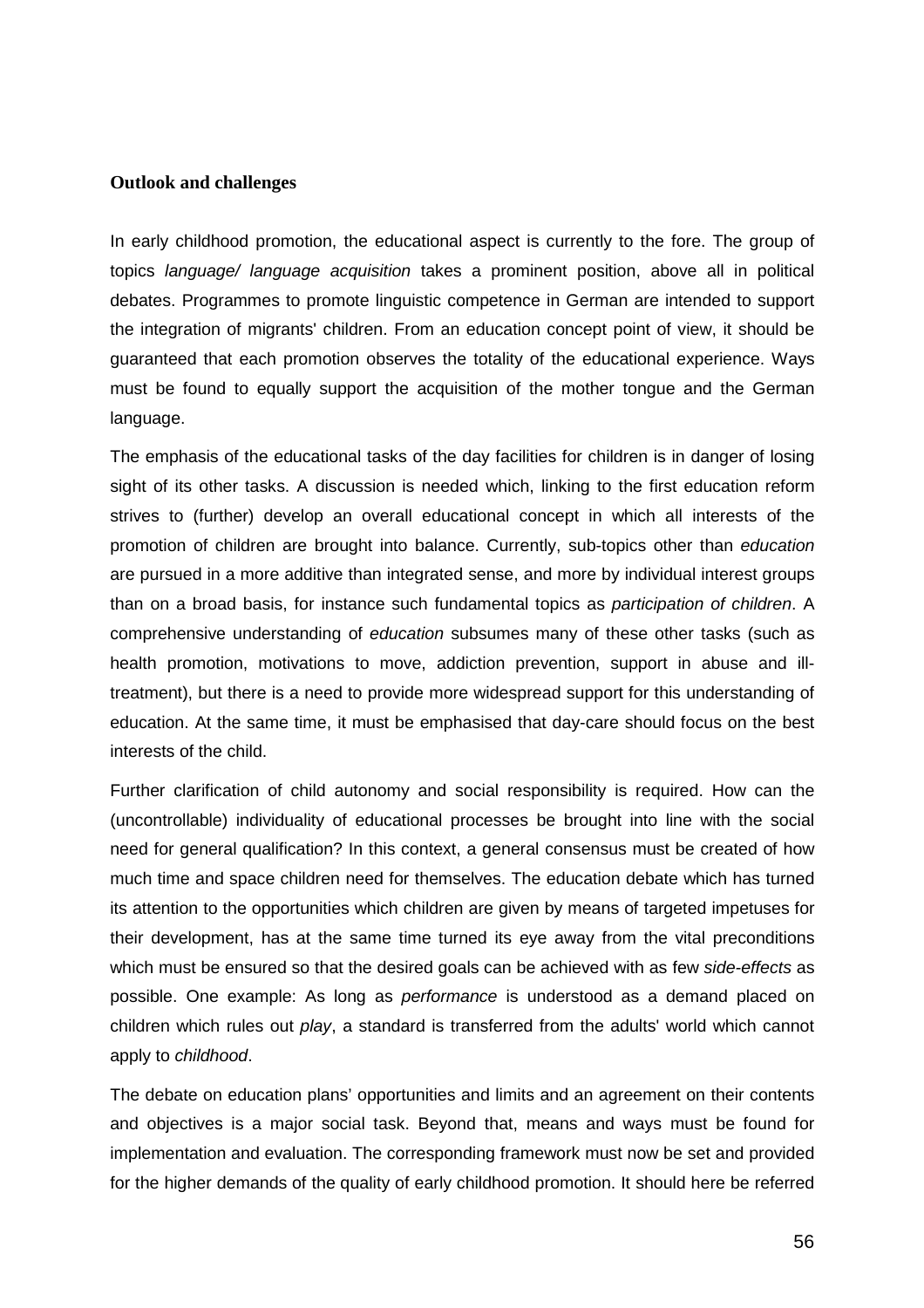to current plans, among others, by the Federation-Länder commission on education planning and research promotion to establish a joint project to better co-ordinate schools and kindergartens and to accompany the implementation of the Länder education plans.

In various quarters, a supra-Land understanding of educational standards and extended national standards to create equal opportunity living conditions is regarded as sensible and expedient. Such nationwide standards would however not go beyond the lowest common denominator. The idea of national standards will become more convincing the more it is possible to declare their specific function for the development of day facilities in the Federal Republic of Germany in a future Europe of the regions. Nevertheless, the ministers of youth of the Länder have agreed jointly with the conference of ministers for education on a joint framework for their education plans.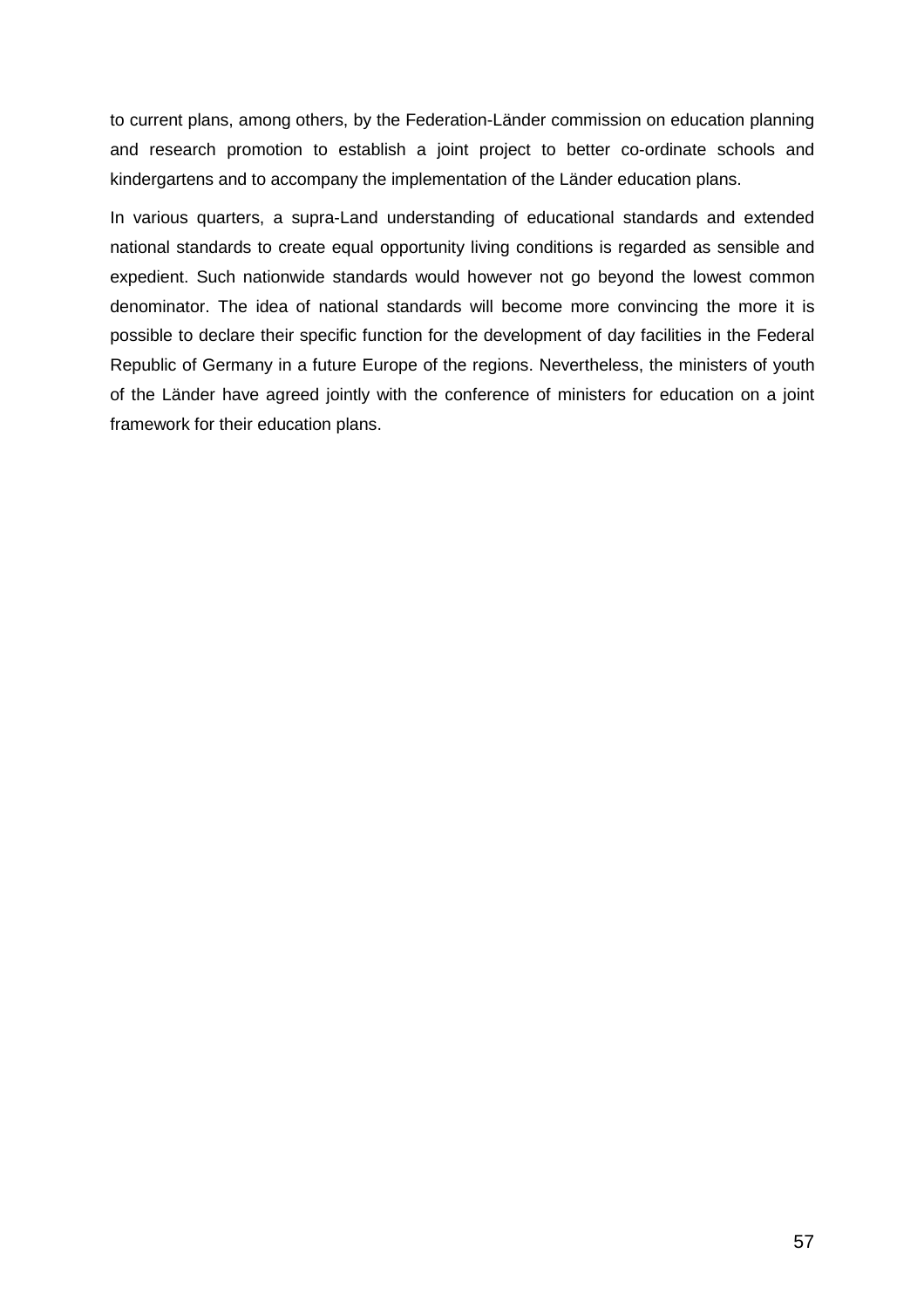**Milestones for the development of early childhood care, education and child-raising**  (with nationwide significance)

1970: first education reform; nurseries for three- and four-year-olds are declared as elementary areas in the first stage of the education system; five- and six-year-olds are to be accepted in the entry stage of primary schools. Keywords: Individual education, early learning, learning to learn, life-long learning

1975/1976: Report of the Federation-Länder commission for education planning on the evaluation of pilot schemes in nurseries, pre-school classes and entry stages: Placing fiveyear-olds in the elementary area.

1975-1978: The nursery reform starts with a supra-Land trial programme encompassing a variety of concepts; the situation-based approach is developed, the Social Learning Curriculum is brought into existence. The independent education responsibility for early childhood is established.

80s: Joint education of children with and without disabilities begins. The special need of foreign children is incorporated into concepts.

1990/1991: Book Eight of the Social Code fixes the special care, education and child-raising responsibility for all children in day facilities; amended in 1996: legal right to a nursery place Conceptual topics: Bringing the day facilities into the public eye (Places for Children project, DJI 1994); Transferring the situation-based approach into the new Länder (Children's Situations project, Zimmer et al. 1997); Qualität der Kindergärten (Tietze 1998); Bildungsauftrag von Kindertageseinrichtungen (Laewen et al. 2001)

From 1999:

- Education Forum (1999-2001)
- National Quality Initiative in the system of day facilities for children (since 1999)
- Conceptual redefinition of education quality in day facilities for children with a view to the transition to primary school (Fthenakis 2003)
- Education plans of the Länder
- Investment programme "Future education and care": Federation-Länder agreement on the expansion of full-time day schools
- Expert report: Outlooks on the further development of the system of day facilities for children in Germany (ed. by BMFSFJ 2003); quantitative and qualitative expansion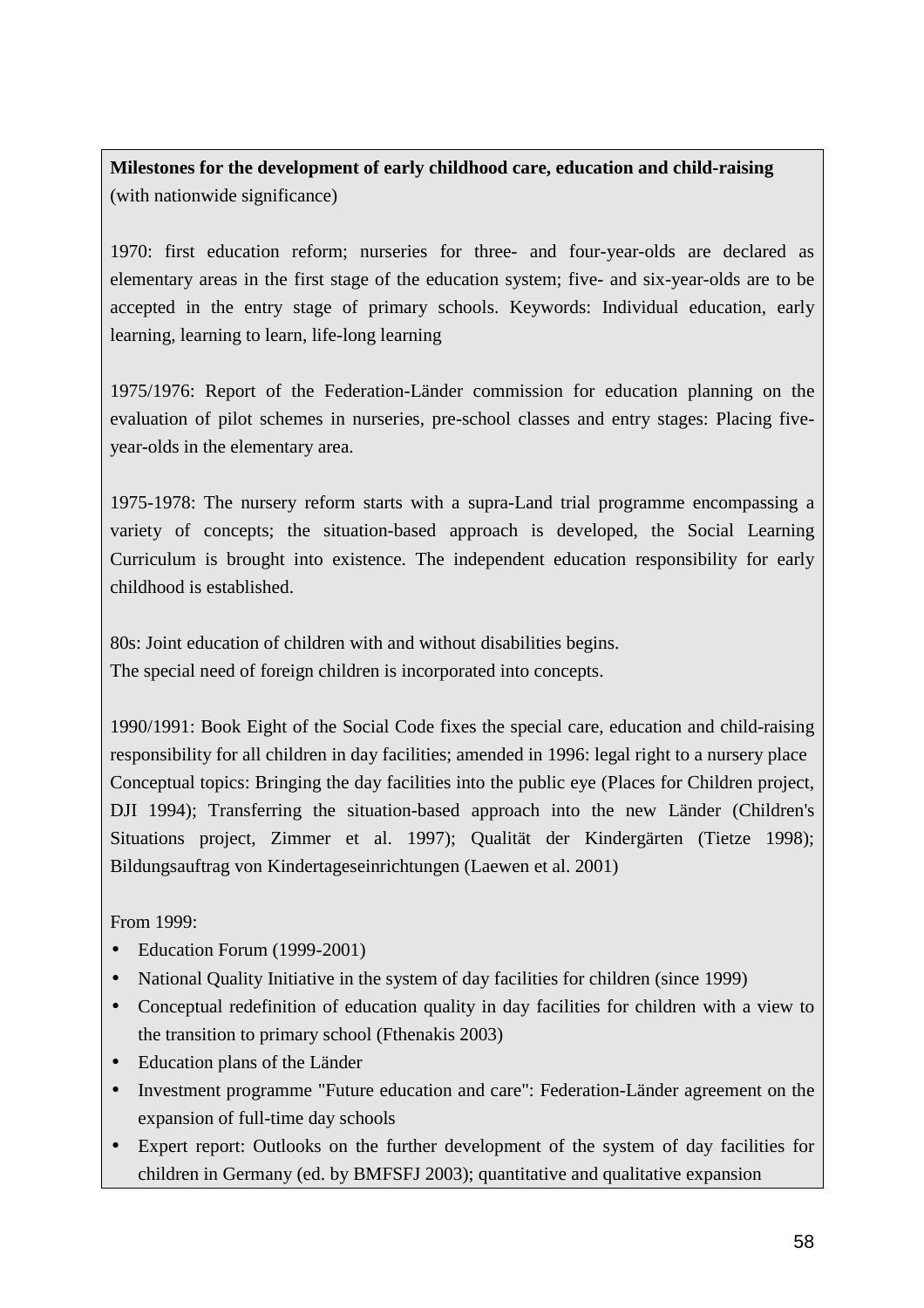# **Quality**

l

The debate on the quality of day facilities for children has taken on a dimension that spans all of society in the sub-aspect education, after having been concentrated for many years on the group of specialists and practitioners. Its core is here on the one hand focused on adjusting the services provided (structure and educational concept) to contemporary requirements<sup>28</sup>, on topics such as: Integration of foreign children, joint education of children with and without disabilities, shaping the familiarisation situation, introduction of age-integrated groups, violence in groups of children – dealing with conflicts. On the other hand, there was a discussion of the framework (group sizes, staff ratio, preparatory periods) as working conditions of experts and characteristics of structural quality by specialist associations and trade unions. The current quality debate is fed from the requirement to legitimise (content and goals), to promote economic efficiency (use of resources), the statutory requirements and increased requirements as to specialist quality (qualification and educational services provided).

In order to determine quality and development, two concepts are practised:

- one tries to develop external, more or less generally valid quality standards using standardised observation and evaluation scales;
- the other strives to find an evaluation of quality from a multiplicity of perspectives with the participation of children, parents, nursery teachers, organisations and other stakeholders.

The distinction between the quality dimensions constituted by the quality of structures, and process, and the quality of results, has prevailed, but in some cases the terms are not used everywhere with the same meaning. One oncept, for instance, distinguishes between structural quality (of the facility and of the service), process quality (interactions, educational arrangements) and orientation quality (educational values and convictions of the practising educationalists). Another distinguishes between educational quality and education quality, and also observes structural, process-based and contextual dimensions.<sup>29</sup>

 $^{28}$  Quality-related questions of public child-raising were also discussed and worked on in the GDR. The spectrum ranged from reducing absenteeism among day nursery for the under-threes children via the transition from the family to the day nursery for the under-threes, support of left-handed children, through to the child-raising development and education plans, which were continually redefined.

<sup>&</sup>lt;sup>29</sup> Structural dimension, such as group sizes, staff ratio, training, stability of care, health and security, amongst other frameworks; process-based dimension: above all the forms of interaction between nursery teacher/child, children among themselves, nursery teachers among themselves, parents/nursery teachers, organisations; also the degree and the form of interaction, mutual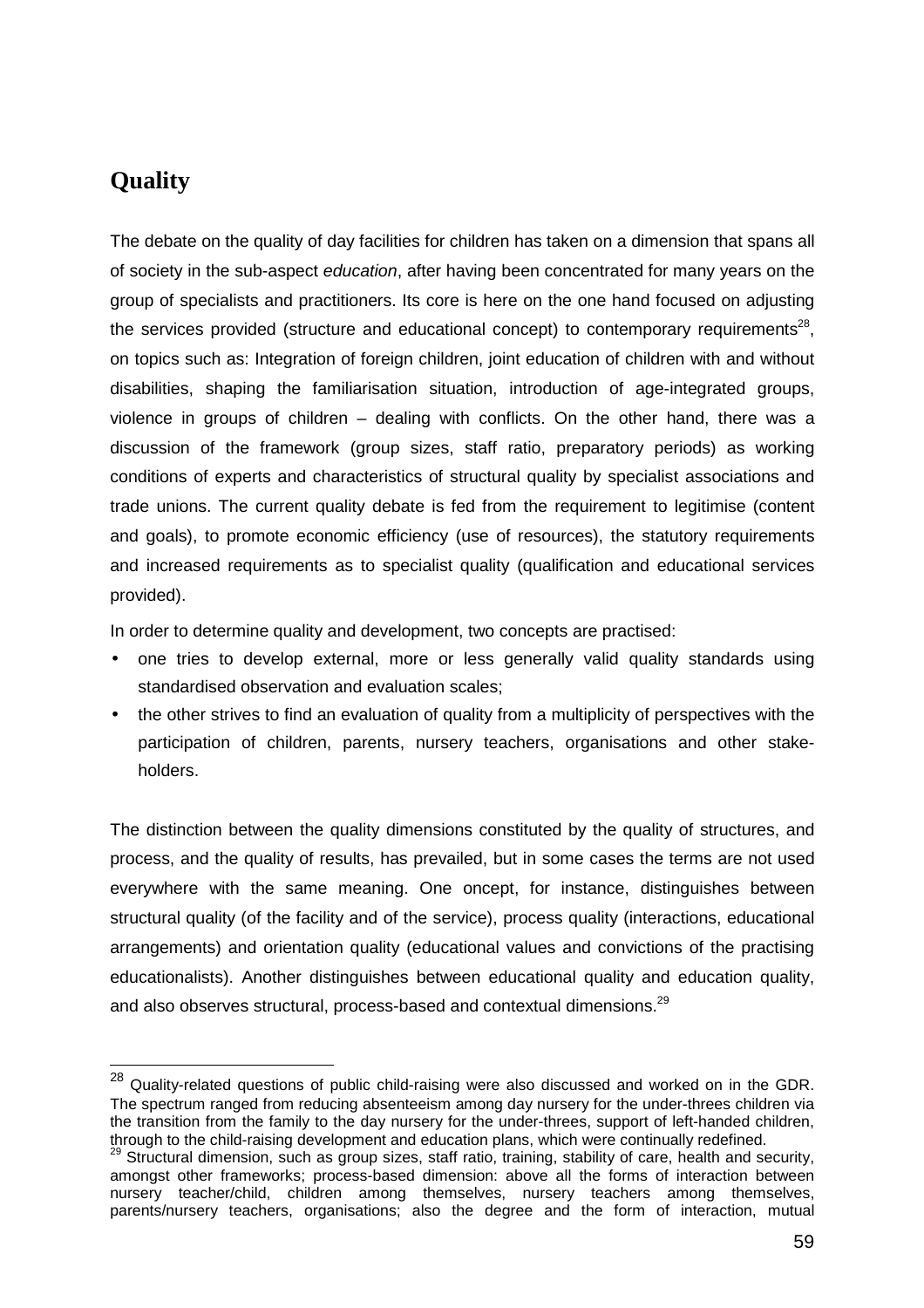#### Quality in practice

l

The quality of the educational services provided (process and orientation quality) was a matter for the organisations until the mid-nineties. Their commitment was a matter for development, so that practice gave a heterogeneous picture. There were qualitative instructions at Land level in the shape of minimum standards for the framework conditions (structural quality). They served mainly as a basis for funding and criteria for issuing the operating licence. They too prescribed (and continue to prescribe) a variety of things like group size, staffing standards and room sizes.

Scientifically and systematically, the quality of the day facilities for children was examined for the first time in the nineties. The results show only a minority of them to be of good or excellent quality. Large regional and facility-related quality differences were also found. Three categories of day facilities were evaluated: half-day nurseries West (with, on average, the best framework conditions), kindergartens West, kindergartens East (with, on average, the worst framework conditions). The structural quality (framework conditions) was identified as an influencing value on the process quality (educational work, interactions). 50% of the differences ascertained are caused by this. In the half-day nurseries of the West, on average a higher quality was ascertained than with the other forms of service, but also a greater variance. Only with the all-day group East were there none described as being of "completely unsatisfactory quality". This weakest category was however only to be found in the West, but then in one all-day group in seven. As important as was the information provided by this study, one must bear in mind that it appeared in 1998, and that the investigation itself was carried out back in 1993/1994. It therefore presumably no longer represents current practice in nurseries nation-wide (not including day nurseries for the under-threes and out-of-school provision), as considerable efforts have been made since then in the area of quality, which should certainly be reflected in better practice.

A very clear signal for increased expectations as to the quality of work in day facilities for children is set by Book Eight of the Social Code and the specialist statutes adopted or amended in its wake with, in some cases, highly detailed lists of the requirements.

For quality assurance and development a network of advice and further training was built up (once more highly heterogeneously) in the structure of the public and voluntary providers. Specialist advice addresses organisations, facilities and in some cases also parents. It supports drafting and further development of facility-specific concepts. The tasks include

recognition, sensitiveness and responsiveness; contextual dimension, for instance leadership style of the management, remuneration, working conditions, organisations, funding and regulation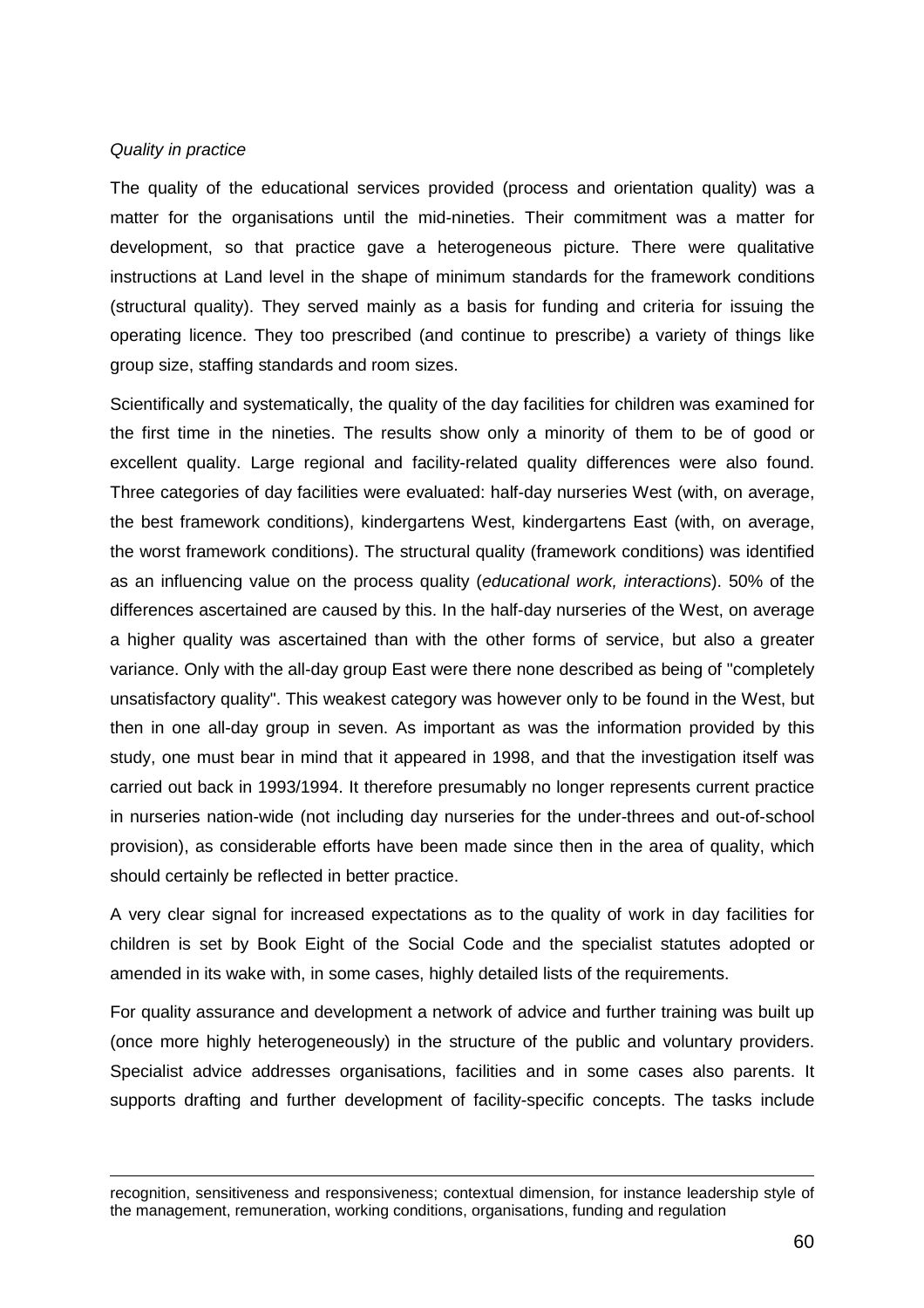quality assurance, conflict advice, organisational advice and creating an awareness of the needs of children.

# Nationwide quality projects

In the context of and in order to support the quality debate, the BMFSFJ has been promoting the National Quality Initiative in the System of Day facilities for Children (NQI) since 1999. This is a research association spanning different organisations and Länder with five subprojects in ten Federal Länder. Three of the quality concepts commissioned are orientated in line with the age groups of the children. Another specifically devoted itself to the broadly recognised education concept approach in the Federal Republic of Germany, which is the situation-based approach. The fifth sub-project drew up quality standards for the organisers of the facilities, several hundred facilities being directly involved. The first phase of the NQI (until 2003) served the development and trial of quality criteria, of instruments and procedures for internal and external evaluation. The material drawn up can be used nationwide in day nurseries for the under-threes, nurseries and out-of-school provision, as well as with organisations. In the second phase of NQI, the results are now to be anchored nationwide, taking account of the now drafted (parallel) education plans of the Länder, of individual programmes (for instance on linguistic promotion) and of the quality management available in particular at the organisations' associations. The cost of this three-year project phase is roughly  $\epsilon$  4 million, half of which the Federation is contributing, whilst the rest is shared between the Länder and the organisers. At least 3,000 day facilities are to be reached.

The large organisations' associations have decided as a Federal Working Party of Independent Welfare (BAG FW) to introduce systemic quality management. In this context, for instance, the two confessional associations and the Working Men's Welfare Association (Arbeiterwohlfahrt), which in total operate roughly two-thirds of the facilities, have developed various aids: Model Quality Management Manual for day facilities for children of the Federal Association of the Working Men's Welfare Association (2001), National Framework Manual Quality Management of the Federal Association of Evangelical Day Facilities for Children (2002) and Federal Framework Manual KTK Seal of Approval from the Association of Catholic Day Facilities for Children (2004).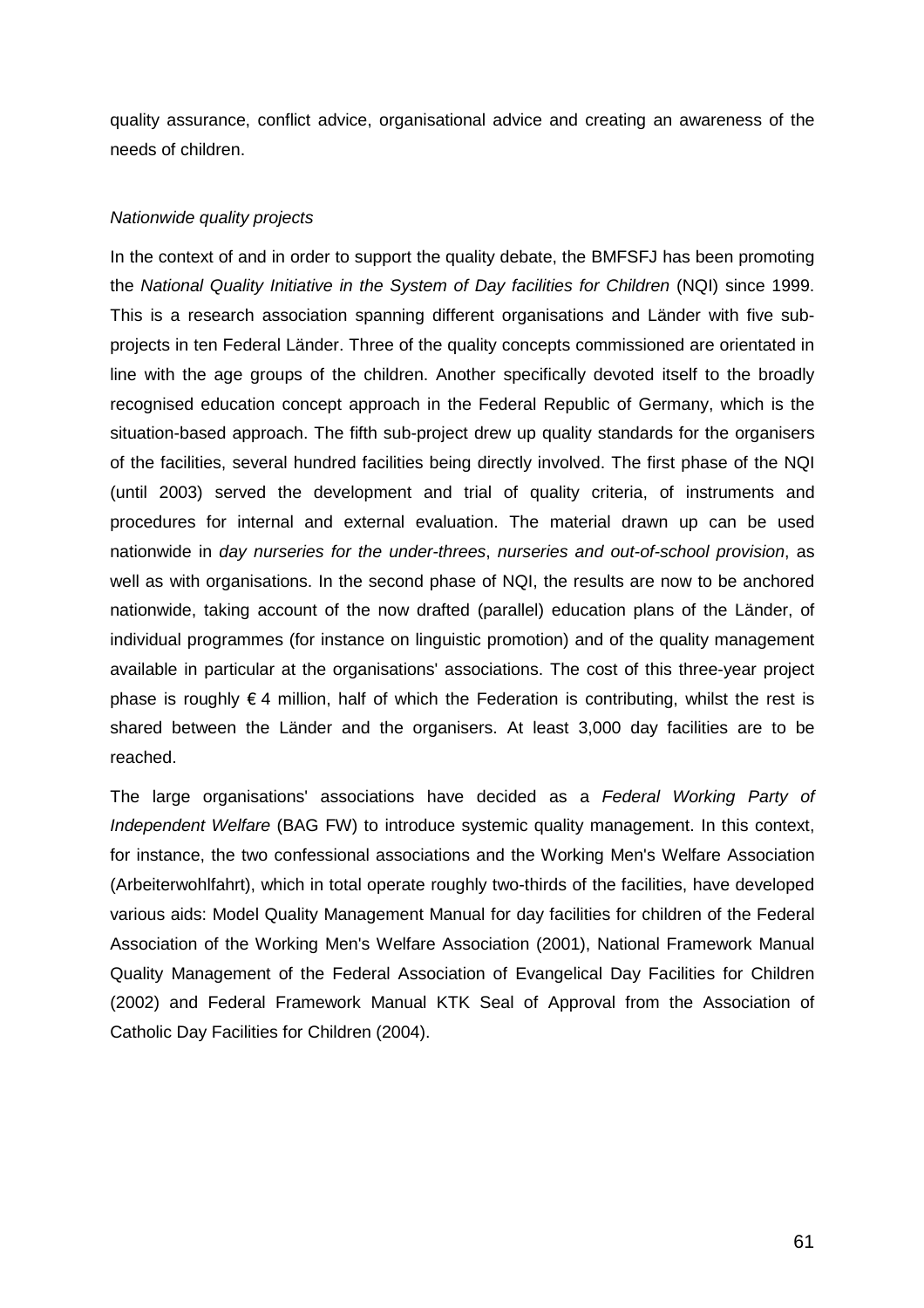#### **Outlook and challenges**

One characteristic of the quality discussion going on here is that it is difficult against the background of the federal system of the Federal Republic to reach a general consensus on quality goals and quality standards. This statement applies to the quantitative aspects of quality (of the overall range of services and the framework conditions) as well as to the process and orientation quality. This situation was contributed to by a comparatively late start of the quality discussion in European terms, which in turn is caused by the variety and complexity of a system, parts of which achieved a high level of quality, but which also showed varying quality levels. Combining the variety of interests and available activities and creating from them a set of consistent principles must be regarded as a major challenge, in which the Federation should undertake the role of providing an orientation through framework legislation. This starts with harmonising the strategies and terms, and is likely to lead to larger, but nevertheless necessary debates on the suitable basic conditions. The NQI and its results are likely to prove to be of key importance with regard to developing standards with a specialist foundation and a framework that ensures quality.

In this context, an issue to be researched and resolved but hitherto neglected is the (restrictive) influence of safety and similar standards on the educational quality should be researched and remedied. A second challenge for research is the expansion of the previous view of quality. Day facilities must always be seen in their impact on the promotion and development of children in the context of other socialisation levels. Whether and how this leads to a relativisation of quality criteria is an open question.

The quality debate is at risk of being dominated by the aspect of education quality. Day facilities however carry out other equally important tasks with the best interests of the child and the needs of families at their core without it being visible how the challenges could become integrated into an overall concept and what support the specialists must receive for this.

In order to solve the multifarious specialist problems and those of competence, the establishment of a central, national body or institution should be discussed. If national standards were to be developed, the question would remain as to who would be permitted to monitor those standards within the Federal system, and with what powers. Equally, a question arises as to how to achieve with such standards an improvement in the minimum quality without levelling out the desired variety of services.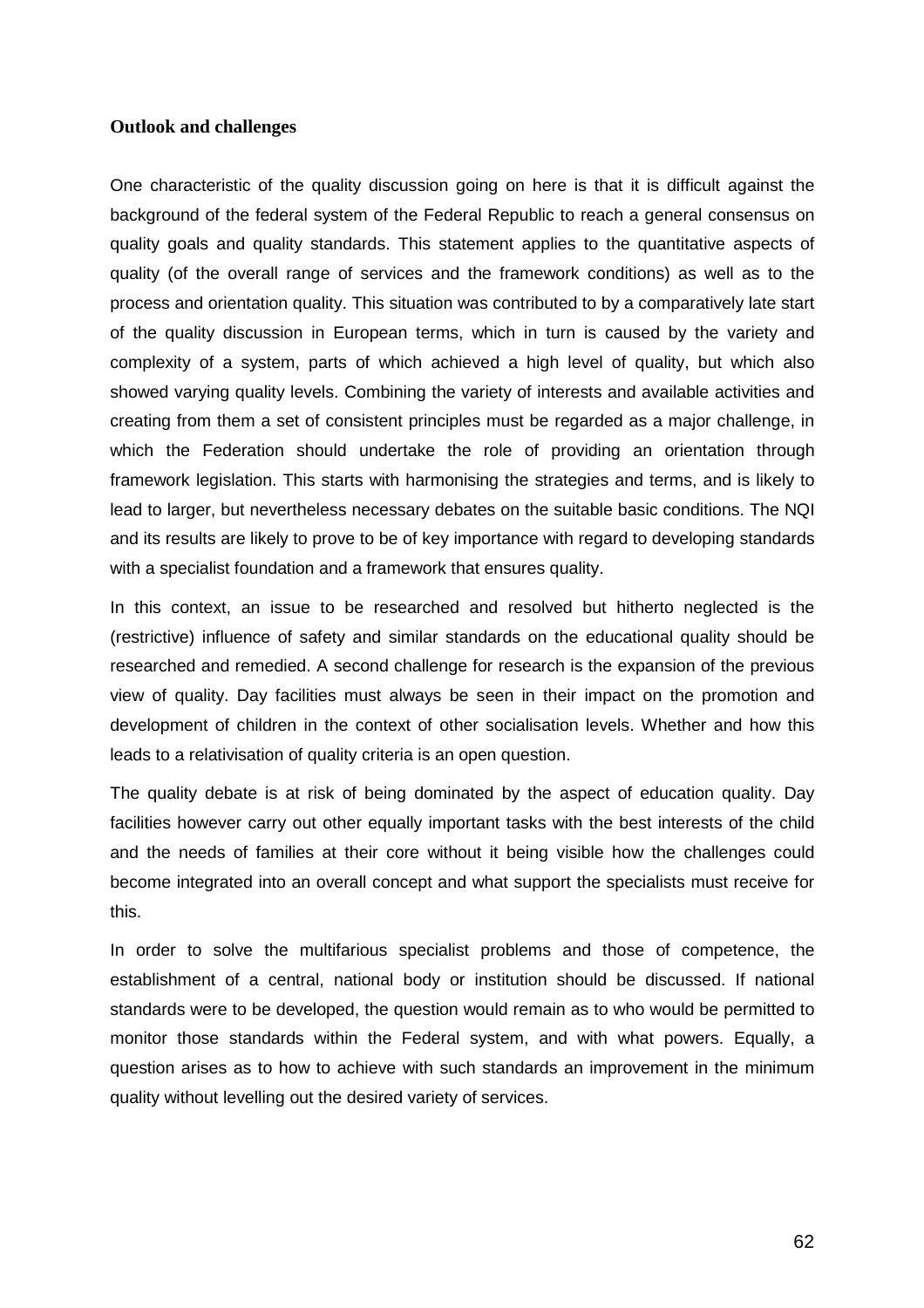# **Access**

Participation in working life provides families with their economic basis (livelihood). It may equally be interpreted as an individual right in a separate intellectual context of social participation (work and consumption). Day facilities for children are to contribute towards a successful balance of family and work, and help mothers and fathers to work in the above sense. Deriving from their historical roots, the function of protection and care is to the fore. Access by children to day facilities is therefore seen first and foremost as a supply situation.

In a second step, the data are analysed with regard to participation by children in the facilities and services of early childhood promotion (participation in education). They provide information on the distribution of opportunities for children in the Federal Republic of Germany.

The goals currently envisioned by the Federal Government can be used as comparative values:

- expansion of the number of places for children under the age of three (for the West);
- maintenance of the service level in line with demand in the East;
- demand-based expansion of full-time day schools.

## **Demand**

Requirement, demand and need are important categories for the planning and provision of all child and youth welfare services, in other words including ECEC day facilities. "Need" is understood as the subjective basis (irrespective of whether an inner drive or need) leading to the desire to avail oneself of a service.

Requirement refers to the articulated wish. Only if a (reachable) addressee is available and there is a realistic prospect of satisfaction can data on supply be assessed as realistic.

Demand must be understood in this context as a normative category within which needs and requirements, are examined and are approved according to specific criteria. The determination of demand, such as for day facilities for children, is hence always a kind of sovereign act on the part of the responsible authority (of the youth welfare office), if higher levels do not take over this check. For instance, the legal right to a nursery place for each child at the appropriate age does not require a further examination of the requirement, but the demand by parents for an all-day place (in addition to this) is as a rule examined and a positive or negative decision made.

Extraordinary significance hence attaches to the respective criteria according to which "supply in line with demand" is assessed. Since these criteria are shaped very differently in the Länder of the Federal Republic of Germany, there is still a need to await which of these are implemental nationally or are capable of achieving a national consensus. It is only then that precise values can be determined.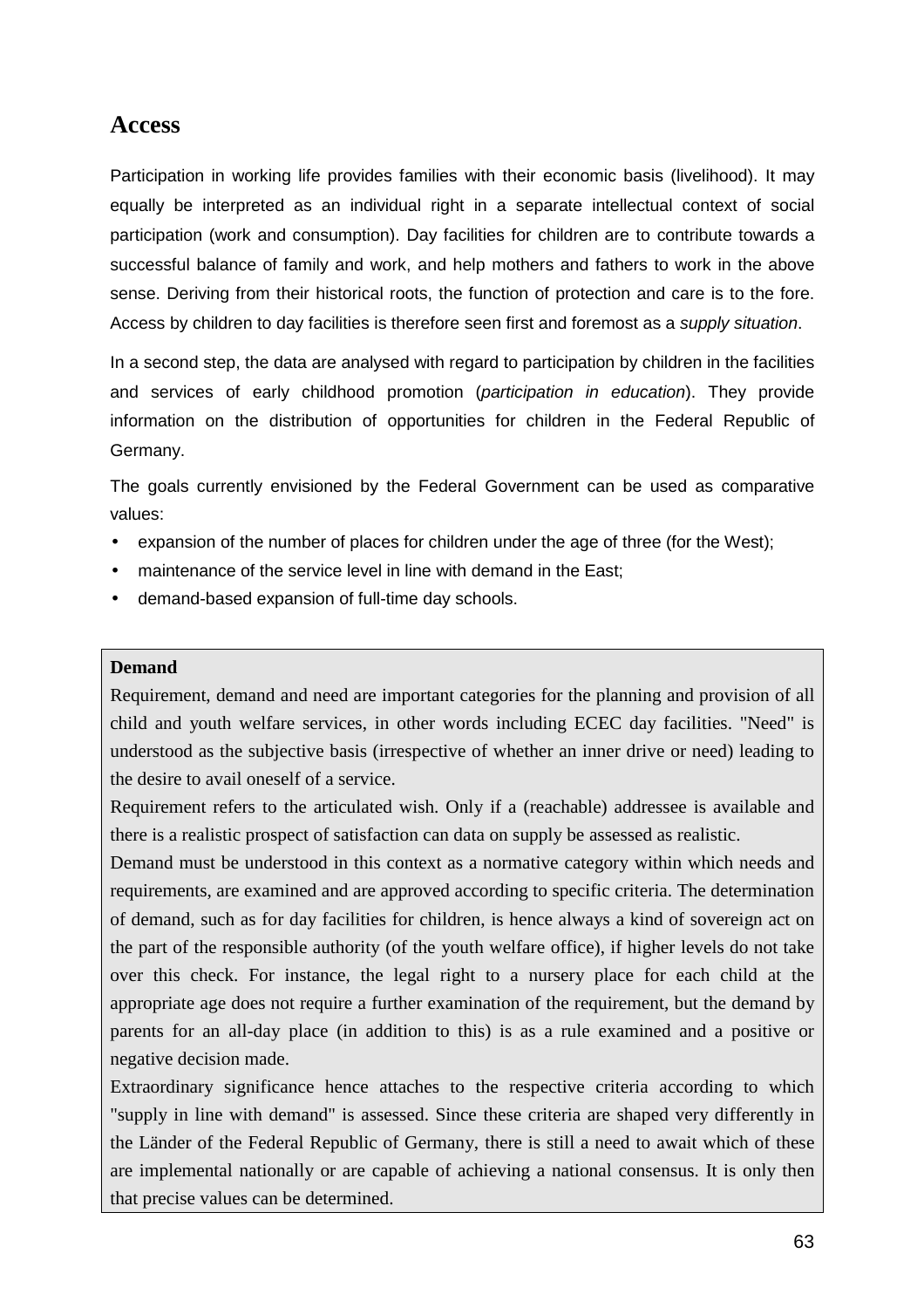The Federal Ministry for Family Affairs, Senior Citizens, Women and Youth is striving to achieve a broad consensus within society regarding the demand for day facilities, which is to be expressed in a statutory regulation for a range of services in line with demand. Working mothers with children under three years of age and mothers seeking work serve as an orientation. In addition, there is a demand triggered by special burdens and by parents not safeguarding the child's well-being.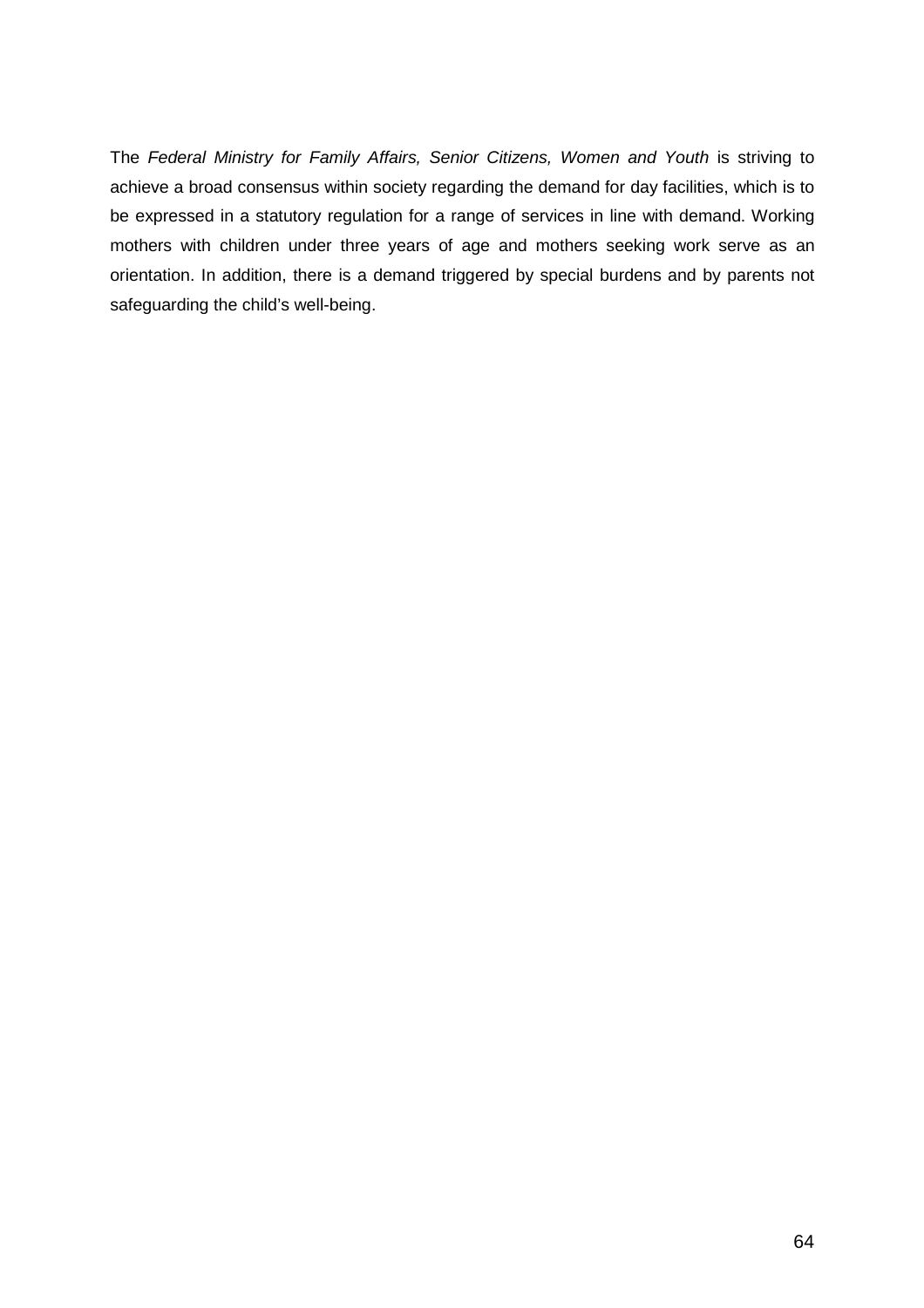## **Supply situation**

|                                                        | 31.12.1994                                                 |                                                   | 31.12.1998                                             |                                                            |                                                   | 31.12.2002                         |                                        |                                    |
|--------------------------------------------------------|------------------------------------------------------------|---------------------------------------------------|--------------------------------------------------------|------------------------------------------------------------|---------------------------------------------------|------------------------------------|----------------------------------------|------------------------------------|
| Places                                                 | Children to<br>under 3                                     | SR per<br>100<br>children                         | Places                                                 | Children to<br>under 3                                     | SR per<br>100<br>children                         | Places                             | Children to<br>under 3                 | SR per<br>100<br>children          |
| 4,318<br>4,136<br>24.805<br>12,039<br>12,766<br>21,292 | 350.743<br>397,985<br>86.408<br>62,947<br>23,461<br>39,335 | 1.2<br>1.0<br>28.7<br>19.1<br>54.4<br>54.1<br>6.4 | 4.454<br>5,269<br>27,970<br>14,141<br>13,829<br>26,360 | 342,957<br>386,305<br>86.803<br>60,388<br>26,415<br>50,789 | 1.3<br>1.4<br>32.2<br>23.4<br>52.4<br>51.9<br>6.8 | 7,231<br>7,538<br>30,676<br>24,552 | 310.818<br>354,562<br>85,666<br>54,807 | 2.3<br>2.1<br>35.8<br>44.8<br>10.0 |
| 5,655<br>3,946<br>11,507                               | 47,616<br>185,197<br>29,493                                | 11.9<br>2.1<br>39.0                               | 5,632<br>4,793<br>10,937                               | 48.063<br>185,695<br>35,529                                | 11.7<br>2.6<br>30.8                               | 6.079<br>6,301<br>14,429           | 46,272<br>171,074<br>38,410            | 13.1<br>3.7<br>37.6                |
| 3,909<br>8,884                                         | 254,885<br>579,568                                         | 1.5<br>1.5                                        | 4.547<br>13,902                                        | 253,690<br>560,809                                         | 1.8<br>2.5                                        | 5,335<br>10,348                    | 230,276<br>508,181                     | 2.3<br>2.0                         |
| 1,186<br>545<br>23,592<br>19,553                       | 127,904<br>31,643<br>71,897<br>45,529                      | 0.9<br>1.7<br>32.8<br>42.9                        | 1,728<br>715<br>20.866<br>23,936                       | 123,108<br>28.841<br>86,488<br>50,750                      | 1.4<br>2.5<br>24.1<br>47.2                        | 2,965<br>1,180<br>27,976<br>30,412 | 110,173<br>24.804<br>96,069<br>53,709  | 2.7<br>4.8<br>29.1<br>56.6         |
| 14,979                                                 | 41,150                                                     | 36.4                                              | 12,524                                                 | 48,415                                                     | 25.9                                              | 11,575                             | 51,620                                 | 2.6<br>22.4                        |
| 150,753                                                | 2,394,792                                                  | 6.3                                               | 166,927                                                | 2,393,836                                                  | 7.0                                               | 190,395                            | 2,232,569                              | 8.5                                |
| 47,064<br>103,689                                      | 2.143.927<br>250,865                                       | 2.2<br>41.3                                       | 58,475<br>108,452                                      | 2.095.450<br>298,386                                       | 2.8<br>36.3                                       | *50,775<br>*108,944                | *1,852,288<br>*294,615                 | $*2.7$<br>$*36.9$<br>35.8          |
|                                                        | 1,218<br>1,228                                             | 19,177<br>86,262                                  | 1.4                                                    | 1,290<br>2,004                                             | 18,866<br>86,728                                  | 2.3                                | 1,706<br>2,092<br>30,676               | 17,056<br>79,072<br>85,666         |

Tab. 5 Available places and supply rates (SR) for children of day nursery for the under-threes age by Federal Länder (31.12.1994, 1998 and 2002)

not incl. Berlin

\*\* Research by the Dortmund Agency of Child and Youth Welfare Statistics has revealed for North Rhine-Westphalia that in 2002 considerable deviations took place between the annual reports on the operating licence for ECEC day facilities and the official statistics. Currently, the official statistics are underestimating the facilities in North Rhine-Westphalia by approx. 7% (= 35,000 to 40,000 places).

Sources: Federal Statistical Office: Specialist Series (Fachserie) 13, Series 6.3.1, Stuttgart 1996 and 2001; own calculations – taken from: Rauschenbach et al. 2004: Table 7.1; for 2002 supplemented on the basis of working documents of the Federal Statistical Office 2002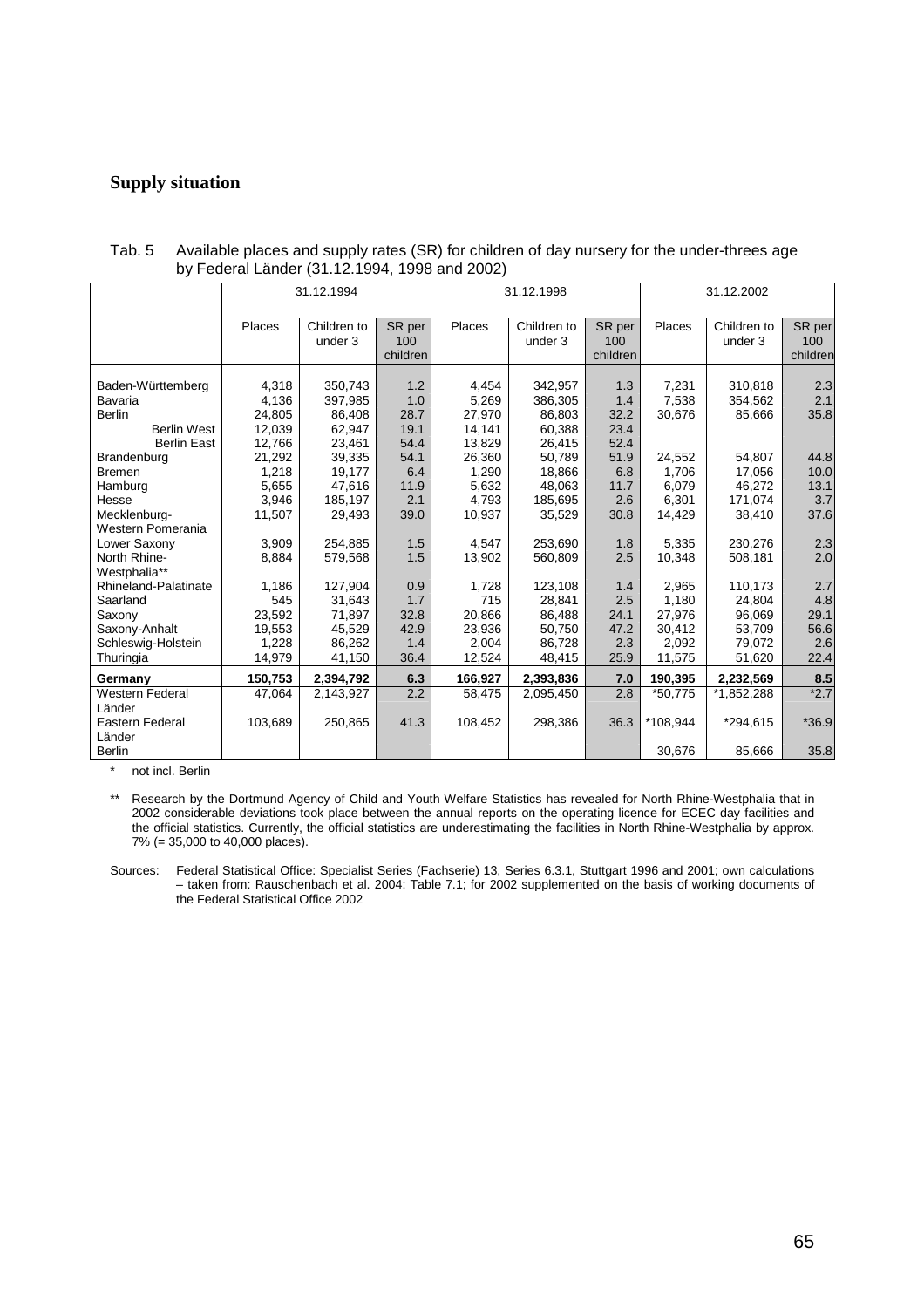| Tab. 6: Available places and supply rates (SR) for children of nursery age <sup>1</sup> by Federal Länder |  |
|-----------------------------------------------------------------------------------------------------------|--|
| (31.12.1994, 1998 and 2002)                                                                               |  |

|                                                                                           | 31.12.1994                                       |                                                   |                                      |                                                  | 31.12.1998                                       |                                       | 31.12.2002                            |                                        |                                 |  |
|-------------------------------------------------------------------------------------------|--------------------------------------------------|---------------------------------------------------|--------------------------------------|--------------------------------------------------|--------------------------------------------------|---------------------------------------|---------------------------------------|----------------------------------------|---------------------------------|--|
|                                                                                           | Places                                           | Children of<br>3 to under<br>6.5                  | SR per<br>100<br>children            | Places                                           | Children of<br>3 to under<br>6.5                 | SR per<br>100<br>children             | Places                                | Children of<br>3 to under<br>6.5       | SR per<br>100<br>children       |  |
| Baden-Württemberg<br>Bavaria<br><b>Berlin</b><br><b>Berlin West</b><br><b>Berlin East</b> | 395,714<br>366,473<br>88,206<br>38.991<br>49.215 | 428,107<br>485,171<br>126,363<br>75,931<br>50.432 | 92.4<br>75.5<br>69.8<br>51.4<br>97.6 | 431,478<br>380,443<br>73,118<br>47.004<br>26.114 | 404,819<br>459,581<br>94,276<br>66,975<br>27.301 | 106.6<br>82.8<br>77.6<br>70.2<br>95.7 | 414,407<br>395,853<br>78,240          | 399,715<br>452,178<br>97,029           | 103.7<br>87.5<br>80.6           |  |
| <b>Brandenburg</b><br>Bremen<br>Hamburg<br>Hesse                                          | 93,814<br>15,032<br>28,964<br>176,578            | 96,468<br>22,928<br>56,921<br>225,709             | 97.2<br>65.6<br>50.9<br>78.2         | 54,942<br>17,485<br>34,194<br>198,151            | 51,307<br>21,270<br>52,375<br>214,721            | 107.1<br>82.2<br>65.3<br>92.3         | 62,061<br>17,208<br>35,004<br>199,008 | 64,112<br>20,988<br>53,987<br>214,257  | 96.8<br>82.0<br>64.8<br>92.9    |  |
| Mecklenburg-Western<br>Pomerania<br>Lower Saxony                                          | 65,491<br>198,741                                | 73,520<br>309,869                                 | 89.1<br>64.1                         | 37,298<br>230,413                                | 35,207<br>301,174                                | 105.9<br>76.5                         | 40,267<br>248,249                     | 42,189<br>298,964                      | 95.4<br>83.0                    |  |
| North Rhine-<br>Westphalia**<br>Rhineland-Palatinate<br>Saarland                          | 450,615<br>144.938<br>33.873                     | 715,401<br>160.302<br>40.533                      | 63.0<br>90.4<br>83.6                 | 546,684<br>152.348<br>35,229                     | 670,320<br>149.693<br>36.240                     | 81.6<br>101.8<br>97.2                 | 507,777<br>152,118<br>33.637          | 650,330<br>143.892<br>33,230           | 78.1<br>105.7<br>101.2          |  |
| Saxony<br>Saxony-Anhalt<br>Schleswig-Holstein<br>Thuringia                                | 157,243<br>93,106<br>68,904<br>93,996            | 160,640<br>101,189<br>106,230<br>92,225           | 97.9<br>92.0<br>64.9<br>101.9        | 97,105<br>57,281<br>78,429<br>62,182             | 84,969<br>52,751<br>102,472<br>48,095            | 114.3<br>108.6<br>76.5<br>129.3       | 107,464<br>59,374<br>84,915<br>72,162 | 102,309<br>58,932<br>103,408<br>57,151 | 105.0<br>100.8<br>82.1<br>126.3 |  |
| Germany                                                                                   | 2,471,688                                        | 3,201,576                                         | 77.2                                 | 2,486,780                                        | 2,779,264                                        | 89.5                                  | 2,507,744                             | 2,792,667                              | 89.8                            |  |
| <b>Western Federal</b><br>Länder<br>Eastern Federal                                       | 1,918,823<br>552,865                             | 2,627,102<br>574,474                              | 73.0<br>96.2                         | 2,151,858<br>334,922                             | 2,479,634<br>299,630                             | 86.8<br>111.8                         | $\overline{2,088,176}$<br>*341,328    | *2,370,946<br>*324.692                 | $*88.1$<br>$*105.1$             |  |
| Länder<br>Berlin                                                                          |                                                  |                                                   |                                      |                                                  |                                                  |                                       | 78,240                                | 97,029                                 | 80.6                            |  |

1 calculated for children aged from 3 to under 6.5

\* not incl. Berlin

Sources: Federal Statistical Office: Specialist Series (Fachserie) 13, Series 6.3.1, Stuttgart 1994 and 1998; own calculations – taken from: Rauschenbach et al. 2004: Table 7.2; for 2002 supplemented on the basis of working documents of the Federal Statistical Office 2002

<sup>\*\*</sup> Research by the Dortmund Agency of Child and Youth Welfare Statistics has revealed for North Rhine-Westphalia that in 2002 considerable deviations took place between the annual reports on the operating licence for ECEC day facilities and the official statistics. Currently, the official statistics are underestimating the facilities in North Rhine-Westphalia by approx. 7% (= 35,000 to 40,000 places).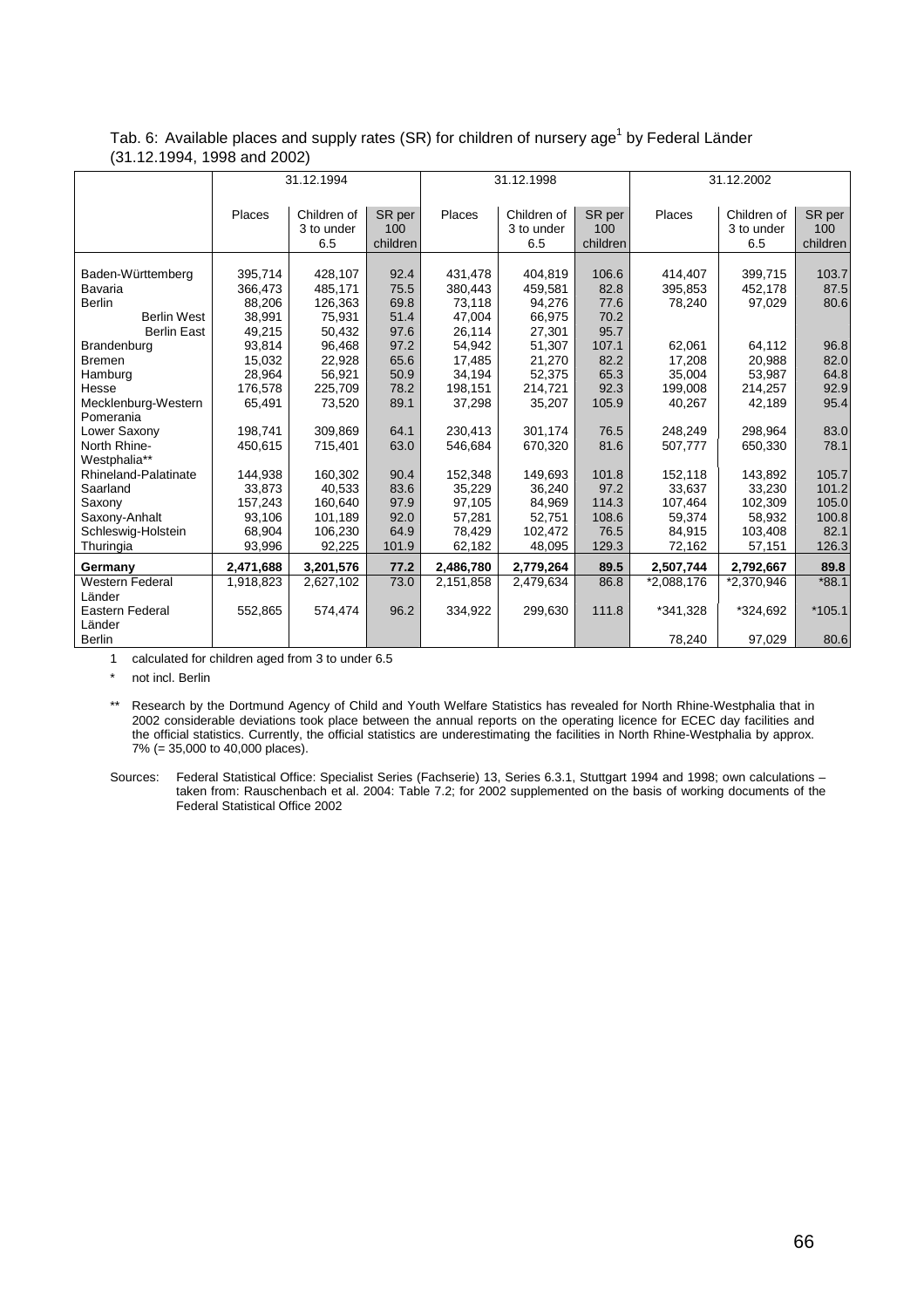|                              | $=$ $\frac{1}{2}$ $\frac{1}{2}$ $\frac{1}{2}$ $\frac{1}{2}$ $\frac{1}{2}$ $\frac{1}{2}$ $\frac{1}{2}$ $\frac{1}{2}$ $\frac{1}{2}$ $\frac{1}{2}$ $\frac{1}{2}$ $\frac{1}{2}$ $\frac{1}{2}$ $\frac{1}{2}$ $\frac{1}{2}$ $\frac{1}{2}$ $\frac{1}{2}$ $\frac{1}{2}$ $\frac{1}{2}$ $\frac{1}{2}$ $\frac{1}{2}$ $\frac{1}{2$ |                    |            |                  |                    |            |                  |                    |            |  |
|------------------------------|------------------------------------------------------------------------------------------------------------------------------------------------------------------------------------------------------------------------------------------------------------------------------------------------------------------------|--------------------|------------|------------------|--------------------|------------|------------------|--------------------|------------|--|
|                              |                                                                                                                                                                                                                                                                                                                        | 31.12.1994         |            |                  | 31.12.1998         |            | 31.12.2002       |                    |            |  |
|                              |                                                                                                                                                                                                                                                                                                                        |                    |            |                  |                    |            |                  |                    |            |  |
|                              | Places                                                                                                                                                                                                                                                                                                                 | Children           | SR per     | Places           | Children           | SR per     | Places           | Children           | SR per     |  |
|                              |                                                                                                                                                                                                                                                                                                                        | from 6 to          | 100        |                  | from 6 to          | 100        |                  | from 6 to          | 100        |  |
|                              |                                                                                                                                                                                                                                                                                                                        | under 10           | children   |                  | under 10           | children   |                  | under 10           | children   |  |
|                              |                                                                                                                                                                                                                                                                                                                        |                    |            |                  |                    |            |                  |                    |            |  |
| Baden-Württemberg<br>Bavaria | 13,125<br>24,990                                                                                                                                                                                                                                                                                                       | 464,884<br>521,127 | 2.8<br>4.8 | 15,743<br>31,936 | 487,568<br>557,998 | 3.2<br>5.7 | 22,242<br>37,649 | 464,817<br>527,415 | 4.8<br>7.1 |  |
|                              |                                                                                                                                                                                                                                                                                                                        |                    |            |                  |                    |            |                  |                    |            |  |
| Berlin***                    | 80,031                                                                                                                                                                                                                                                                                                                 | 153,565            | 52.1       | 71,957           | 128,264            | 56.1       | 61,452           | 103,873            | 59.2       |  |
| <b>Berlin West</b>           | 22,392                                                                                                                                                                                                                                                                                                                 | 82,101             | 27.3       | 32,874           | 80,671             | 40.8       |                  |                    |            |  |
| <b>Berlin East</b>           | 57,639                                                                                                                                                                                                                                                                                                                 | 71,464             | 80.7       | 39,083           | 47,593             | 82.1       |                  |                    |            |  |
| Brandenburg                  | 93,830                                                                                                                                                                                                                                                                                                                 | 143,060            | 65.6       | 82,085           | 99,763             | 82.3       | 45,407           | 63,078             | 72.0       |  |
| <b>Bremen</b>                | 4,044                                                                                                                                                                                                                                                                                                                  | 24,741             | 16.3       | 4,184            | 25,538             | 16.4       | 4,381            | 23,890             | 18.3       |  |
| Hamburg                      | 12,703                                                                                                                                                                                                                                                                                                                 | 59,992             | 21.2       | 14,429           | 62,767             | 23.0       | 14,803           | 59,488             | 24.9       |  |
| Hesse                        | 17,700                                                                                                                                                                                                                                                                                                                 | 244,989            | 7.2        | 21,446           | 258,276            | 8.3        | 24,385           | 245,622            | 9.9        |  |
| Mecklenburg-Western          | 49,692                                                                                                                                                                                                                                                                                                                 | 109,666            | 45.3       | 45,518           | 71,977             | 63.2       | 25,823           | 40,791             | 63.3       |  |
| Pomerania                    |                                                                                                                                                                                                                                                                                                                        |                    |            |                  |                    |            |                  |                    |            |  |
| Lower Saxony                 | 10,091                                                                                                                                                                                                                                                                                                                 | 336,079            | 3.0        | 12,666           | 364,195            | 3.5        | 15,672           | 348,484            | 4.5        |  |
| North Rhine-                 | 29,950                                                                                                                                                                                                                                                                                                                 | 777,899            | 3.9        | 37,146           | 823,332            | 4.5        | 40,275           | 765,542            | 5.3        |  |
| Westphalia**                 |                                                                                                                                                                                                                                                                                                                        |                    |            |                  |                    |            |                  |                    |            |  |
| <b>Rhineland-Palatinate</b>  | 5.013                                                                                                                                                                                                                                                                                                                  | 176,832            | 2.8        | 6,185            | 186,444            | 3.3        | 8,117            | 171,205            | 4.7        |  |
| Saarland                     | 997                                                                                                                                                                                                                                                                                                                    | 45,250             | 2.2        | 1,599            | 46,273             | 3.5        | 2,670            | 40,979             | 6.5        |  |
| Saxony                       | 121,925                                                                                                                                                                                                                                                                                                                | 230,660            | 52.9       | 110,033          | 159,077            | 69.2       | 76,825           | 97,776             | 78.6       |  |
| Saxony-Anhalt***             | 71,371                                                                                                                                                                                                                                                                                                                 | 144,546            | 49.4       | 62,615           | 100,026            | 62.6       | 36,355           | 58,794             | 61.8       |  |
| Schleswig-Holstein           | 4,770                                                                                                                                                                                                                                                                                                                  | 112,543            | 4.2        | 5,959            | 124,575            | 4.8        | 6,636            | 119,809            | 5.5        |  |
| Thuringia***                 | 91,100                                                                                                                                                                                                                                                                                                                 | 134,402            | 67.8       | 49,002           | 90,595             | 54.1       | 29,078           | 55,279             | 52.6       |  |
| Germany                      | 631,332                                                                                                                                                                                                                                                                                                                | 3,680,235          | 17.2       | 572,503          | 3,586,668          | 16.0       | 451,770          | 3,186,842          | 14.2       |  |
| <b>Western Federal</b>       | 145,775                                                                                                                                                                                                                                                                                                                | 2,846,437          | 5.1        | 184,167          | 3,017,637          | 6.1        | 176,830          | 2,767,251          | $*6.4$     |  |
| Länder                       |                                                                                                                                                                                                                                                                                                                        |                    |            |                  |                    |            |                  |                    |            |  |
| Eastern Federal              | 485,557                                                                                                                                                                                                                                                                                                                | 833,798            | 58.2       | 388,336          | 569,031            | 68.3       | 213,488          | 315,718            | $*67.6$    |  |
| Länder                       |                                                                                                                                                                                                                                                                                                                        |                    |            |                  |                    |            |                  |                    |            |  |
| Berlin***                    |                                                                                                                                                                                                                                                                                                                        |                    |            |                  |                    |            | 61,452           | 103,873            | 59.2       |  |

#### Tab. 7: Available places and supply rates (SR) for children of primary school age by Federal Länder (31.12.1994, 1998 and 2002)

\* not incl. Berlin

\*\* Research by the Dortmund Agency of Child and Youth Welfare Statistics has revealed for North Rhine-Westphalia that in 2002 considerable deviations took place between the annual reports on the operating licence for ECEC day facilities and the official statistics. Currently, the official statistics are underestimating the facilities in North Rhine-Westphalia by approx. 7% (= 35,000 to 40,000 places).

\*\*\* The places in Berlin, Saxony-Anhalt and Thuringia 1994 were supplemented to include school children who attended school out-of-school provision: 1994 acc. to Frank/Pelzer 1996: 106, 214 and 231, 1998 and 2002 acc. to information from the Culture and Education Ministries; in Saxony-Anhalt all school out-of-school-provision places were transferred in 2001 from the school administration to the child and youth welfare administration.

Sources: Federal Statistical Office: Specialist Series (Fachserie) 13, Series 6.3.1, Stuttgart 1994 and 1998; own calculations – taken from: Rauschenbach et al. 2004: Table 7.3; for 2002 supplemented on the basis of working documents of the Federal Statistical Office 2002

The supply figures may show extreme regional differences; in particular: places in day nurseries for the under-threes and out-of-school provision are concentrated in the cities (in the old Federal Länder).

## All-day and part-time services

The following tables provide information on the distribution of the places by all-day and parttime services in day nurseries for the under-threes and nurseries based on the working documents of the Federal Statistical Office. In order to provide this information for out-ofschool provision in 2002, including school out-of-school provision, the complete tables of the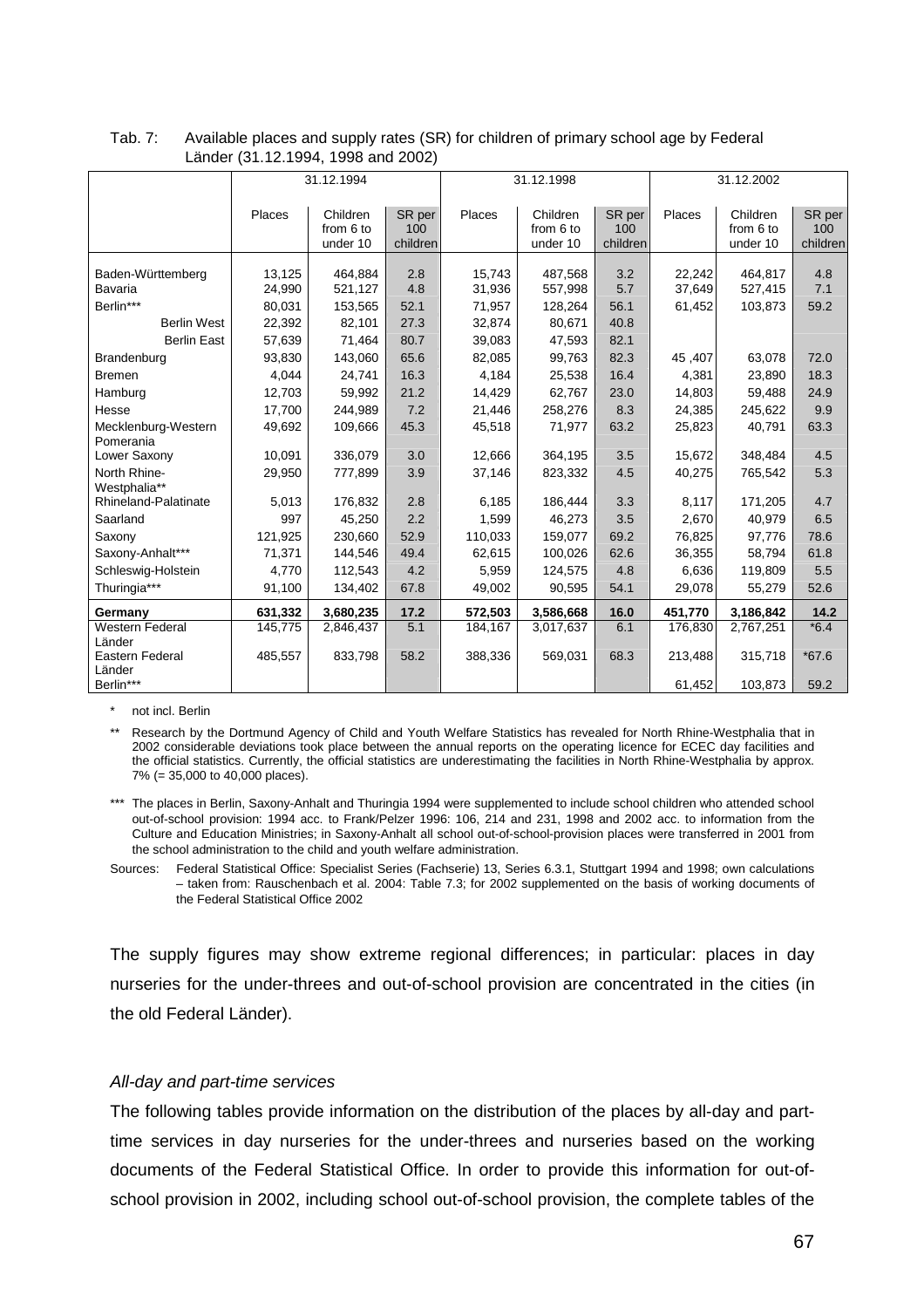official child and youth welfare statistics must first of all be made available and evaluated. For 1998, cf. Tab. A12 and A13 in the Annex. The trend appears to suggest that

- the share of all-day facilities (places) in the Eastern Federal Länder is much higher than in the West,
- the share of all-day places in day nurseries for the under-threes (72%) in the West is much higher than the share in nurseries (24%); but in the East, at 98%, is the same for day nurseries for the under-threes and nurseries (all figures rounded).

| Places for<br>children of |               | day nursery for the<br>under-threes age | nursery age   |        |  |  |
|---------------------------|---------------|-----------------------------------------|---------------|--------|--|--|
|                           | <b>Places</b> | in %                                    | <b>Places</b> | in $%$ |  |  |
|                           |               |                                         |               |        |  |  |
| Germany                   | 190,395       | 100.0                                   | 2,507,744     | 100.0  |  |  |
| thereof all-day           | 172,601       | 90.7                                    | 913,950       | 36.4   |  |  |
| for comparison 1998       |               | 90.3                                    |               | 29.4   |  |  |
|                           |               |                                         |               |        |  |  |
| Western Federal Länder *  | 50,800        | 100.0                                   | 2,088,200     | 100.0  |  |  |
| thereof all-day           | 36,600        | 72.0                                    | 504,500       | 24.2   |  |  |
| for comparison 1998       |               | 79.2                                    |               | 18.8   |  |  |
|                           |               |                                         |               |        |  |  |
| Eastern Federal Länder *  | 108,900       | 100.0                                   | 341,000       | 100.0  |  |  |
| thereof all-day           | 106,500       | 97.8                                    | 335,000       | 98.2   |  |  |
| for comparison 1998       |               | 96.3                                    |               | 97.7   |  |  |
|                           |               |                                         |               |        |  |  |

Tab. 8: Available places by care time and age groups on 31.12.2002

rounded and not including Berlin

Source: Working documents of the Federal Statistical Office, Bonn Branch, VIII B 1: Statistiken der Kinder- und Jugendhilfe, Teil III: Einrichtungen und tätige Personen in der Kinder- und Jugendhilfe of 13.2.2004 and own calculations

Tab. 9: Supply rates (in %) by care time and age groups end of 1998 and 2002

| for children of                                    |       | day nursery for the under-threes age |         |      | nursery age |       |       |         |  |
|----------------------------------------------------|-------|--------------------------------------|---------|------|-------------|-------|-------|---------|--|
|                                                    | total |                                      | all-day |      |             | total |       | all-day |  |
|                                                    | 1998  | 2002                                 | 1998    | 2002 | 1998        | 2002  | 1998  | 2002    |  |
| Germany                                            | 7.0   | 8.5                                  | 6.3     | 7.7  | 89.5        | 89.8  | 26.3  | 32.7    |  |
| <b>Western Federal</b><br>Länder<br>(excl. Berlin) | 2.8   | 2.7                                  | 2.2     | 2.0  | 86.8        | 88.1  | 16.3  | 21.3    |  |
| Eastern Federal<br>Länder<br>(excl. Berlin)        | 36.3  | 37.0                                 | 35.0    | 36.1 | 111.8       | 105.1 | 109.2 | 103.0   |  |

Source: Working documents of the Federal Statistical Office, Bonn Branch, VIII B 1: Statistiken der Kinder- und Jugendhilfe, Teil III: Einrichtungen und tätige Personen in der Kinder- und Jugendhilfe of 13.2.2004 and own calculations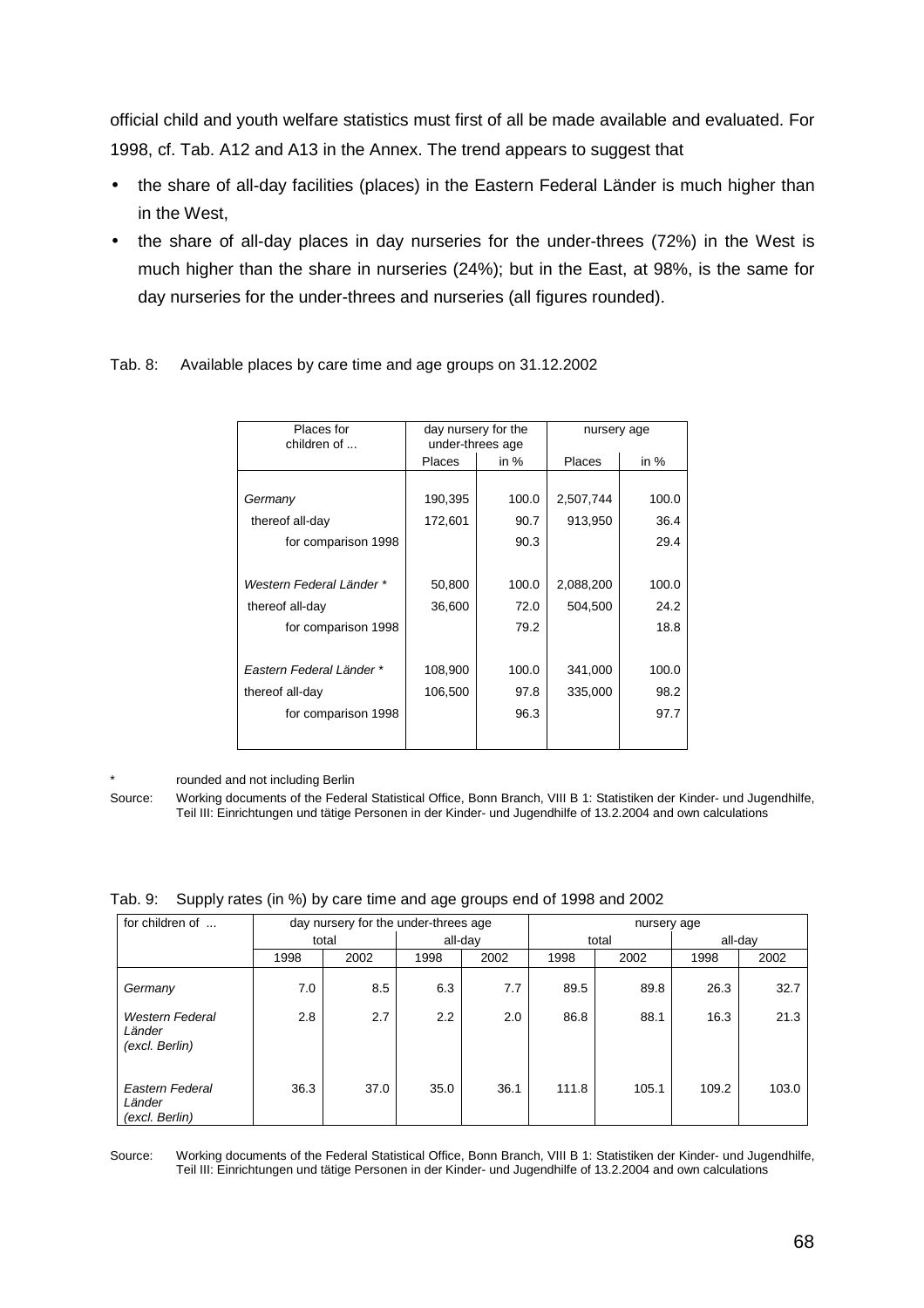#### Mothers' labour force participation

A comparison of the labour force participation rates of mothers, at roughly 30% in the West, (cf. Tab. 3, p. 25) with the current supply rate makes it clear that the planned expansion for children of day nursery for the under-threes age in the West is urgently needed. (The current supply is only 3% and incl. family day care an estimated 6%). 41% of mothers in the East work, whilst places are available for 36% of children below the age of three.

When mothers work, the net income of the families increases. Families whose children are exclusively cared for at home have lower incomes than families with a working mother and a child in a day facility. In Western Germany, high mothers' incomes correlate strongly with extended forms of care for the children. Full-time working mothers (of children cared for outside school all day) have significantly higher hourly wages. Children with mothers who do not work attend a day facility less frequently if the family lives in socio-economically disadvantaged circumstances.

On the whole, the children of mothers working outside the home have priority when it comes to assigning places. In Western Germany (where there is a lack of places) academics among the mothers whose children attend an all-day facility (day nursery for the under-threes, nursery or out-of-school-provision) are represented to a greater than average degree. The causes are unclear. Probably, two reasons combine to produce this effect: (a) in particular this group of mothers needs all-day places as a consequence of their work; (b) this group has developed better strategies to gain access to the scarce all-day places. There was a disproportionately high number of children from socially disadvantaged families in day nurseries for the under-threes until and during the nineties.

#### **Participation in education / use**

The supply rates reflect the percentages of children for whom a place is available. In addition to this, the occupancy or attendance rate shows the percentage of children attending a facility. The occupancy rate shows attendance in day-care. It should be taken into account here that these data are not collected in the official child and youth statistics. They are based on extrapolations from the Microcensus.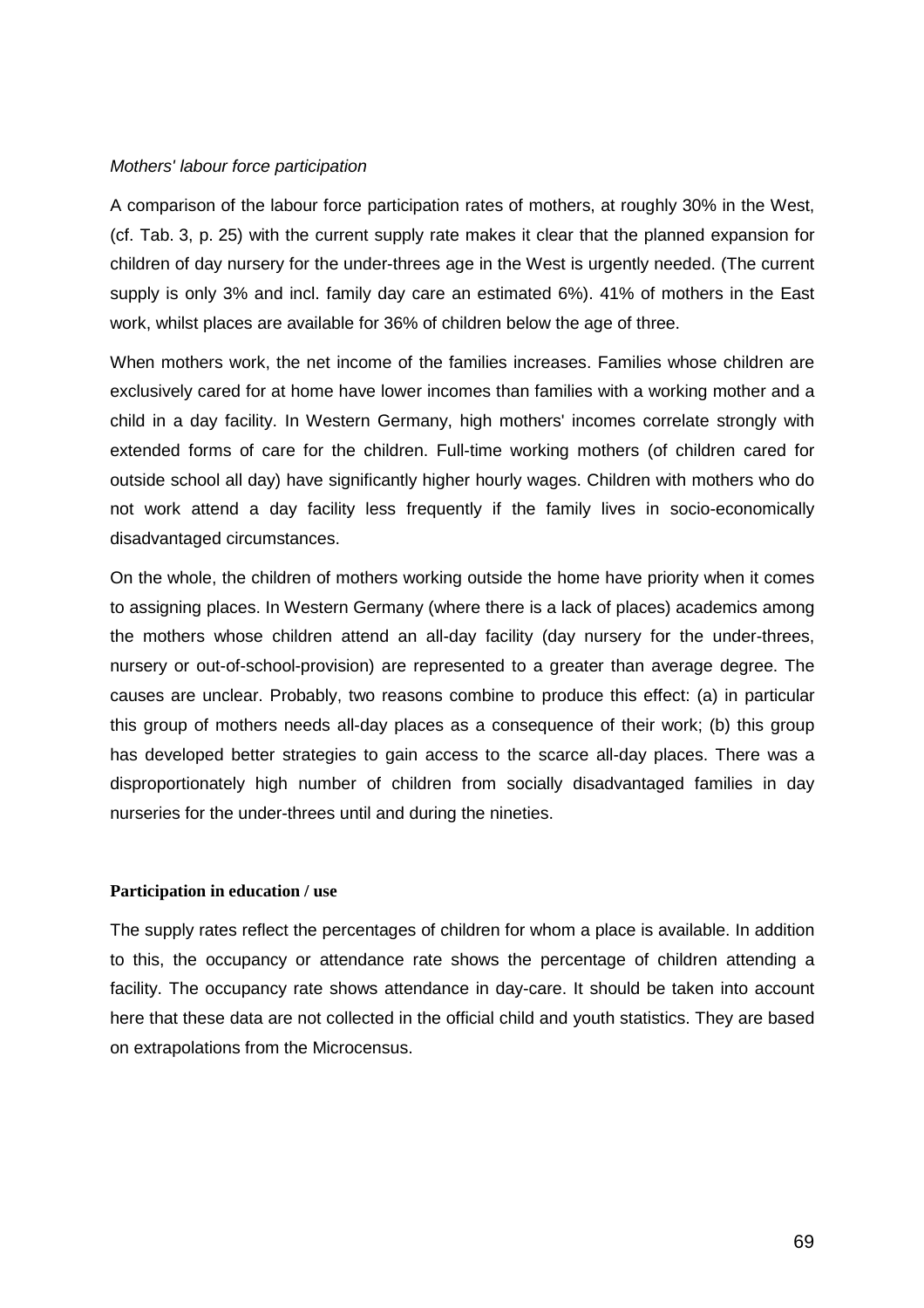#### Fig. 2: Children in day nurseries for the under-threes and nurseries by age per 100 of the peer population (Western and Eastern Federal Länder; per 100 of the peer population; April 2001)



Source: Microcensus 2001, special evaluation by the Federal Statistical Office – taken from: Rauschenbach et al. 2004: Fig. 8.4

The figure shows that only 5% of children under 3 attend a care facility in the Western Federal Länder<sup>30</sup>; in the Eastern Federal Länder it is more than 36%.

8% of 5-6-year-old children do not go to nursery. There is virtually no information on which children belong to this group.

## Education and migration background

The right of young persons to promotion set out in Art. 1 of Book Eight of the Social Code is conditional on them residing in Germany, and only applies to foreigners if they have their

l  $30$  The smaller the numbers of cases, the more imprecise are the data: the number of places offered is only enough for almost 3%.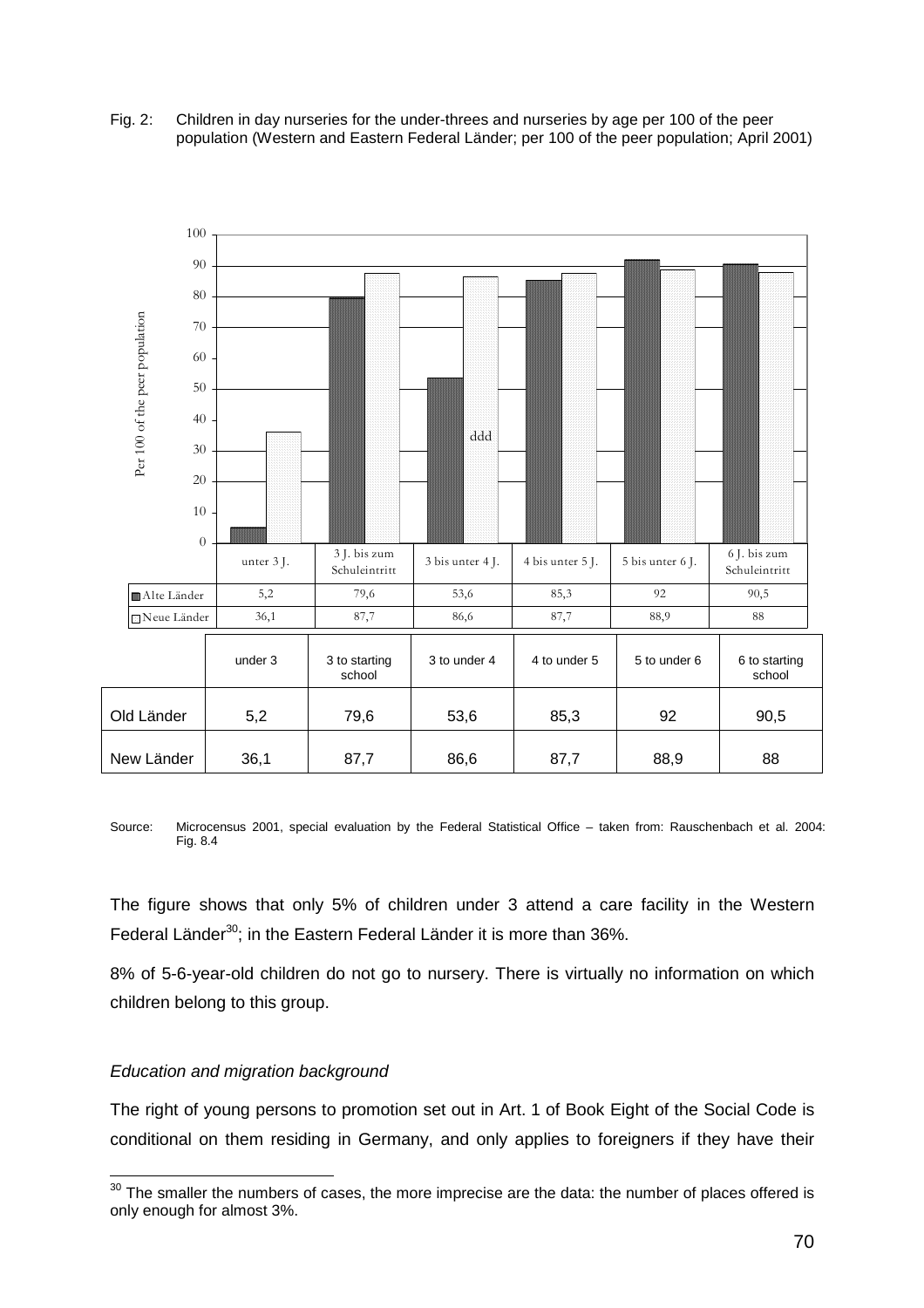lawful habitual residence in Germany, or residence is on the basis of temporary suspension of deportation (Duldung) (section 6 subsection 2 of Book Eight of the Social Code). How is this right provided in the Federal Republic of Germany for children with a migration background?

The data situation does not permit a precise statement. Secure knowledge of the number of children in care according to personal characteristics such as nationality, gender and circumstances is not available for the Federal Republic of Germany overall. The characteristic nationality was last collated in 1985. However, a change is planned. Participation in care can be analysed using a special evaluation of Microcensus data (2001), roughly sub-divided with regard to German children and foreign children. The available data of the Microcensus are, however, imprecise because German children (= with a German passport) may also come from other countries of origin, i.e. they do mostly not speak German in the family. Consequently, these data permit only limited conclusions to be drawn as to the need for linguistic promotion.

According to the data, children with a migration background enter nursery later than German children. Roughly 25% of foreign children between the age of 3 and 6 do not attend nursery at all, whilst this figure is almost 19% among German children. In the year before starting school, 89% of foreign children attend a day facility, as against 92% of German children.

Participation in education increases with age. Foreign children participate less than German children in educational institutions in all years, but the gap is reduced with increasing age. Furthermore, it must be assumed that the reason for the lower ratio of attending nurseries among foreign children is rather due to their share in socio-economically disadvantaged families rather than their migration background (cf. p. 73).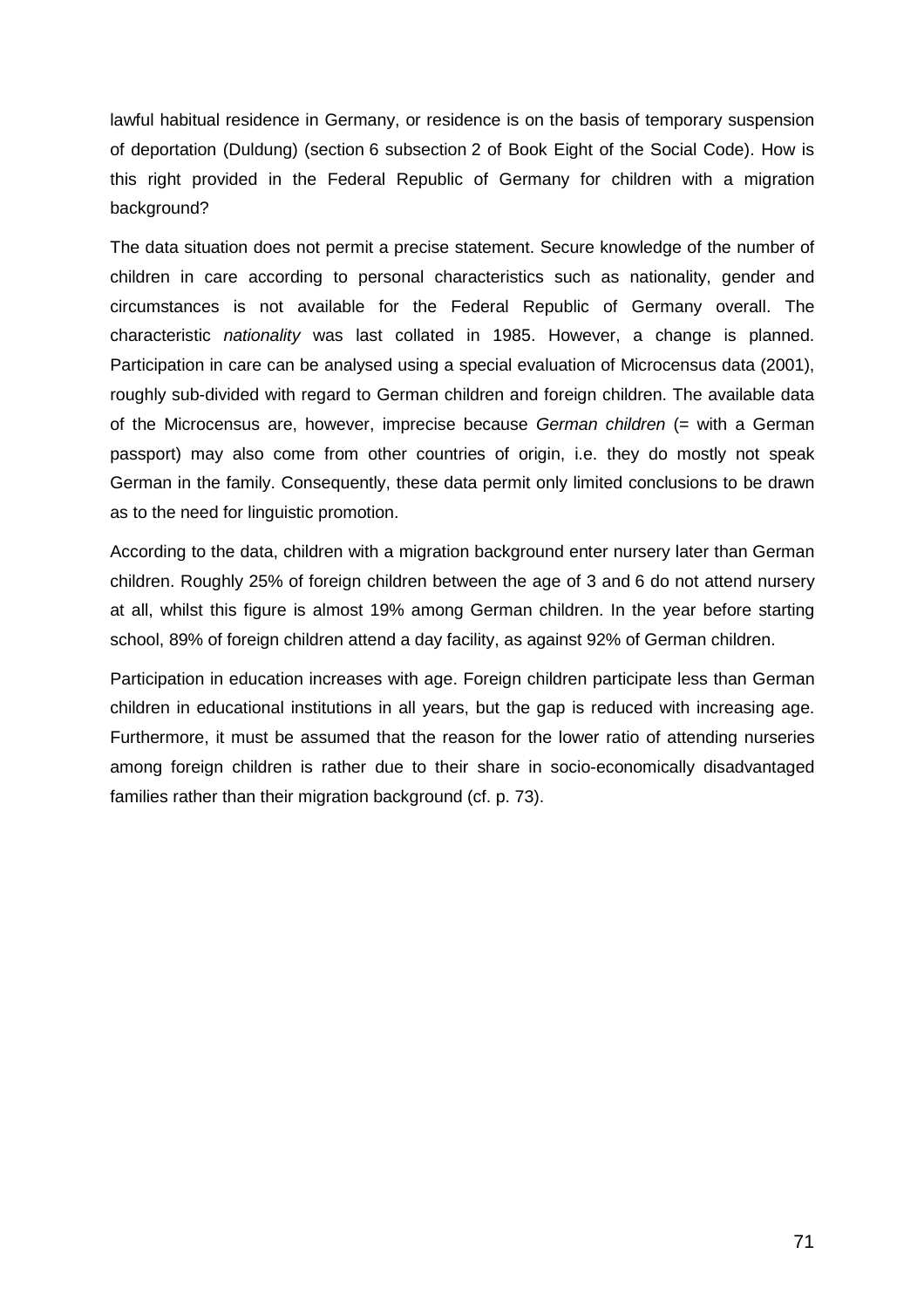Fig. 3: Children in day nurseries for the under-threes and nurseries by age and nationality per 100 of the peer population (Germany; per 100 of the peer population; April 2001)



Source: Microcensus 2001, special evaluation by the Federal Statistical Office – taken from: Rauschenbach et al. 2004: Fig. 8.1

## Education participation by socio-economically disadvantaged families

The social layer is demonstrably associated with the educational qualifications of the parents. Attendance at a day facility increases the educational opportunities for children from socioeconomically disadvantaged families. However, attendance at a day facility is more likely in socio-economically better-off families.

Roughly 80% of children aged between 3 and 6 whose parents are married and have a monthly income of at least  $\epsilon$  3,800.00 (DM 7,500.00) attended a nursery in 1999. In the income group between  $\epsilon$  500.00 and 900.00 (DM 1,000 and 1,800) only 64% of this group attended a nursery.

PISA and IGLU have shown that the performance of young people and children from the lower social strata tends to be worse. The IGLU study also revealed that the children achieve a significantly better performance if they have attended nursery. Children show better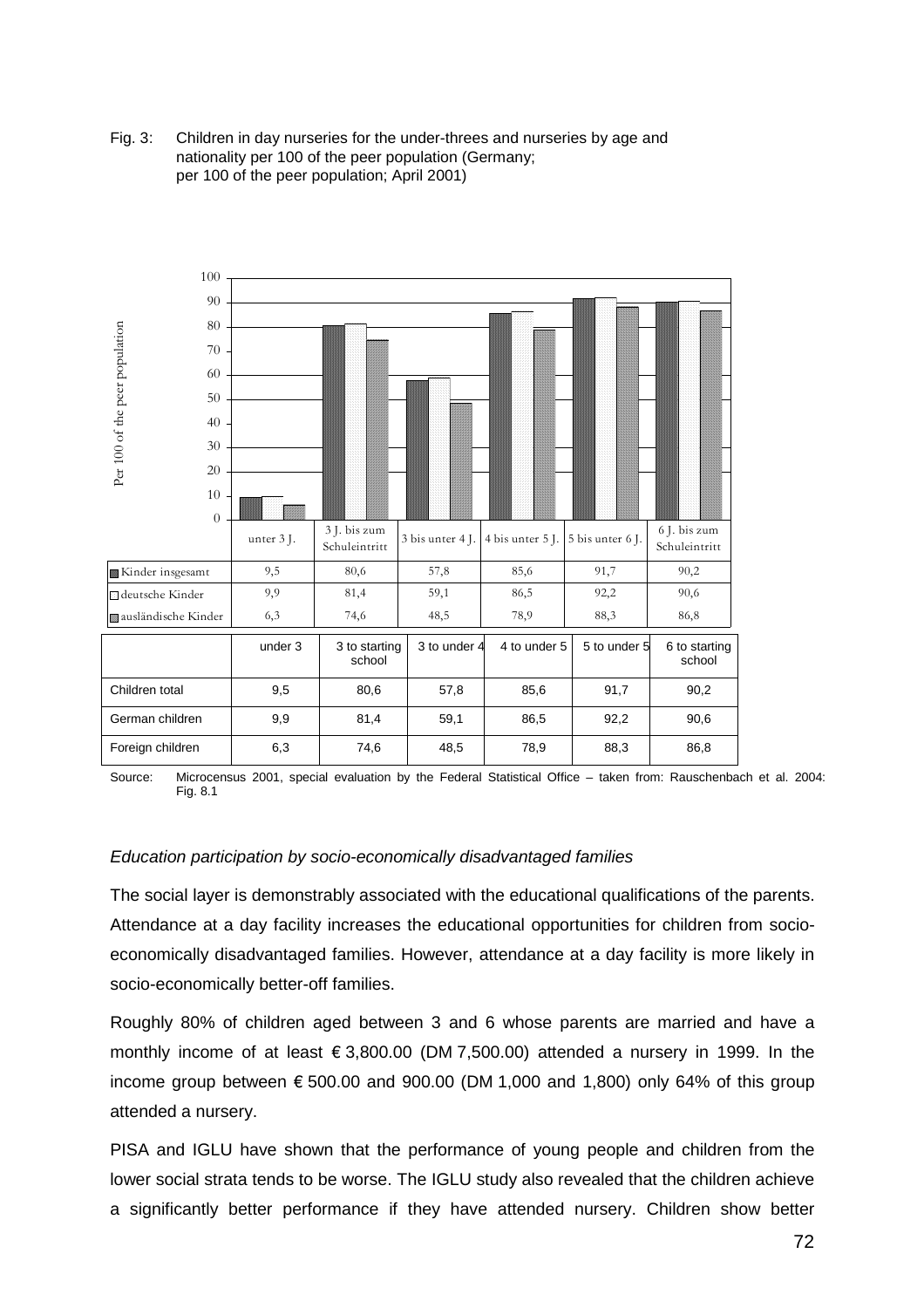performance in reading (the same applying to maths, natural sciences and spelling) if they have attended nursery for more than a year.

# Freedom to choose

Again, the data situation only makes for outlining a trend. The *children's panel*, a survey by the DJI, questioned 1,148 mothers with children aged from 5 to 6 years. The results permit one to presume that on average only 50% of parents were able to choose between day facilities. It is hence not certain that the parents can exert an influence. At the present the quality can not be steered via demand (cf. pp. 33 and 86/87). In the conurbations, the demand and freedom of choice by parents are more likely to be met because there are sufficient facilities at an acceptable distance from the dwelling place.

Two-thirds of children aged from 5 to 6 are regularly cared for in addition to parents and day facilities by other persons, this applying to the East and the West, because even all-day facilities do not/cannot cover all necessary times. Additional private care arrangements are less common in socially disadvantaged families.

# Educational participation of children with disabilities:

The Federal Government recommends integrative promotion of disabled children. There are decisions by important social bodies and groups, such as the Conference of ministers for youth (JMK) and the Working Party for Youth Welfare (AGJ) which strive for equal opportunities for all children. Since the entry into force of Book Eight of the Social Code, services providing joint education of children with and without disabilities have been expanded and children with disabilities accepted into so-called standard facilities. It is possible to fall back on conceptual work carried out since the beginning of the eighties. With the bill to reform Book Eight of the Social Code, there is more effort to work towards children with and without disabilities being promoted together in groups.

There is no statistical basis for a precise examination of the supply rate. Estimates presume a share of 4 to 5% of children with disabilities virtually unchanged for decades, of whom roughly 1.5% are severely handicapped children. If one places these figures against the share of places for children with disabilities as against the overall level of services, one recognises that the no. of places, which are available for 1.6% of all children, is not sufficient.

However, there are no data showing the number or proportion of children with disabilities attending a day facility. Only the number of places available is collated. Because of differing ministerial authority, there are no definite data on the number of children with disabilities in special facilities. Ultimately, the numbers for the integration facilities in the following table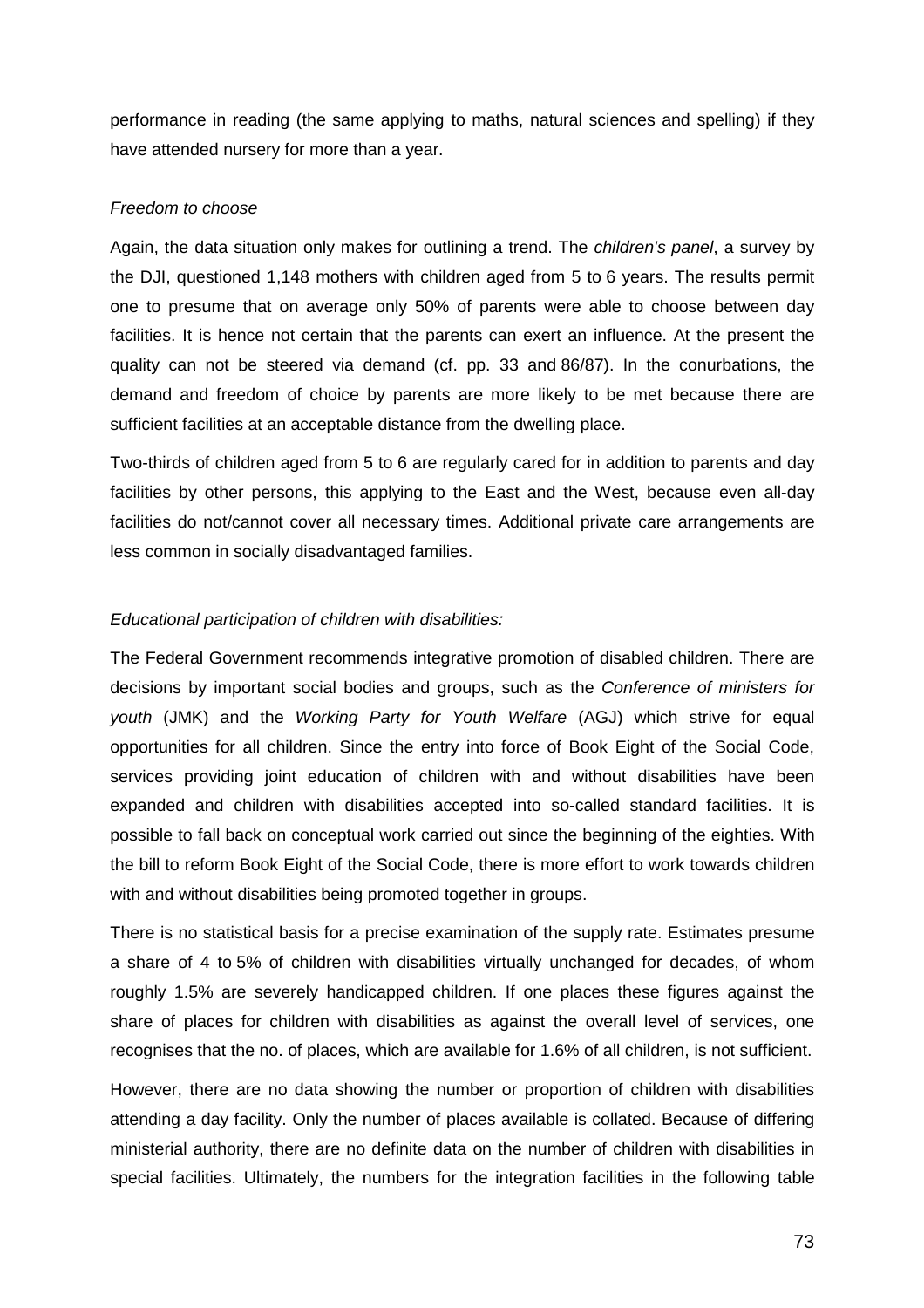cannot be securely identified as places exclusively for children with disabilities in integration facilities, or as an overall number of places in integration facilities or a mixture.

#### Tab. 10: Places for children of nursery age with disabilities by nature of the facility and relative supply rate (Germany, Western and Eastern Federal Länder; 31.12.1998)

|                                                                     | Germany | Western Länder | Eastern Länder |
|---------------------------------------------------------------------|---------|----------------|----------------|
|                                                                     |         |                |                |
| Integrative                                                         | 30,078  | 20,974         | 9,104          |
| Special facilities                                                  | 15,682  | 14,610         | 1,072          |
| Together                                                            | 45,760  | 35,584         | 10,176         |
| Share of places for children of nursery age with a disability among |         |                |                |
| peer population                                                     |         |                |                |
| Integrative                                                         | 1.07    | 0.84           | 2.88           |
| Special facilities                                                  | 0.56    | 0.59           | 0.34           |
| Together                                                            | 1.63    | 1.43           | 3.22           |

Source: Federal Statistical Office: Specialist Series (Fachserie) 13, Series 6.3.1; Specialist Series (Fachserie) 1: Bevölkerungsstatistik, own calculations – taken from: Rauschenbach et al. 2004: Tab. 8.4

The table does not take account of places for children of day nursery for the under-threes and out-of-school-provision age who have disabilities.

# **Outlook and challenges**

The number of children of nursery age and of out-of-school-provision age is expected to fall by 25% by 2012 in the old Federal Länder compared with 2000, while the number of children of day nursery for the under-threes age is expected to fall by 20%.

Roughly 615,000 fewer nursery children are anticipated by 2015 than in 2000. The fall in absolute numbers of children can make it easier to implement the expansion plans if the funds that are released are used to do so. Whilst retaining the current quality standards (basic conditions), i.e. by foregoing a reduction in the size of groups, which would appear to be desirable, or the necessary expansion of the opening times in the elementary area, an increase in the supply rates could be achieved by 2010 for the day nursery for the underthrees age (institutional services provided) from almost 3% to 9.1%, and for the out-ofschool-provision age from 6% to 14%. In absolute figures, these are roughly 85,000 places for the under 3s and 170,000 places in out-of-school provision.

Several points should be taken into account here. Firstly, the demographic trends could show very differing regional trends in the overall prognosis; in conjunction with this, secondly, highly differing conversion potentials may arise regionally which are also dependent on the structure of the existing range of services; thirdly, (political) decisions – such as to expand full-time day schools – could provide further conversion potential.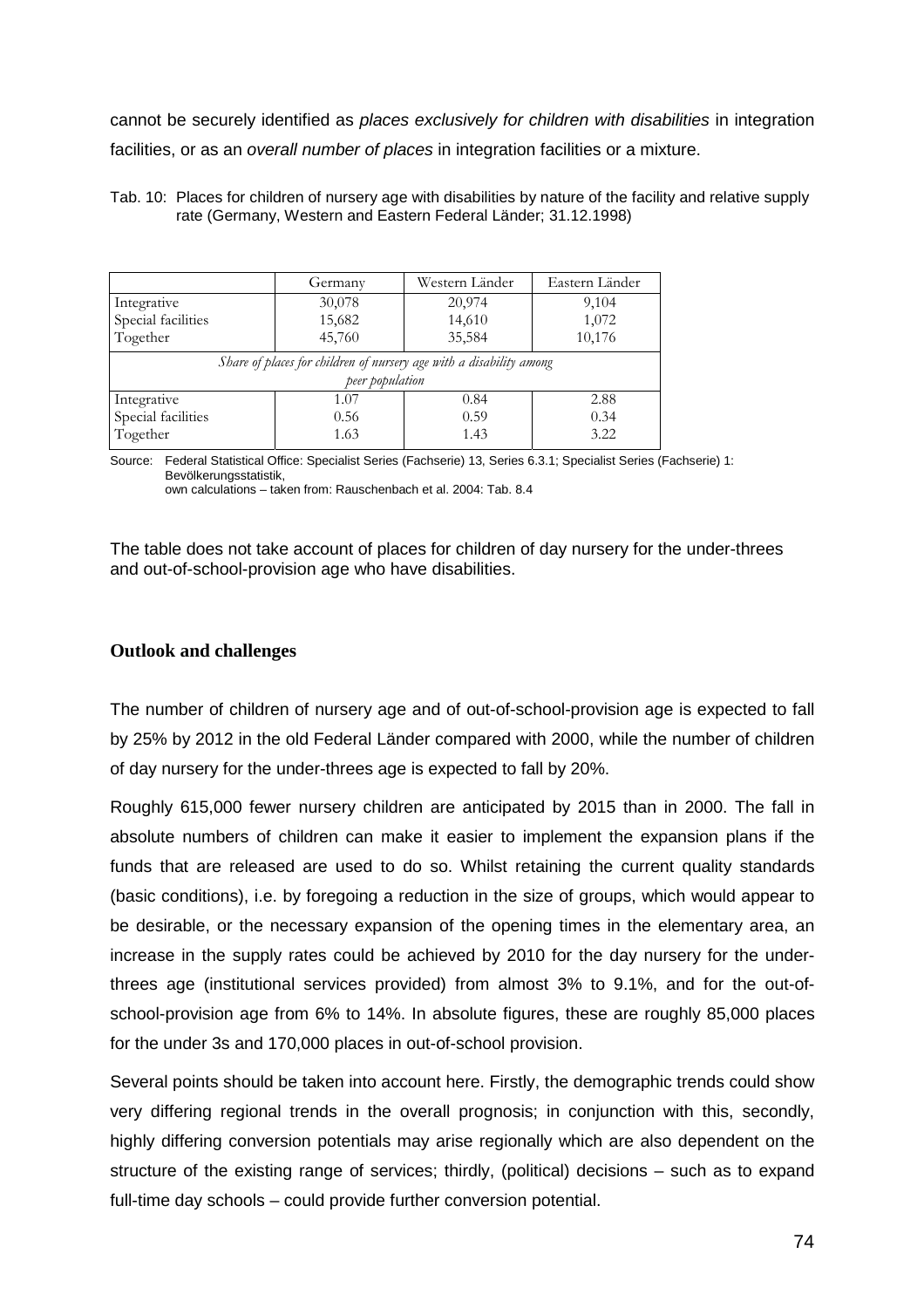In the new Federal Länder, after a very large collapse in the birth-rates since 1990, harmonisation of the birth-rates to those of the old Federal Länder is anticipated by 2005. If this prognosis is correct, roughly 127,000 children will be born in 2010, as against 107,000 children in 2000 – an increase of 18%. However, here too regionally very different developments are possible and indeed likely.

In the East, unlike in Western Germany, there is no possibility to create places by converting them, since new places would then be required in all three age groups. A favourable precondition is to be seen in the fact that in many regions children's day facilities are currently not being operated at full capacity (= places requiring approval) and for this reason can be increased quickly. By contrast, it becomes difficult to recruit specialist staff. The comparably low need for specialist staff in recent years and the loss of young nursery teachers will be accompanied in the near future by many older ones retiring almost at the same time. A staff requirement of roughly 30,000 nursery teachers is anticipated by 2015, for which the training facilities in the new Länder can only provide roughly 7,000 newly-trained nursery teachers if their capacities remain unchanged.

Since the supply of day facilities for children is not built up *in line with demand* everywhere in the Federal Republic of Germany, the actual use of places cannot be an exclusive indicator of parents' interest in promotion for their children. A lack of supply reduces demand, and a level of services that is not sufficient leads to the development of excluding demand criteria. In the discussion of the reform of Book Eight of the Social Code of 2 April 2004, such criteria are, however, named in order to prevent the criterion "in line with demand" being restrictively interpreted at will where there is a lack of places, and in this way in the long term to make it possible for more children than was previously the case to gain access to day facilities or family day care. The following is meant by "in line with demand"

- employment, training and advanced vocational training of the parents (or of both parents with couples),
- special burden on the parents through family resonsibilities,
- best interests of the children not ensured because of lack of exercise of educational responsibility on the part of the parents.

These criteria should lead to a considerable increase in the number of places for children under 3 in the West. However, a transitional period (to 2010) is envisioned for the expansion.

It is known from the IGLU study that the Federal Republic of Germany has the greatest discrepancy (after Norway) in measured school performance between children from families without a migration background and children with both parents with a migration background.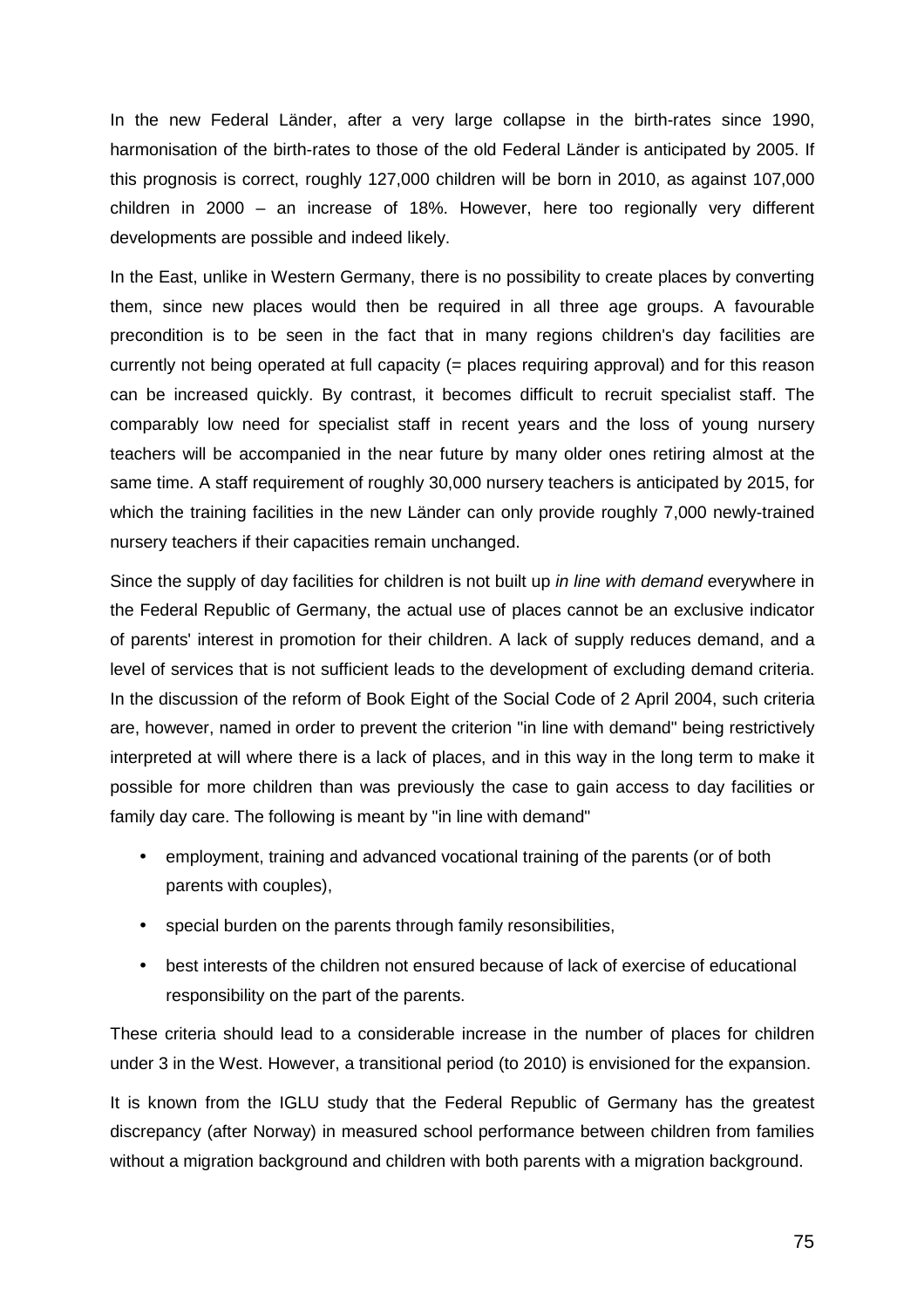A call to develop further the system of day facilities for children consists of guaranteeing each child a place for a period of at least six hours. This time offers the child both sufficient time for education and individual promotion, and the mother the opportunity to take up out-ofhouse part-time work, and does also take account of necessary commuting times.

A further result: an obligatory nursery year does not appear to be necessary since virtually all children attend nursery in the year prior to the start of school. The question is, rather, how can one achieve an attendance rate of more than only one child in two at the age of three?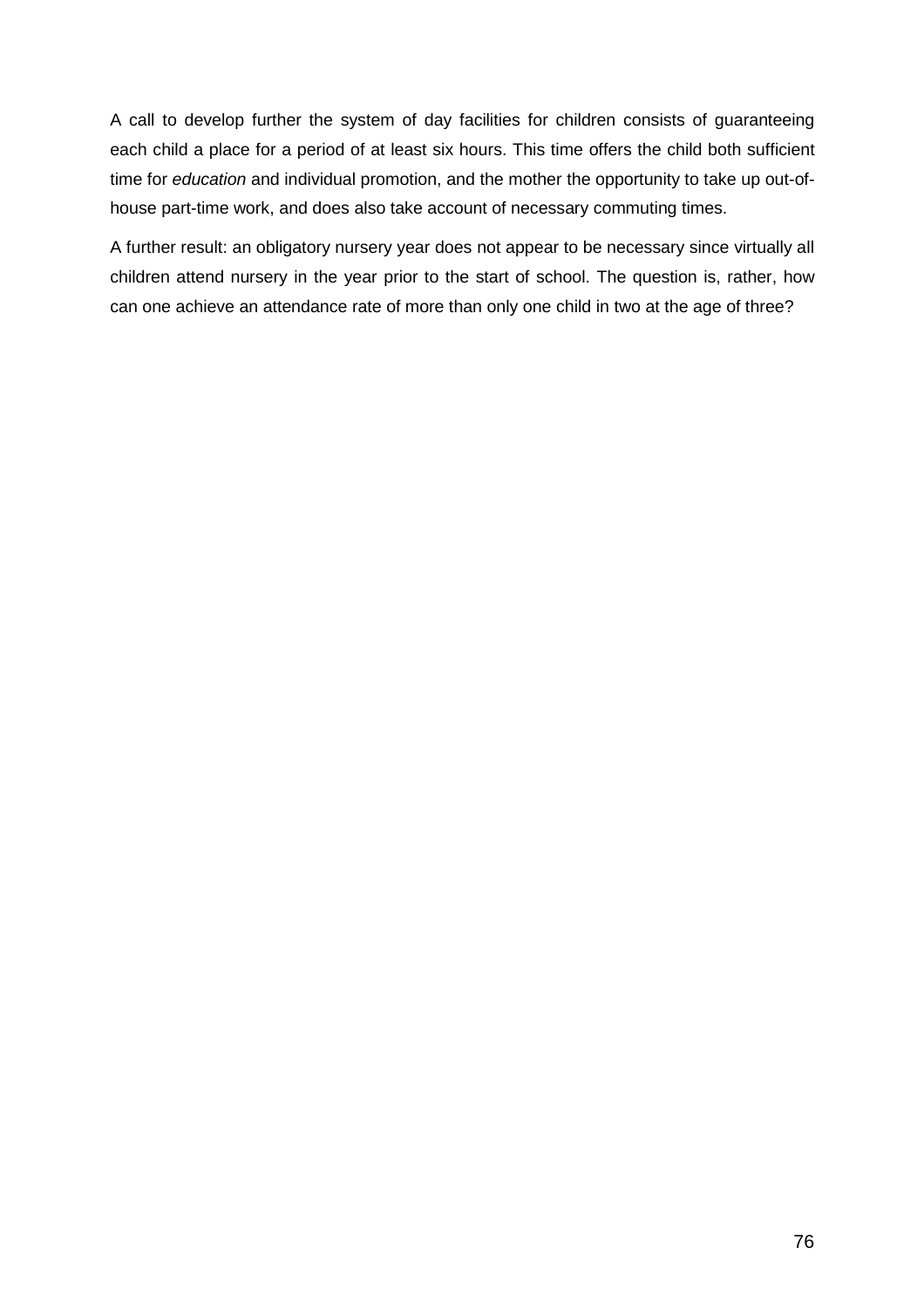# **Family Day Care**

Family day care is a privately-organised form of care for children of (working) parents. It takes place in the household of the childminder or in the family of the child cared for. The term day mother<sup>31</sup> has become common for the childminders.

Family day care exists, firstly, as a publicly-funded and promotion benefit in which children are placed by an authority. In addition, there is privately funded family day care where places are allocated by private individuals. This form is also publicly regulated from a certain number of children upwards (more than three children) because a care licence is required from that point on, although in many cases it is not applied for. No further regulation takes place. In this sense, there is a considerable grey market of family day care relationships which are exclusively negotiated between parents and childminders.

Family day care is regarded as an alternative to institutional promotion of children aged under three. Family day care is however also used in addition to institutional forms because their opening times are inadequate, or are not flexible enough (double arrangement). It is available in many arrangements and for times when nurseries, out-of-school provision and schools are closed. According to an estimate of the German Youth Institute, 240,000 children aged from 0-6 and another 55,000 school-age children are cared for by childminders.

Family day care is an established, common service in the West of the Federal Republic of Germany. In the East it is, with the exception of Mecklenburg-Western Pomerania and – with a gradually growing trend – Brandenburg, quantitatively somewhat insignificant because the range of services was not introduced there until 1990.

Family day care is offered for one or several children. So-called large-scale care facilities mostly rent their own premises. Places for family day care with a special educational profile for children with special needs are referred to as remedial educational family day care places. As a rule, they are conditional on the availability of specially (educationally) qualified or further-trained childminders.

# **Legal basis**

As for the institutional forms of early childhood care, education and child-raising, Book Eight of the Social Code applies as a legal standard and nationwide. Art. 23 of Book Eight of the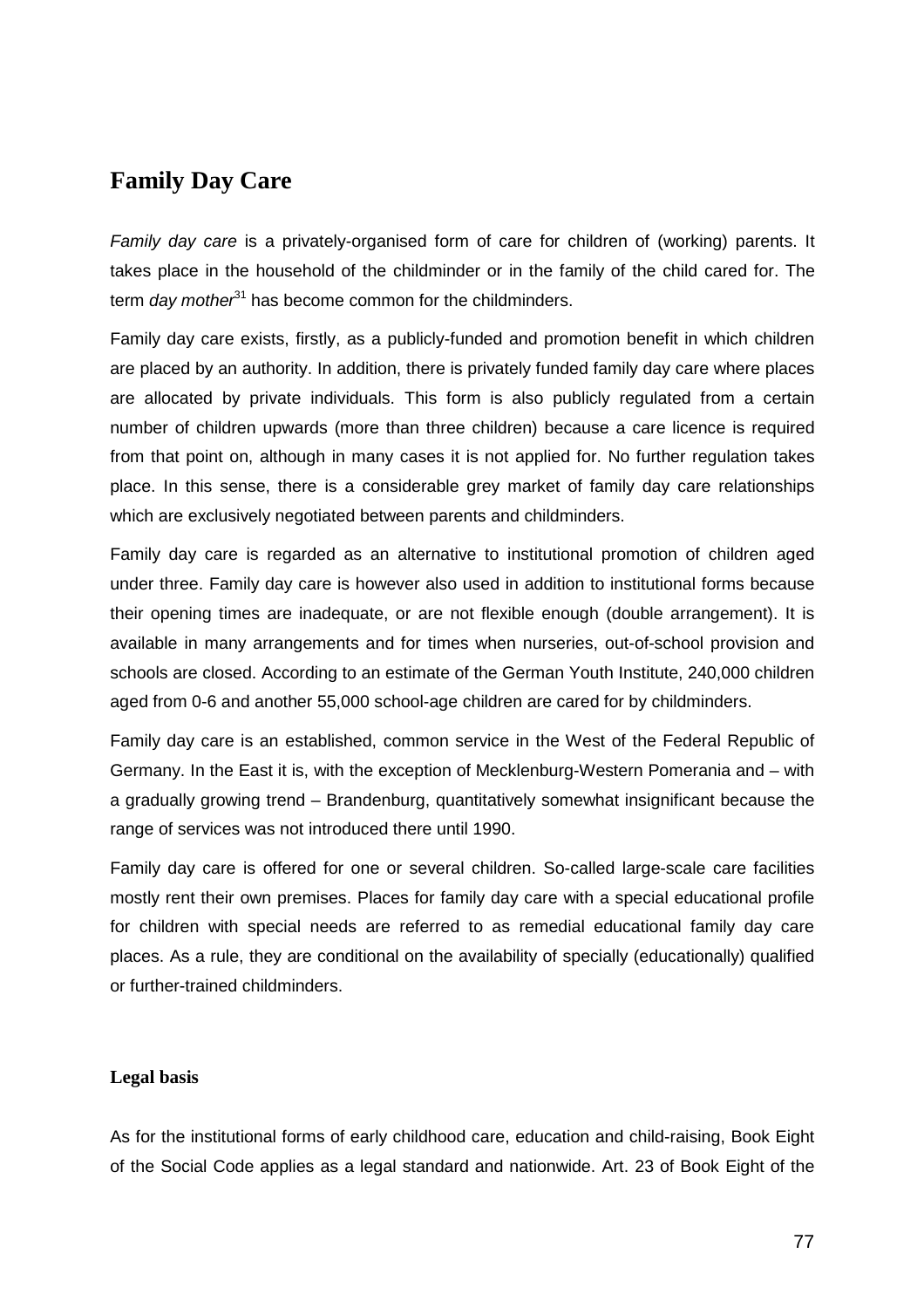Social Code stipulates the tasks, the preconditions for promotion and a right to advice. Roughly half of all Federal Länder have developed Land law regulations for family day care, and there are also guidelines or recommendations on various aspects of quality, qualification of childminders, funding, placing and the like. Such regulations can have Land-wide application, or indeed may be only of local significance for the local organisations of youth welfare or the municipality.

In contradistinction to the institutions of early childhood care, education and child-raising, neither childminders nor the children cared for are included in the statutory accident insurance. However, changes are also planned here in the shape of the reform of Book Eight of the Social Code. The statutory accident insurance is to be expanded to cover children in family day care. And childminders are to have the expense of their own accident insurance refunded.

# **Funding**

Most care relationships arise privately and, as a result, are exclusively funded by the parents. For the other cases, the funding bases and modalities vary considerably, as do the promotion contributions by the organisations of public youth welfare nationwide. Book Eight of the Social Code provides for a cost reimbursement by the public provider if family day care is suitable and necessary for the child, and if the childminder was placed by the youth welfare office or on its behalf. The actual expenses are differentiated between the care of the child (operational costs, playing material, food) and the costs to remunerate the service provided by the childminder child-raising. The bill to reform Book Eight of the Social Code, in the context of remuneration of the childminder, refers to "recognition of the promotion service".

Income of childminders is free of income tax unless more than five children are cared for and it is a publicly-promoted place for family day care; from 6 children upwards, the fiscal authorities presume a commercial activity, which is hence subject to income tax.

# **Quantitative level of service**

All figures in the context of family day care must remain imprecise because of the structural preconditions. There are no statistical collations of privately-organised places for family day

 $31$  In rare cases, men carry out this activity as day fathers.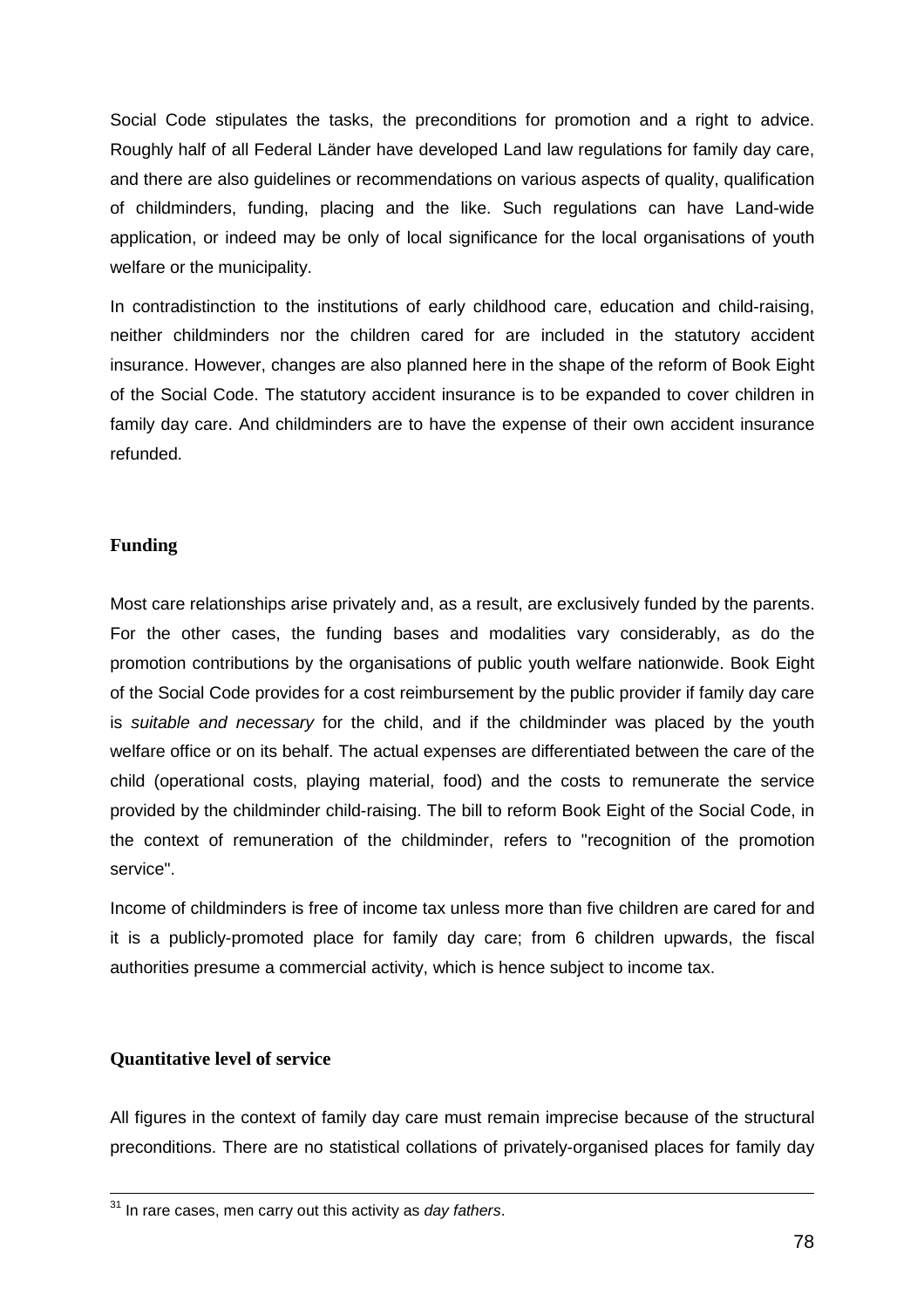care. Even in the seventh youth report of the Federal Government (1986) it was ascertained that in many places the majority of the children were not placed via the youth welfare office (although at that time approval was obligatory for each child in care). Estimates presumed four times the amount of privately-organised family day care in comparison with publiclyplaced and funded family day care, a figure which is confirmed for 2000. From 2005, in the framework of the official statistics – together with the survey on day facilities for children – a survey on places for family day care will be carried out at the youth welfare offices, which will then at least cover publicly-promoted family day care.

| Care of children aged |                 |               |                                      |               |               |                                                                  |
|-----------------------|-----------------|---------------|--------------------------------------|---------------|---------------|------------------------------------------------------------------|
|                       |                 | Care rate     | Average duration of care<br>per week |               |               | Share of the children<br>additionally cared for in a<br>facility |
|                       | $0 -$ under $3$ | $3 -$ under 6 | $0$ – under 3                        | $3 -$ under 6 | $0$ – under 3 | $3 -$ under 6                                                    |
| Cared for by          | in $%$          | in $%$        | in hrs.                              | in hrs.       | in $%$        | in $%$                                                           |
| older sister          | 1.1             | 2.5           | 16                                   | 15.4          | 0             | 71                                                               |
| older brother         | 1.0             | 2.1           | 8.8                                  | 14.4          | $\mathbf 0$   | 61                                                               |
| Grandmother           | 24.4            | 26.3          | 10.3                                 | 9.4           | 10            | 85                                                               |
| grandfather           | 9.7             | 12.3          | 9.9                                  | 8.5           | 13            | 83                                                               |
| other relative        | 4.6             | 3.7           | 14.5                                 | 8.3           | 10            | 85                                                               |
| Family day care       |                 |               |                                      |               |               |                                                                  |
| day mother            | 3.0             | 1.3           | 14.2                                 | 14.9          | 15            | 87                                                               |
| other non-relative    | 2.5             | 3.7           | 18                                   | 10            | 5             | 68                                                               |
| no further carer      | 67.7            | 65.6          |                                      |               | 5             | 75                                                               |
| institutional care    | $*7.0$          | $*105.2$      | 27.3                                 | 21.7          |               |                                                                  |
|                       |                 |               |                                      |               |               |                                                                  |

| Tab 11: Benchmarks on non-institutional care of children in 2000 |  |
|------------------------------------------------------------------|--|
|                                                                  |  |

Hypothetical example: Of 0- to under 3-year-olds cared for by their grandmothers, 10 % attend a child day facility.

Figures from the Federal Statistical Office from Statistiken der Kinder- und Jugendhilfe "Einrichtungen und tätige Personen" 1998

Source: Family survey 2000 of the DJI, own research – taken from: Zahlenspiegel (DJI 2002): Übersicht 62

The following table is an example of how difficult it is at present to obtain information on family day care. It is based on a survey carried out at Land youth welfare offices.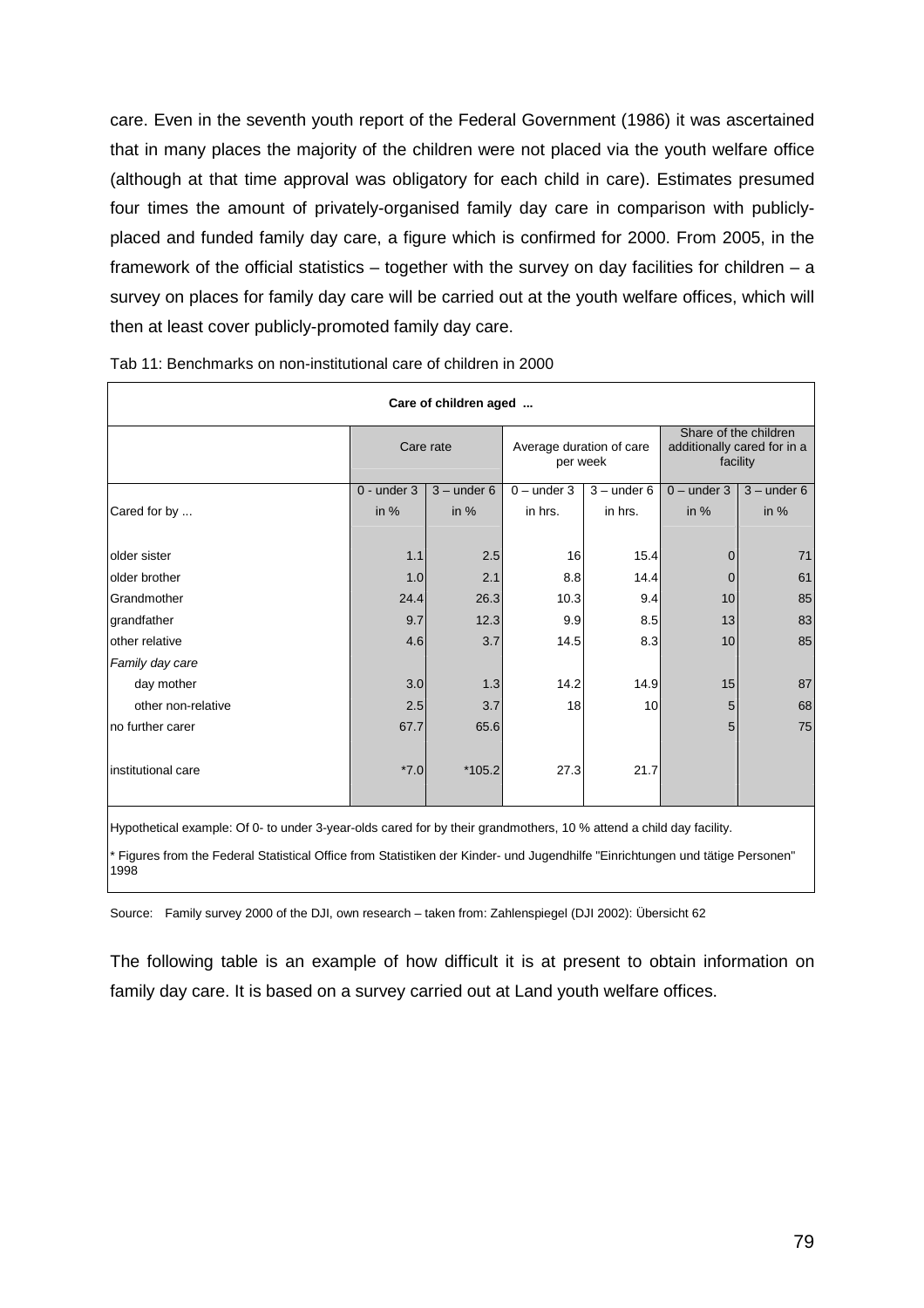Tab. 12: Number of children registered in family day care and estimated demand

| <b>Federal Land</b>              | Registered family day care children                               | <b>Estimated demand</b>                                                                                           |
|----------------------------------|-------------------------------------------------------------------|-------------------------------------------------------------------------------------------------------------------|
| Baden-Württemberg                | approx.12,000 children, approx. 7,000 day<br>mothers              | approx. 15,000 (of which 60% under 3)                                                                             |
| <b>Bavaria</b>                   | 6,679 children (as on: 1.1.2001)                                  | no estimate possible                                                                                              |
| <b>Berlin</b>                    | 5,072 children (as on: 12/2001)                                   | approx. 500 more in the Eastern part<br>no estimable possible in the Western part<br>- virtually no waiting lists |
| Brandenburg                      | 1,111 children (as on: 2002)                                      | Requirement developing currently (in<br>1997 there were only 59 children)                                         |
| <b>Bremen</b>                    | approx. 700 children Bremen, approx. 150<br><b>Bremerhaven</b>    | approx. 200 and 50 more                                                                                           |
| Hamburg                          | 5,600 publicly promoted; 4,000<br>independently funded (estimate) | no information                                                                                                    |
| Hesse                            | approx. 2,400 publicly promoted (as on:<br>1.1.2002               | no information                                                                                                    |
| Mecklenburg-Western<br>Pomerania | 2,341 (in line with demand)                                       | in line with demand                                                                                               |
| Lower Saxony                     | no statistics available                                           | no information                                                                                                    |
| North Rhine-Westphalia           | 12,000 (as on: 1996)                                              | no information                                                                                                    |
| Rhineland-Palatinate             | no information                                                    | no information                                                                                                    |
| Saarland                         | 617 children                                                      | no information                                                                                                    |
| Saxony                           | 178 0- to 3-year-olds, 85 3-6-year-olds<br>(1999)                 | because of rising birth-rate, the number<br>of places will increase to approx. 300.                               |
| Saxony-Anhalt                    | no information                                                    | no information                                                                                                    |
| Schleswig-Holstein               | no information                                                    | no information                                                                                                    |
| Thuringia                        | 405 0- to 3-year-olds                                             | no information                                                                                                    |

Source: DJI survey 2001 – taken from: DJI (ed.): Familienunterstützende Kinderbetreuungsangebote. Eine Recherche zu alternativen Angebotsformen. Munich, 2002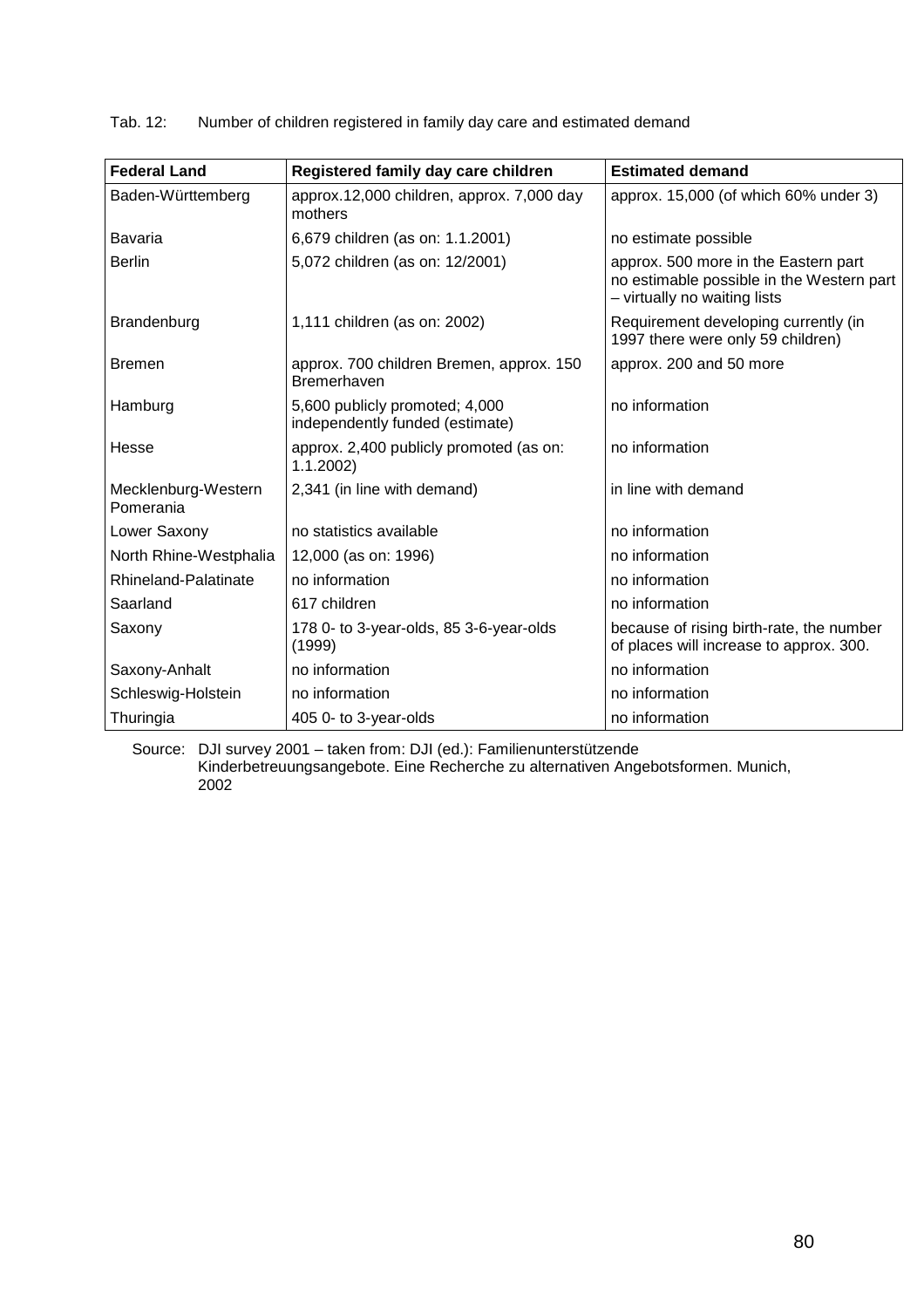#### **Quality – assurance and development**

The strengths of family day care are considered to lie in the ability to cater for children individually and in the close contact which comes about between children, parents and the childminder. Its disadvantages are considered to lie in the lack of security of the care relationship (illness of the childminder or termination of the care contract with the consequence of cessation of care, as well as a change of the childminder for the child), a lack of possibility to monitor, possible isolation within the domestic environment (and concomitant relative lack of incentive) and an unsure qualification on the part of the childminder (see below).

There is only one topical (regional) survey available on the quality of family day care, which means that no reliable statements can be made covering the situation across the Federal Republic of Germany. Initial pre-publication results of the survey show a wide variety of quality in the individual places for care.

A service offered which corresponds to the parents' ideas, and which provides the children the necessary scope and encouragement to develop, is considered as being of good quality. The structured, targeted shaping of the transition from the family to the childminder which forms a binding process (familiarisation for children under the age of three) is also a seal of approval, as is support of school performance for older children. The main requirements of good educational quality are equivalent to those of institutional early childhood promotion. A place for family day care should for instance have an educational concept which contains statements on the basic conditions, goals and foci for the educational work, health and food, on a typical day's routing, on the goals and forms of cooperation with the parents and cooperation with other institutions.

The quality requirements require the childminder to hold qualifications which are equivalent to those of nursery teachers. Currently, however, in privately organised family day care in principle anybody – and not only those who are properly qualified – may offer their services since no care licence is required to care for up to three children (see below). A wide range of formal requirements is made of the childminder if they are to be placed with clients by local public youth welfare organisations. They range from criteria such as *personal aptitude* and experience with children/own children through to the need for a basic qualification taking in 160 lesson hours.

For quality assurance and development, the competent youth welfare offices have basically two possibilities at their disposal: skill-building for childminders, and support for parents. A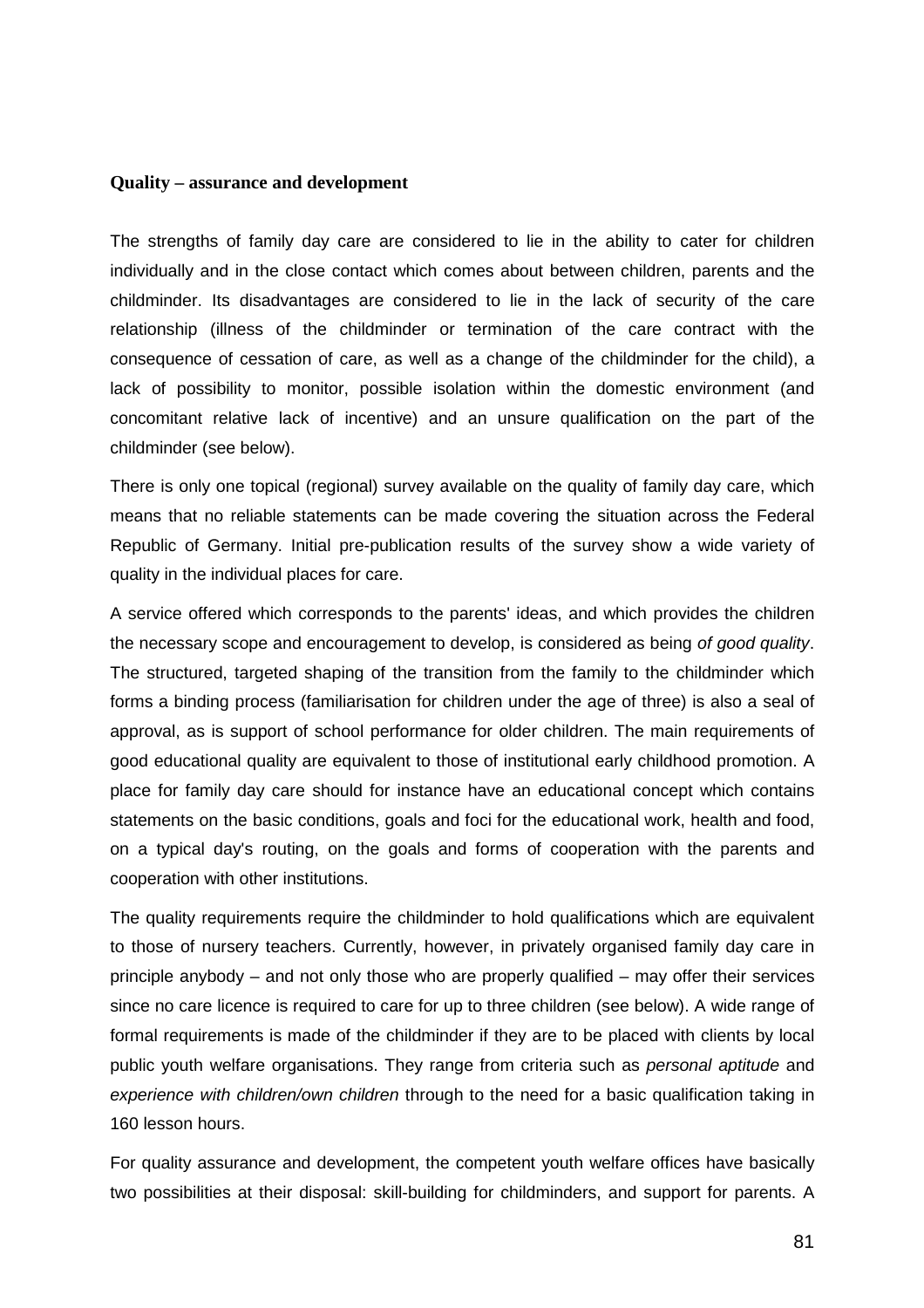control instrument – the care licence – is only available to a very restricted degree because of the legal situation and the dubious prospects for success.

### Care licence

The overwhelming majority of family day care relationships are not subject to any obligation to gain approval or to regulations because too few children are taken in or family day care is provided by relatives.

Only those who, as childminders, care for more than three children (in addition to their own children) require an official care licence (Art. 44 para. 1 of Book Eight of the Social Code). The bill to amend Book Eight of the Social Code contains a provision to re-introduce the obligation for a licence for each child in care.

The care licence originally served to provide minimum safeguarding of vital needs of children in places in which they are cared for (protection of children). Its focus lay/lies in examining the basic conditions.

Qualification of the childminder is sought by means of preparatory courses and "in-service" further training and specialist advice. A variety of curricula apply to the preparatory courses. The Federal Childminders Association, for instance, in 1996 developed a curriculum for the training of childminders amounting to 160 lesson hours. 3,000 childminders have been licensed so far. Since 1.1.2004, a special Qualification and Examination Regulation has been supporting the qualification efforts.

Within the framework of a Federal pilot scheme, further training programmes have been evaluated in three Federal Länder. The results flowed into the "DJI Curriculum for the further training of day mothers". Its duration is also around 160 hours, and it accommodates the three foci constituted by the promotion of children, communication and cooperation between childminders and parents, as well as working conditions of childminders. This curriculum has now turned into a national standard.

Further training and advice must be provided by the public organisations of youth welfare for all childminders and their associations, as well as parents (Art. 23 para. 2 and 4 of Book Eight of the Social Code). Support differs from one region to the next (and tends to be insufficient), but no childminder is obliged to participate. No detailed assessment is available. The youth welfare offices can commission other organisations/institutions (childminders' associations and private providers) with the tasks of specialist advice, practical guidance, supervision and further training. Within the Federal Association of Childminders, for instance, there are more than 110 associations devoting themselves (also) to such tasks.

Informed parents specifically seek out childminders and clearly describe their expectations of family day care. Public and voluntary providers attempt via various information channels to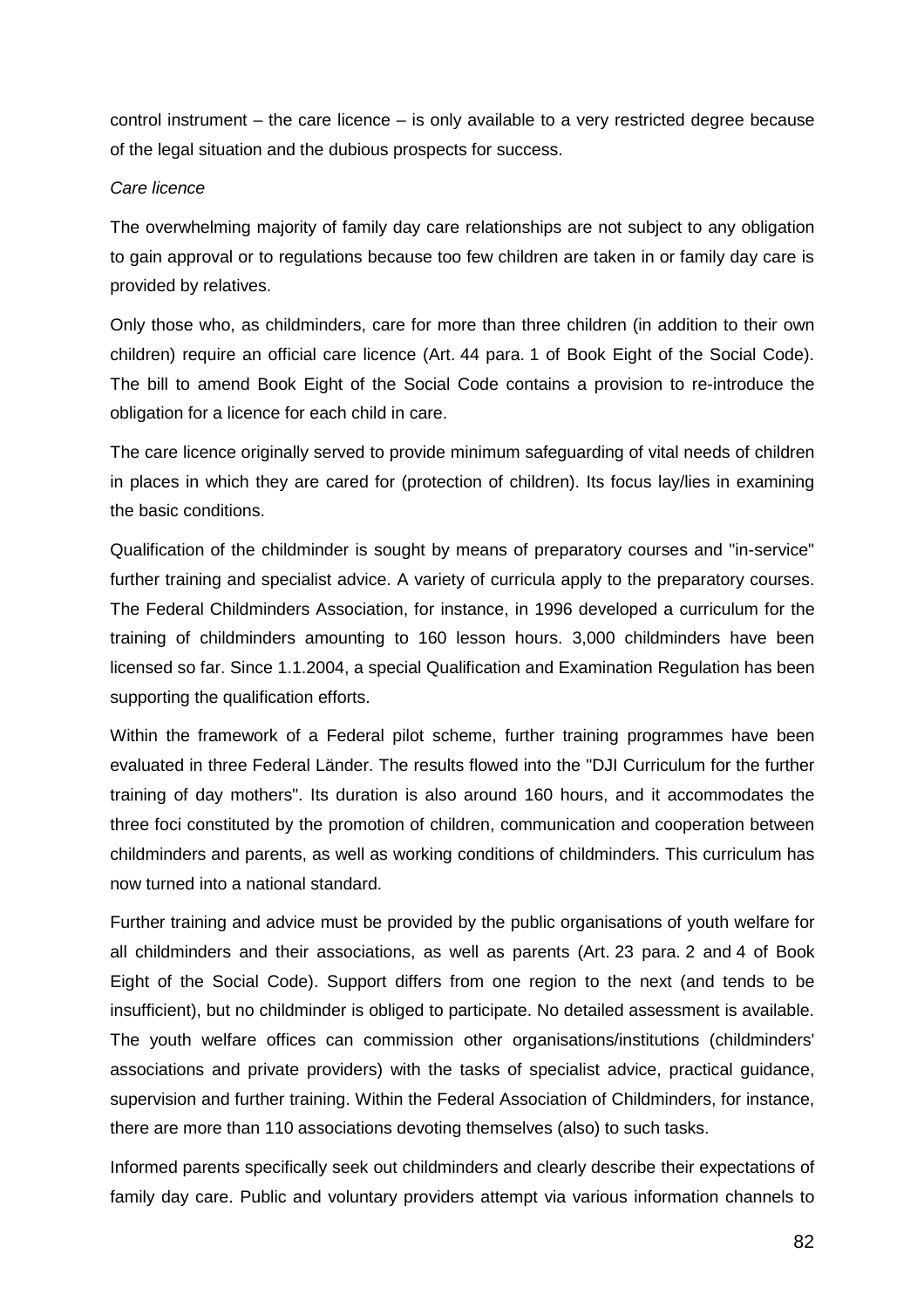inform parents of advantageous conditions, the quality of service provision they can expect and of their rights so that they can influence the quality development of family day care in this way.

# **Outlook and challenges**

According to estimates by the Federal Government, approx. 80,000 additional places in family day care have to be provided by the youth welfare office and funded from public coffers to meet the minimum requirement. Most of these places are already available and privately funded. There is still a need to clarify whether the persons providing care are sufficiently qualified, and whether they will accept the care rates offered by the youth welfare offices. Parallel to this, the infrastructure must be developed, that is to say expanded. The financial resources required for this are to be provided within the context of the  $\epsilon$  1.5 billion which the Federation is providing to expand the provision of care for children under the age of three.

A major precondition is constituted in this context by the (future) positioning of family day care within the system of early childhood promotion between a replacement for day facilities and a separate educational profile. The position of family day care must be re-defined in the spectrum ranging from volunteer work and neighbourhood help to a profession. The direction in which the Federal Government is thinking is made clear by the bill to reform Book Eight of the Social Code. In this, day facilities and family day care are in principle placed on an equal footing, even if different requirements are made of the staff in day facilities and of childminders. In order to achieve real equality, the quality of family day care would have to be considerably expanded. The reform provides for corresponding measures to achieve this. The quantity and quality of family day care must furthermore be expanded in order to guarantee parents' freedom to choose also between day facility and family day care. The quality requirements as to the (structure of) family day care and the understandable wish of the childminder for a recognised profession and social security must be balanced.

At the level at which the service is provided, the problem of insufficient continuity of care in the event of illness or holiday of the childminder must be clarified. Association systems and linking the childminder to the organisations of youth welfare, or cooperation between family day care and day facilities, are needed for this, at the latest when the law enforces what is provided for by the reform of Book Eight of the Social Code, namely the organisation of a replacement in good time when the childminder cannot attend. The share of male childminders is infinitesimally small; strategies to change this still need to be developed.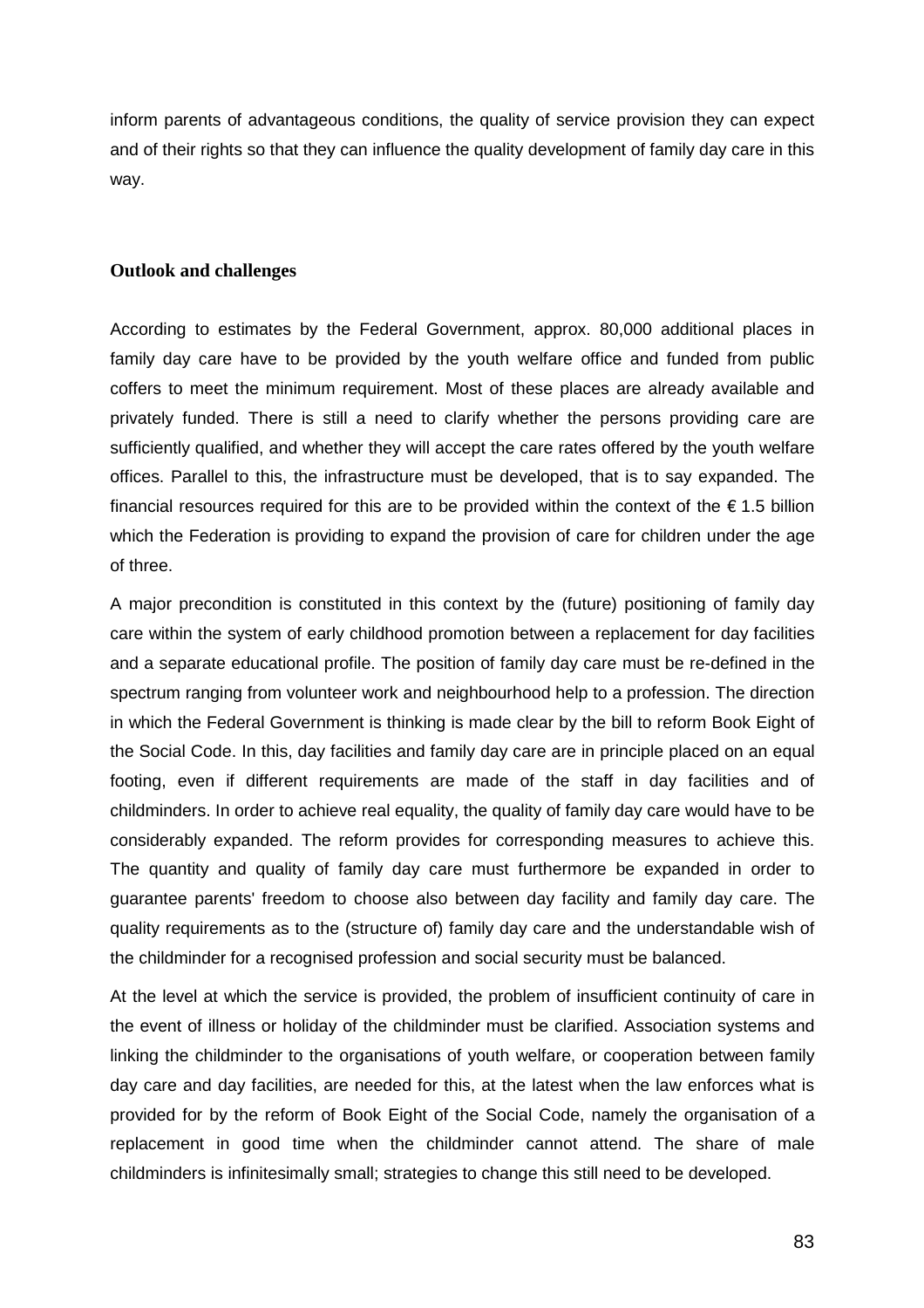Whether family day care is suited to a noticeable degree to support the language development of migrants' children and to teach them German must be critically assessed after years of practical experience in Berlin. Supported by the freedom to choose, migrants largely avail themselves of family day care services offered within their own cultural sphere. This may be regarded as posing problems with regard to the language development of the children, but it makes the parents more satisfied. Satisfied parents and agreement of educational ideas between them and the childminder in turn have a positive impact on the well-being of the child.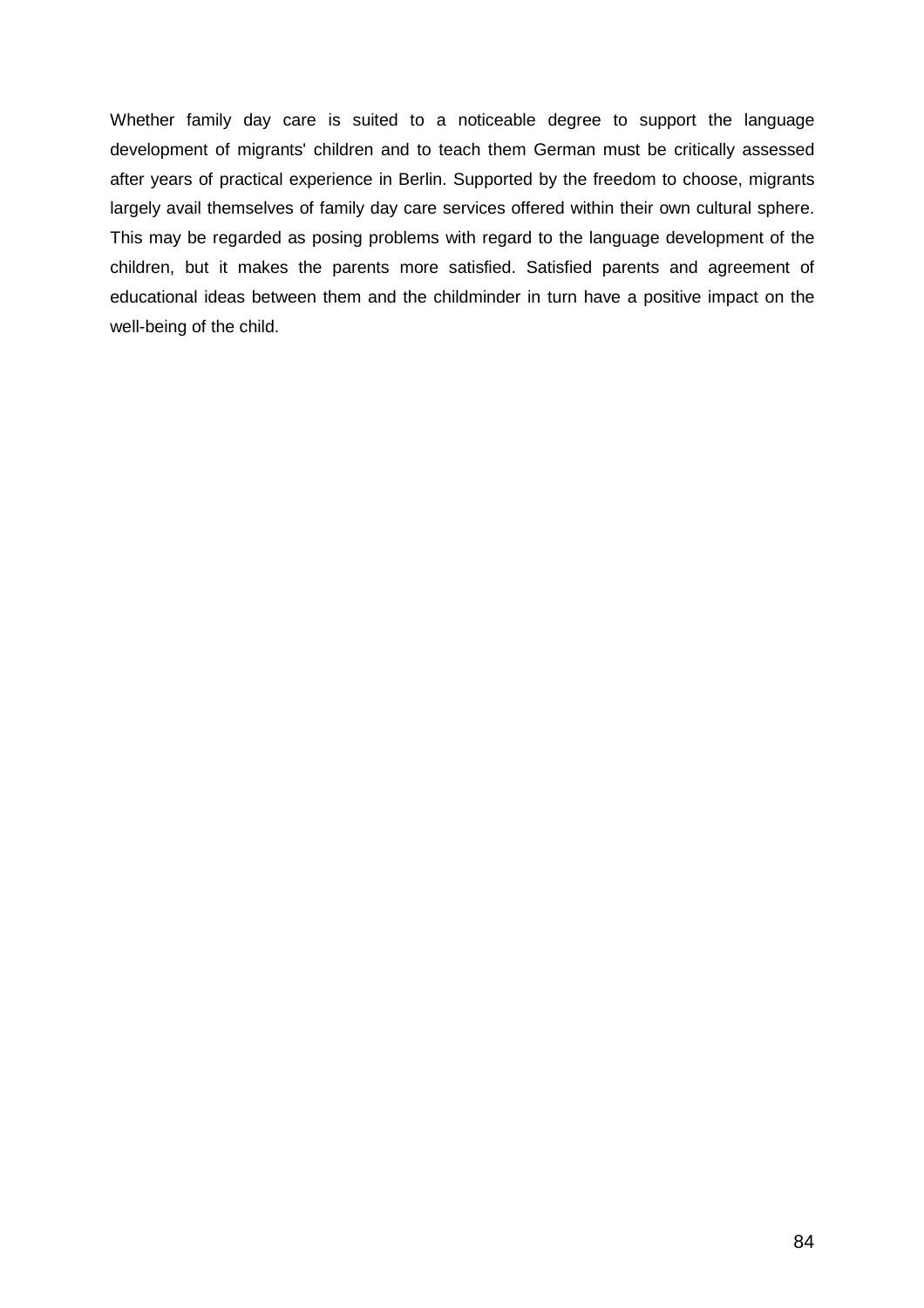# **Funding**

Public (state) institutions, independent and private organisations of facilities and parents contribute towards the funding of the system of day facilities for children.

## The state agencies

The Federation may not contribute directly towards the cost of early childhood care, education and child-raising, but only indirectly via the financial equalisation between the Federation and the Länder (> Federalism, pp. 26 et seqq.). Direct Federal funds for the system of day facilities are earmarked for supra-Land pilot schemes (such as the National Quality Initiative). In connection with German reunification the Federation provided the new Länder with roughly Euro 510 million after their accession to maintain day facilities. Direct financial assistance from the Federation to the Länder also includes temporary measures for preconditions of investment on the basis of Art. 104 a of the Basic Law. This forms the basis of the Euro 4 billion programme to expand full-time day schools.

In accordance with the authorities set forth in the Basic Law, the burden of funding is linked with the responsibility for implementation, primarily the local authorities. In all Federal Länder, however, the Länder themselves contribute funds from their budgets towards the investments necessary for the operation of day-care facilities. Land statutes and statutory orders regulate the respective funding modalities. A differentiated portrayal of all funding arrangements is difficult to achieve and difficult to follow. Also, a reduced portrayal of, for instance, percentage cost shares which a Land takes on does not provide a clear picture because it does not portray the financial flows otherwise applicable in the Federal Land. The Länder themselves contribute, for instance, by taking over a share of the staffing costs, via grants for operating costs, property and investment costs or a combination thereof.

The actual responsibility for funding lies with the local public youth welfare organisations (Art. 3 para. 2 second sentence and Art. 85 para. 1 of Book Eight of the Social Code), meaning, as a rule, the youth welfare offices of the *districts* and *municipalities independent* from a a district (cf. p. 32), but also municipalities belonging to a district, contribute towards the cost of day-care.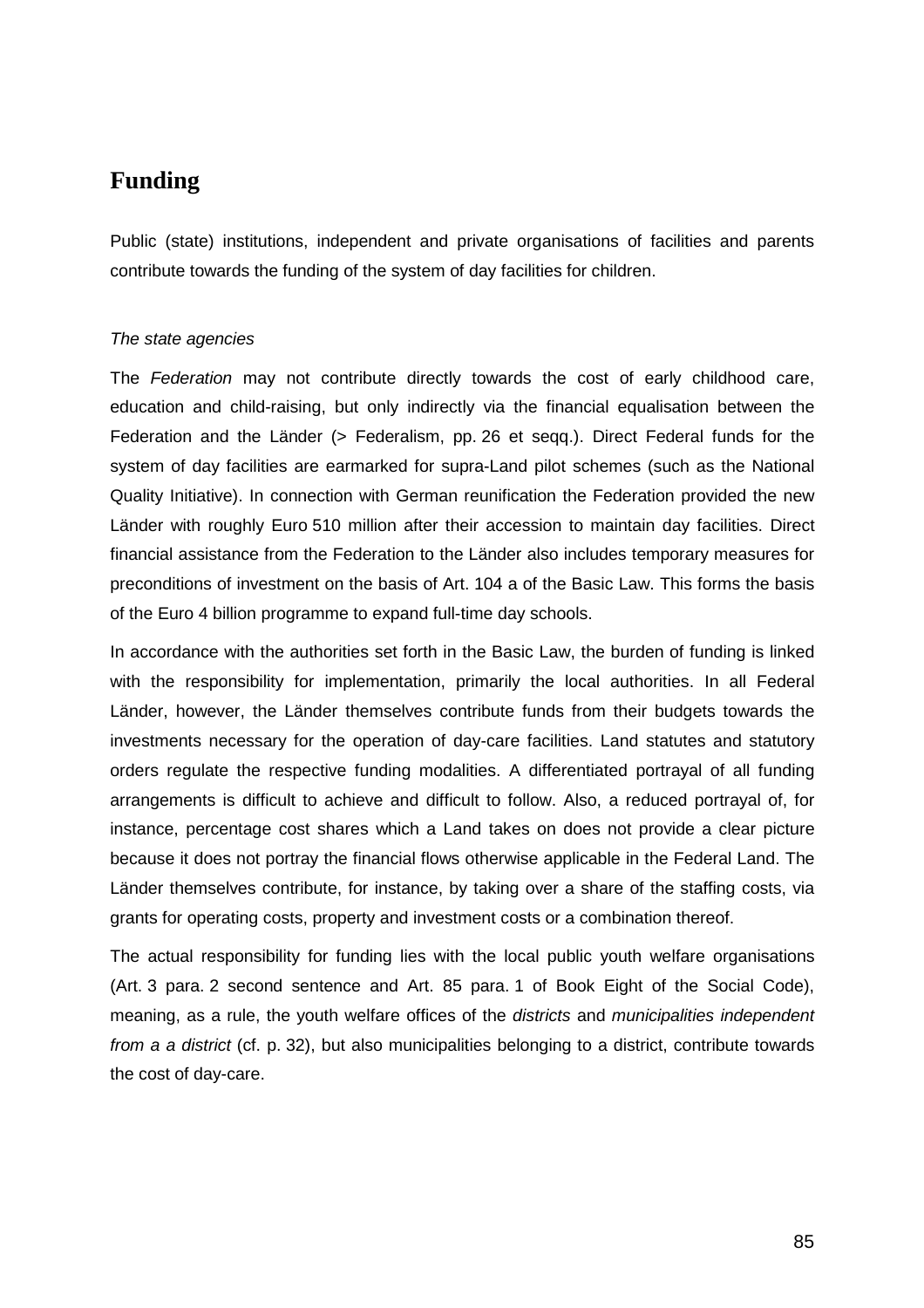#### The organisations (providers)

Organisations of public youth welfare promote voluntary providers or private providers (Art. 74 of Book Eight of the Social Code) and may themselves operate facilities. A financing condition in some Länder is the regulation that a facility must be included in youth welfare planning applies. The promotion of voluntary providers is conditional on an "appropriate contribution of their own". Their contribution is set forth in Land law regulations. Where a special need is ascertained, (difficult catchment area or special form of service provision) a smaller own contribution can be accepted. In some cases, practical activities (cooking, cleaning or decoration) by parents in facilities which they organise themselves can also be included and recognised as an own contribution. Whilst the funding of promotion refers to the approved places, irrespective of whether they are occupied, in the case of fee funding (only) the costs of the occupied places are refunded (cf. below: Funding procedure).

#### **Parents**

 $\overline{a}$ 

The third partner in funding is the parents. Their contributions increase on the one hand in relation to the cost per place (extent of care and effort involved). On the other hand, parents' contributions are graduated according to social criteria. The criteria are orientated in line with their economic situation, for instance the family income, the number of children in the household or the number of children in a family attending a facility at the same time.

Federal law stipulates that "Attendance contributions or fees may be set" (Art. 90 para. 1 of Book Eight of the Social Code). This wording tends to indicate more of an exceptional regulation than an obligation, but parents are charged a cost contribution in all parts of Germany<sup>32</sup>. Land law regulates the graduation of the parents' contributions. There can be Land-wide fee arrangements (such as in North-Rhine Westphalia and the city states) or they are worked out by the municipalities. In some Land statutes, upper limits are set (Rhineland-Palatinate  $= 20\%$  of the staff costs), others make abstract instructions, such as socially responsible contributions (Brandenburg); contributions taking into account the economic burden on the family (Baden-Württemberg) or suitable contributions (Thuringia).

Parents can be partly or completely exempt from cost contributions for economic reasons. The acceptability limit follows the procedure for calculating income support (s. Glossary in the Annex). This makes it clear that – depending on the fee scheme - also the amount of the parents' contributions (in connection with other family-related burdens) steers the demand for and usage of places. At this point, child and youth welfare policy and social policy are

 $32$  An exception applies to a sub-group of the Saarland, which since the nursery year 2000/2001 has abolished the parents' contribution for attendance of five-year-old children in nursery (in other words in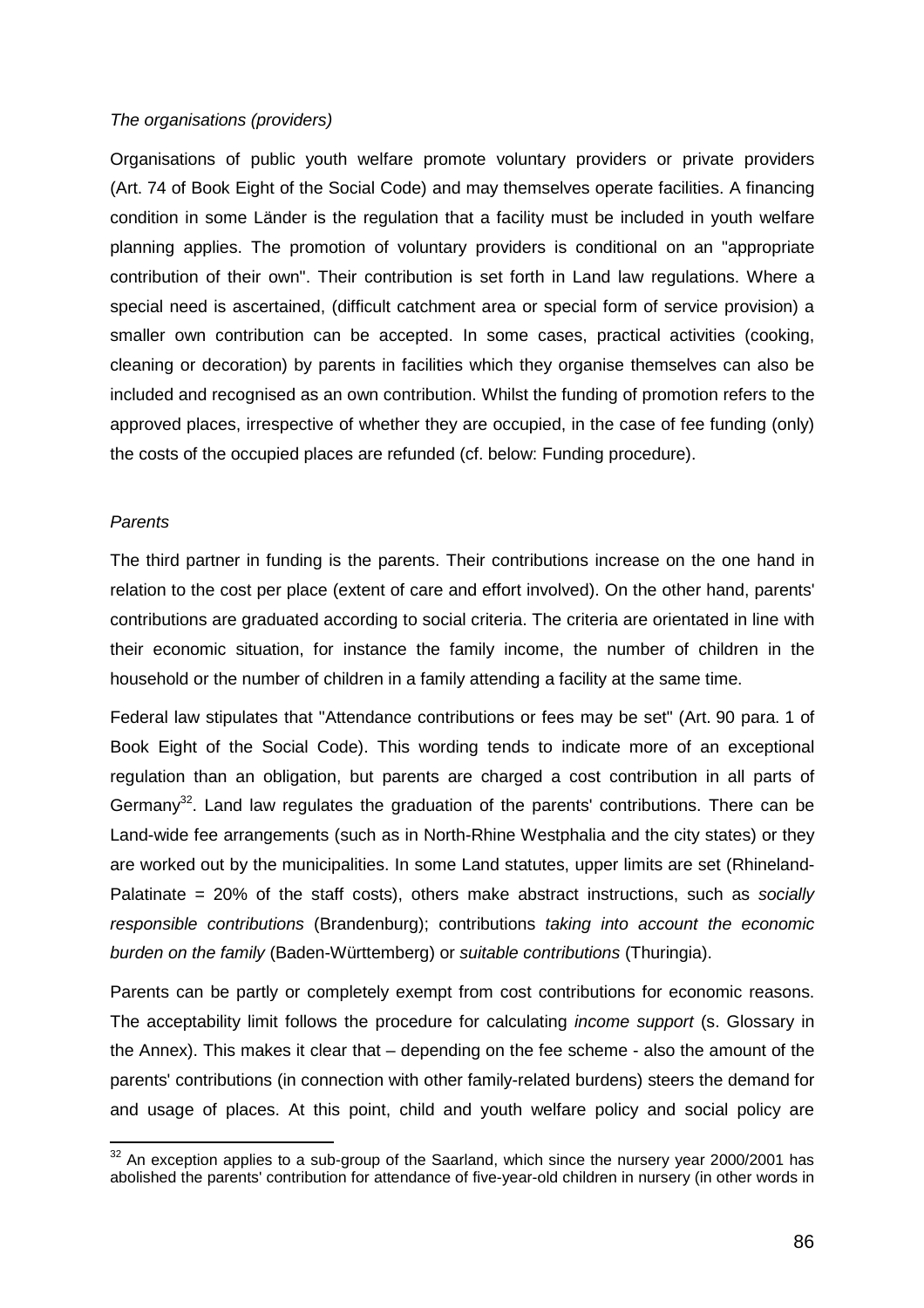interwoven. There is a need to accommodate the fact that the facilities of the public education system, in other words the schools, are on principle free to users, whilst day facilities for children are not. Nationwide an increase in parents' contributions can indeed be observed – contrary to trends in many EU countries. No reversal of this trend is in sight. The elimination of fees is being discussed and called for in individual cases. A certain relief for parents, regardless of their marital status, bearing employment-related child-care costs has now been provided since 2002 through the introduction of tax-deductibility of up to €1,500 per child p.a., provided the actual costs exceed the tax allowance for care, education and child-raising of €1,548 granted at any rate.

# **Funding procedure and management**

l

The funding procedure for day facilities for children have contributed in the past towards the creation of a varied range of services, but have also led to a situation in which the expansion in quantity and quality was not on a standard level, and on the whole not on a satisfactory level.

On principle, two types of funding are possible, whilst there are many mixed forms in practice.

- Traditional funding via subsidies promotes facilities or projects, on condition that the voluntary providers contribute a suitable share of their own. The responsible public organisation grants the provider funds for their services so that users can take advantage of the service provided. The users (beneficiaries) have virtually no influence on the structure of the services provided within the context of this principle, whilst the beneficiaries are recipients of subsidies as far as the organisations are concerned. For this reason, one also speaks of object promotion and organisational funding. This demonstrates a major disadvantage of the procedure, while a further disadvantage is the lack of control (quality control) by the cost bearer, since only the (correct) use of funds is examined, not the output.
- In contradistinction to the funding described above, with subject promotion and funding via fees, the users are entitled to the subsidies if they have a subjectively attributable right. The system of day facilities for children provides two possibilities for this. Firstly, via the statutorily determined legal right to a nursery place, or, secondly, if a *need* is determined (cf. p. 63). For this, parents go to the youth welfare office and explain their

the year before starting school); the Land Mecklenburg-Western Pomerania is discussing this possibility.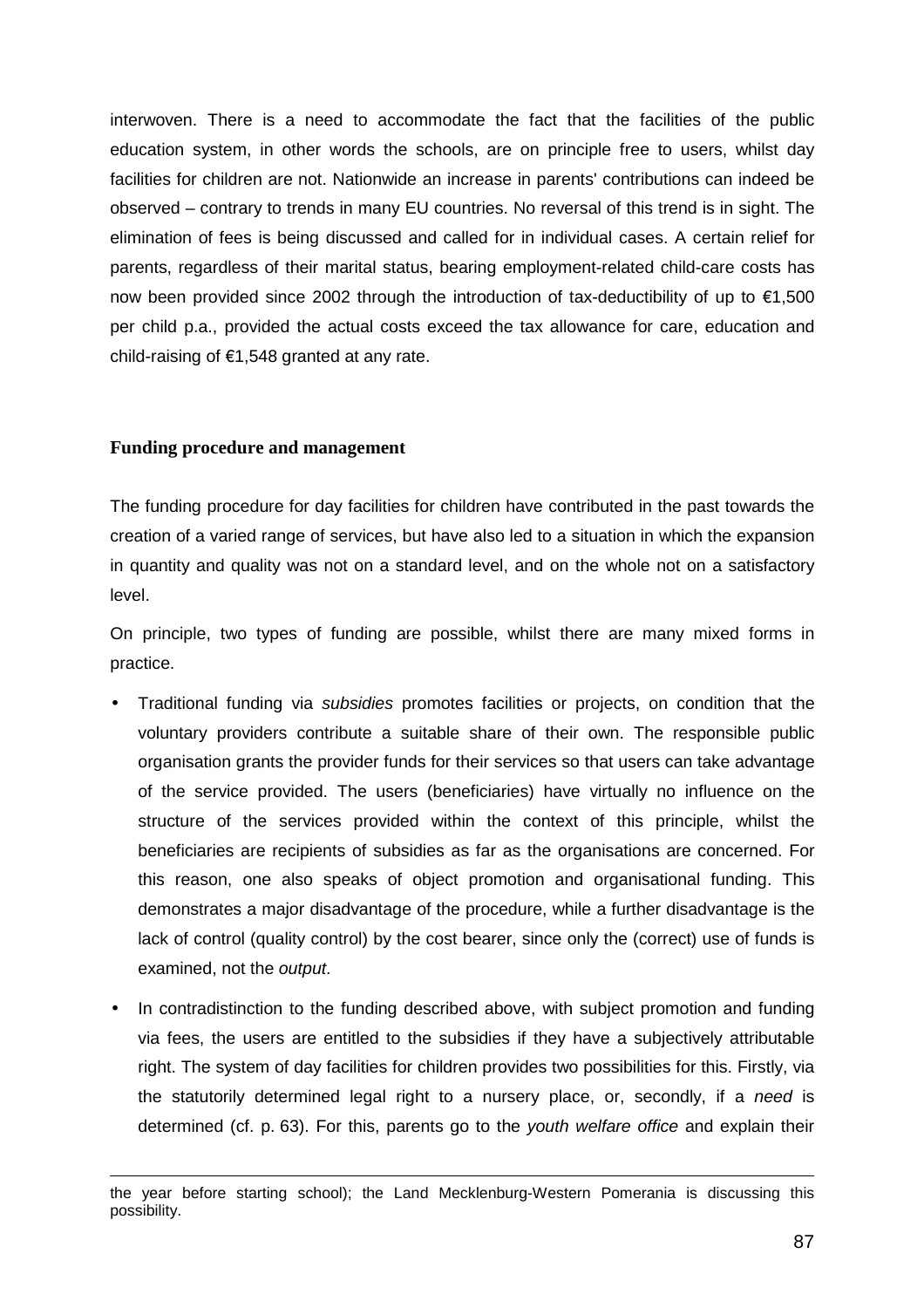wishes as to type and extent of care. Depending on the legal situation, the need is determined. This leads to costs being assumed to the degree approved. After this, the parents go to an organisation of their choosing, and a contract is concluded if there are free places. The providers have their costs refunded on the basis of cost agreements with the public organisations. They have a right to their fee only if they actually provide the services. Their advantage: A contribution by the provider itself is not absolutely necessary. In general, it is regarded as an advantage of this procedure that the actual entitlements and legal relationships between the parties are seen more clearly. Assuming that a service of suitable quantity is available, parents who receive financial assistance can choose freely and in doing so exert an influence on quality since providers will attempt to satisfy those who are looking. If the level of service is not adequate, the demand of the parents cannot be met, or the demand must be restrictively determined.

In the town of Offenburg, for instance, each child is granted a municipal subsidy for a place in a day facility. Parents decide whether and how they claim it. Reductions and further subsidies for poorer families are provided; as a tool, a social and family pass was introduced which also provides entitlement to other support benefits. An advantageous side-effect lies in the separate examination of social criteria and nursery fees.

A problem for the provision of quantitatively and qualitatively suitable day facilities is posed by the effective link with the economic and financial resources of the local authorities. The funding system is to be restructured. There is, for instance, talk of the model of a *children's* fund to be supplied with contributions from all citizens. There are constitutional and political reasons not to follow this route. There is also talk, for instance, of the model of a state treaty for (greater) participation by the Federation and the Länder and of a reform of the distribution of funding. Such a reform would recognise early childhood care, education and child-raising also as an obligatory task for society. The current discussion however has as its aim to strengthen the funding of the municipalities and to disentangle mixed funding.

#### **Figures on costs and funding**

A further difficulty caused by the opacity of the funding procedure is that different bases are used when calculating costs and expenses. This explains many a discrepancy, which also emerge from statistical circumstances. For instance, the costs of day facilities cannot be determined currently because the organisations' own contributions are not included in the official statistics. Estimates presume 10% of the operating costs and 50% of the investment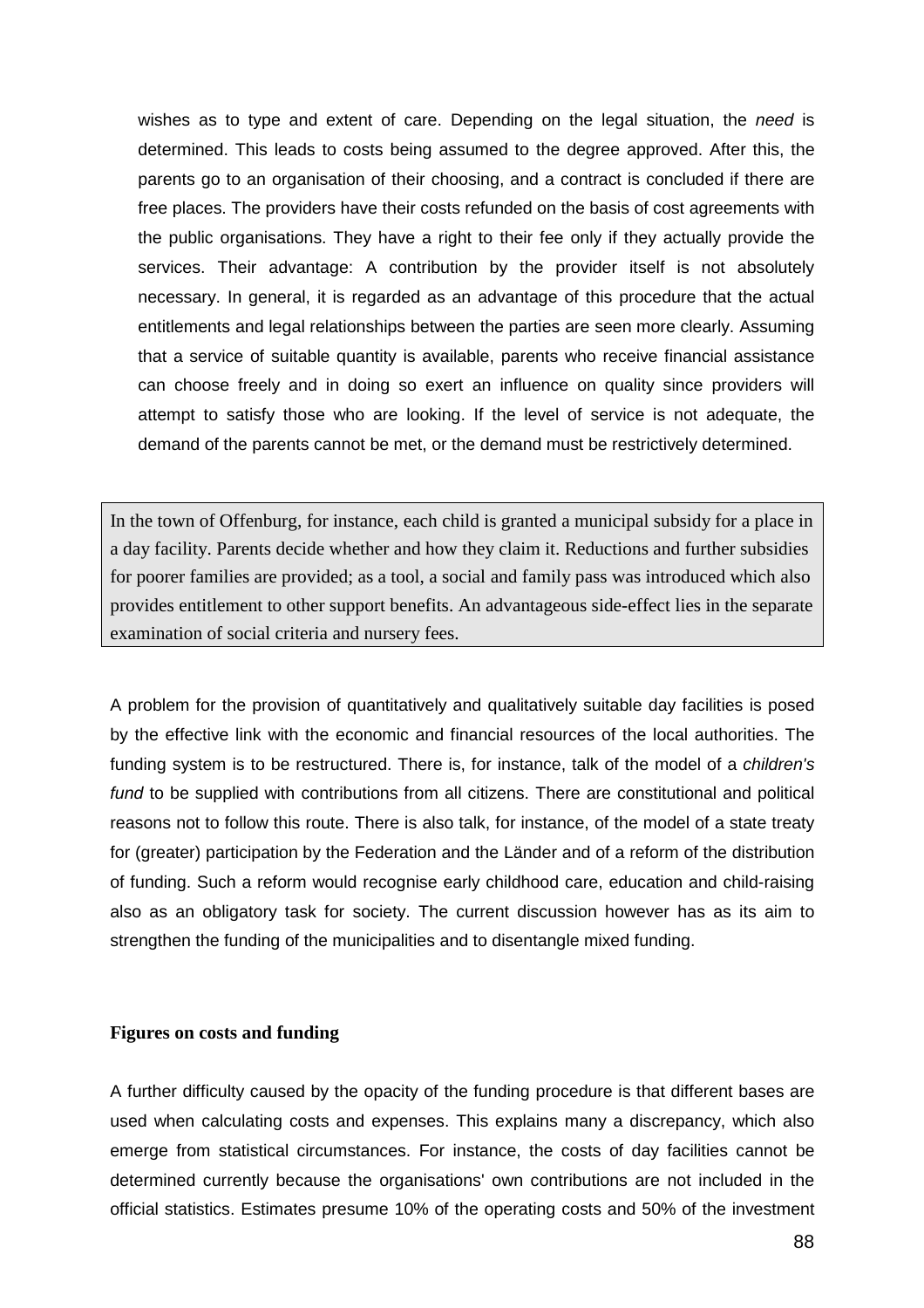costs. In public facilities, parents' contributions are posted as income and can be monitored in the budget plans/reports. Voluntary providers levy the parents' contributions in the facilities in most cases<sup>33</sup>, which is why they do not appear in the official statistics. The parents' contributions can be extrapolated by comparison with the income of the public organisations. In total, it is then approx.  $\epsilon$  2.1 billion per year.

The SocioEconomic Panel (SOEP) of the Deutsches Institut für Wirtschaftsforschung (DIW – German Institute for Economic Research) states for 1996 that the annual cost of a place in a day facility is  $\epsilon$  3,200 (DM 6,300)<sup>34</sup>. This does not reflect the difference between more expensive places in day nurseries for the under-threes and cheaper ones in half-day nurseries. The average burden on parents at the same time was  $\epsilon$  805 (DM 1584) per year, or roughly 25% of the costs. This contribution corresponded on average to 3% of the parents' net household income. 7% of all households with a child in a day facility were exempt from paying parents' contributions; 5% paid more than € 152 (DM 300) per month. According to computations by the Dortmunder Arbeitsstelle Kinder- und Jugendhilfestatistik (University of Dortmund) parents in the old Länder in 2002 paid €701 p.a. or €58 per month per child for a nursery place.

Expenditure and income of the day facilities for children total  $\epsilon$  11.5 billion, or a share of 0.57% of GDP (gross domestic product). The Federal Republic of Germany hence ranks sixth in an international comparison by the OECD. The OECD recommends 1%.

An evaluation of local authority budget statistics in the 11th Child and Youth Report states total expenditure for 1998 to be roughly € 8.7 billion, and income roughly € 3.3 billion, of which approx.  $\epsilon$  978 million was from fee income.

A special enquiry addressed to the Statistical Offices of the Länder for 2000 revealed expenditure of  $\epsilon$  1,153 per child under 10 years in day facilities (cf. Tab. A14 in the Annex).

l

<sup>32</sup> Exceptions are the Länder North Rhine Westphalia and Mecklenburg-Western Pomerania. 33 More recent figures are unfortunately not available.

<sup>34</sup> The Dortmunder Arbeitsstelle Kinder- und Jugendhilfestatistik (Universität Dortmund) assumes the SOEP figures to be based on too low costs for a place, thus also assuming a lower financial contribution by parents.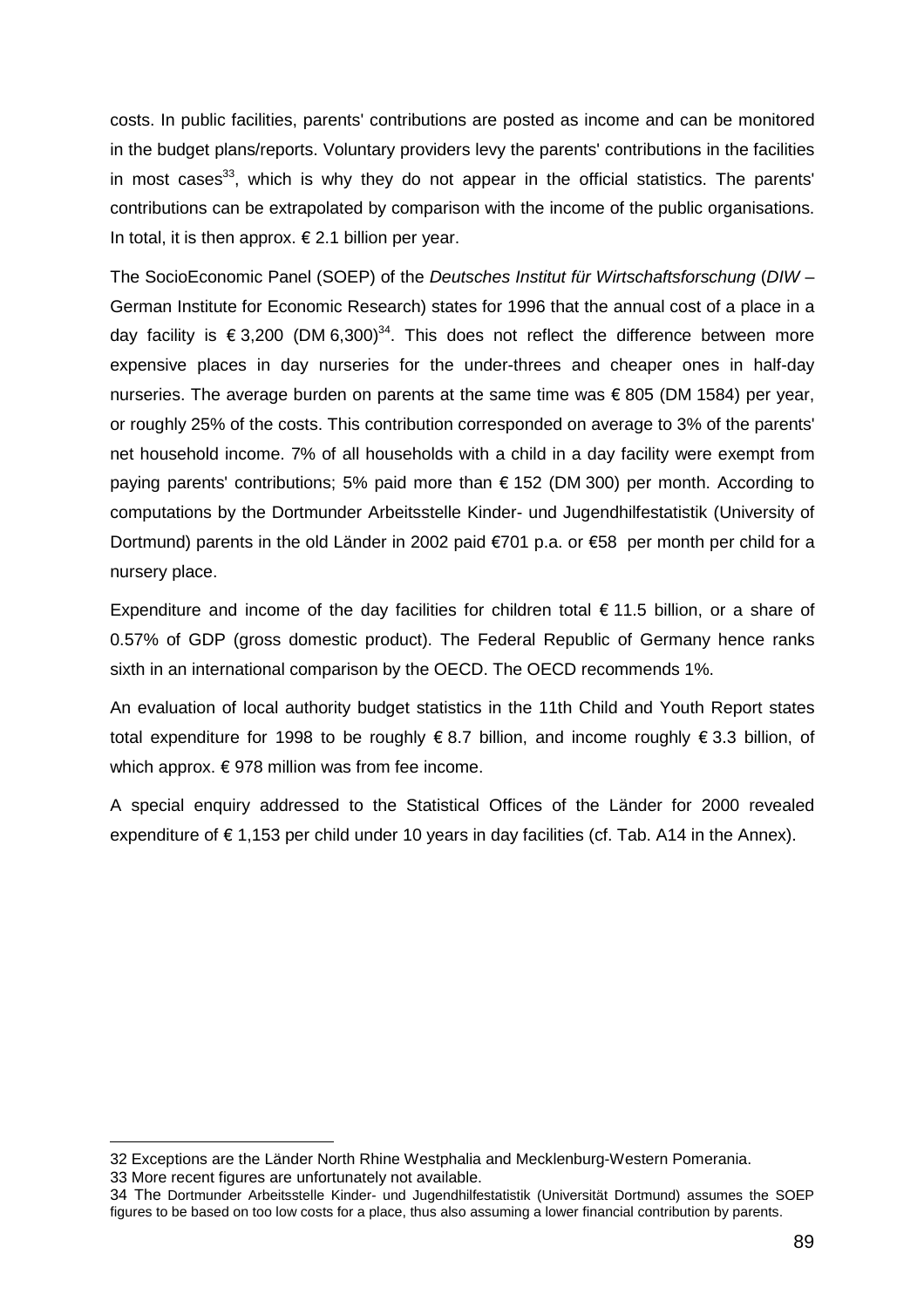# **Staff**

**Specialist staff** for early childhood care, education and child-raising in day facilities for children are nursery teachers, qualified social educationalists (Fachhochschule\* ) and qualified educationalists.35

# **Nursery teachers**

Nursery teachers are the traditional, main professional group in the system of day facilities. 55% of all persons working there (including ancillary and auxiliary staff) are nursery teachers; 90% of all group leaders have concluded training as a nursery teacher (end of 1998). According to the recently-published data of the official child and youth welfare statistics for the end of 2002, 64% of staff in ECEC day facilities were trained as a nursery teacher.

Training to become a nursery teacher takes place at technical colleges for social education. These are vocational education facilities, for which at least a standard school-leaving certificate after 10 years of schooling and previous vocational experience (practice and/or training) are the entry requirements (see diagram figure 2 in the Annex 10: vocational technical school = vocational full-time school)  $^{36}$  It is possible to combine two years of school training - including integrated internships – with a subsequent one-year traineeship (recognition year), which is referred to as two-phase training. Several Länder have recently integrated the recognition traineeship into one-phase school training, also lasting three years. After training, state recognition as a nursery teacher can be applied for; the person in question is then regarded as a trained specialist staff member.

The one-phase organisation of training as a nursery teacher is to strengthen the joint responsibility of school and practitioners. Theoretical and practical training shares can intertwine as required by the Conference of Youth Ministers in their concept of "Practice as a place for learning" (2001). For instance, training can be planned as a personnel development measure supported by the organisation. As concomitant preconditions, a sufficient time budget for trainers is required, at least two years of professional experience, as well as in

l \* higher education institution offering highly practice-related study courses of a scientific nature

<sup>&</sup>lt;sup>35</sup> In some Federal Länder, assistant nursery teachers (for some areas) are regarded as specialist staff, see below.

 $36$  High-school graduation or a concluded vocational training has been conditional in Berlin since 2003.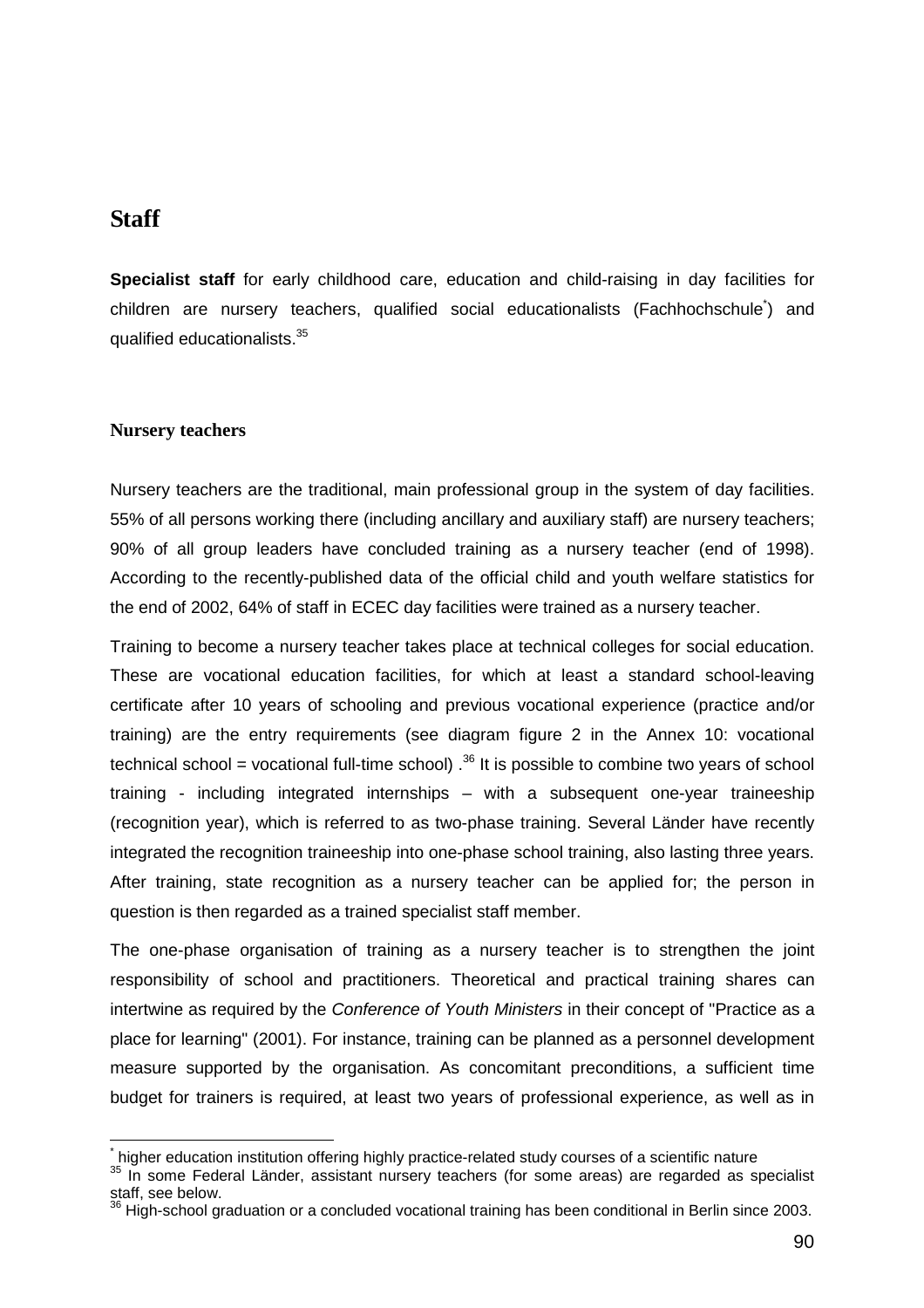addition a qualification in trainee training. Trainees should not be used as ancillary or auxiliary staff (cf. below).

Training as a nursery teacher in the Federal Republic of Germany entitles graduates to work in all areas of child and youth welfare, such as with children under three years, in open youth work also with young adults or in child-raising in homes. In contradistinction to many other European countries (and to the former German Democratic Republic) training to become a nursery teacher is not designed to lead to work with specific age groups or in particular areas. The *broadband training* is based on the idea of broad basic training with subsequent specialisation in practice, including ongoing further training and specialist advice to extend and update skills.

The Länder are responsible for training nursery teachers. Framework agreements of the Conference of Ministers of Culture and Education are to ensure comparability, but no two Training Codes are identical. For contemporary adjustment of training as a nursery teacher, in 2000 the Conference introduced learning areas for process-based, holistic learning instead of teaching subjects. Since then, a framework timetable (at least 3,600 hours) has been introduced within which the Länder are able to set foci:

at least 360 hours in the supra-profession learning area \*

at least 1,800 hours in the profession-specific learning area \*

at least 1,200 hours in social educational practice

\* an additional 240 hours at will.

The contingents of hours in theoretical training are sub-divided into the following six learning areas: communication and society; social educational theory and practice; music and creativity; ecology and health; organisation, the law and administration; religion/ethics (depending on Land law).

## **Other specialist staff**

Qualified social educationalists (Fachhochschule) with three to four years of studies at a Fachhochschule – for which there is no national regulation as to the content – work largely as managers or in specialist consultation. In some cases, the course of studies leading to the status of "qualified social worker (Fachhochschule)" is also followed.

Qualified educationalists study for at least eight semesters at a University with different points of emphasis (infant education, social education, early childhood education and the like). Their speciality is specialist advice or management of organisations.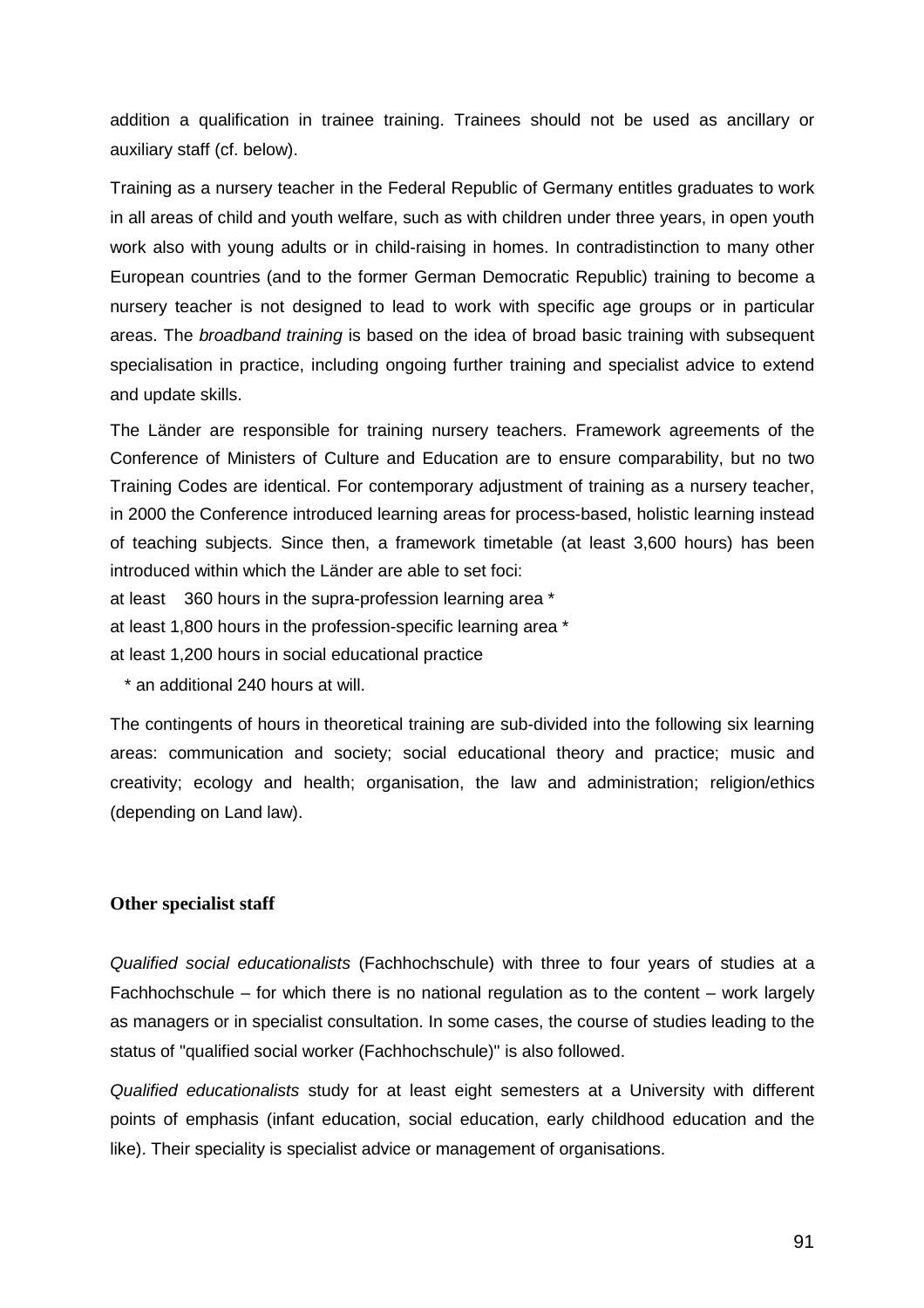The share of academics among the specialist staff of early childhood care, education and child-raising is, however, very small, at less than 4%

Specialist staff for special deployment areas, for instance in integration facilities (which accommodate children both with and without disabilities) and in remedial or special educational facilities for the promotion of children with special needs, have studied subjects such as remedial education, speech therapy, occupational therapy and the like. These training courses are settled at varying formal levels. They are not focussed primarily in a social educational-orientated qualification.

## **Ancillary or auxiliary staff**

Some Federal Länder have organised early childhood promotion so that a second person is allocated to a responsible specialist staff member, a so-called ancillary staff member. Land law determines whether the ancillary is kept as a second specialist staff member or as an auxiliary staff member. Land law also determines who, with what training, may become an ancillary: nursery teachers, assistant nursery teachers, trainees.

As a rule, the ancillary carries out the tasks of an auxiliary. Here, the group of assistant nursery teachers after nursery teachers is the largest professional group, with an 11% share (1998, cf. Table A18 in the Annex) of all staff. They assist the group nursery teachers, but they can also lead a group.

Training to become an assistant nursery teacher was originally orientated to care of children in families. Later, in addition to domestic and care content, social educational content was taught. The training to become an assistant nursery teacher takes place at vocational technical colleges. Entry is conditional on having completed the tenth grade of junior high school, followed by a two-year training period with a subsequent recognition year. Some Federal Länder have started to transfer the training to become an assistant nursery teacher to become social educational/social care-orientated basic training (social assistant) and to build it up as access to training as a nursery teacher.

Interns and trainees in the recognition year and untrained staff are also deployed as ancillary staff. Ancillary staff do not work exclusively in support of the group leader, but also deputise for them in case of illness, further training or holiday. This means that they carry out the work of nursery teachers to a degree which cannot be determined, although they have fewer qualifications than the latter or are still in training.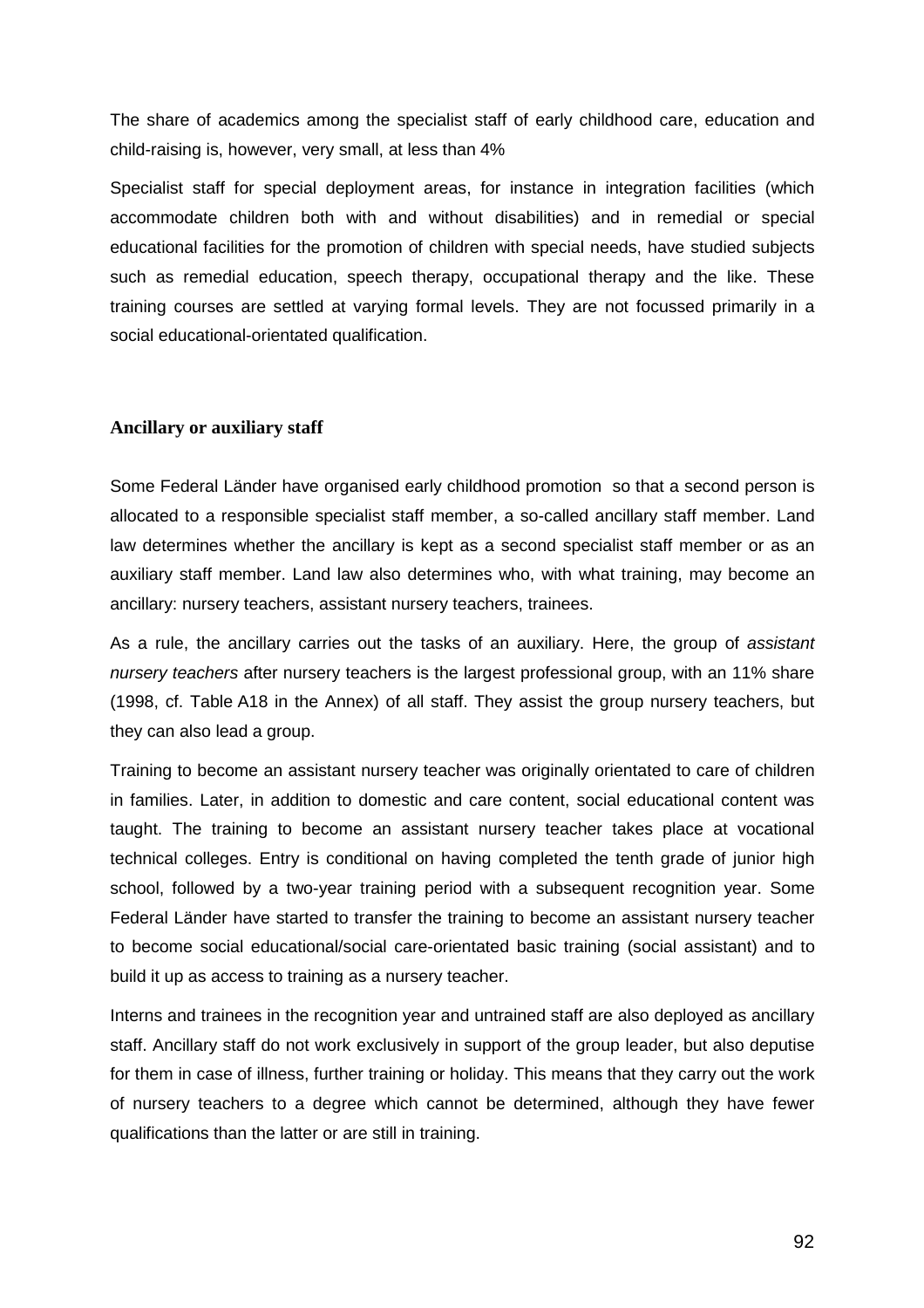# **Women and men in the job**

The system of day facilities for children in the Federal Republic of Germany is a field in which the bulk of work is done by women: roughly 95% as against 5% men. This falls well short of the quality goal set in 1996 by the European Union's Childcare network of experts, according to which 20% of the staff in ECEC day facilities should be men. On the other hand, the rate that has been reached means for the old Federal Länder a ten-fold increase in comparison with the figure at the end of the seventies.

Trends: The younger the children, the fewer the men; a lower share of men in educational and care practice with children and a higher share in advisory and management positions, meaning also the higher the level of basic training required, the more often one finds men.

# **Further training and specialist advice**

Further training and specialist advice extend the training conceived as a basic qualification. They are indispensable for the system of day facilities for children, and help develop and safeguard the quality of the services offered. The public organisations of youth welfare are to provide services and calculate a suitable share for further training and specialist advice (Art. 72 para. 3 of Book Eight of the Social Code) in the funding of the voluntary providers. The amount of these shares varies from one Federal Land to another. Further qualification of staff is a part of the employer's duty of welfare under labour law; conversely, staff are obliged to update and extend their abilities and skills.

Public and voluntary providers offer further training; associations and institutions at Federal level, as well as private providers, supplement the range. There is no legal right to participate in specific seminars or other events, nor is there an obligation to attend.

The possibilities for specialist further training (where available) are supplemented by the educational leave statutes of the Länder. As a rule, for up to ten days within two years, employees of all areas have the right to attend training. This can refer to professional contents, but can also have a cultural or political background.

Specialist advice as a separate form of in-service qualification is very differently equipped, planned and organised in the different regions. Two forms can be identified: specialist advice with and without a superior function. In the first case, superiors assess and support the specialist staff and their work, and may impose sanctions, which restricts the advice topics. The second case is an advice situation with no obligation to implement the advice given.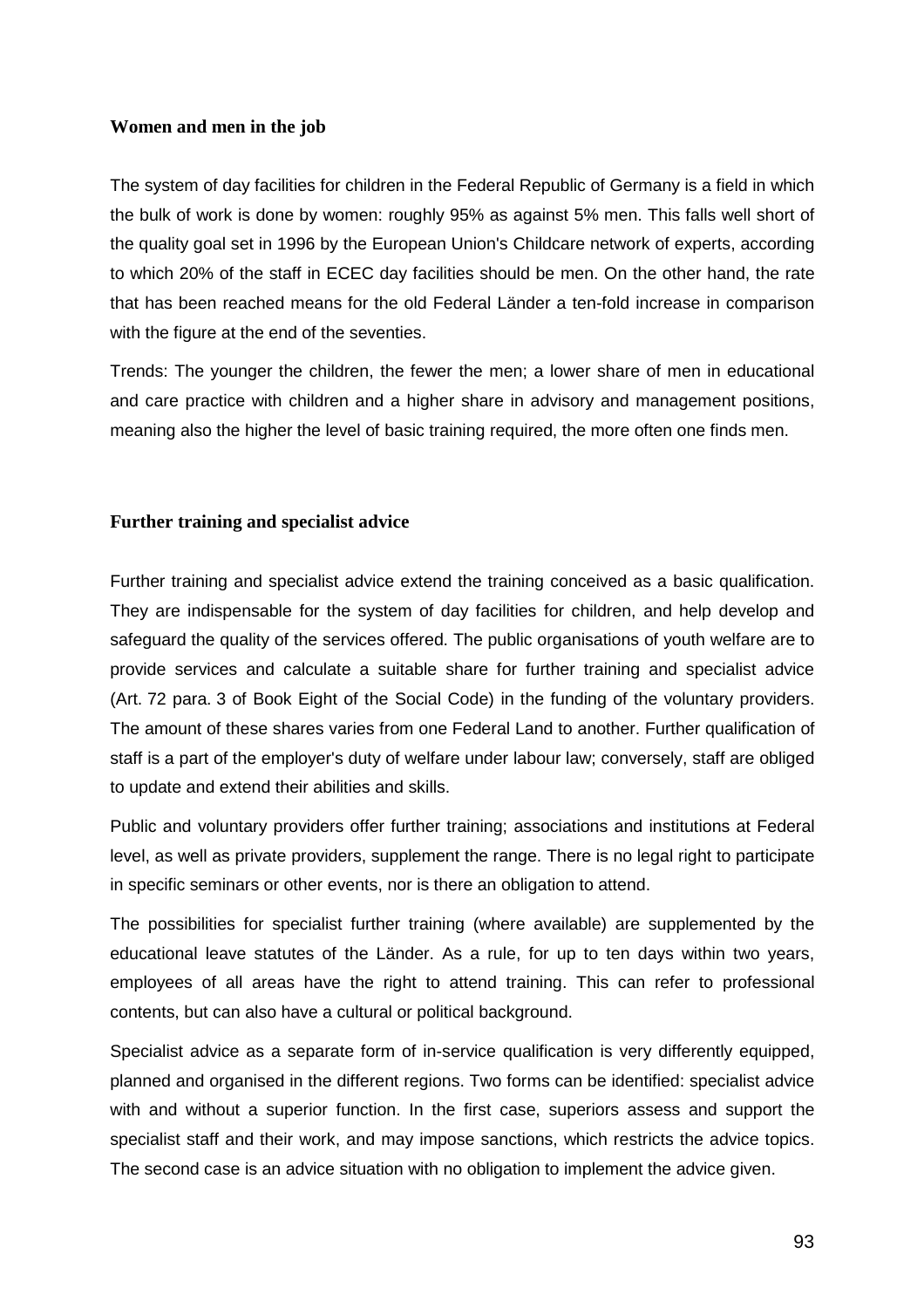#### **Pay scales and remuneration**

Most voluntary providers also orientate themselves in line with the federal salary scale (BAT) within the public service and of the collective agreement supplementing it for pay scales of civil servants without life tenure in the social, educational and trades educational service of 1991. Slight differences will therefore be left unmentioned here, including the fact that a special variant applies to the territory of the new Federal Länder - BAT-O.

According to BAT regulations the work actually carried out determines remuneration. Nursery teachers who carry out a management function are paid like social educationalists or qualified educationalists in the same position. Conversely, specialist staff with a University graduation in the group service do not receive a higher remuneration than nursery teachers with a technical college graduation.

The amount of the remuneration of nursery teachers in group service is roughly the social median (average monthly income). Their pay scales in the system, compared for instance with other activities within the area of application of the BAT, is at the upper end of the corresponding training level. The pay level is the result of collective bargaining, which basically makes for appropriate pay, also shown by a comparison with the society's total and within BAT. However, in the hierarchy of educational professions, nursery teachers are also at the bottom of the ladder when it comes to remuneration. Experts are thus of the opinion that the status of early childhood promotion for the development of children and the social significance of this task is not sufficiently considered.

Another problem from the perspective of those concerned lies in the fact that in Germany (at the end of 2002) less than half the staff works full-time, in the West almost half, in the East indeed only one-fifth, although there the facilities are largely operated all day (cf. Table A20 in the Annex). The trend towards part-time employment in day facilities for children has grown continually in recent years. Furthermore, there are more and more jobs on temporary contracts, in the West more than in the East. This means that work in child a day facility does not offer a sufficient livelihood for a some section of the staff. Additionally, the continuity of the relationships between children and reference persons and the continuity of the educational work is at risk if part-time working is generally the rule despite the fact that the facilities are open all day. On the other hand, part-time work provides employment for nursery staff and avoids unemployment. After all, part-time work is often what the employees want and what fits their individual career and life planning. German law provides for a right to part-time work, provided operational reasons are not withstanding.

Remuneration of nursery staff is based upon basic pay (see table below) plus local allowance, general allowance and remuneration level allowance.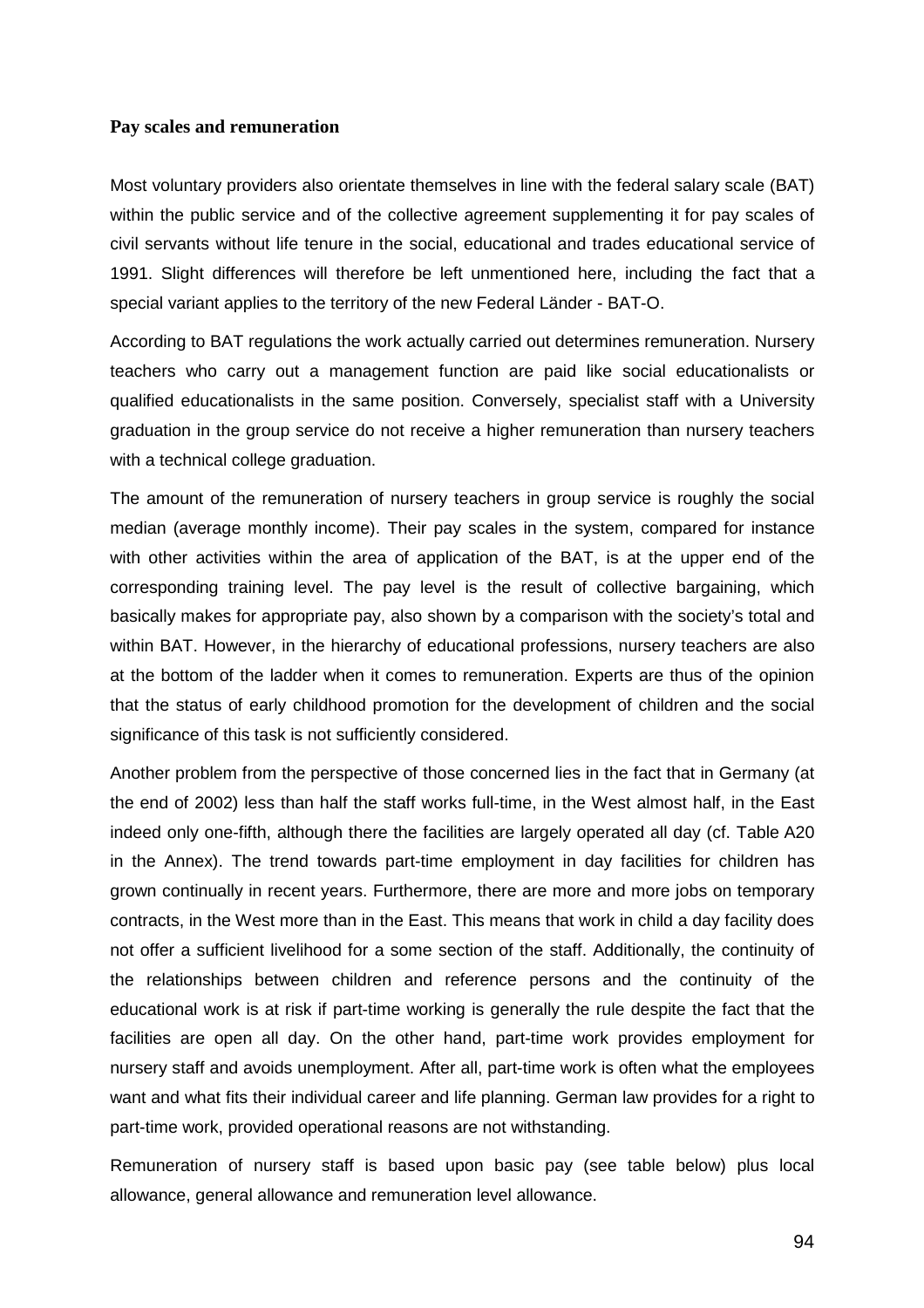| Remune          |          | Basic remuneration for the age grade on reaching the age of |                                                |  |
|-----------------|----------|-------------------------------------------------------------|------------------------------------------------|--|
| ration<br>level | 21       | 33                                                          | 45                                             |  |
| Ш               | 1,961.67 | 2,737.86                                                    | (last increase upon completion of 41) 3,085.22 |  |
| IV a            | 1,783.48 | 2,456.98                                                    | (last increase upon completion of 39) 2,742.42 |  |
| IV b            | 1,621.87 | 2,201.77                                                    | (last increase upon completion of 39) 2,437.36 |  |
|                 |          |                                                             |                                                |  |
| V b             | 1,478.37 | 1,972.24                                                    | (last increase upon completion of 39) 2,165.52 |  |
| V c             | 1,363.05 | 1,792.53                                                    | (last increase upon completion of 37) 1,923.90 |  |
|                 |          |                                                             |                                                |  |
| VI b            | 1,258.07 | 1,570.56                                                    | (last increase upon completion of 39) 1,710.98 |  |
| VII             | 1,163.47 | 1,420.26                                                    | (last increase upon completion of 39) 1,523.68 |  |
| VIII            | 1,076.67 | 1,271.03                                                    | (last increase upon completion of 41) 1,373.39 |  |

#### Table 13: Excerpt from the BAT remuneration table in  $\epsilon$  per month – applicable to April to December 2003

Source: Remuneration agreement No. 35 to BAT for the area of municipal employers (VKA) – Appendix 1

Nursery teachers in the group service start with remuneration group BAT VIb. After three years on probation, they rise into remuneration group Vc and receive, after another four years, a remuneration level allowance (for the period in the table above and according to remuneration level between €79.21 and €105.29). As a head of a day facility for children, they receive at least remuneration according to BAT Vc plus remuneration level allowance (€95.05 for the period in question). Depending on the number of places, they may rise to BAT III, something which only takes place in very large facilities such as in Berlin. Assistant nursery teachers start as a rule with remuneration group VIII and receive remuneration according to group VII after two years on probation.

The local allowance, in accordance with marital status and remuneration level and for the period given above, is €463.88 or €492.47 for singles without children, for married people with two children €741.26 or €774.83; the general allowance according to remuneration level is €105.33 or €112.35.

Teachers at primary schools, owing to their university degree, receive from the start remuneration according to BAT III (West) or BAT IVa / III (East). Furthermore, as a rule they obtain civil servant status, which leads to an additional increase in the net salary because of the lower charges for social insurance. A table for comparison with average earnings can be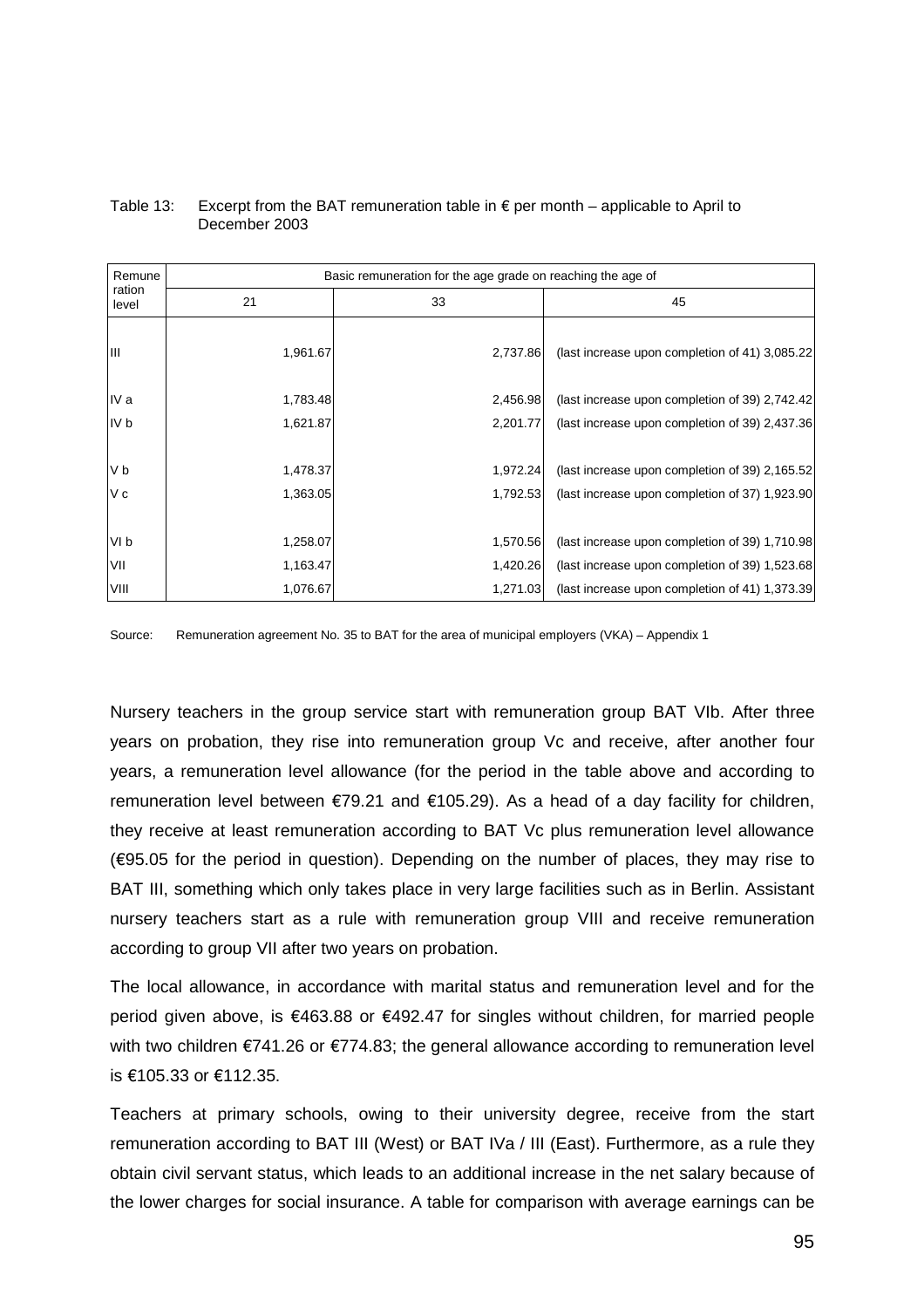found in the Annex (Tab. A14). Furthermore, the Annex contains selected data on staff, facilities and available places in day facilities (Tab. A15 – A19).

### **Representation of interests**

Roughly 25% of the teaching staff is in a trade union, whilst an unknown number are members of specialist associations. The larger of the two trade unions (General Services trade union – ver.di) unites the employees of the service sector, whilst the smaller of the two (Trade Union of Education and Science - GEW) targets staff in the teaching professions.

The extent of trade union membership is rather low in comparison with neighbouring countries. The cause of this is that membership is entirely voluntary. Since the negotiated standard wages have as yet always been accepted by all employers in the area, it is not only nursery teachers who are members of a trade union who enjoy the increases.

#### **Challenges and outlook**

Two large tasks must be mastered in the near future in the staffing of day facilities for children. Firstly, to recruit specialist staff, and secondly, to fundamentally reform training in line with European standards.

The prevailing view is that the fact that almost exclusively women work in day facilities for children does not offer a contemporary role model, and restricts the possibilities for children to identify. A stringent concept to change this situation through policy means, training facilities and recruitment organisations cannot be recognised at present. An effect that would increase the share of men is hoped for by bringing training as a nursery teacher to the level of higher education. A higher social status and greater prestige may make the profession more attractive.

The planned expansion of the quantity of services in the West despite a fall in birth-rates leads to an additional specialist staff requirement, which depends amongst other things on how many of the nursery places that are available and then no longer needed are to be converted into a day nursery for the under-threes or out-of-school-provision places (different nursery teacher-child ratios). The birth-rates in the East, linked to the dismissal of younger nursery teachers during the reduction in the number of places in the nineties, requires 30,000 posts to be filled by 2015. Since training capacities were reduced at the same time, it can be presumed that sufficient nursery teachers will not be available. Furthermore, especially in the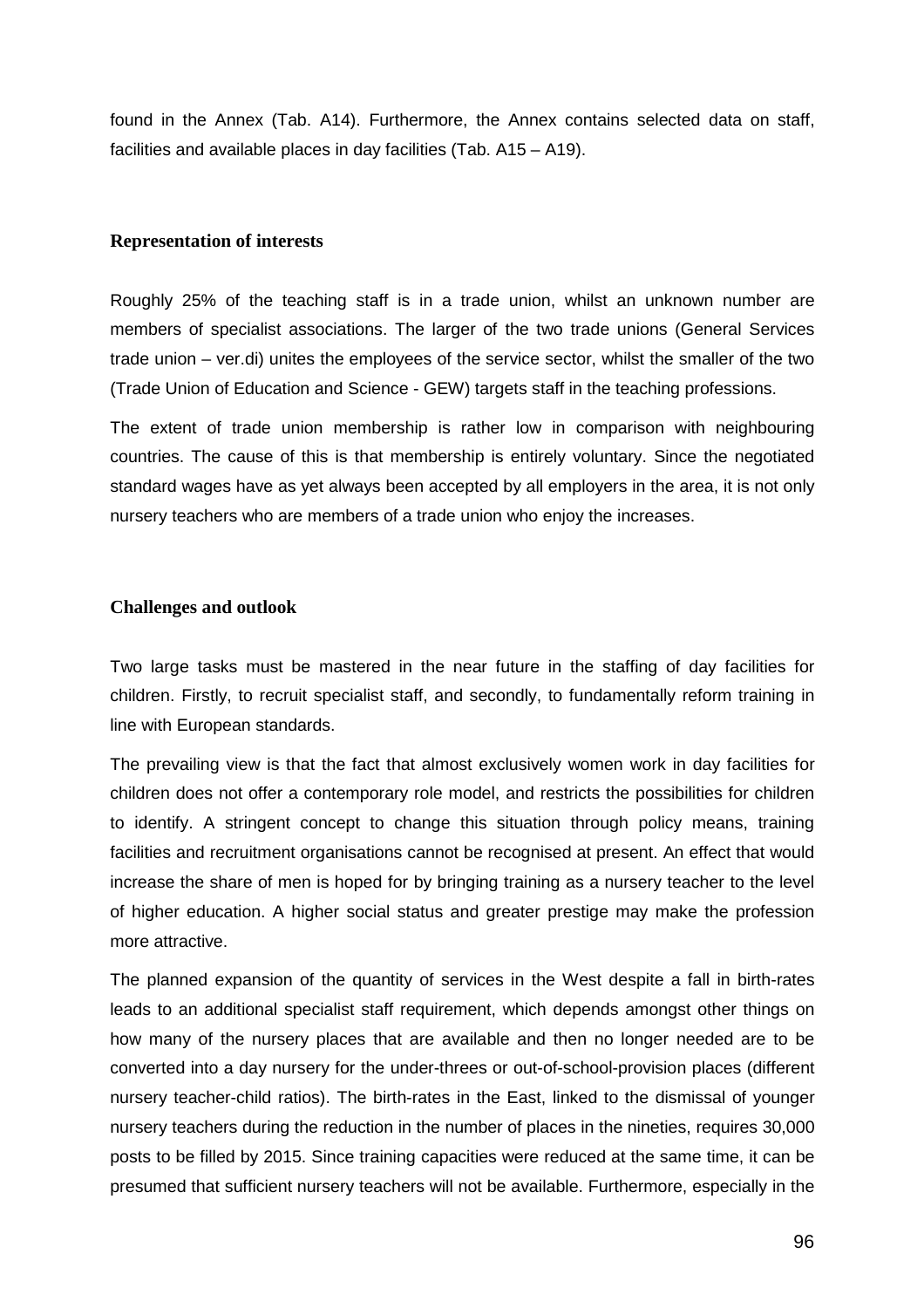East, many nursery teachers will retire in the coming years as a result of age. The share of staff aged between 40 and 60 has increased constantly since the beginning of the nineties, and nationally is now almost 50% (at the end of 2002), while in the new Länder it is almost 70%. The share of 25- to-40-year-olds has fallen to fewer than 40% nationally, indeed in the new Länder to less than 30%.

The ministers for youth of the Länder, the Federal Youth Board of Trustees, the Committee of Experts for the 11th Child and Youth Report, the Education Forum and specialist and professional associations support an upgrading of the training and advanced vocational training of nursery staff, deemed to hitherto not sufficiently accommodate early childhood promotion (e.g. with regard to the perception and promotion of individual educational processes among children). In a European comparison it is claimed that the training is at too low a formal level, which restricts the vocational mobility of nursery teachers. It is proposed, for example, to increase training as a nursery teacher to the level of a Fachhochschule level. Further considerations include a joint basic course of studies for nursery teachers and for (primary school) teachers or discussion of a uniform new professional profile for the care, education and child-raising roughly until the age of about twelve.

In contrast, sceptics point out that the Fachhochschulen would not be able to cover training for early childhood promotion skilfully without problems. Merely shifting training to a higher level does not imply a qualitative improvement. Fears relating to higher staff costs and the question as to coordination between the Länder are reasons for model developments as yet only having commenced at the initiative of a small number of Fachhochschulen and Universities – in come cases in cooperation with facility organisations.

Not least because of the increasing need for specialist staff, any reform of training as a nursery teacher must take account of a variety of admission preconditions in order to increase the porosity of the education system. The principle followed to date of training as a first step in professional qualification with a coordinated basic and further training system building thereon must hence be established in parallel.

Little attention has so far been given to the consequences of the blanket criticism levelled at the quality of training and at the manner in which the profession of nursery teacher is practised by these specialist staff. They have completed the training that was offered to them and gained further qualifications by means of further training and advice. In the first educational reform in the seventies it was determined that any lack of educational quality was more due to the insufficient framework, and that some of the criticism levelled against nursery teachers was unjustified. Surveys indicate an increased degree of professionalism among nursery teachers which contradicts the widespread (negative) stereotype. It will be a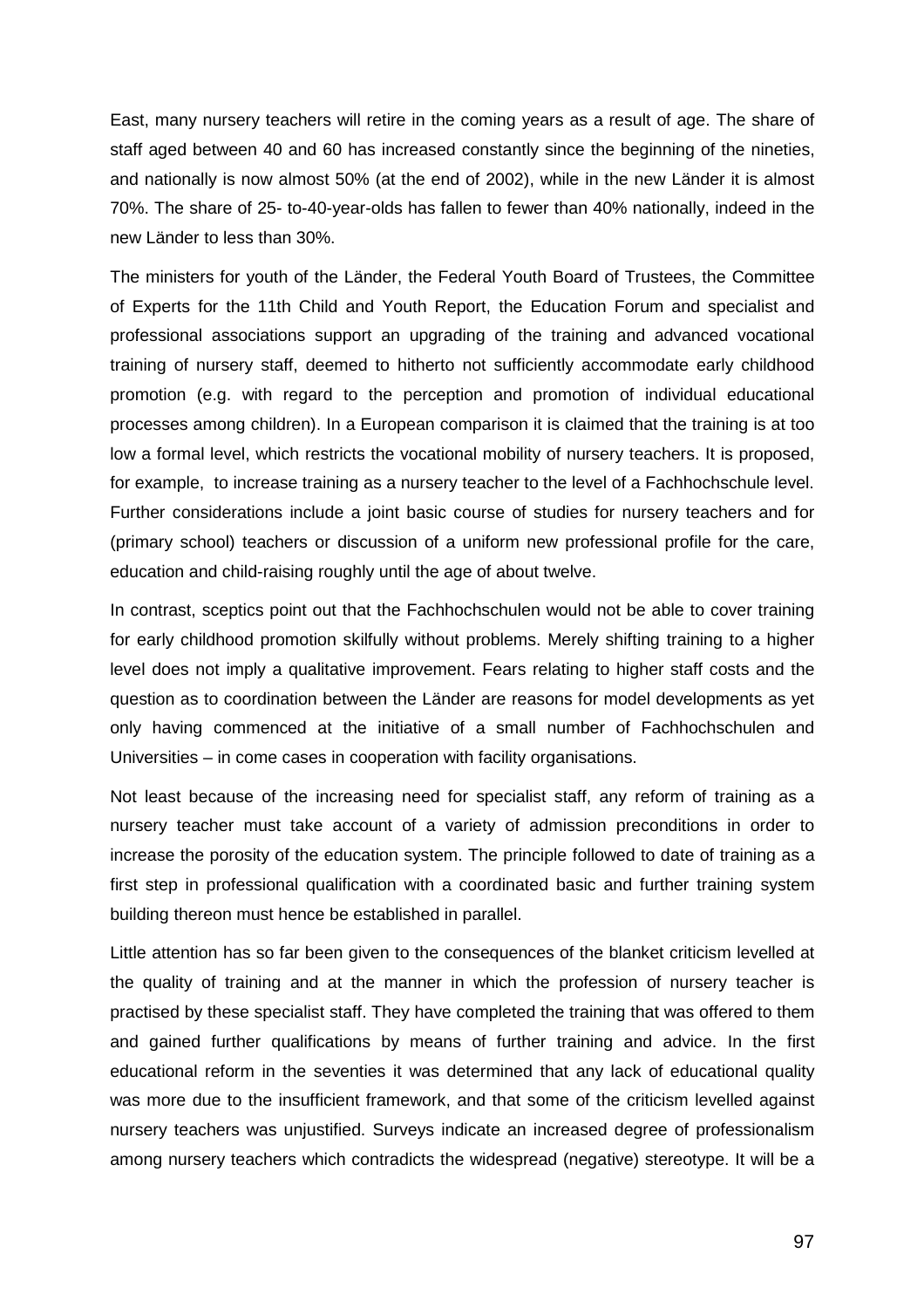matter of aggressively ensuring the involvement of existing staff in future skill-building strategies.

In at least two aspects, improvements of further training and specialist advice can be aimed at. Firstly, on the basis of a qualification profile for nursery teachers accepted across both organisations and Länder, the division of tasks between basic and further training, as well as specialist advice, should be planned and coordinated. It also has to be taken into consideration that a number of essential competences are acquired at the workplace and in cooperation with colleagues. It is imperative to get the basic conditions right. There are topical areas which can be better dealt with in-service further training seminars or with specialist advice than in basic training. Secondly, at Land level, since this is where the responsibility lies – coordinated supra-organisation forms of further training and suitable support structures should be developed to enable contents and methods to be improved and the (overall) cost to become more easily comprehensible and calculable.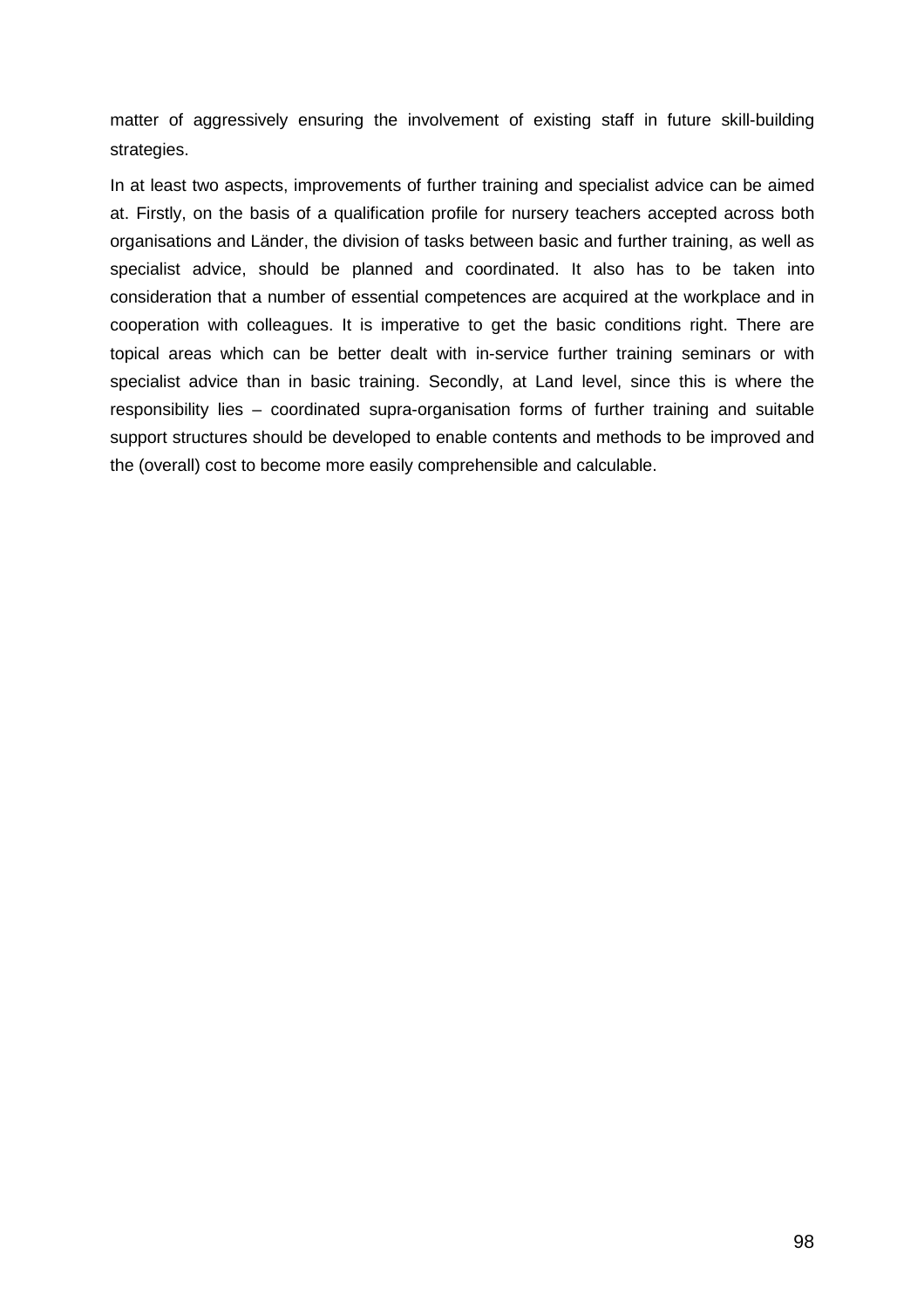# **Cooperation with parents**

Cooperation between nursery teachers on the one side and parents on the other has pursued different goals and taken many forms as the years have passed. Today, a clear opening of the institutions towards parents can be seen. All in all, the significance of nursery teachers has been put in perspective, and greater recognition afforded to the significance of parents.

This is based on the *legal situation*. Parents have primary responsibility for bringing up their children. The fact that they voluntarily place their child in the care of nursery teachers does not grant the latter – in contradistinction to schools - any rights of their own. Book Eight of the Social Code obliges nursery teachers to cooperate. Added to this is the (growing) understanding on the part of parents as the first educational instance of children. The downstream institutions build on this. Thirdly, this view is supported by research results according to which the socio-cultural origin of the children is the primary determinant for subsequent success in school. Fourthly, it is recognised that parents have their own (quality) expectations, which nursery teachers should include in the educational work.

Nursery teachers also have influence and specialist skills. It is best when parents and nursery teachers shape the world in which the children live together (co-construction) with largely agreeing goals and in *mutual recognition* of the best interests of the child. The mutual responsibility is expressed in the guiding principle of child-raising and educational partnership. The preconditions for this are good. Research shows a rather high level of agreement between parents and nursery teachers when they assess the various tasks of day facilities.

## **Best practice**

In order to implement the current requirements, it is possible to fall back on experience. Even in the old Federal Republic of Germany, there were models to include parents in the running of day facilities, not lastly in so-called social tension areas or with parents with a migration background. In the German Democratic Republic, parents directly and/or placed via "godparent businesses" (in which they also worked in some cases) made a practical contribution to designing the facilities. Projects promoted by organisation associations and accompanied by research institutions in the nineties made day facilities places for children and parents. Good day facilities take notice of the local circumstances and find their own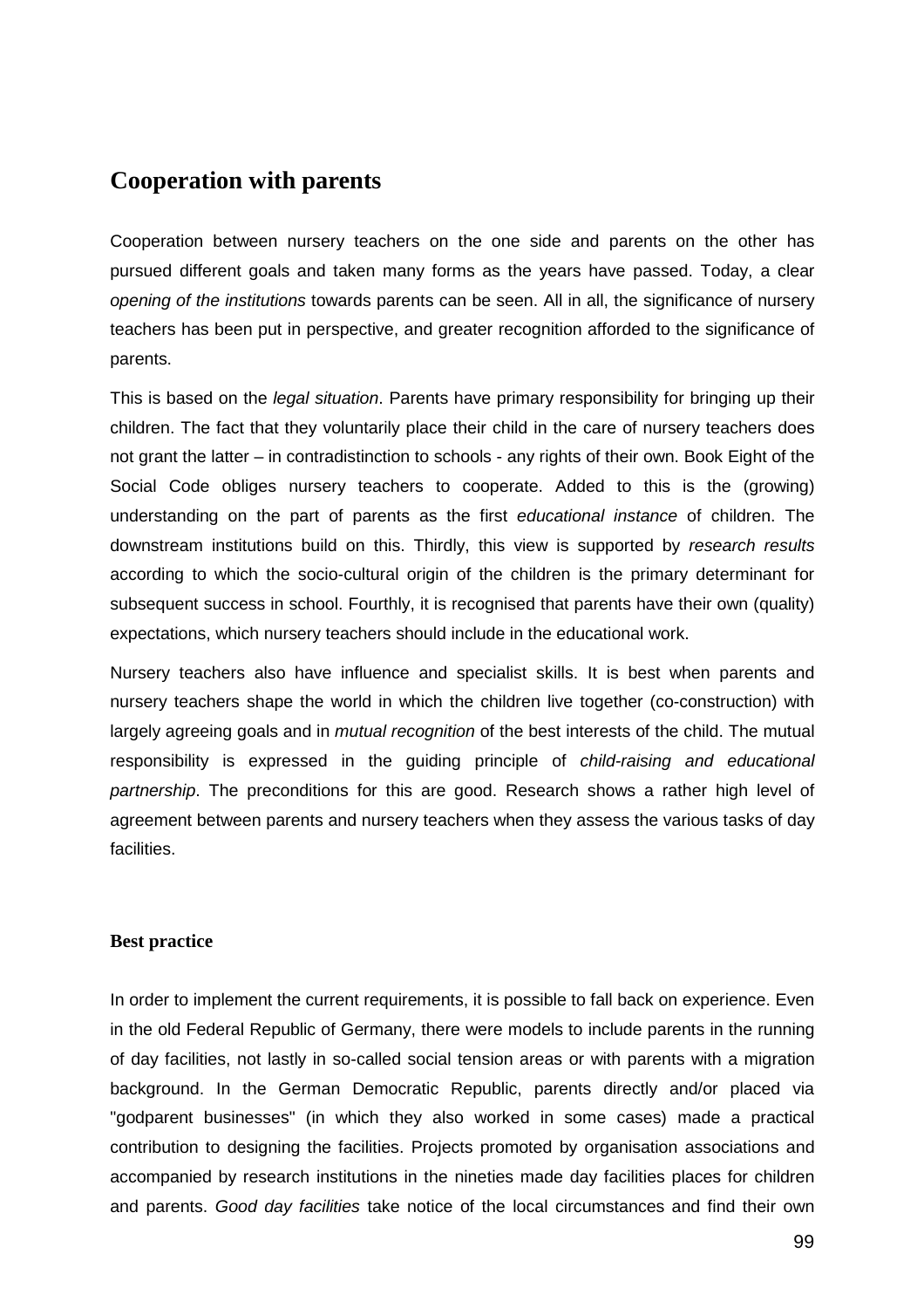ways in which to include parents. Three approaches are combined here: an assertive portrayal of the educational work, varied practical activity possibilities for parents and institutionalised forms of parental participation.

Not yet standard, but still widespread are long admittance talks between nursery teachers and parents in which information on the child and views about common goals are exchanged. In particular for children of a day nursery for the under-threes age, the phase of adaptation to the facility is at the same time a phase of initial intensive participation by parents in educational everyday life. An elaborate familiarisation concept against the background of the theory of binding is available. For children who enter a nursery at the age of three, there are various procedures of transition from the family to the institution. As a guideline, this phase is less complicated for the children the more it is designed by parents and nursery teachers together. The starting phase is regarded as decisive for further cooperation. Regular development talks are recommended, and procedures for this are being tried. Parents are being informed by documentation of projects and activities.

Best practice accommodates the differentness of the parents (person, background), actively involves them and hence supports efforts towards prejudice-free care, education and childraising.

Group parent meetings are usual as an institutional form of cooperation. In some cases, auxiliary parents councils and committees are also elected. Parents' committees, or committees in which they participate, also work at Land level in some cases.

## **Parents' rights in day facilities for children**

Parents are to be involved in decisions in major matters of the day facility (Art. 23 para, 3 of Book Eight of the Social Code). They have the freedom to choose between various services that are available (Art. 5 of Book Eight of the Social Code), the right to respect for the basic orientation of their child-raising (Art. 9 of Book Eight of the Social Code). All relevant subordinate Land statutes take up these instructions with a broad variation of the possibilities.

The rights of parents in day facilities can be characterised as individual and collective, informal and formal and settled between the poles of rights to information and rights to participate in decision-making. The points of emphasis and topics vary from Land to Land and from organisation to organisation. Individual, more informal rights of parents relate to information on the development of their child (also using guest visits). Collective rights are as a rule asserted by bodies of parents' representation. They can relate to the goals and content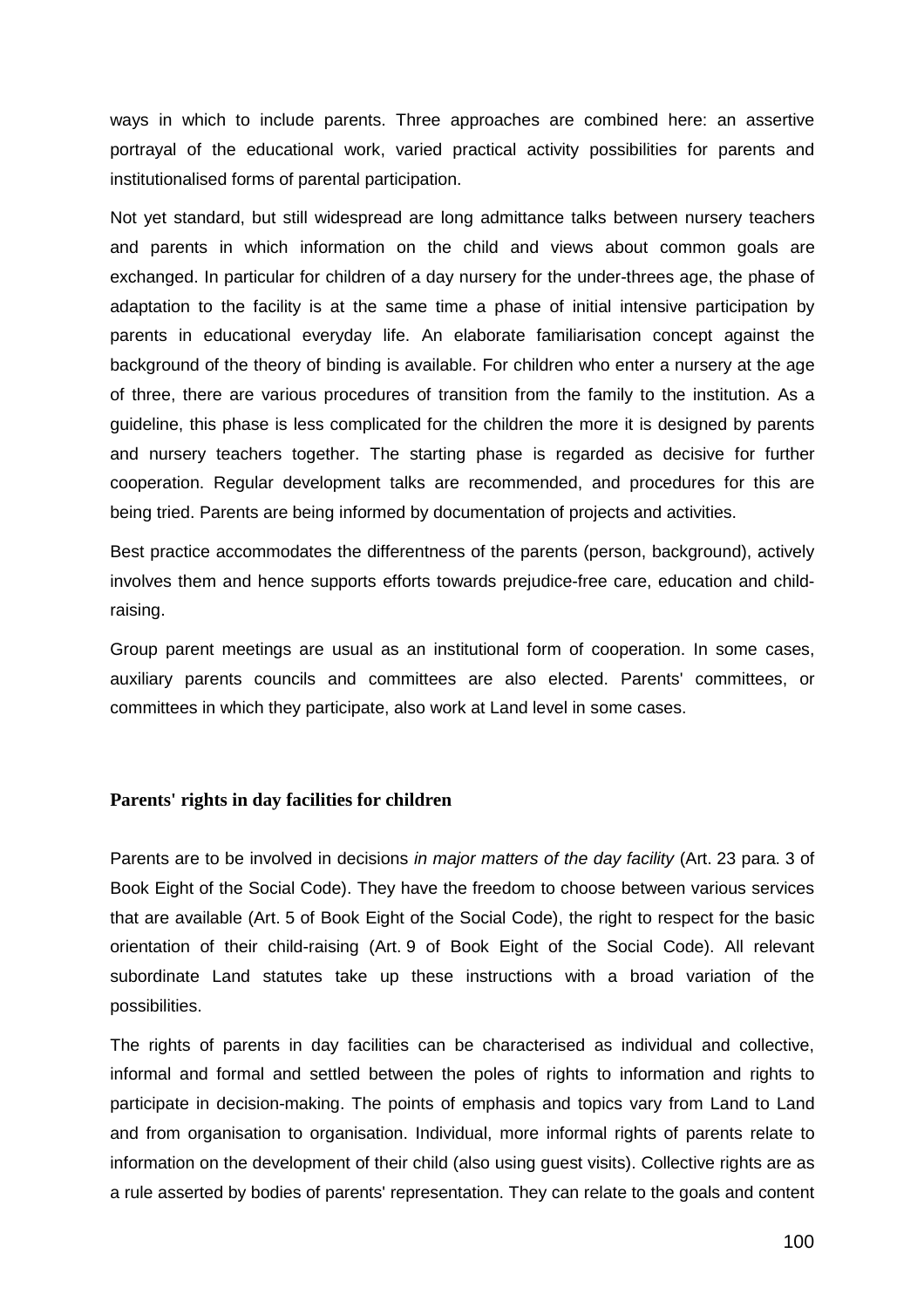of the concept, to the determination of opening times, to the acceptance procedure, to the use of budgetary means, or to the drafting of plans of established posts.

Committees have a varying degree of influence in day facilities and towards the organisations. The variety ranges from rights to information via hearing and advice rights, through to decision-making rights. Sometimes, the bodies are more obliged to carry out tasks than granted rights by the regulations. In Bavaria, an attempt was recently made to introduce a graduated participation system together with the child-raising and educational plan.

Committees with participation by the parents are conceived in accordance with two principles: as representations of interest towards the organisations or the facility, or as a cooperation body in which all players work together on the tasks anticipated. Only facilities which are supported by parents' initiatives ensure parents a comprehensive influence on events.

## **Available information**

Federal and Land Ministries have established Internet portals which supply parents with important information. For instance, texts of laws and regulations can be obtained, up-to-date information, the educational programmes and much more. Also at organisation level (independent and public) there is now a large number of homepages on which parents can gain an insight into the services offered locally and beyond; facilities, numbers of places, educational foci, cost contribution categories are described. These services offered are supplemented by the portals of research institutes in the field of early childhood education and child-raising, of parents' associations, specialist and parents' periodicals, private initiatives and professional associations which in many cases are linked to one another, so that parents with Internet access will find a good information basis. Availability is however restricted in disadvantaged/poorer population groups, and in addition there is frequently a lack of information in languages other than German on these homepages.

Organisations and facilities as a rule have information brochures and brief portrayals of their concepts which make it easier for parents to make a selection and to gain access.

Federal and Land Ministries publish brochures as an orientation for parents on important topics of institutional promotion of children in day facilities and day-care and distribute them to interested persons free of charge. In the Federation Bill, the youth welfare offices are obliged to inform parents of the places on offer in the local catchment area and on the educational concepts, and to advise them on selection.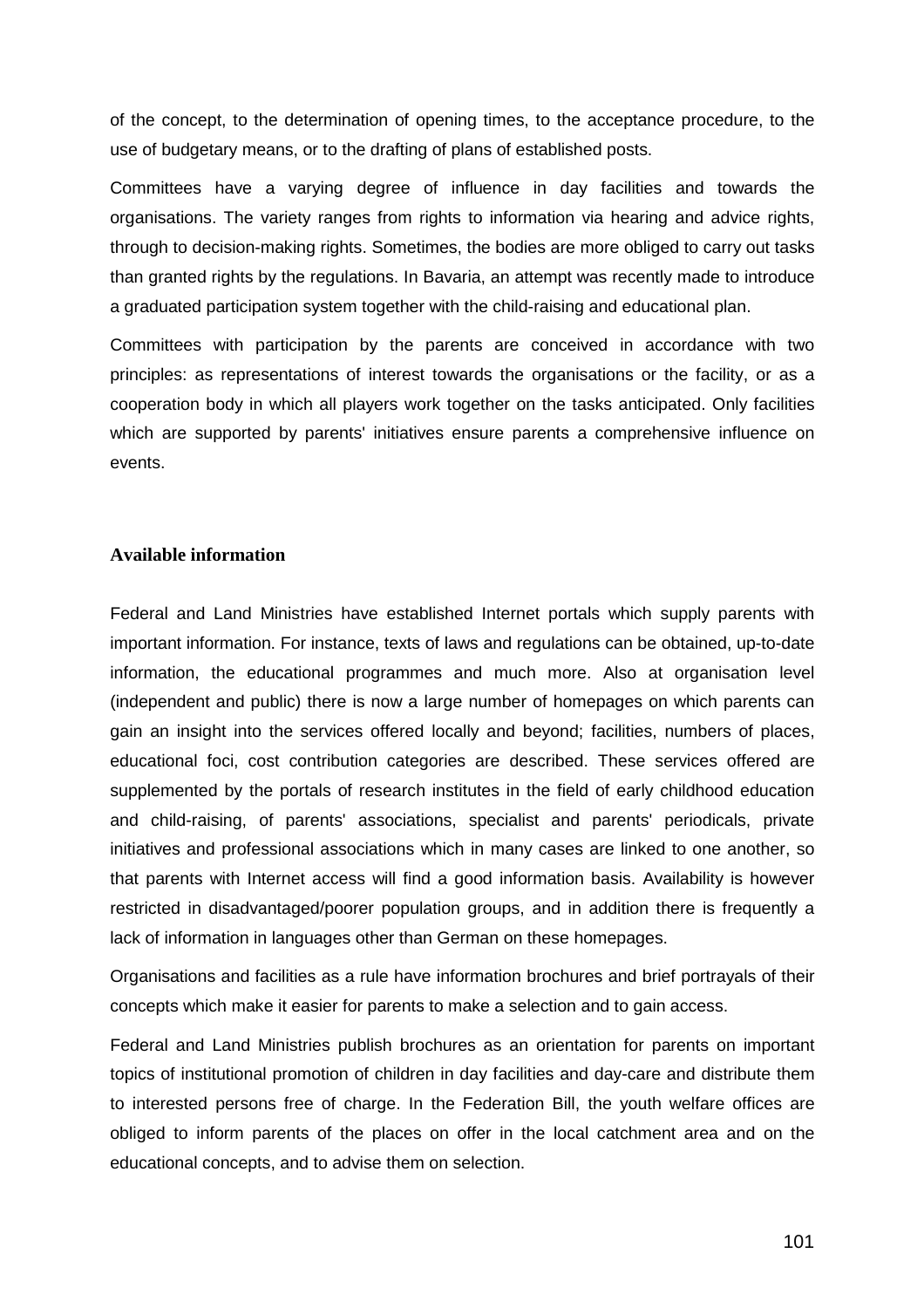### **Outlook and challenges**

On the side of nursery teachers, the entire cooperation with parents is a major challenge. They frequently face parents who are older or better educated than they are. Added to this is the fact that they do not feel sufficiently well prepared by their training for cooperation with parents. There are many proposals and model practical examples as to how cooperation can be effected, but there is still much insecurity and also an old-fashioned holding on to traditional forms of "work with parents" (instead of cooperation or participation) in the shape of parents' evenings at group level or topical lectures by external experts.

On the side of the parents, it can be said: The younger the children, the greater the presence of the parents. The visible and active commitment wanes with the passage of time, increases once again shortly before transition to school, and then moves from the out-of-schoolprovision to school. This phenomenon is misinterpreted in some cases as a drop in interest on the part of the parents in their children. It is however more likely that this conduct is evidence of the confidence placed in the day facility which has grown as the years have passed, so that the parents can now concentrate on the next phase of their child's life.

Many successful examples of the incorporation of fathers into the educational and care work of day facilities cannot deceive us that nursery teachers still (must) cooperate with mothers in the majority of cases.

Formal participation by parents (committee work) means an additional burden for the families; the real influence does not always stand in a sensible proportion to the effort involved. Nevertheless, parents provide not inconsiderable resources in some cases. In light of a possible social selection of the parents, these connections must be observed in future in order to examine whether the promotion of parental participation prescribed in Book Eight of the Social Code really reaches all.

The relatively short time-spans impose a structural difficulty in exercising formal rights of participation at superior committee levels. Parents can hardly become sufficiently familiarised if their only child only attends a nursery for two or three years.

The ratio between the function of early childhood care, education and child-raising, the disburdening function and the parent education function of day facilities needs further determination and coordination. If parents are to be regarded as the *target groups* of educational services, this contradicts in some cases the picture of competent educational partners. Equally, more attention should be paid to the function of nursery teachers, with regard to whom there is agreement on the one hand that they lack ability to deal with parents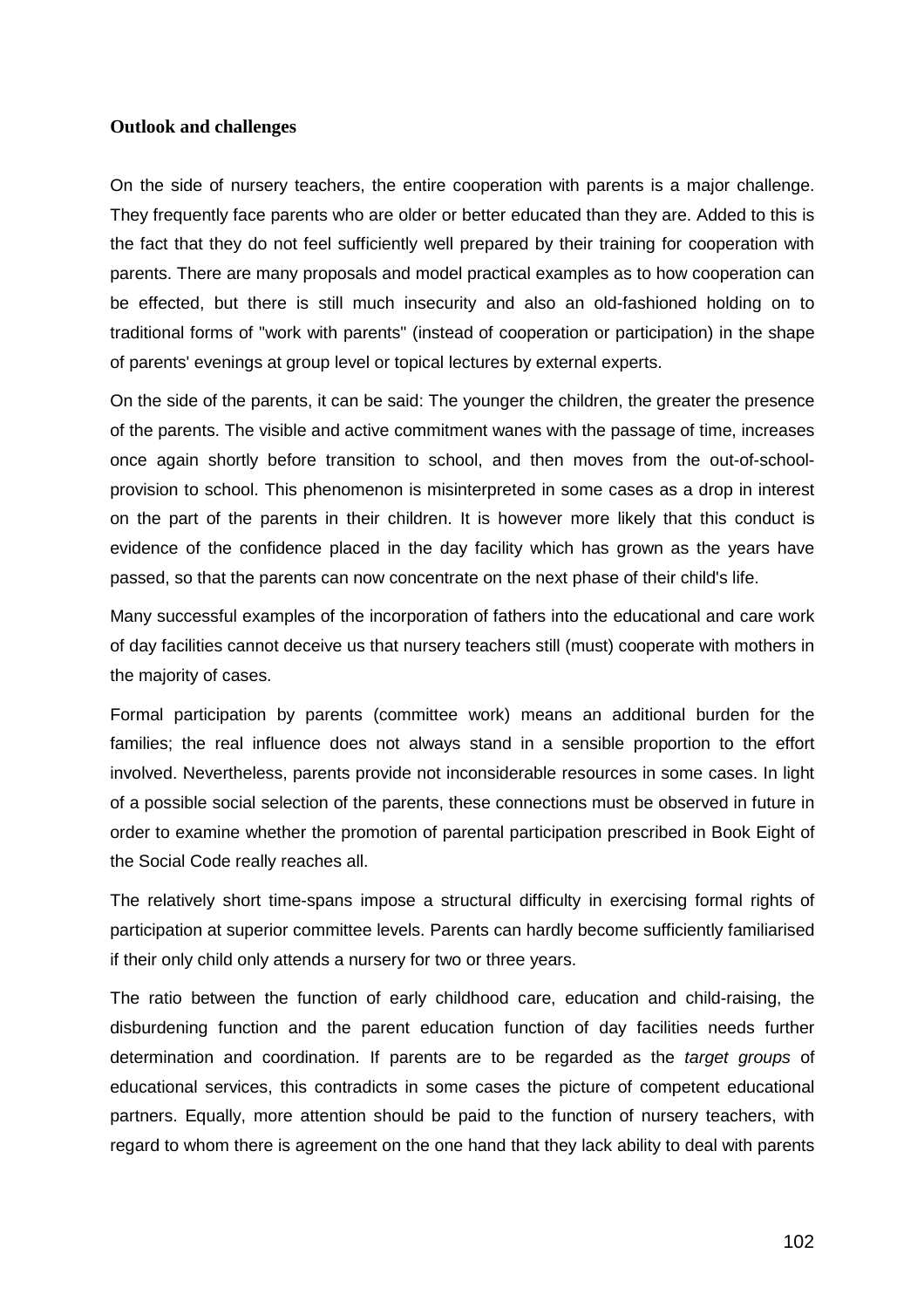and in methods of adult education (cf. above), but who on the other hand would like to implement or organise courses for parents.<sup>37</sup>

Parents' active participation could be promoted by means of many activities and projects. The current guiding idea frequently relates to the example of Early Excellence Centres in England, and tries to support the educational processes through close cooperation between parents and nursery teachers. The Federal Government is currently having this form of care scientifically investigated. There are good examples of active participation by parents of migrants, such as in the context of the application of the anti-bias concept, but the dissemination of such approaches is still very narrow. A consistent implementation of intercultural approaches in pre-school facilities, intercultural qualification of specialist staff and an increased use of staff with a background of migration may support cooperation with parents in particular.

l

 $37$  With this problem is dealing amongst other things a project of the LEAGUE of Independent Welfare in Baden-Württemberg: "Strengthening the child-raising power of the family by and via nurseries" (until 2005)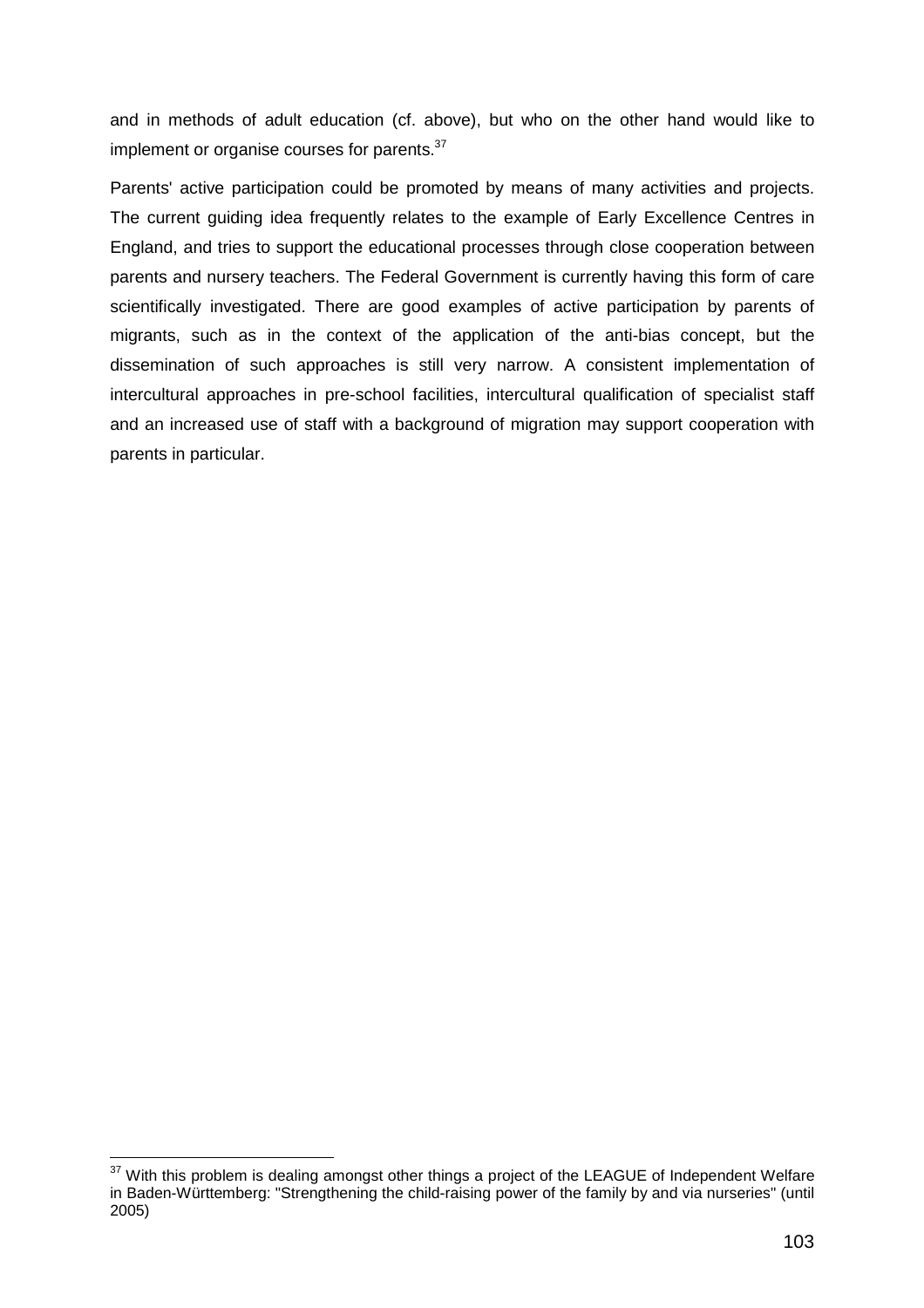# **Evaluation and research**

The official child and youth welfare statistics of the Federal Statistical Office are a central source of information on the extent and development of the system of ECEC day facilities. At regular intervals of four years (most recently at the end of 2002), they provide data on the stock of facilities, places and staff. The Federal Statistical Office compiles these data on the basis of the surveys carried out by the Land Statistical Offices, so that the data of the Federal Länder can be compared with one another. Priority is given to accommodating the structural characteristics of the services, such as the type of facility by age groups and the type of places by age groups and in age-integrated groups.

The official statistics also contain data on the staff in the day facilities for children which provide information for instance on the distribution of the professional groups, the distribution of primary and ancillary staff, of full-time and part-time employment and the share of men. These data do not however permit conclusions to be drawn about the ratio of nursery teachers to children since they can be combined neither with the number of places in the facilities nor with the opening times of the facilities or the attendance times of the children. These official data on ECEC day facilities are regularly prepared by the German Youth Institute in the shape of a compendium of figures, and are published both as a brochure and on the Internet.

The numbers on out-of-school-provision places are not quite coherently portrayed in the child and youth welfare statistics because in some Federal Länder out-of-school provision are in some cases allocated to the school system, and are therefore not included in these statistics. Some means should be sought to coordinate the school statistics and the child and youth welfare statistics in order to gain an overview of how many school children take advantage of afternoon opening – especially since full-time day schools are to be expanded and one must anticipate that more children will attend full-time day schools than out-of-school provision in future. For lack of official data, extrapolations based on representative questionnaires will have to be used in family day care because child and youth welfare does not cover this sector and a large section of this service is provided in the private domain, independently of child and youth welfare. In future, however, at least data on publicly-promoted family day care in the context of official child and youth welfare statistics should be collated with the youth welfare offices.

The lack of reliable data on those children who attend day facilities is a considerable omission. Also, at present there is no topical ongoing reporting. The official child and youth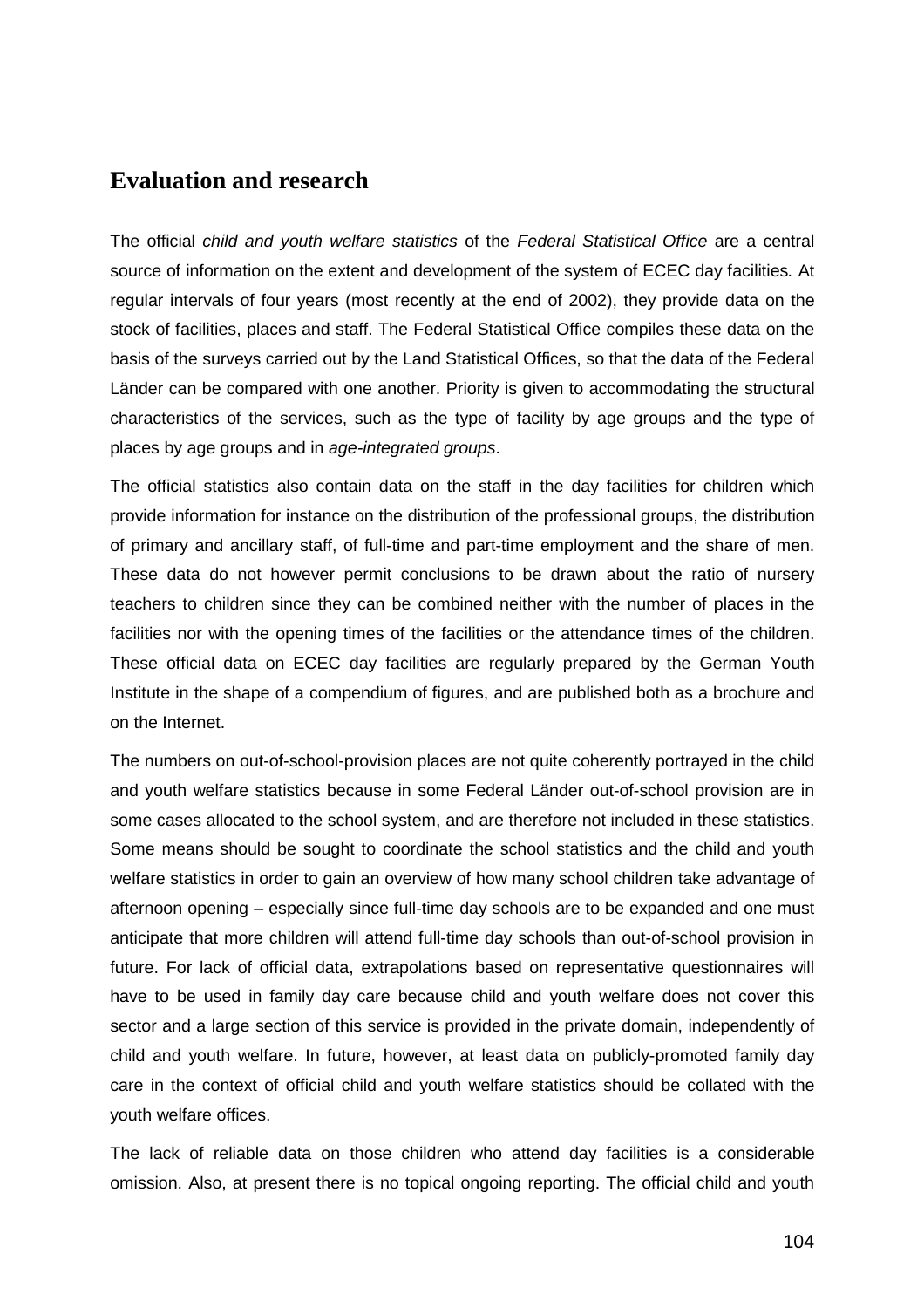welfare statistics of the Federal Statistical Office collate data on day facilities for children only every four years. It is planned to improve this unsatisfactory data situation. The surveys to be implemented in future on an annual basis also contain information on those children who attended the facilities. This includes information on the age and gender of the children, on the care times, on the possible migration background of the parents and on the language primarily spoken in the family and on use of educational assistance and familiarisation assistance for children with disabilities. This requires a legislative initiative. Until this conversion of the official statistics has been implemented, we will rely for information on the use of the existing services on representative surveys which collect some data on this. This  $in$ cludes the annual Microcensus<sup>38</sup> surveys, but also some periodical surveys, such as the family survey, the child panel and the Youth Welfare and Social Change project of the DJI and the SOcio-Economic Panel (SOEP) of the German Institute for Economic Research (DIW).

A particular problem is posed by the portrayal of the funding of day facilities. The child and youth welfare statistics demonstrate spending and income with regard to the final beneficiary, so that no survey of the funding shares of the Länder and the local communities can take place. The financial statistics of the Federation and the Länder are more authoritative in this respect. However, these too do not permit one to suitably collate the own shares of the organisations of facilities, so that the actual total costs can only be estimated.

A regular reporting tool on topics of overall child and youth welfare – taking account of day facilities with a variety of foci placed – is the Child and Youth Report of the Federal Government, which by law must be drafted once per parliament. Furthermore, the Internet portals of the Federal Ministry for Family Affairs, Senior Citizens, Women and Youth and of individual Land Ministries $39$  also offer information on ECEC day facilities.

The topics evaluation and quality management have taken on considerable additional significance in Germany in recent years. Several larger organisations of ECEC day facilities have developed their own procedures and manuals for this. In the context of the "National Quality Initiative in the System of Day facilities for Children" promoted by the Federal Ministry for Family Affairs, Senior Citizens, Women and Youth, quality criteria for day nurseries for the under-threes, nurseries and out-of-school provision, and building on this procedures of internal and external evaluation, have been developed which are being disseminated in a second project phase, but in line with the federal structure of the system not as binding instructions, but only as services which can be seized on by organisations and facilities. Having said that, it is promising that 10 out of 16 Federal Länder, as well as many

l

 $38$  Extrapolation on the basis of 1% of the population<br> $39$  Extensive Länder overviews are published in the Internet portal of the Brandenburg Ministry.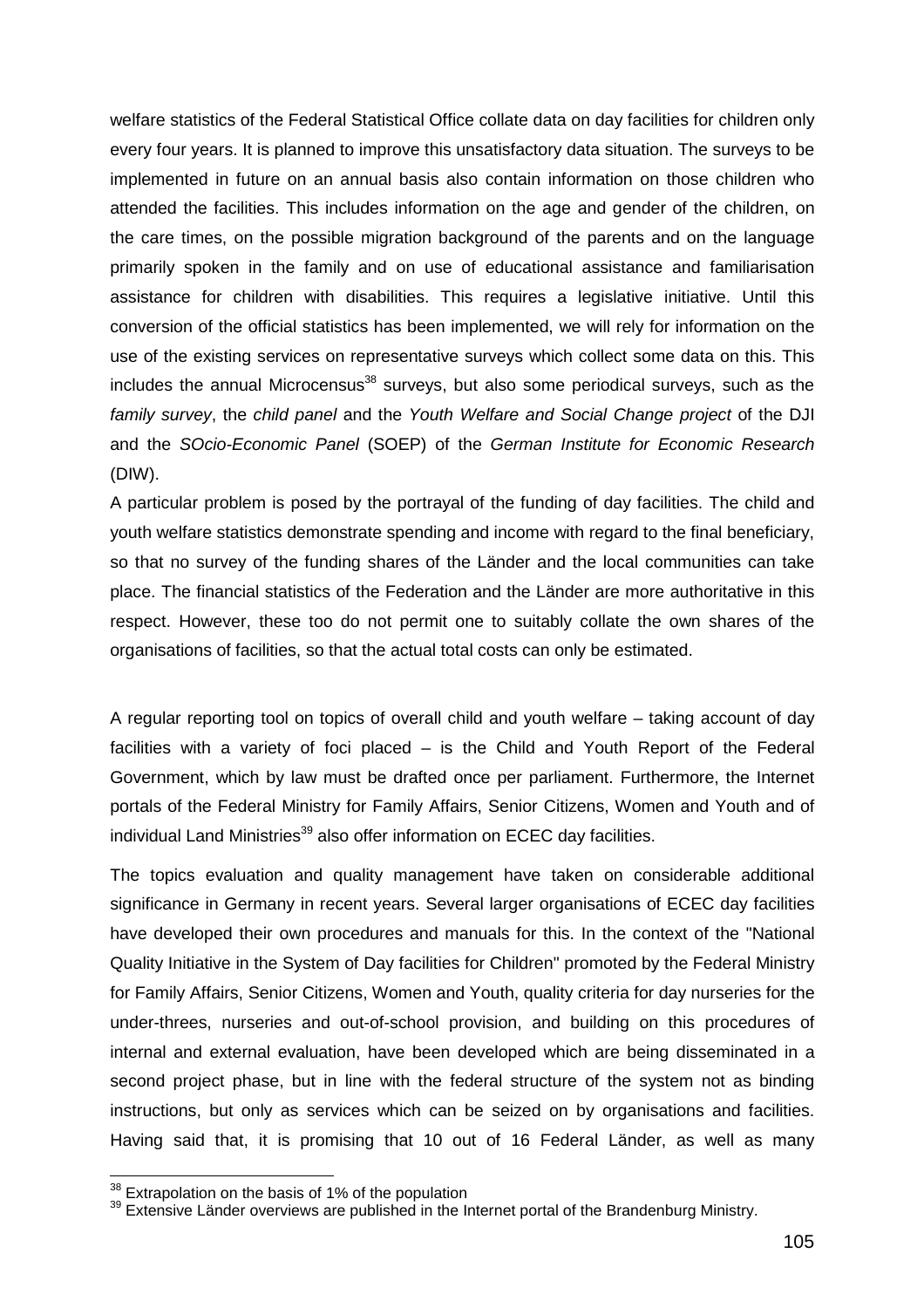municipalities and organisations, participated in the "National Quality Initiative". One should also mention here a project promoted by the Federal Ministry for Family Affairs, Senior Citizens, Women and Youth on the development and evaluation of curricular elements on the qualification of childminders, leading to a "Qualification in family day care for children" curriculum. This curriculum has now turned into a national standard.

With regard to scientific research, one can state that early childhood education in Germany is only very sparsely represented at the universities. There are only five chairs dealing with this subject. Furthermore, there are a few lecturers who deal with this field in parts of their work. Here, the spectrum of approaches and questions is very broad. It ranges from investigations on the determination of quality, via research into the profession and investigations on gaining social knowledge among children, through to ethno-methodological approaches. A problem lies in the fact that it is difficult to acquire money for research projects which are not directly linked to political topics and interests.

A larger number of projects on the field of ECEC day facilities is implemented in nonuniversity research institutes. As a type of major research, since the Länder pilot scheme on nurseries in several Länder in the second half of the seventies, projects have been established linking practice research and practice development. Work is done in such projects mostly on questions relating to the situation of families and children together with topics of the organisational and staff development of day facilities. A non-university social science research institute which in this sense works nationally and across organisations is the German Youth Institute, based in Munich and with a branch office in Halle. At Land level, two institutes carry out similar tasks, for Bavaria the State Institute for early childhood education in Munich, and for North Rhine Westphalia the Social Educational Institute in Cologne. Both enjoy national recognition in their fields. This kind of research is mostly organised as a cooperation association between research institutions, the Federation or the Länder and/or municipalities, as well as organisational associations of day facilities for children. Furthermore, there are a small number of private institutes whose work is focused on the area of early childhood education. One should mention here the Institute for Applied Social Research/Early childhood (INFANS), the "Educational Quality Information Systems" gGmbH (PÄDQUIS) the "International Academy for Innovative Education, Psychology and Economics" gGmbH (INA), all three based in Berlin, and the Institute for Applied Family, Childhood and Youth Research (IFK) at the University of Potsdam.

Furthermore, a large number of pilot schemes and smaller studies are being funded in the individual Federal Länder and by voluntary providers, the results of which are frequently difficult to gain access to, and hence are hardly noticed. In order to create a greater degree of transparency in this overall field of practical research and pilot projects, and to support the exchange both within research and between research, practice and the policy sphere, the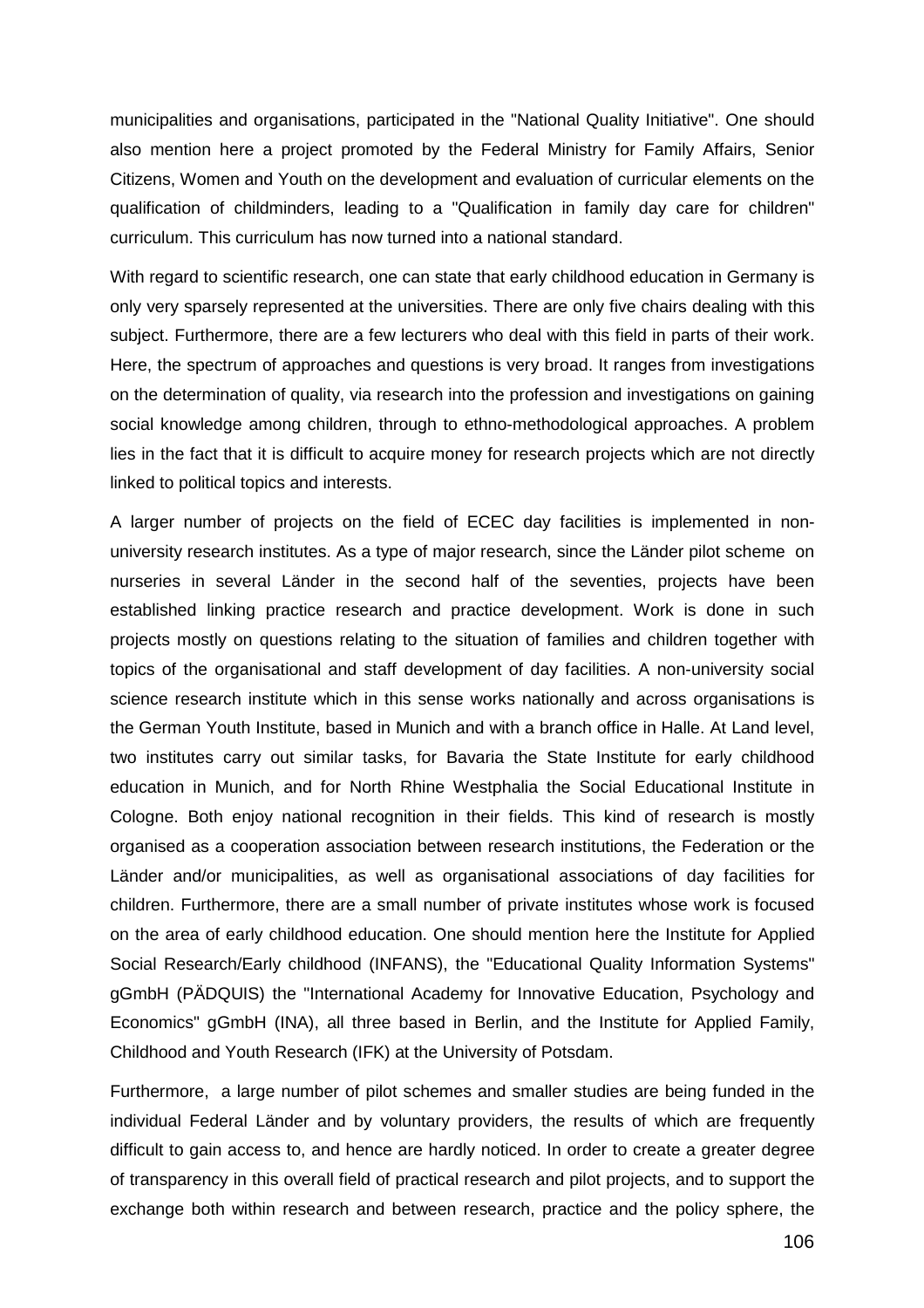database ProKiTa (www.dji.de/prokita) was commissioned by the Federal Ministry for Family Affairs, Senior Citizens, Women and Youth and set up at the German Youth Institute. Through this Internet portal it has been possible since November 2003 to search for information on research and pilot projects in the field of day facilities for children and family day care which have been carried out since 1998 and are still being carried out.

Overall, little has been done to investigate the quality of day-care services for children, in particular long-sectional studies on their significance for the educational biographies of children from different social and cultural backgrounds. This includes investigating the impact of different starting ages and in the duration of use of ECEC day facilities. Another important unanswered question is what the reasons are (apart from working) for some parents placing their children in ECEC day facilities and others do not. With regard to improving equal opportunities, this is particularly interesting against the background of results of research which suggest that children from socially disadvantaged families can benefit particularly from attending the ECEC day facilities.

Further topics which have been previously neglected, or new ones which have come up for research are

- the impact of part-time working by specialist staff linked to longer opening times of the facilities – on relationships between nursery teachers and children (continuity and discontinuity);
- investigations on what measures could improve educational participation by children and the impact of different funding models here (social segregation or integration);
- the impact of educational plans and of attempts to establish minimum standards on everyday life in nurseries and the educational processes of children;
- the search for potential improvements in the coordination and cooperation of the educational instances of family, day facilities and schools;
- the significance of the type of organisation for the quality of facilities, taking account of new funding procedures with the tendency towards larger organisations/associations;
- the significance of support systems for day facilities and family day care (specialist advice, cooperation with training and research facilities) for the quality of their work;
- the development of competences and advanced training of educational staff.

Overall, the networking of research with the training and practice of the specialist staff of day facilities for children is regarded as a matter of the utmost urgency.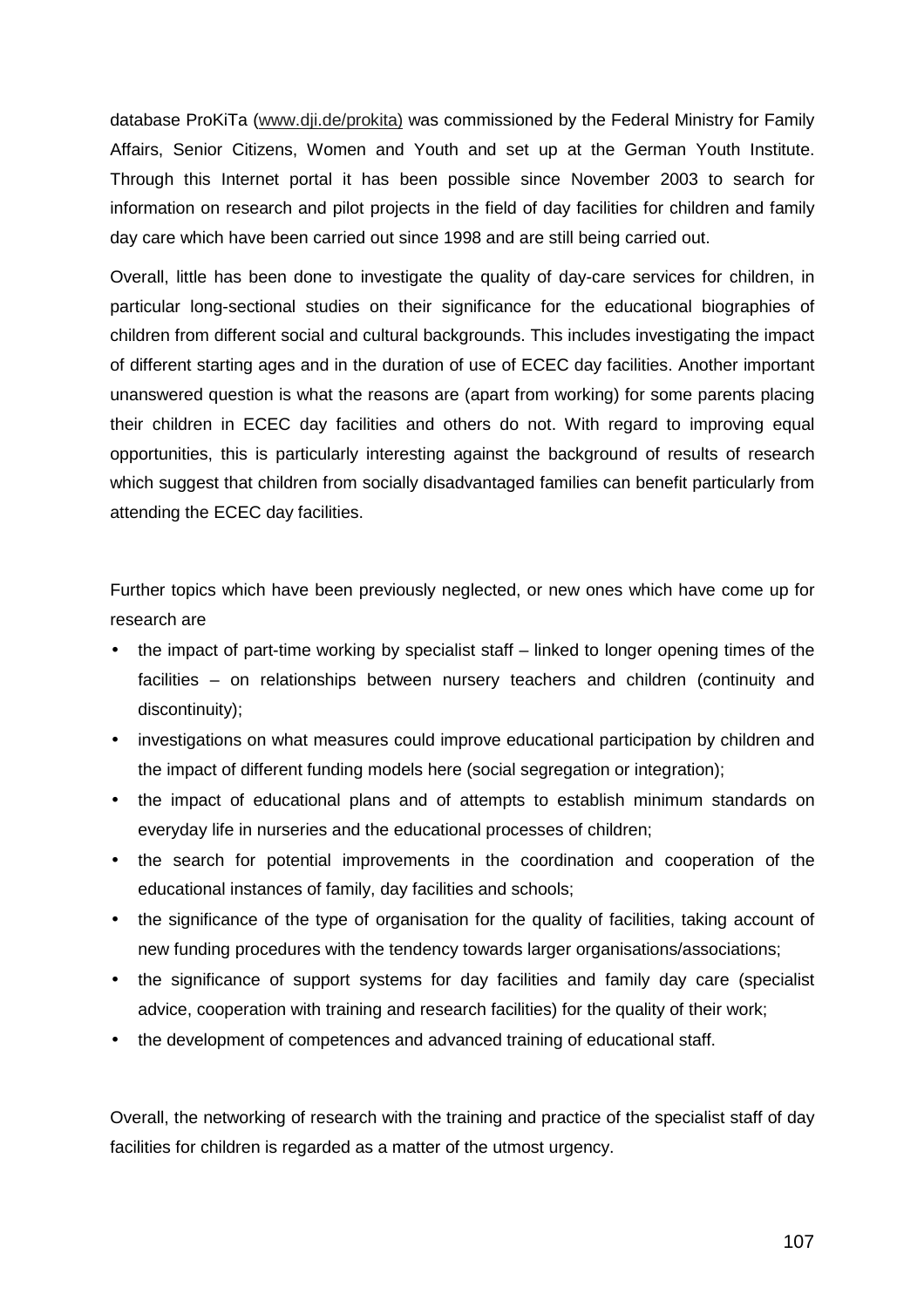# **Summary commentary**

The system of day facilities for children in Germany has a long tradition going back to two development lines; on the one hand, the foundation of "child-keeping" facilities during industrialisation in the first half of the 19th Century, and on the other hand the establishment of nurseries as an educational facility by Fröbel in 1840. Both lines of tradition are still effective, even if today all forms of facility are legally determined by the same responsibility, meaning guaranteeing care, education, child-raising (Art. 22 para. 2 of Book Eight of the Social Code).

Nurseries enjoy greater recognition and a different legal status than services for children under the age of three and services for school-age children. For children aged from three to starting school (school attendance, as a rule, being obligatory from the age of 6) there is an actionable *legal right* to a nursery place, whilst for younger and older children there is a legal right to maintain a level of service in line with demand (Art. 24 of Book Eight of the Social Code). The regulation for the all-day service concerns all age groups: as in general terms with the range of services for children outside nursery age, it is to be in line with demand (cf. pp. 31/32 and p. 63). Accordingly, nursery is well developed as a half-day facility in Germany, but the number of all-day places for the age group – in the West – leaves much to be desired, and the number of places on offer in the West for children before and after nursery age needs to be expanded as a matter of urgency.

In addition to these two characteristic lines of tradition, on the one hand Federalism, and on the other hand the principle of subsidiarity, determine the system of day facilities for children in Germany. The range of services is characterised by a pluralism which is difficult to portray. There is an extraordinarily broad variety of access, of organisations, of types of facility and forms of organisation of ECEC day facilities, and additionally, there is family day care. This variety is wanted since it offers the freedom to choose. At the same time, the arbitrariness accompanying the variety is an ever more frequent subject of criticism. When it comes to realising promotional standards for children and equal opportunities, there is a need for a minimum guarantee of equal standards – be it for the equipment and working methods (concepts), be it for the availability of day facilities and/or family day care.

Agreement has been reached among specialists that early, individual promotion of children is a precondition for successful development processes. This view, which has for a long time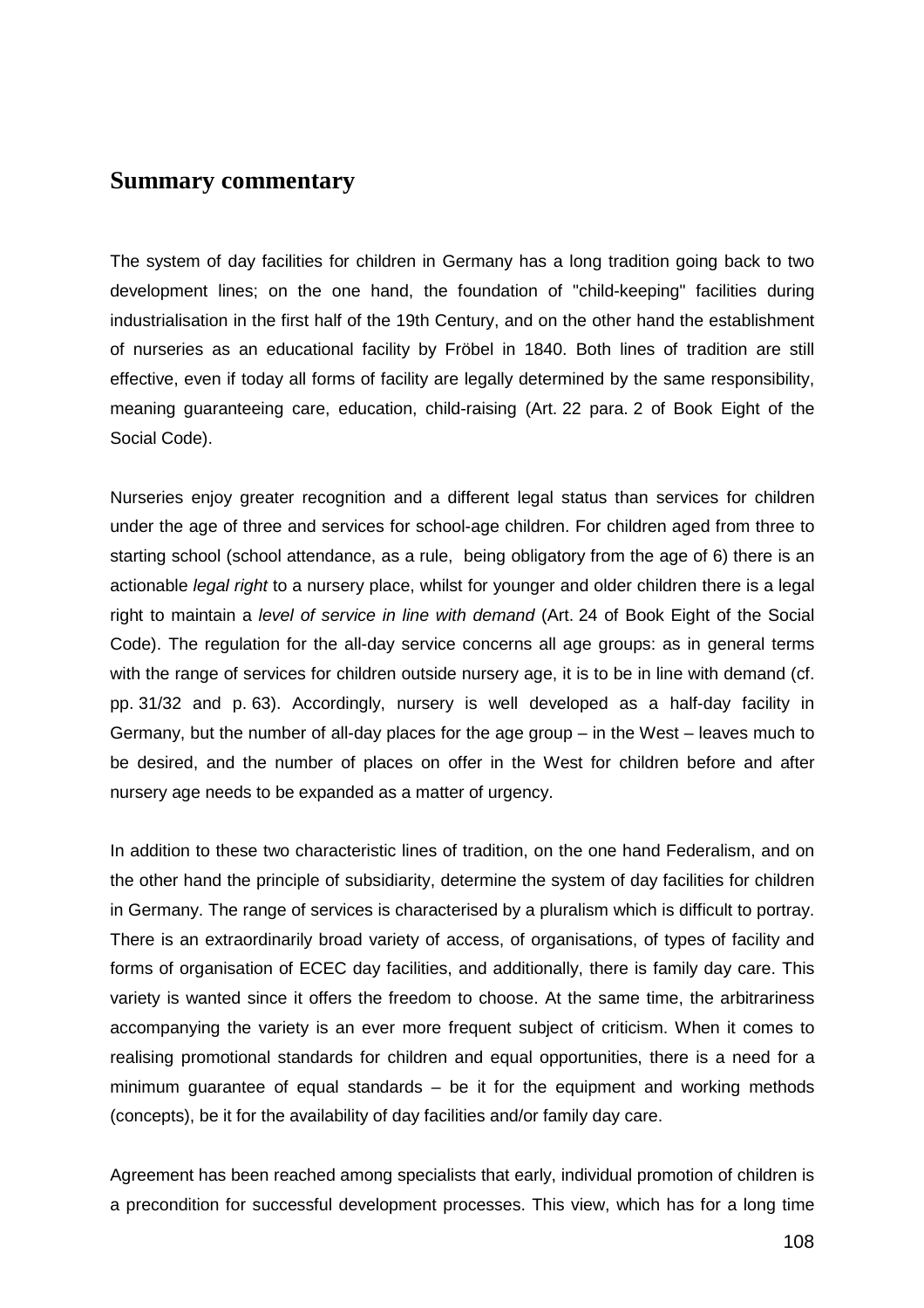been put forward, has found dissemination at political level after the PISA shock. There has never been so much public discussion or so many government initiatives on the question of care, education and child-raising as in recent years. Initiatives however face resistance when it comes to really achieving improvements.

The Länder insist on their constitutionally assured authority to determine for themselves how to shape the framework created by Federal law, in particular educational and child-raising programmes for the elementary field and training of the specialist staff. The municipalities insist on their constitutionally enshrined self-administration, but complain that they are not being provided with sufficient funds. In addition to its authority of (competing) legislation in the field of ECEC day facilities, the Federation can only carry out its function as an advisor, for instance by implementing and promoting pilot schemes. In the specialist discussion, this situation is considered to be a problem since it creates non-uniform conditions, and hence unequal opportunities in life. This basic fact isn't changed by the Federation, this legislative period, providing financial aids for the Länder and municipalities ("Future of Education and Care" investment programme, amounting to Euro 4 billion from 2003 to 2007 to build up and expand full-time day schools), and from 2005 relieving the municipalities of an annual burden of Euro 1.5 billion to expand the range of care services as needed, in particular for children under three.

As yet, there are no uniform instructions for the public organisations at local authority or district level who are responsible for providing a range of services in line with demand for children under the age of 3 and over the age of 6, including all-day places, to describe what is to be recognised as a demand. The planned reform of Book Eight of the Social Code is however to introduce binding demand criteria. The latest legal amendment several months ago already went in this direction, but will not be entering into force until 1 January 2005. According to the Federal Law Gazette (Bundesgesetzblatt) of 29.12.2003, the following sentence was added to Art. 24 of Book Eight of the Social Code: "As long as a range of services meeting demand in day facilities in accordance with the second or third sentence is not yet available, priority shall be afforded to giving places to children whose parents or guardians are in work or looking for work or employment." The envisioned amendment of Book Eight of the Social Code, in accordance with which the municipalities must provide places for certain groups of children under the age of three, adds another three to this demand criterion: training of parent couples or single parents, burdens on parents as a result of other tasks within the family, no sufficient guarantee of the best interests of the child being safeguarded. The inclusion of the abovementioned demand criteria in the law hence increases the obligation of the local youth welfare organisations to expand the number of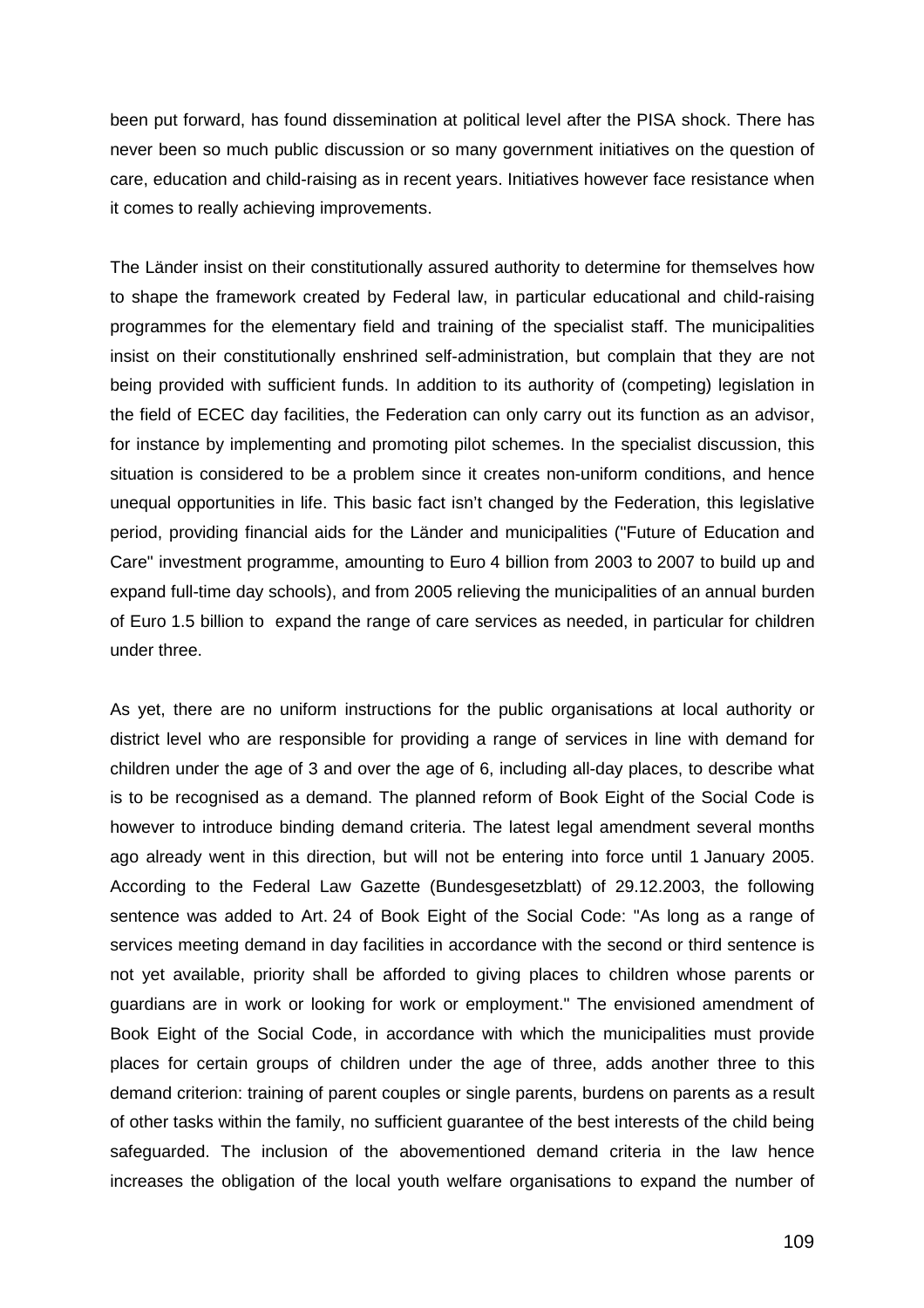places on offer – which signifies progress for the Western Federal Länder – but an educational right is not one of the criteria.

In the context of historical developments, the division of Germany after the Second World War plays a decisive role. In the German Democratic Republic, a path was chosen which led to the system being uniform in more ways. The level of services provided by ECEC day facilities was increased and systematically planned for all age groups as a blanket all-day offering and safeguarded by educational and child-raising plans. The Eighth Book of the Social Code of 1990/1991, which reorganised the promotion of children in day facilities and in family day care, hence encountered a basis in the new Federal Länder different from the former Federal territory. While in the old Federal Länder one speaks of a need for progress in expanding the number of places, the focus in the new Länder is on maintaining the places presently being offered.

In drafting the background report for Germany, the difficulty arose of suitably dealing with the fact that, on the one hand, the same statutory basis applies to the entire Federal Republic of Germany, whilst on the other hand the situation between the former Federal territory (Western Federal Länder) and the new Federal Länder (Eastern Federal Länder) still differs considerably. The report mainly bases its lines of reasoning on the Western tradition, in which the majority of facilities indeed stand, but also portrays the situation in the East in each case.

The latest announcements of the Federal Government on refining the system of day facilities and family day care, as well as the bill to reform the Child and Youth Welfare Act on the quality-orientated expansion of day-care in line with demand (Day-Care Expansion Act) aim at the need in the West to catch up, as well as at safeguarding the level of service in the East. The Day-Care Expansion Act is being debated at present. The reform is above all concerned with increasing the level of supply for children under the age of three. The recently published data of the latest official child and youth welfare statistics for the end of 2002 confirm the considerable need for targeted measures to achieve expansion since the average level of supply with places has been practically stagnant since 1998 for all age groups (cf. Tables 5-7). There has only been a noticeable increase in the number of all-day places in the nursery area in the Western Federal Länder: Roughly one nursery place in four is now an all-day place (in 1998 it was not even one place in five). The envisioned Day-Care Expansion Act however aims at the same time to achieve qualitative improvements in ECEC day facilities.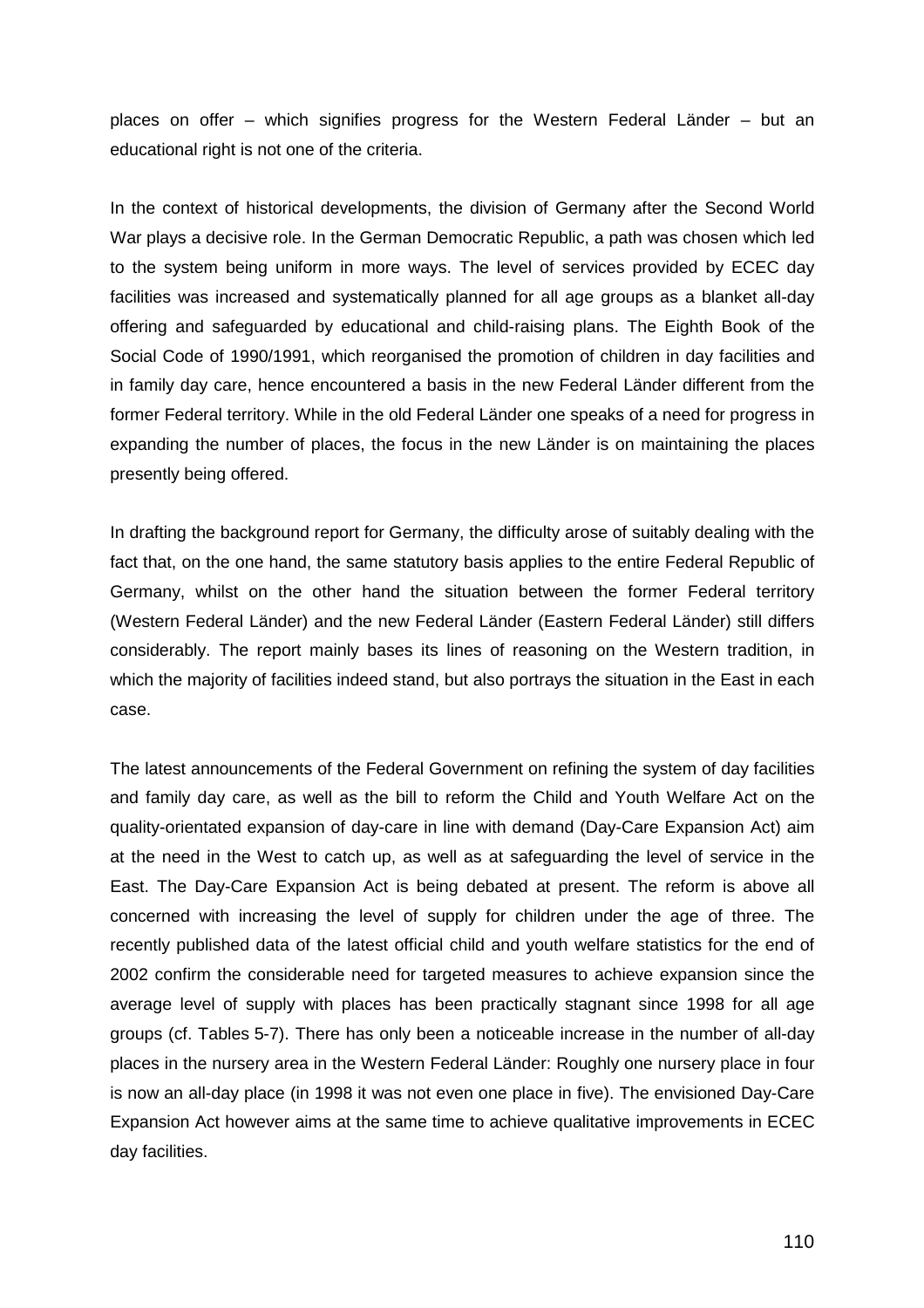In order to accommodate this qualitative side, the developments that have been introduced by the second phase of the "National Quality Initiative in the System of Day facilities for Children" promoted by the Federal Ministry for Family Affairs, Senior Citizens, Women and Youth, the project on the educational responsibility of ECEC day facilities (INFANS) or a new project started at the DJI to observe and document educational and learning processes are also important.

A number of further proposals on the further development of the system of day facilities for children at the level of the Federation, the Länder and municipalities is contained in a "Stepby-step reform plan" in the expert report published by the Federal Ministry for Family Affairs, Senior Citizens, Women and Youth in 2003 "It's all about making a good start!" (pp. 324 et seq.). The following are given amongst other recommendations to the political sphere

- re-defining and re-evaluating the cost estimate for elementary education against the background of the insight that expenditure on ECEC day facilities are not lost subsidies, but investments with a high macroeconomic return;
- combining competences and resources for the raising of children and youth at government level;
- the conclusion of state treaties between the Federation and the Länder to ensure the necessary standards on the educational and child-raising responsibility, on the qualification of specialist staff, as well as on establishing and equipping ECEC day facilities;
- agreement between the Länder on joint educational standards;
- blanket development of cooperation relationships of ECEC day facilities with schools and other agencies which are of fundamental significance for the promotion of children;
- redistributing the funding burdens; it is proposed that the Federation will be involved in expanding day facilities, the Länder will bear the staffing costs, as in schools, and the municipalities will pay for the material costs.

Additionally, efforts must be undertaken to improve the *data situation* and the *promotion of* research. Information on family day care is generally inadequate. With regard to institutional care, education and child-raising, data saying which children attend the facilities are largely missing. There is also no quick, ongoing reporting at the moment. The data of the Federal Statistical Office for the official child and youth welfare statistics are only collected every four years. As already mentioned, improvements are planned here. The legal basis is supposed to be provided by an amendment of Book VIII of the Social Code, which has to be approved by both houses of parliament.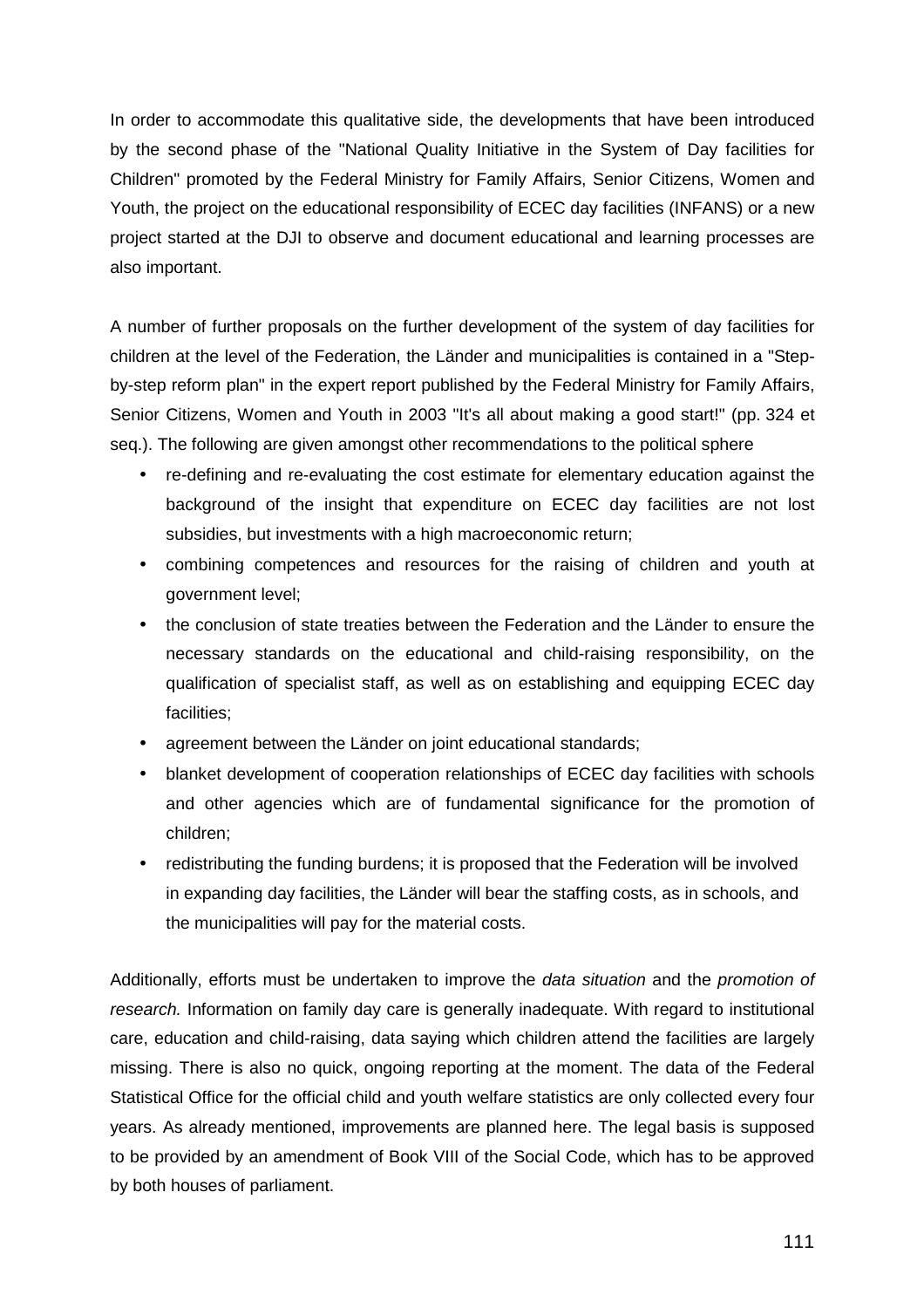Also the initiative of the Federal Government to integrate non-formal and informal education at child and juvenile age within a national educational reporting system (cf. Rauschenbach et al. 2004), is to be evaluated as an approach to improve the state of information. A further source of information on the system of ECEC day facilities is the Child and Youth Reports of the Federal Government, which appear every four years (once per parliament). However, ECEC day facilities as a rule were not given greater attention in these reports than the other areas of child and youth welfare, although ECEC day facilities is the largest field by far. This will change with the current 12th Child and Youth Report, presently being prepared, which has the working title "Education and Child-Raising outside School". Options for action are to be developed for the political sphere and for society which can flow into socio-political processes and sustainably support the everyday life of families with children. Topics such as expanding child-care for children under three, improving the quality of ECEC day facilities, supporting parents' child-raising responsibility and shaping the transition from ECEC facility to school now form part of the external, independent committee of experts's task.

With regard to research and evaluation, all sides are calling for more funds to be provided and for the creation of greater networking and continuity. It is a matter amongst other things of building up and expanding links and forms of cooperation between practice, training and research, which have been missing so far. Currently, it will be important above all to scientifically accompany the development, determination and safeguarding of quality and of introducing elementary educational and child-raising plans of the Länder. In the long term, the impact of various concepts of educational work and the support of children's educational careers are to be investigated.

The outlook for the realisation of the new educational understanding in the field of day facilities for children is in principle good since in a nursery the promotion of the interests and abilities of children in a manner related to the world in which they live prevails, as it corresponds to the self-perception of a separate, extensive social promotional responsibility. However, for a systematic promotion of individually different educational paths, nursery teachers firstly require specialist support, and secondly corresponding basic conditions.

Problems also arise when the established expectations as to promotional performance in the field of early childhood learning go hand in hand with the call to shift forward school teaching and learning methods as is being expressed in some publications. In the new Federal Länder, such a trend is shown if methods of child-raising and educational plans from GDR times, which one thought had long gone, have continued to be passed on or are being brought back to life. Educational plans which do not take account of the equality of the functions of child-raising and care are in danger of supporting this direction if promotion is equated institutionalised learning. Possibilities of the systematised encouragement and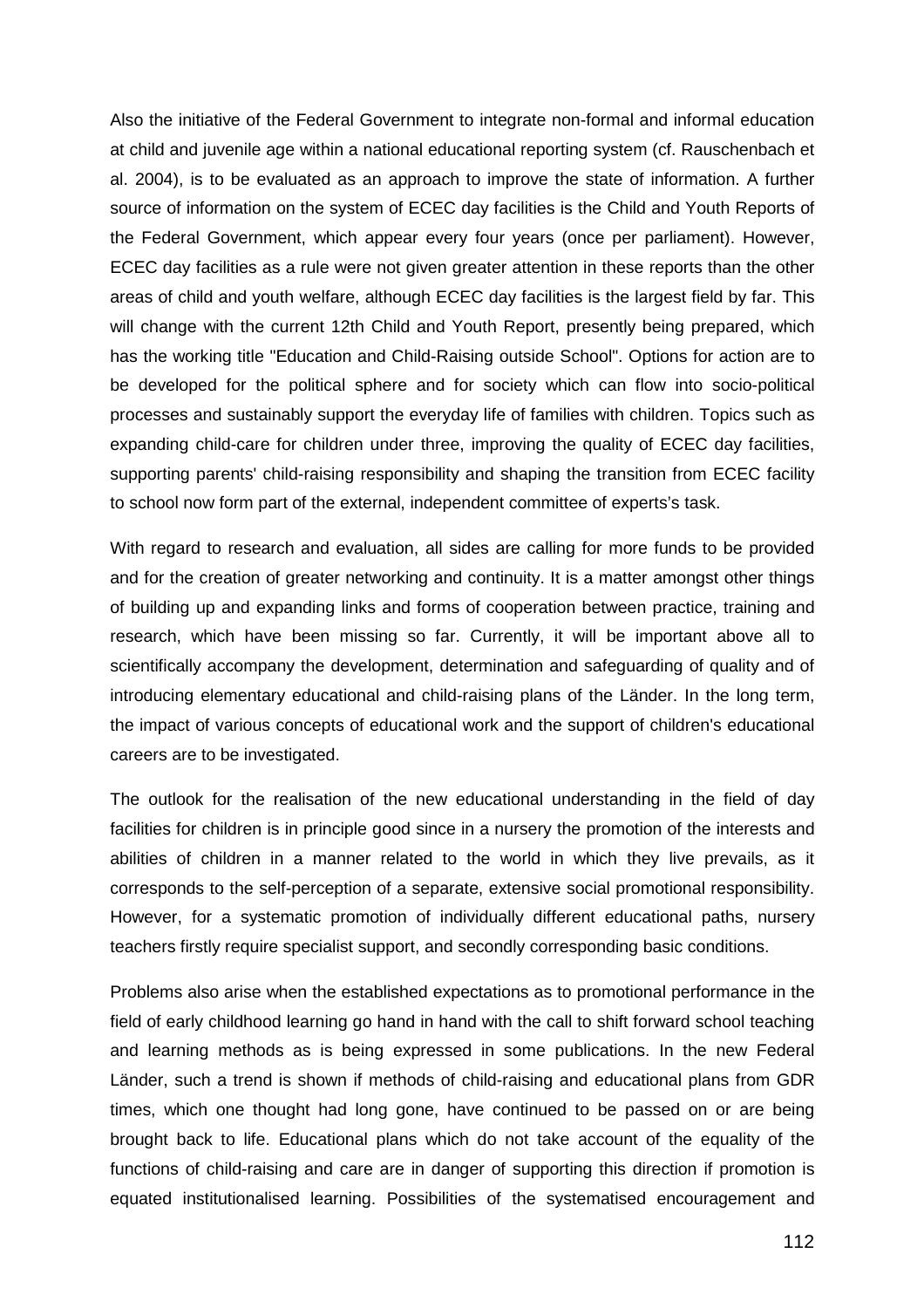accompaniment of the education of children based on the idea of a dialogue and coconstruction between children and adults still have to be developed and tried. The named projects, on the educational responsibility of INFANS ECEC day facilities (cf. Laewen et al. 2001 as well as p. 58), and to observe and document educational processes (cf. also note 28, p. 52) are approaches in this direction. The more the institutionalisation of childhood advances, the greater the challenge will become to grant children within and outside day facilities scope for action for free activities of their own and under their own guidance.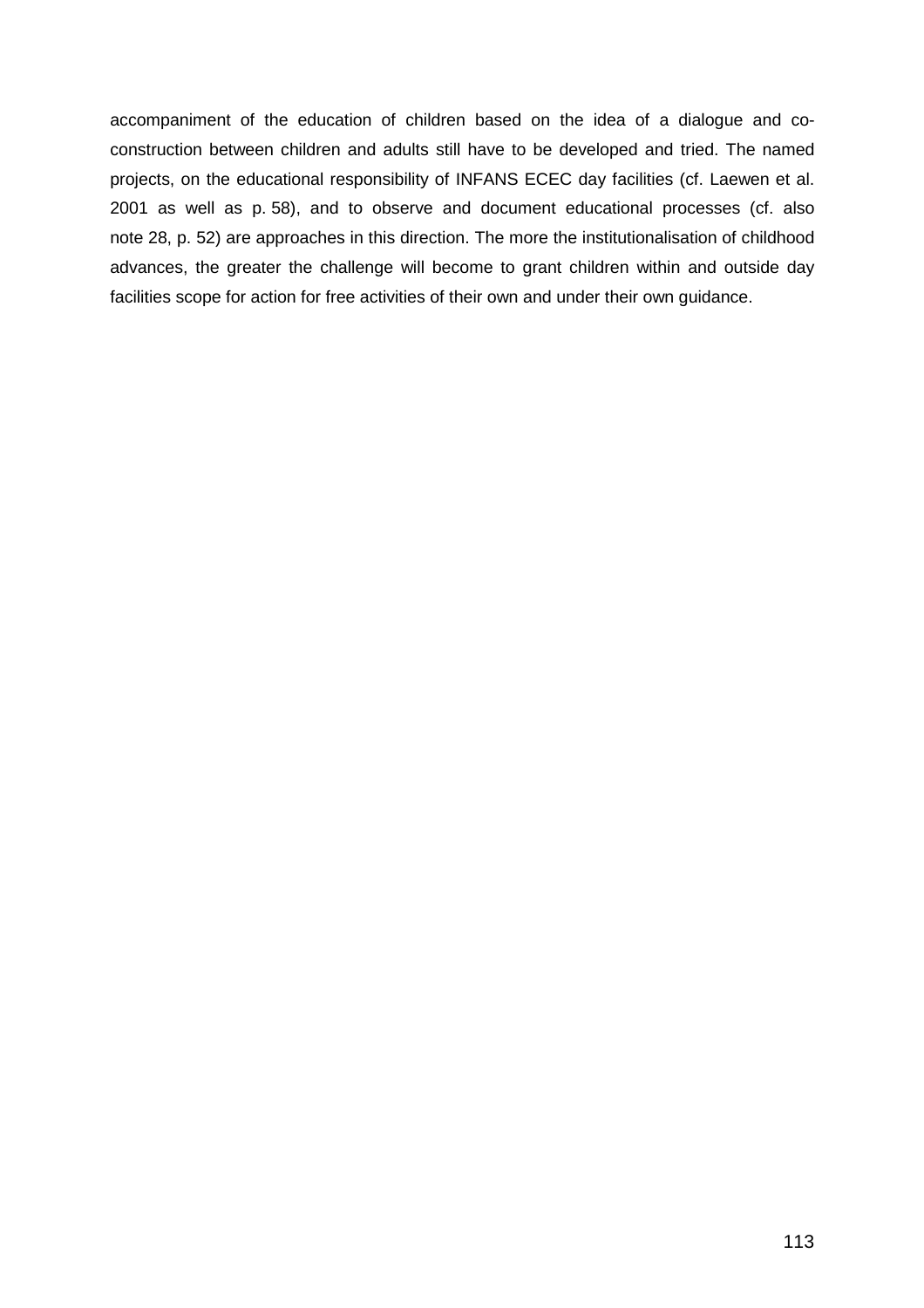## **Annex**

# **Important terms (Glossary)**

**Advisory parent council**/parents' representation: committees supporting participation by parents

**Age mix**: Principle of group organisation in day facilities for children across several age groups

**All-day facilities**: form of day facility with longer opening times (from roughly 8 hours) offering all-day places incl. lunch

**Ancillary staff**: > Auxiliary staff

**Assistant nursery teacher**: staff member in day facilities for children with educational care training, mostly to support the group leader

**Auxiliary staff**: additional staff in the group service of day facilities

**Care, education and child-raising**: main tasks (functions) of promotion of children in day facilities and day-care

**Child and youth welfare**: sub-system of income support which is allocated to day facilities for children and day-care, on the basis of the Child and Youth Welfare Act (Book Eight of the Social Code)

**Child benefit**: state monetary benefit to support families

**ECEC day facilities**: neutral umbrella term for the functions of the system of day facilities.

**Day facilities for children**: institutions of non-family socialisation for children between 0 and a maximum of 14

**Day nurseries for the under-threes**: day facilities which offer places for children until the age of three (In this report in each case it is the supply of places for children of day nursery for the under-threes age which is meant, irrespective of whether the facility is also attended by children of other age groups.)

**District:** regional association of > Municipalities as an administrative structure: larger towns within the region form their own administrative units (municipality not associated with a district)

**Early childhood care, education and child-raising**: term used here for the promotion of children before starting school as an analogy to ECEC (Early Childhood Education and Care), in German: > Betreuung, Bildung and Erziehung

**Education**: cf. pp. 51/52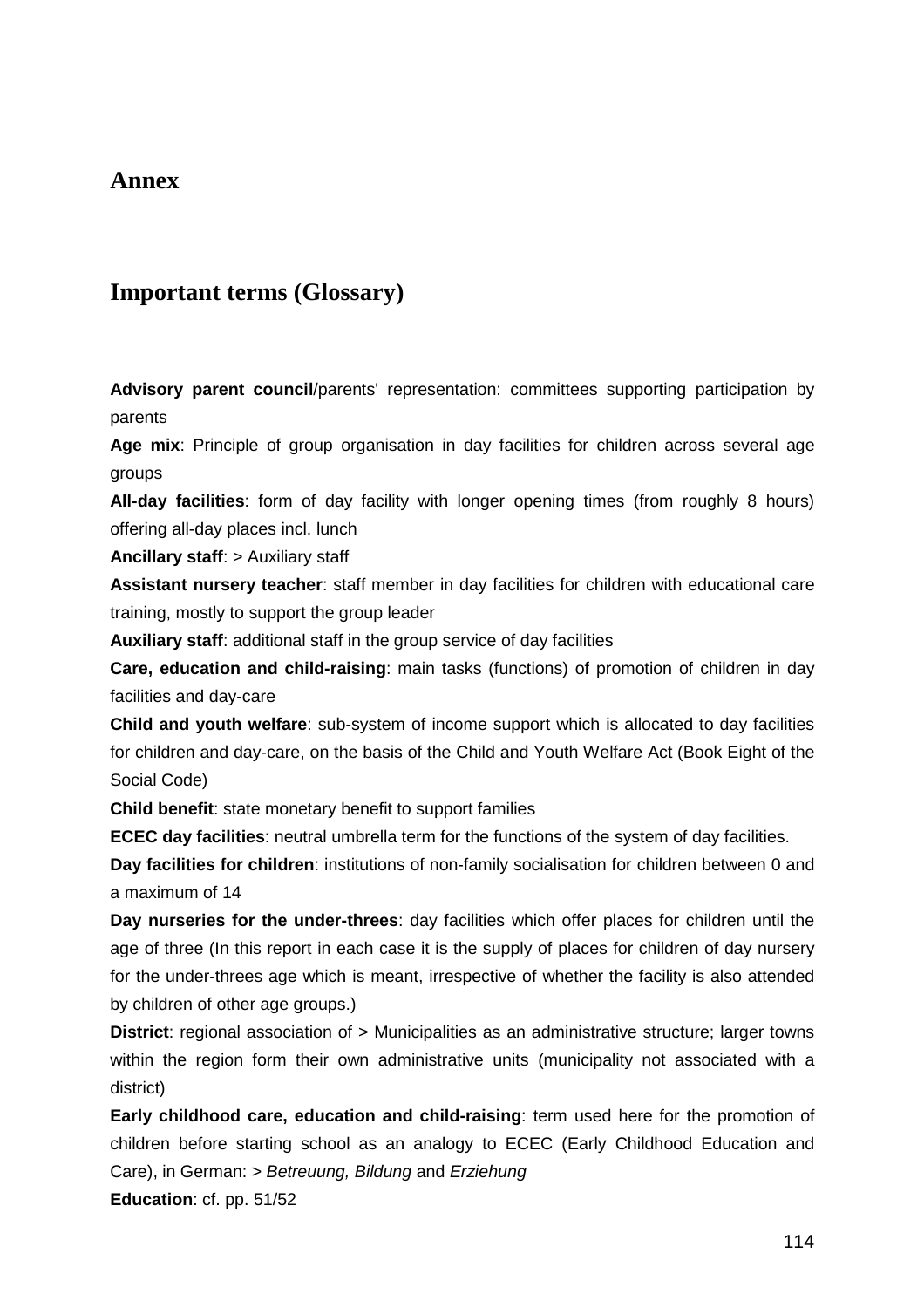**Educational plan**, here: umbrella term for various forms of regulations for educational work (curricula) at Land level

**Elementary area**: the institution > Nursery as part of the educational system

**Employment Contract Guidelines** (Arbeitsvertrags-Richtlinien - AVR): collective agreement for civil servants without life tenure (nursery teachers) in confessional organisations

**Familiarisation**: designed adaptation phase in the day facilities

**Family day care**: services to care for, bring up and educate children in the family framework by childminders (socialisation approach similar to a family), for children under the age of three and school children as an alternative to a day facility, for children from 3 to 6 as a supplement to a day facility if care time is insufficient

**Federation**: abbreviated form for the state administration above Land level

**Federal salary scale** = BAT: collective agreement for employees in the federal public service without civil servant status (e.g. nursery teachers)

**Fachhochschule** higher education institution offering highly practice-related study courses of a scientific nature

**Freedom to choose**, here: legal right of parents to (a) select a > Day facility in line with their own ideas with regard to child-raising and (b) selection between a day facility and > Daycare, where no disproportionate additional costs are incurred

**Further training**: ongoing in-service skill-building

**Half-day facility**: form of day facility which only offers half-day places, as a rule in the morning, in some cases also in the afternoon (in each case 3-4 hours in the morning and/or in the afternoon with a lunch break)

**Income support**: welfare benefits, available during periods of economic hardship, to ensure the social subsistence level, to meet the costs of living or in special circumstances

**Integration facilities**: day facilities in which children with and without disabilities are cared for and promoted in integration groups together with other children

**Interns**: trainees during a practical vocational phase

**Länder (= Federal Länder)**: state structure of the Federation which is responsible for the exercise of state powers and carrying out tasks in accordance with the Basic Law (Grundgesetz)

**Legal right**: actionable right to a (half-day) place in a day facility for children from when the child reaches the age of three until starting school

**Maternity Protection Act:** Occupational safety law protecting mother and child from health hazards at the workplace and dismissal and, in most cases, securing the previous pay level during the period of prohibition of work.

**Municipalities**: administrative structure below Land level

**National Quality Initiative in the System of Day Facilities for Children**: research association spanning organisations and Länder promoted by the Federation to improve the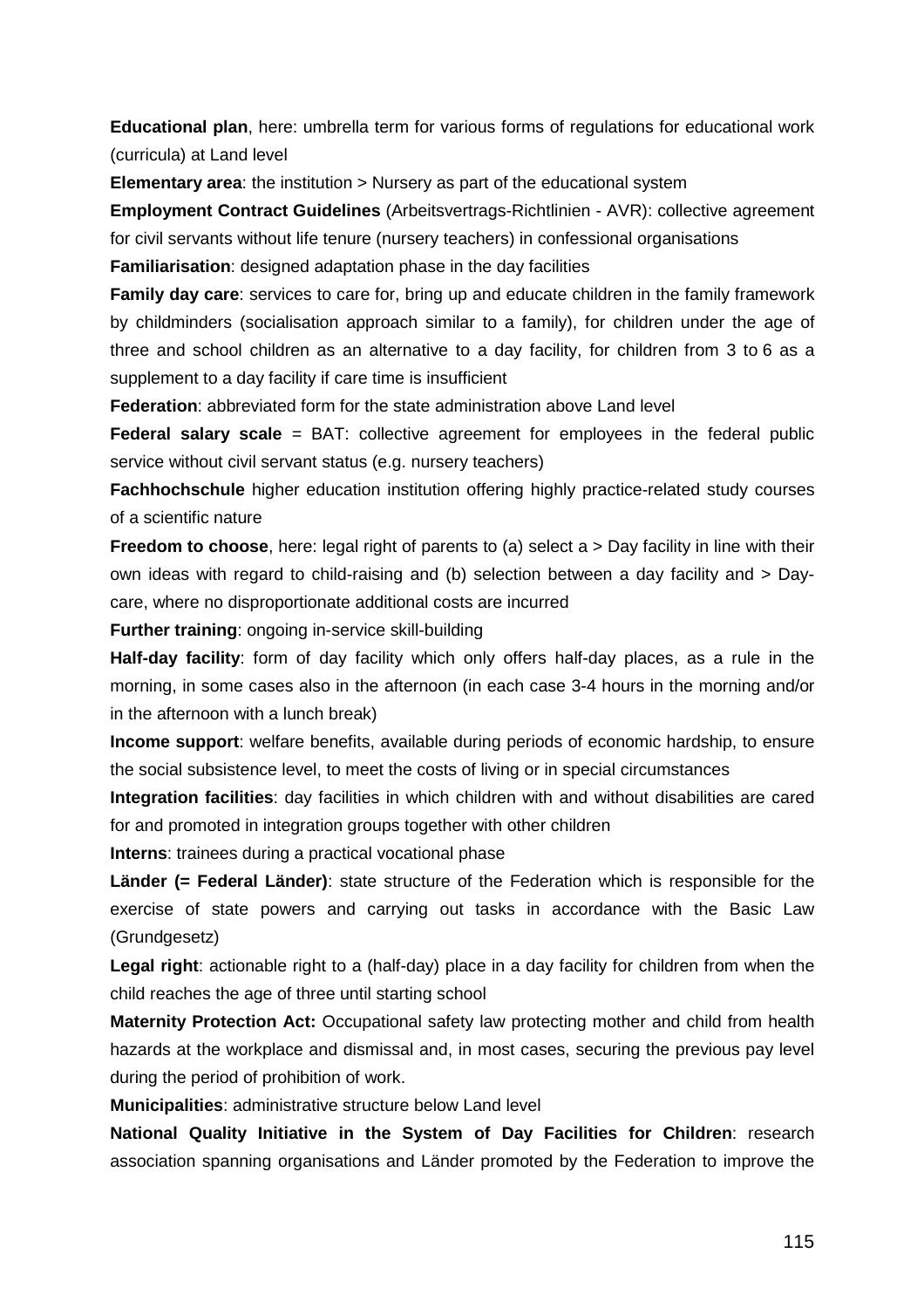quality of the service provided by day facilities for children on the basis of internal and external evaluation

**Need** / level of service in line with demand: cf. p. 63

**Nurseries**: day facilities which offer places for children between 3 and approx. 6 (when they start school) (In this report in each case it is the supply of places for children of nursery age which is meant, irrespective of whether the facility is also attended by children of other age groups.)

**Nursery teachers**: specialist staff for educational work in day facilities and other fields of child and youth welfare

**Operating licence**: result of the examination of minimum requirements to operate a day facility

**Organisations**: There are three types of organisations (a) providers of benefits of child and youth welfare which as public organisations (local and non-local) are responsible for the overall level of services, (b) operators of day facilities as public organisations, and (c) operators of day facilities as voluntary providers, meaning all recognised charitable and private providers (cf. pp. 33/34)

**Out-of-school provision**: day facilities which offer places for school-age children outside school (In this report, in each case it is the supply of places for school children which is meant, irrespective of whether the facility is also attended by children of other age groups.)

**Parental leave and child-rearing benefit**: state benefits for parents who wish wholly or partly to devote themselves temporarily to bringing up their children after the birth of a child **Parents' initiative**: combination of parents as organisations of a day facility

**Recognition year**: practical year following two-year training as a nursery teacher **Remedial educationalists**: specialist staff with therapeutic-educational training

**Qualified social educationalist**: specialist educational staff graduated from a **Fachhochschule** 

**Qualified educationalist**: specialist educational staff with University graduation

**Situation-based approach**: broad educational concept in day facilities in which planning of services for children or of projects with children – respecting the autonomy of the children – responds to their circumstances and interests (cf. pp. 48/49)

**Specialist advice**: support for specialist staff in day facilities, in some cases also for the organisations; advice provided independently or in a superior function

## **Subsidiarity principle**: cf. p. 29

**Technical College - Fachschule** (for social education): further education-level training facility for nursery teachers

Youth welfare office: specialist authority of the local > Organisation of public child and youth welfare with responsibility for planning, inter alia for providing day facilities

**Youth welfare committee**: part of the youth welfare office in addition to administration which carries out ongoing transactions; it is concerned with all fundamental matters of youth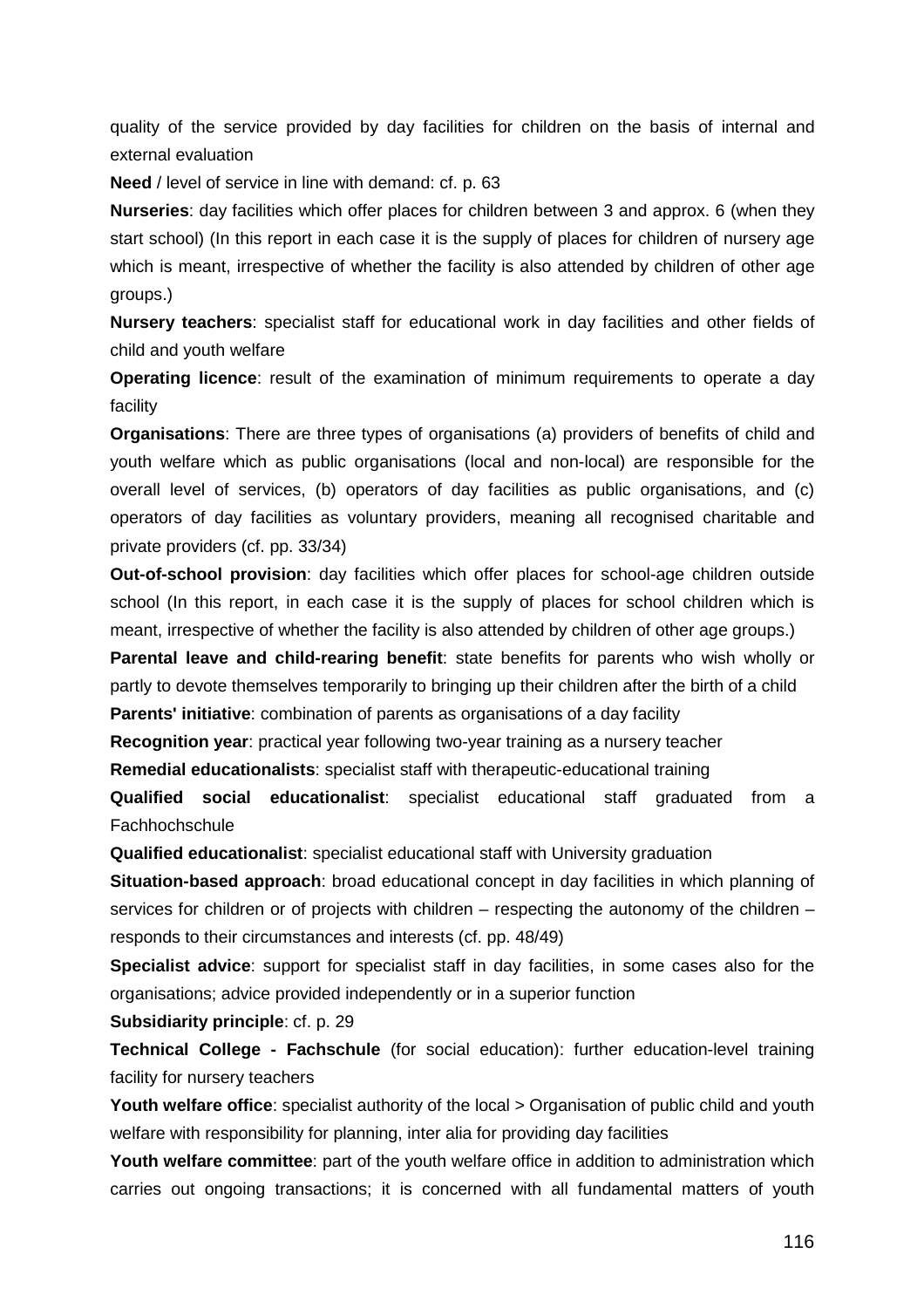welfare and has considerable rights to participate in decision-making; members include representatives of welfare associations, in addition to representatives of the elected local parliaments, youth welfare associations and recognised voluntary providers.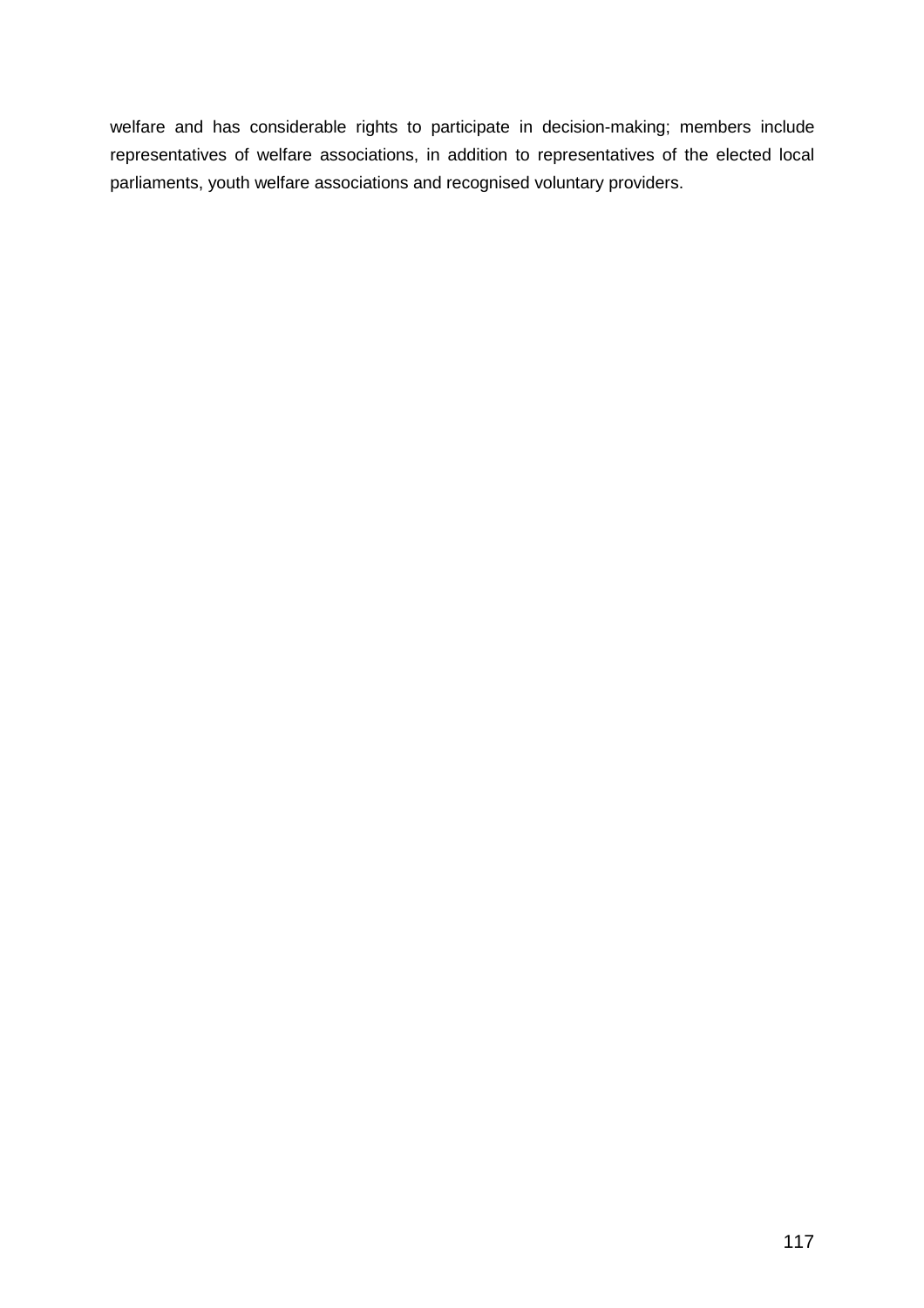## **Bodies, organisations, institutions, associations**

**Conference of Ministers of Culture and Education** (KMK): standing specialist conference responsible for co-ordinating the educational system of the Länder (Länder Ministers plus Federal Minister)

**Conference of ministers for youth** (JMK): Body to co-ordinate inter alia child and youth welfare of the Länder (Land Ministers plus Federal Minister)

**Education Forum**: time-limited committee of the Federation and the Länder with the participation of employers' associations, trade unions, churches, scientists et al. to safeguard quality and future ability of the German educational system (1999 – 2001)

**Federal Ministry for Family Affairs, Senior Citizens, Women and Youth** (BMFSFJ): Ministry which is responsible amongst other things for the implementation of Federal policy in matters related to families, children and day facilities

**Federal Ministry of Education and Research** (BMBF): Ministry which is responsible for the implementation of Federal policy in the areas of education and science, research and technology

**Federal Working Party of Independent Welfare** (BAG FW): combination of the Federal Association of the Working Men's Welfare Association (Arbeiterwohlfahrt), the German Caritas Society, the Social Service Agency (Diakonisches Werk) of the Evangelical Church, the German Equal Representation Welfare Association (Paritätischer Wohlfahrtsverband), the German Red Cross, Central Welfare Office for Jews in Germany (Zentralwohlfahrtsstelle der Juden)

**Federal Youth Board of Trustees**: body of experts to advise the Federal Government

**German Association for Public and Private Welfare** (DV): central combination of all public and voluntary providers of social work in the Federal Republic of Germany with the goal of encouraging and co-ordinating social assistance, child and youth welfare, as well as health assistance

**Land Ministries**: government units at Land level; the composition of the Ministries in whose competence ECEC day facilities fall differs from case to case

**Local Authorities' National Associations**: German Association of Cities and Towns, German Association of Towns and Municipalities, German Association of Municipalities not Associated with a District

**Working Party for Youth Welfare** (AGJ): Combination of highest youth authorities of the Länder, national associations, Land Youth Offices, youth associations, specialist organisations and other associations to refine child and youth welfare

**Youth Welfare Committee:** part of the youth welfare office in addition to administration which carries out ongoing transactions; it is concerned with all fundamental matters of youth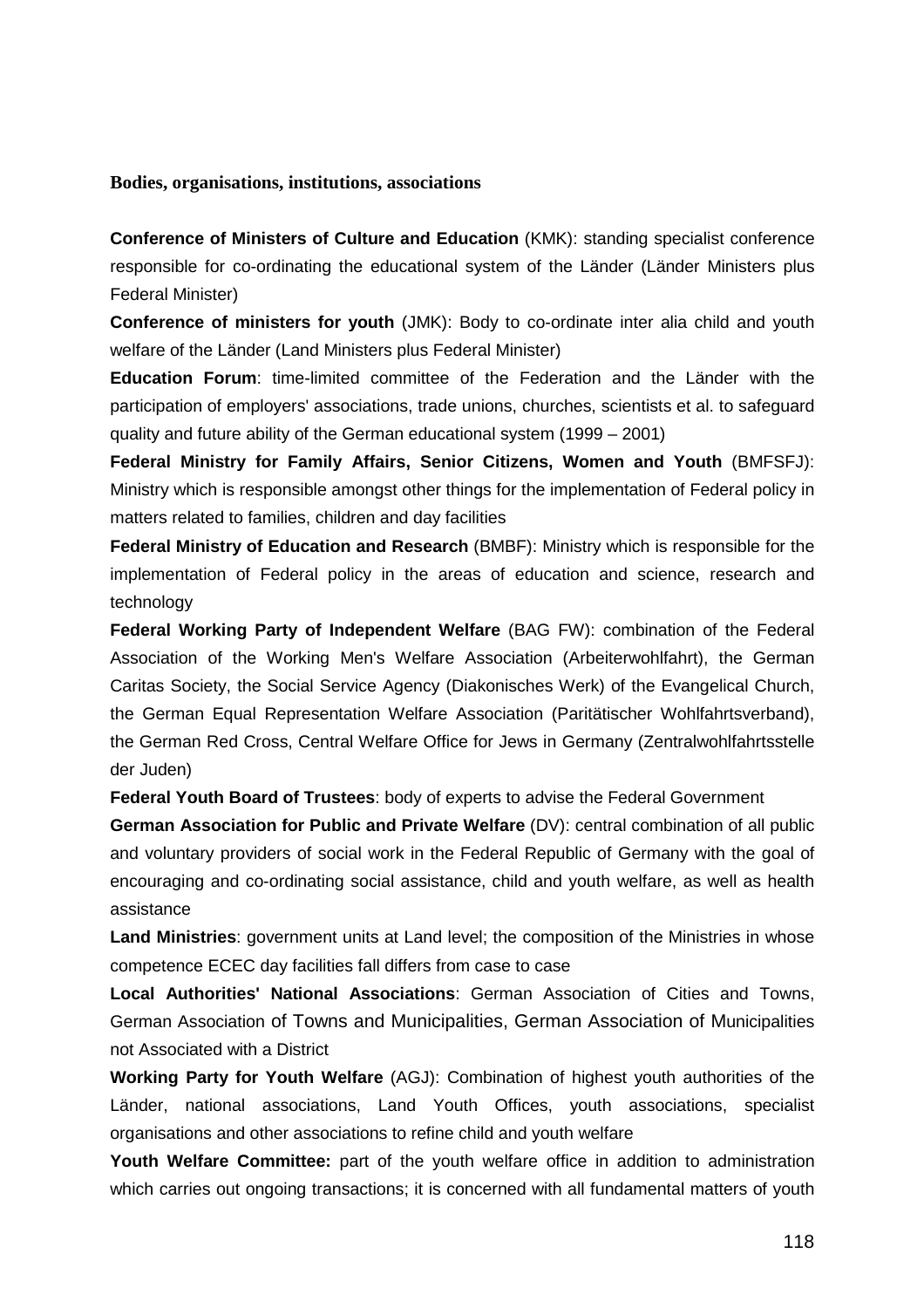welfare and has considerable rights to participate in decision-making; members include representatives of welfare associations in addition to representatives of the elected local parliaments, youth associations and recognised voluntary providers.

## In addition there are many **specialist and professional associations:**

in addition to the trade unions (Trade Union for Education and Science – GEW; United Services Trade Union – ver.di) there are, for instance, associations of the church organisation associations (Federal Association of Evangelical Day Facilities for Children – BETA; Association of Catholic Day Facilities for Children – KTK), the Pestalozzi-Fröbel Association (PFV) and the Federal Association of Childminders for Children in Day-care (TMBV).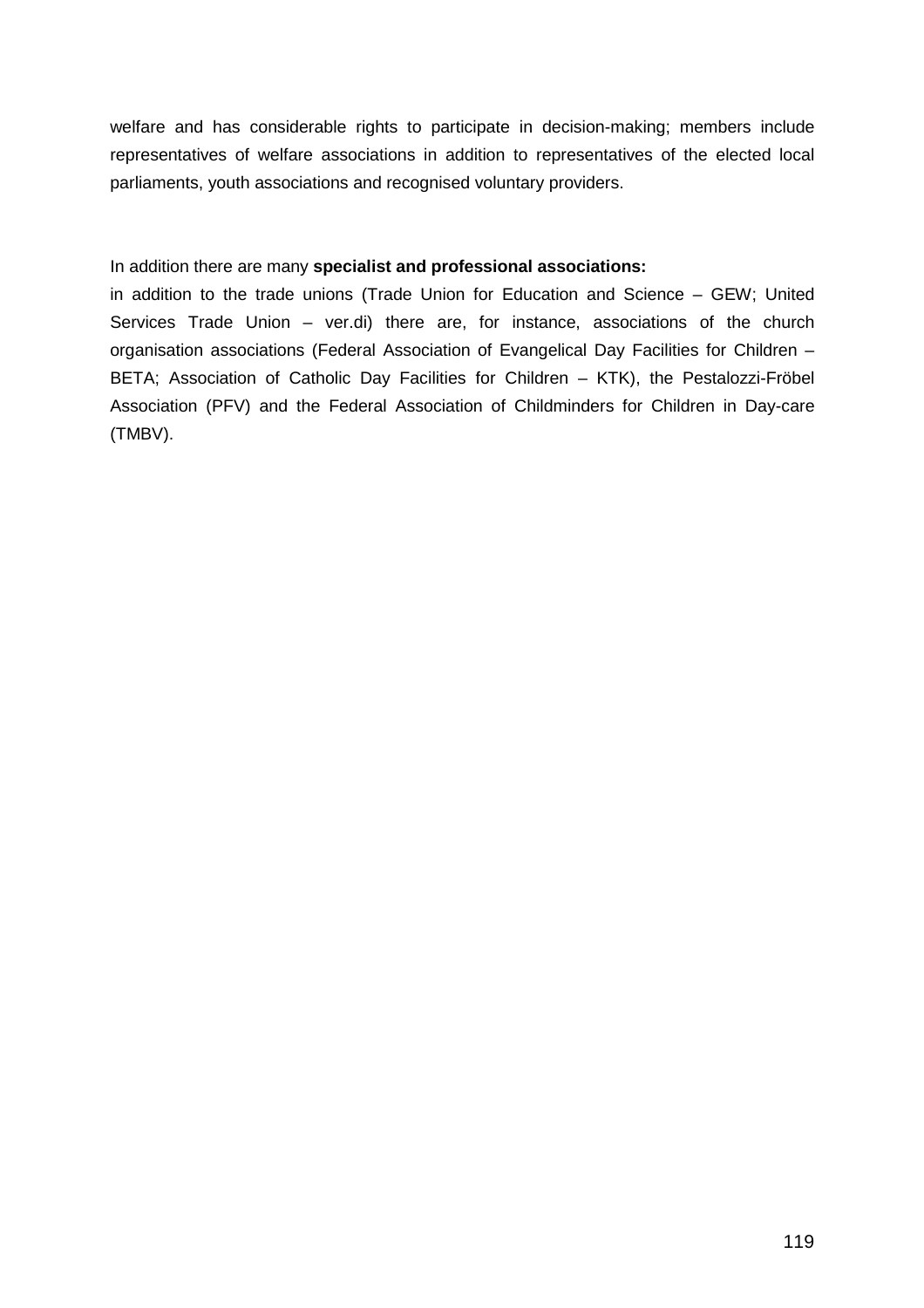# **Sources and further reference material**

Association of Catholic Day Facilities for Children: KTK-Gütesiegel. Bundesrahmenhandbuch. Freiburg, 2004

Bavarian State Ministry of Labour and Social Affairs, Family and Women in cooperation with the State Institute for Early Child Education: Der Bayerische Bildungs- und Erziehungsplan für Kinder bis zur Einschulung in Kindertageseinrichtungen. Munich, 2003

- Beck, I.: Die Lebenslagen von Kindern und Jugendlichen mit Behinderung und ihrer Familie in Deutschland: soziale und strukturelle Dimensionen. In: Sachverständigenkommission 11th Child and Youth Report (ed.): Gesundheit und Behinderung im Leben von Kindern und Jugendlichen. Vol. 4: Materialien zum Elften Kinder- und Jugendbericht. Munich, 2002, pp. 175-316
- Beher, K.: Kindertageseinrichtungen im Zwiespalt. Neue Qualität jenseits von Quantität? In: Rauschenbach, Th./Schilling, M. (eds.): Kinder- und Jugendhilfereport 1. Analysen, Befunde und Perspektiven. Münster, 2001, pp. 53-72
- Beher, K./Hoffmann, H./Rauschenbach, Th.: Das Berufsbild der ErzieherInnen. Vom fächerorientierten zum tätigkeitsorientierten Ausbildungskonzept. Neuwied, Kriftel and Berlin, 1999
- Bos, W./Lankes, E.-M./Prenzel, M./Schwippert, K./Walther, G./Valtin, R. (eds.): Erste Ergebnisse aus IGLU. Schülerleistungen am Ende der vierten Jahrgangstufe im internationalen Vergleich. Münster et al., 2003
- Büchel, F./Spieß, C. K.: Form der Kinderbetreuung und Arbeitsmarktverhalten von Müttern in Westund Ostdeutschland. Series of publications of the Federal Ministry for Family Affairs, Senior Citizens, Women and Youth Vol. 220. Stuttgart, 2002
- Conference of ministers for education and Culture: Rahmenvereinbarung zur Ausbildung und Prüfung von Erziehern/Erzieherinnen. Decree by the Conference KMK of 23.1.2000
- Conference of ministers for youth (ed.): Bildung fängt im frühen Kindesalter an. Osnabrück, 2002
- Conference of ministers for youth (ed.): Integrative Erziehung in Kindertageseinrichtungen unter Einbeziehung der Problematik der ambulanten Frühförderung. Osnabrück, 2002
- Cortina, K.S. et al. (ed.): Das Bildungswesen in der Bundesrepublik Deutschland. Reinbek, 2003
- Diskowski, D.: Rahmenpläne und Curricula für Bildung in der Zeit vor der Schule. In: DJI (ed.): Nonformale und informelle Bildung in der Kinder- und Jugendhilfe Vol. 2: Expertisen. Munich, 2003

Diskowski, D.: Bildungspläne der Länder. In: betrifft KINDER, Vol. 1/2004

- Dittrich, G./Dörfler, M./Schneider, K.: Wenn Kinder in Konflikt geraten. Eine Beobachtungsstudie in Kindertagesstätten. Weinheim, Basel and Berlin, 2001
- Donath, U./Kempf, A./Prott, R.: Abschlussbericht Modellprojekt "Mit Kindern Hort machen". Chemnitz, 2001

Education Forum Working Party (ed.): Empfehlungen des Forums Bildung I. Cologne, 2001

Engelhard, D./Michel, H.: Entwicklungen in den Tageseinrichtungen der östlichen Bundesländer seit 1990. In: Tietze, W./Roßbach, H.-G. (eds.): Erfahrungsfelder in der frühen Kindheit. Freiburg, 1993

Engstler, H./Menning, S.: Die Familie im Spiegel der amtlichen Statistik. Bonn 2003

Erning, G./Neumann, K./Reyer, J. (eds.): Geschichte des Nurseries. Vol. 1. Freiburg, 1987, pp. 43-81

- European Commission Childcare Network: Qualitätsziele in Einrichtungen für kleine Kinder. Vorschläge für ein zehnjähriges Aktionsprogramm. Brussels, 1996
- European Union: Die Vorschulerziehung in der Europäischen Union. Allgemeine und berufliche Bildung, Jugend, Studien No. 6. Brussels 1995
- Eurydice/Eurostat (eds.): Schlüsselzahlen zum Bildungswesen in Europa. Ausgabe 2002. Luxembourg, 2003
- Federal Association of Evangelical Day Facilities for Children: Bundes-Rahmenhandbuch Qualitätsmanagement. Stuttgart, 2002
- Federal Association of Independent Welfare (ed.): Die Nursery-Reform hat erst begonnen. Eine Information zum Erprobungsprogramm im Elementarbereich. Bonn, 1983
- Federal Government: Erneuerung Gerechtigkeit Nachhaltigkeit. Koalitionsvertrag. 16 October 2002. Berlin, 2002

Federal Government's commissioner for matters concerning foreigners: 5. Ausländerbericht. 2002

- Federal-Länder Commission for Education Planning and Research Promotion (ed.): Fünfjährige in Kindergärten, Vorklassen und Eingangsstufen. Bericht über eine Auswertung von Modellversuchen. Stuttgart, 1976
- Federal Ministry for Family Affairs, Senior Citizens, Women and Youth (BMFSFJ) (ed.): 5.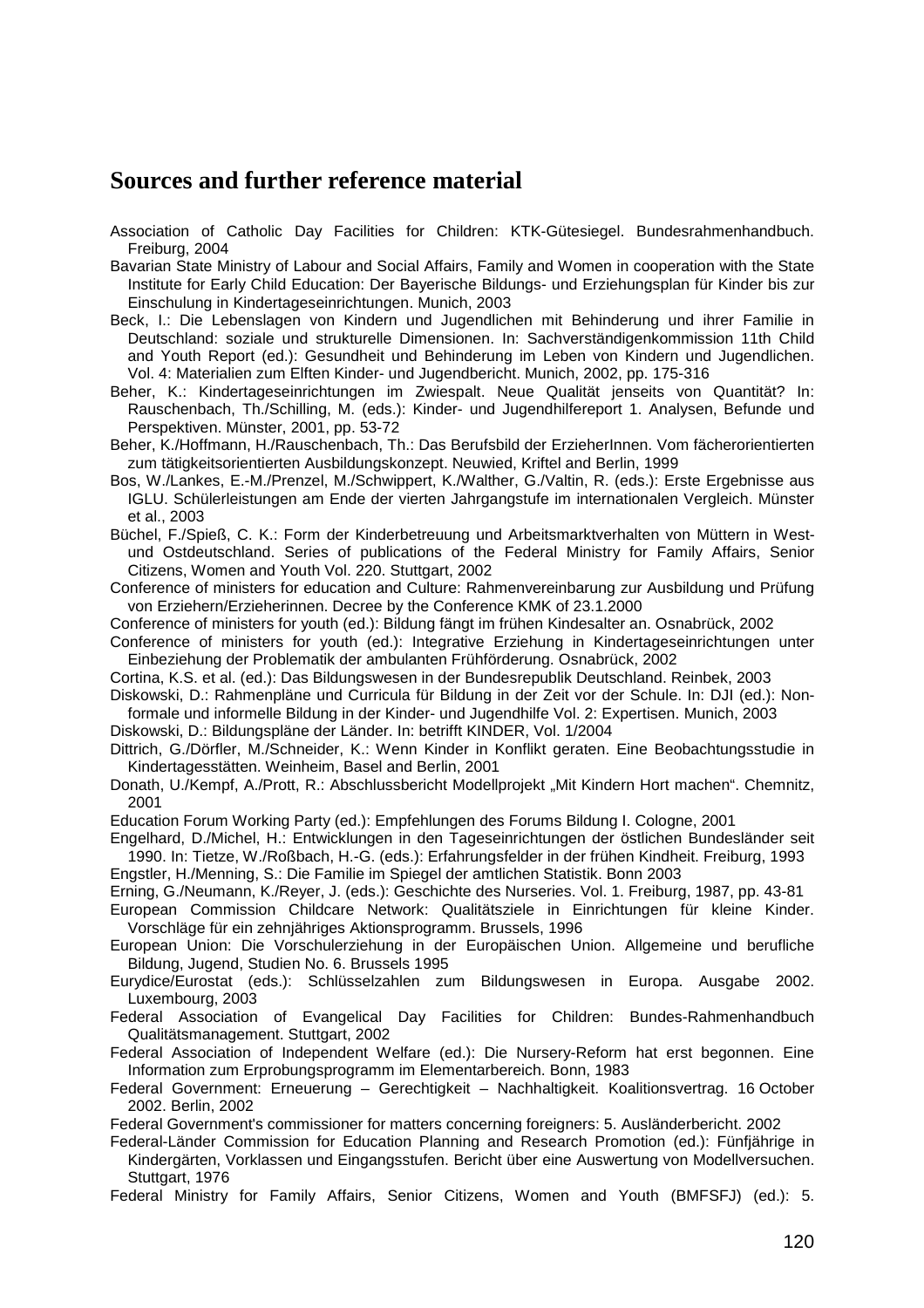Familienbericht und 6. Familienbericht. Bonn, 1994 & 2000

Federal Ministry for Family Affairs, Senior Citizens, Women and Youth (BMFSFJ) (ed.): Kinderbetreuung in Tagespflege. Tagesmütter-Handbuch. Stuttgart, Berlin and Cologne, 1996

- Federal Ministry for Family Affairs, Senior Citizens, Women and Youth (BMFSFJ) (ed.): Report of the Federal Republic of Germany to the United Nations in accordance with Article 44, paragraph 1, letter (b) of the Convention on the Rights of the Child. Bonn 2001
- Federal Ministry for Family Affairs, Senior Citizens, Women and Youth (BMFSFJ) (ed.): 11th Child and Youth Report. Bericht über die Lebenssituation und die Leistungen der Kinder- und Jugendhilfe in Deutschland. Bonn, 2002
- Federal Ministry for Family Affairs, Senior Citizens, Women and Youth (BMFSFJ) (ed.): Einnahmeeffekte beim Ausbau von Kindertagesbetreuung. Bonn, 2002
- Federal Ministry for Family Affairs, Senior Citizens, Women and Youth (BMFSFJ) (ed.): Betrieblich unterstützte Kinderbetreuung. Konzepte und Praxisbeispiele. Bonn, 2002
- Federal Ministry for Family Affairs, Senior Citizens, Women and Youth (ed.): Auf den Anfang kommt es an! Perspektiven zur Weiterentwicklung des Systems der Tageseinrichtungen für Kinder in Deutschland. Weinheim/Berlin/Basel 2003
- Federal Ministry for Family Affairs, Senior Citizens, Women and Youth/Federal Working Party of Independent Welfare: Prioritäten einer zukunftsorientierten Familienpolitik. Berlin, 1 March 2002
- Federal Ministry for Family Affairs, Senior Citizens, Women and Youth (BMFSFJ): Antworten der Bundesregierung zu Fragen des UN-Ausschusses für die Rechte des Kindes – Anhörung der Bundesregierung zum Bericht der Bundesrepublik Deutschland an die Vereinten Nationen gemäß Artikel 44 Abs. 1 Buchstabe b des Übereinkommens über die Rechte des Kindes beim UN-Ausschuss für die Rechte des Kindes am 16. Januar 2004 in Genf. January 2004. available on the following Website: www.bmfsfj.bund.de.
- Federal Ministry of Education and Research (BMBF) (ed.): Delphi-Befragung 1996-1998: Potenziale und Dimensionen der Wissensgesellschaft – Auswirkungen auf Bildungsprozesse und Bildungsstrukturen. Bonn, 1998
- Federal Ministry of Labour and Social Affairs (BMAS) (ed.): Die Lage der Behinderten und die Entwicklung der Rehabilitation. Vierter Bericht der Bundesregierung. Bonn, 1998
- Federal Statistical Office (ed.): Sozialleistungen. Tageseinrichtungen für Kinder. Specialist Series (Fachserie) 13/Series 6.3.1. Stuttgart, several years
- Federal Statistical Office (ed.): Bevölkerung und Erwerbstätigkeit. Haushalte und Familien. Specialist Series (Fachserie) 1/Series 3. Stuttgart, several years
- Federal Statistical Office : Statistical Yearbook 2003 for the Federal Republic of Germany

Federal Statistical Office: press release of 25.9.2003

Federal Youth Board of Trustees (ed.): Streitschrift "Zukunftsfähigkeit sichern! Für ein neues Verhältnis von Bildung und Jugendhilfe". Bonn and Berlin, 2001

- Fried, L. et al. (eds.): Einführung in die Pädagogik der frühen Kindheit. Weinheim, Basel and Berlin, 2003
- Frühauf, T.: Behinderungen. In: Schröer, W./Struck, N./Wolff, M. (eds.): Handbuch Kinder- und Jugendhilfe. Weinheim and Munich, 2002, pp. 441-463
- Fthenakis, W. E. (ed.): Elementarpädagogik nach PISA. Wie aus Kindertagesstätten Bildungseinrichtungen werden können. Freiburg i.Br., 2003
- Fthenakis, W. E./Textor, M. R. (eds.): Qualität von Kinderbetreuung. Konzepte, Forschungsergebnisse, internationaler Vergleich. Weinheim and Basel, 1998
- Fthenakis, W. E./Oberhuemer, P. (eds.): Ausbildungsqualität. Strategiekonzepte zur Weiterentwicklung der Ausbildung von Erzieherinnen und Erziehern. Neuwied, Kriftel and Berlin, 2002
- Fthenakis, W. E./Hansen, K. /Oberhuemer, P. /Schreyer, I. (eds.): Träger zeigen Profil. Qualitätshandbuch für Träger von Kindertageseinrichtungen. Weinheim/Berlin/Basel 2003
- Fthenakis, W.E./Oberhuemer, P. (Hrsg.): Frühpädagogik International. Bildungsqualität im Blickpunkt. Wiesbaden, 2004
- Gewerkschaft Erziehung und Wissenschaft (GEW) (Hrsg.): Rahmenplan frühkindliche Bildung. Ein Diskussionsentwurf der GEW. Frankfurt a.M., 2002
- German Education Council (ed.): Empfehlungen der Bildungskommission. Strukturplan für das Bildungswesen. Bonn, 1970
- German Institute for Economic Research (DIW): Wochenbericht No. 4/2003
- German Youth Institute (DJI) (ed.): Projekt "Orte für Kinder" Statements zu reformstrategischen Konsequenzen aus den Erfahrungen und Ergebnissen des Projekts. DJI-Arbeitspapier 6-120. Munich, 1996
- German Youth Institute (DJI) (ed.): Zahlenspiegel. Munich, 2002
- Gisbert, K.: Lernen lernen. Lernmethodische Kompetenzen von Kindern in Tageseinrichtungen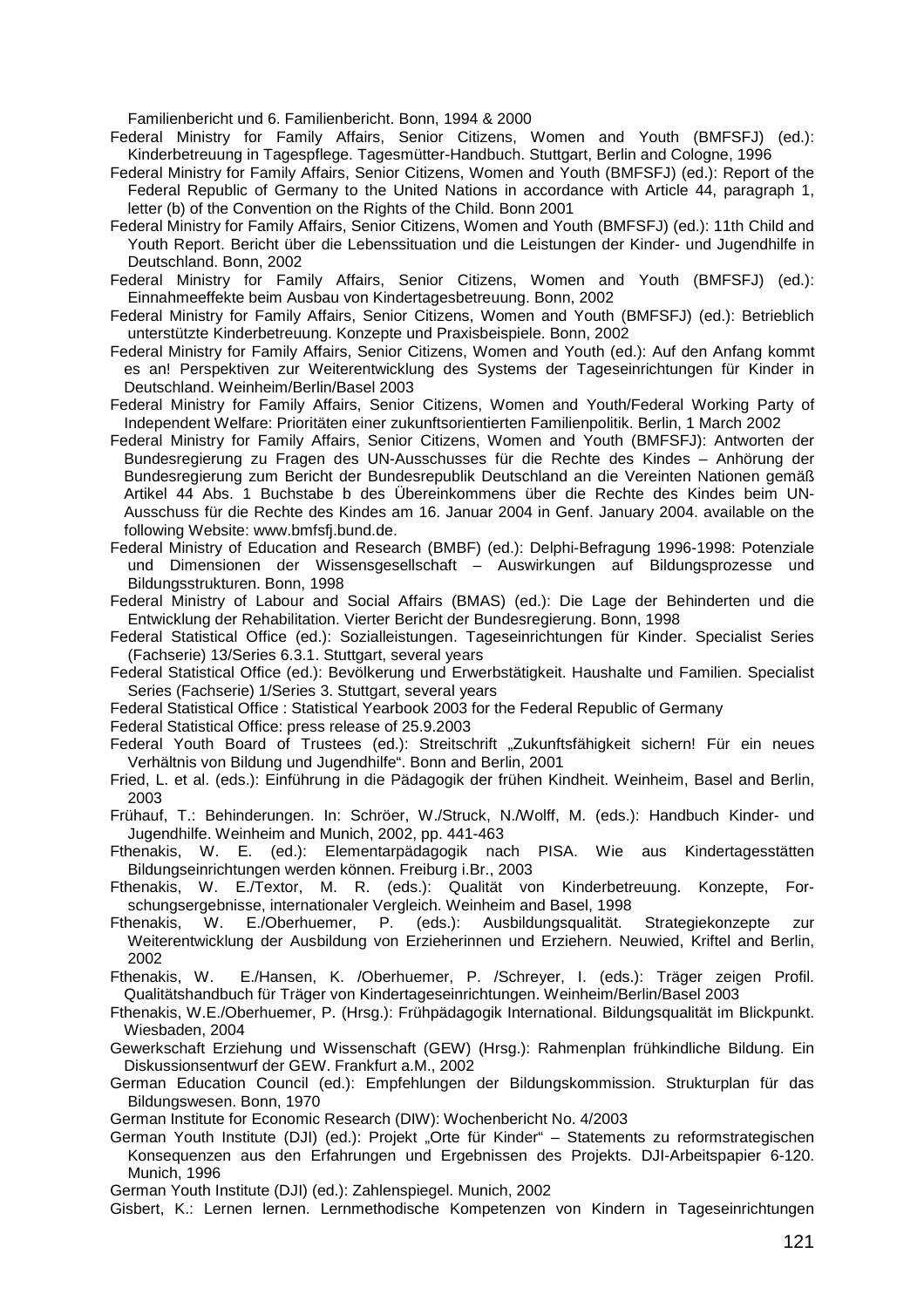fördern. Weinheim, 2004

Griebel, W./Niesel, R.: Transitionen. Fähigkeit von Kindern in Tageseinrichtungen fördern, Veränderungen erfolgreich bewältigen. Weinheim: 2004

Hagemann, U./Kreß, U./Seehausen, H.: Betrieb und Kinderbetreuung. Kooperation zwischen Jugendhilfe und Wirtschaft. Opladen, 1999

International Youth Exchange and Visitors' Service of the Federal Republic of Germany (IJAB): Kinder- und Jugendpolitik – Kinder- und Jugendhilfe in der Bundesrepublik Deutschland. Strukturen – Institutionen – Organisationen, Bonn, 2003

Irskens, B./Vogt, H.: Kernfragen der Qualitätsdiskussion. In: Deutscher Verein für öffentliche und private Fürsorge (ed.): Qualität und Evaluation. Eine Orientierung – nicht nur für Kindertageseinrichtungen. Frankfurt a.M., 2000

Keimeleder, L./Schumann, M./Stempinski, S./Weiß, K.: Fortbildung für Tagesmütter. Konzepte – Inhalte – Methoden. Opladen, 2001

Keimeleder, L./Schumann, M./Stempinski, S./Weiß, K.: Qualifizierung in der Kindertagespflege. Das DJI-Curriculum "Fortbildung von Tagesmüttern". Seelze and Velber, 2002

Krappmann, L./Wagner, J.: Erprobungsprogramm im Elementarbereich: Bericht über eine Auswertung von Modellversuchen. Bühl and Baden, 1982

Kronberg Circle for Quality Development in Kindergartens: Qualität im Dialog entwickeln. Wie Kindertagesstätten besser werden. Seelze and Velber, 1998

Laewen, H.-J./Andres, B (eds.): Forscher, Künstler, Konstrukteure. Werkstattbuch zum Bildungsauftrag von Kindertageseinrichtungen. Weinheim, Berlin, Basel, 2002

Laewen, H.-J./Andres, B (eds.): Bildung und Erziehung in der frühen Kindheit. Bausteine zum Bildungsauftrag von Kindertageseinrichtungen. Weinheim, Berlin, Basel, 2002

Laewen, H.-J. et al. (eds.): Der Situationsansatz – Vergangenheit und Zukunft. Seelze and Velber, 1997, pp. 27-61

Leu, H. R.: Tageseinrichtungen für Kinder – Wege zur Institutionalisierung von Kindheit. In: Uhlendorff, H./Oswald, H. (eds.) Wege zum Selbst. Soziale Herausforderungen für Kinder und Jugendliche. Stuttgart, 2002

Ministry of Education, Women and Youth of the Land Rhineland-Palatinate (ed.): Bildungs- und Erziehungsempfehlungen für Kindertagesstätten in Rheinland-Pfalz. Mainz, 2003

Oberhuemer, P./Ulich, M.: Kinderbetreuung in Europa. Tageseinrichtungen und pädagogisches Personal. Weinheim and Basel, 1997

Preissing, C. (ed.): Qualität im Situationsansatz. Qualitätskriterien und Materialien für die Qualitätsentwicklung in Kindertageseinrichtungen. Weinheim/Berlin/Basel 2003

Prott, R.: Rechtshandbuch für Erzieherinnen. Neuwied, Kriftel, Berlin, 2001

Prott, R.: Der Hort – Angebot zwischen Betreuung und Bildung. In: DJI (ed.): Non-formale und informelle Bildung in der Kinder- und Jugendhilfe. Munich, 2003

Rauschenbach, T./Leu, H.-R./Lingenauber, S./Mack, W./Schilling, M./Schneider, K./Züchner, I.: Nonformale und informelle Bildung im Kindes- und Jugendalter. Konzeptionelle Grundlagen für einen Nationalen Bildungsbericht, ed. by Federal Ministry of Education and Research, Reihe Bildungsreform, Vol. 6, Bonn 2004

Rauschenbach, T./Schilling, M.: Kinder- und Jugendhilfereport 1. Analysen, Befunde und Perspektiven. Münster, 2001c

Roßbach, H.-G.: Vorschulische Erziehung. In: Cortina, K.S. et al. (eds.): Das Bildungswesen in der Bundesrepublik Deutschland. Reinbek, 2003

Committee of Experts 11th Child and Youth Report (ed.): Strukturen der Kinder- und Jugendhilfe. Eine Bestandsaufnahme. Materialien zum 11. Kinder- und Jugendbericht. Vol. 1. Munich, 2002

Senat Administration for Education, Youth and Sport Berlin (ed.): Das Berliner Bildungsprogramm für die Bildung, Erziehung und Betreuung von Kindern in Tageseinrichtungen bis zu ihrem Schuleintritt. INA an der FU Berlin. Draft. Berlin, 2003

Strätz, R. /Hermens, C. /Fuchs, R. /Kleinen, K. /Wiedemann, P. /Nordt, G.: Qualität für Schulkinder in Tageseinrichtungen. Ein nationaler Kriterienkatalog. Weinheim/Berlin/Basel 2003

Sturzbecher, D./Bredow, C.: Das Zusammenwirken von Familie und Kita: Voraussetzungen und Erfahrungen aus der Perspektive von drei Bundesländern. In: Sturzbecher, D. (ed.): Kindertagesbetreuung in Deutschland. Bilanzen und Perspektiven. Freiburg i.Br., 1998, pp. 193-233

Tietze, W. (ed.):Wie gut sind unsere Kindergärten? Eine Untersuchung zur pädagogischen Qualität in deutschen Kindergärten. Neuwied, Kriftel and Berlin, 1998

Tietze, W./Viernickel, S. (eds.): Pädagogische Qualität in Tageseinrichtungen für Kinder. Ein nationaler Kriterienkatalog. Weinheim, Berlin and Basel, 2002

Trade Union of Education and Science (GEW) (ed.): Rahmenplan frühkindliche Bildung. Ein Diskussionsentwurf der GEW. Frankfurt a.M., 2002

Wehrmann, I. (ed.): Kindergärten und ihre Zukunft. Weinheim/Berlin/Basel, 2003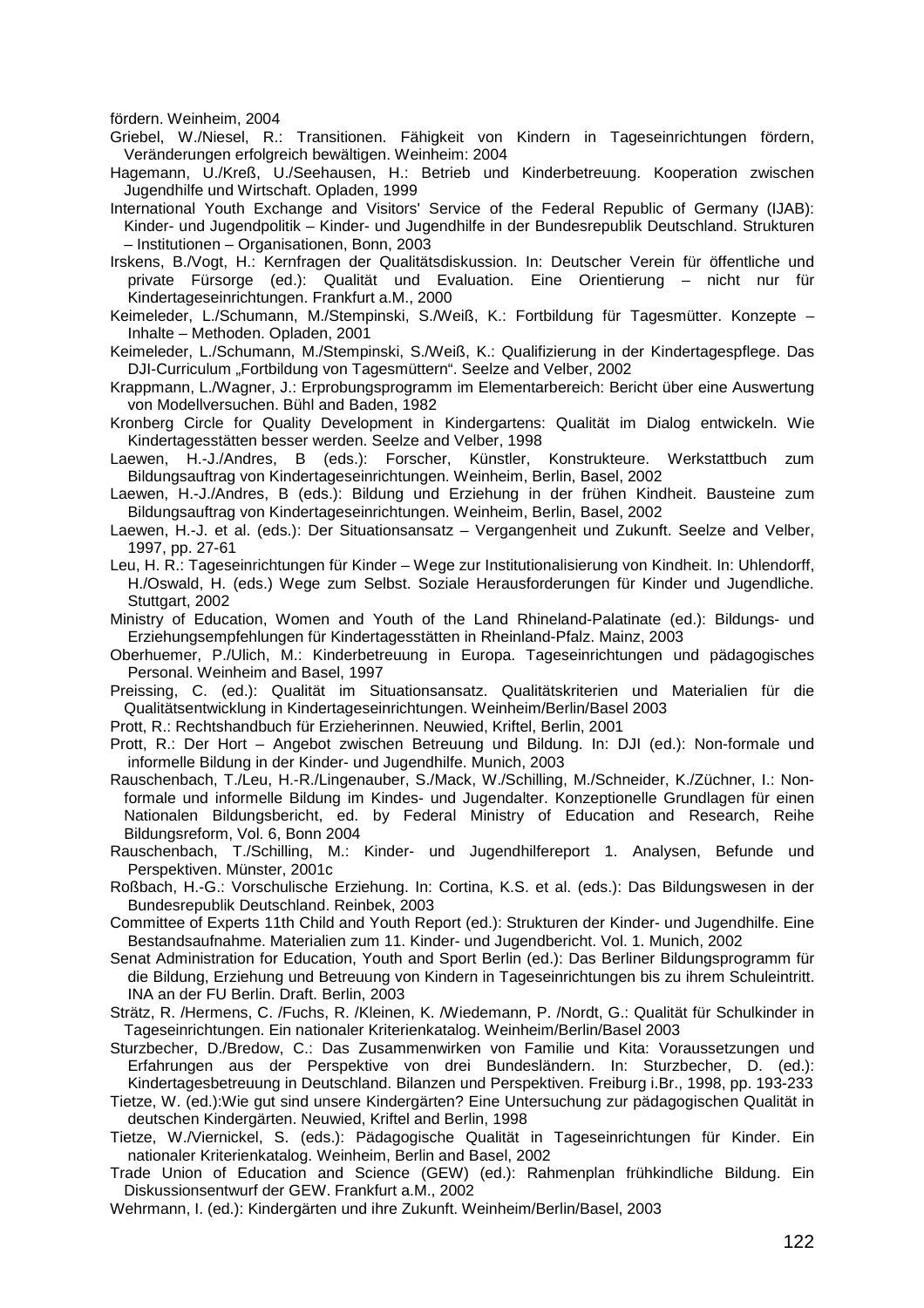Wolf, B./Becker, P./Conrad, S.: (eds.): Der Situationsansatz in der Evaluation. Ergebnisse der Externen Empirischen Evaluation des Modellvorhabens "Kindersituationen". Landau, 1999

Wolf, B./Hippchen, G./Struck, A.: Und sie haben doch etwas bewegt. Auswirkungen von "Kindersituationen" vier Jahre danach. In: Empirische Pädagogik 15 (2001) 3, pp. 429-454

Working Party for Youth Welfare (AGJ) (ed.): Bildung in Tageseinrichtungen für Kinder. Stellungnahme der Arbeitsgemeinschaft für Jugendhilfe. In: Working Party for Youth Welfare (AGJ) (ed.): Jugendhilfe & Bildung. Berlin, 2003, pp. 10-16

Wustmann, C.: Resilienz. Widerstandsfähigkeit von Kindern in Tageseinrichtungen. Weinhein, 2004

Zimmer, J.: Nicht das Rad neu erfinden! Der Bildungsanspruch des Situationsansatzes reicht weiter, als PISA es verlangt. In: Diskurs 32 (2002) 2, pp. 11-18

Zimmer, J./Preissing, C./Thiel, T./Heck, A./Krappmann, L.: Kindergärten auf dem Prüfstand. Dem Situationsansatz auf der Spur. Seelze and Velber, 1997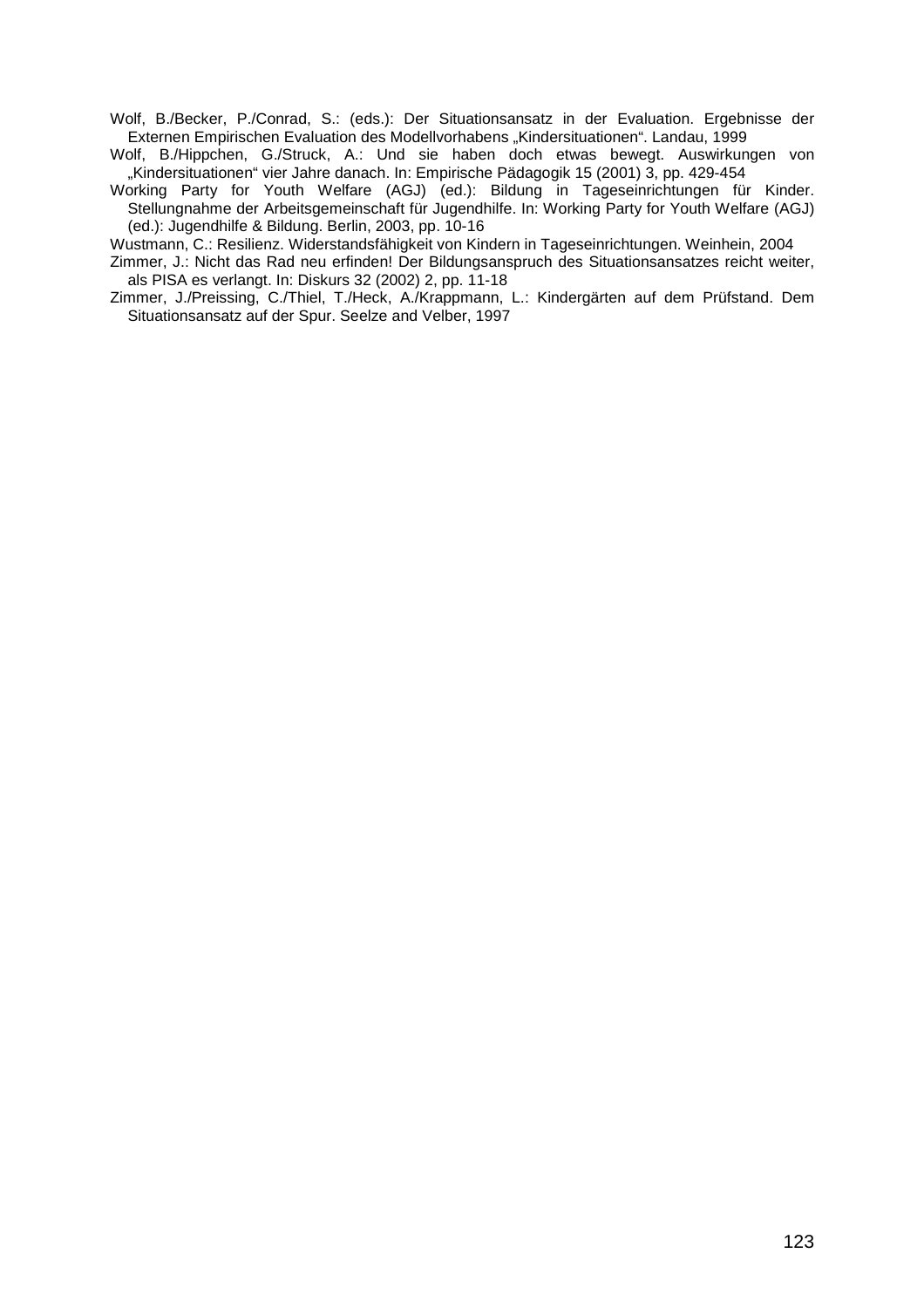# **Figures and Tables**

**Fig. A1: Proportion of the population under 20 as against the overall population in the countries of the EU, 2020** 



Database:

Eurostat, European Social Statistics 2001, own calculations

– taken from: Engstler/Menning 2003:101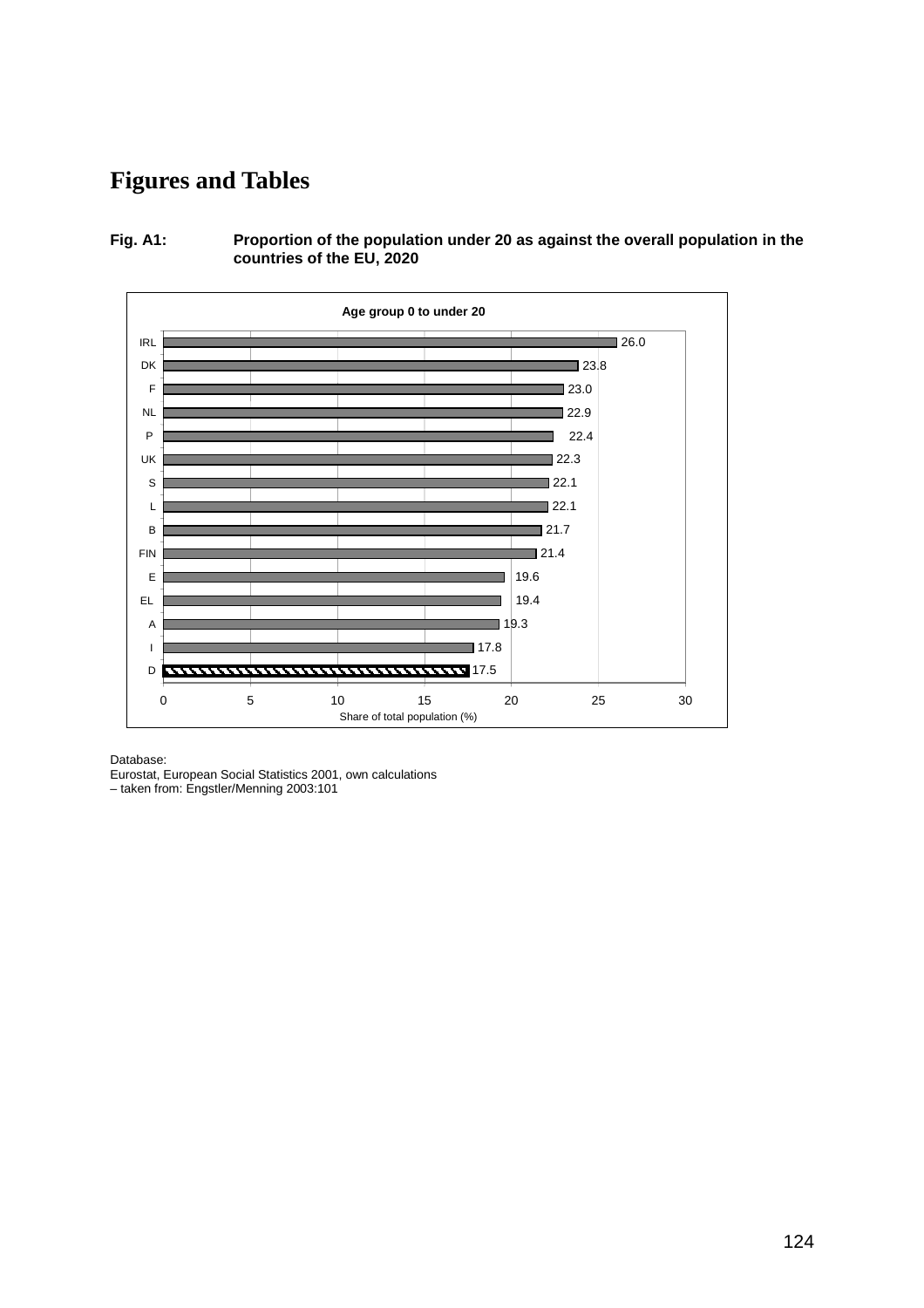## **Tab. A1: No. of children in pre-school classes and school nurseries with proportion of foreigners**

|                                                              |        | No. of children in<br>pre-school classes<br>2002 |                          |                 | No. of children in<br>school nurseries<br>2002 |             |                 | No. of children in<br>pre-school classes and<br>school nurseries |              |
|--------------------------------------------------------------|--------|--------------------------------------------------|--------------------------|-----------------|------------------------------------------------|-------------|-----------------|------------------------------------------------------------------|--------------|
|                                                              | Total  | of whom<br>foreigners                            | in $%$                   | Total           | of whom<br>foreigners                          | in $%$      | Total           | 2002<br>of whom<br>foreigners                                    | in $%$       |
| Baden-Württemberg<br>Bavaria<br><b>Berlin</b><br>Brandenburg | 10,091 | 2,713                                            | 26.9                     | 8,516           | 1,856                                          | 21.8        | 8,516<br>10,091 | 1,856<br>2,713                                                   | 21.8<br>26.9 |
| <b>Bremen</b>                                                |        |                                                  |                          | 692             | 221                                            | 31.9        | 692             | 221                                                              | 31.9         |
| Hamburg                                                      | 6,590  | 1,638                                            | 24.9                     | 97              | 21                                             | 21.6        | 6,687           | 1,659                                                            | 24.8         |
| Hesse                                                        | 2,477  | 466                                              | 18.8                     | 4,245           | 1,294                                          | 30.5        | 6,722           | 1,760                                                            | 26.2         |
| Mecklenburg-Western                                          |        |                                                  |                          | 328             | 9                                              | 2.7         | 328             | 9                                                                | 2.7          |
| Pomerania                                                    |        |                                                  |                          |                 |                                                |             |                 |                                                                  |              |
| Lower Saxony *                                               |        |                                                  | $\blacksquare$           | 4,859           | 1,037                                          | 21.3        | $*4,859$        | $*1,037$                                                         | $*21.3$      |
| North Rhine Westphalia                                       |        |                                                  |                          | 12,267          | 3,583                                          | 29.2        | 12,267          | 3,583                                                            | 29.2         |
| Rhineland-Palatinate                                         |        |                                                  | ÷                        | 1,268           | 198                                            | 15.6        | 1,268           | 198                                                              | 15.6         |
| Saarland                                                     |        |                                                  | $\overline{\phantom{a}}$ | 449             | 117                                            | 26.1        | 449             | 117                                                              | 26.1         |
| Saxony                                                       |        |                                                  |                          | 1,253           | 37                                             | 3.0         | 1,253           | 37                                                               | 3.0          |
| Saxony-Anhalt                                                |        |                                                  | $\overline{\phantom{a}}$ | 388             | 30                                             | 7.7         | 388             | 30                                                               | 7.7          |
| Schleswig-Holstein                                           |        |                                                  | ä,                       | 1,267           | 192                                            | 15.2        | 1,267           | 192                                                              | 15.2         |
| Thuringia                                                    |        |                                                  |                          |                 |                                                |             |                 |                                                                  |              |
|                                                              |        |                                                  |                          |                 |                                                |             |                 |                                                                  |              |
| Germany                                                      | 19,158 | 4,817                                            | 25.1                     | 35,629          | 8,595                                          | 24.1        | 54,787          | 13,412                                                           | 24.5         |
| Western Federal Länder **<br>Eastern Federal Länder **       | 9,067  | 2,104                                            | 23.2                     | 33,660<br>1,969 | 8,519<br>76                                    | 25.3<br>3.9 | 42,727<br>1,969 | 10,623<br>76                                                     | 24.9<br>3.9  |
| <b>Berlin</b>                                                | 10,091 | 2,713                                            | 26.9                     |                 |                                                |             | 10,091          | 2,713                                                            | 26.9         |

\* from school year 2002/2003, no showing of the number of children in pre-school classes

(At the start of the school year 2001 there were 7,427, according to the Lower Saxon Land Office for Statistics) \*\* not incl. Berlin

Source: Federal Statistical Office, Specialist Series (Fachserie) 11, Series 1, 2002/03; Bildung und Kultur, Allgemein bildende Schulen, Schuljahr 2002/03: 14 et seqq.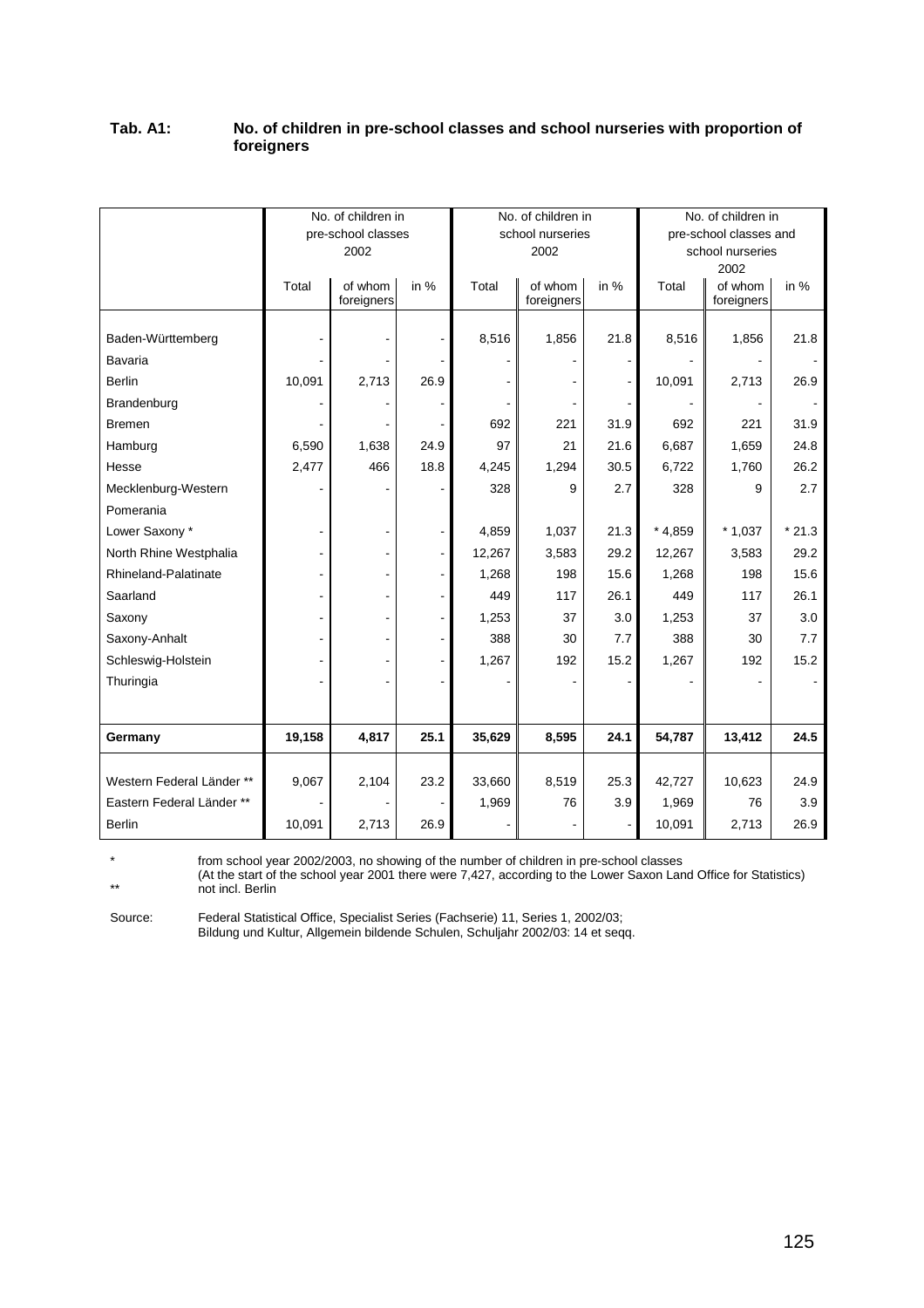| Aged           | Germany    |                     |                |               | Former Federal territory (incl. Berlin) |               |            | New Länder (not incl. East Berlin) |           |
|----------------|------------|---------------------|----------------|---------------|-----------------------------------------|---------------|------------|------------------------------------|-----------|
| from  to       | total      | male                | female         | total         | male                                    | female        | total      | male                               | female    |
| under 6        | 4,623,521  | 2,373,894           | 2,249,627      | 4,047,242     | 2,078,242                               | ,969,000      | 576,279    | 295,652                            | 280,627   |
| 6 to under 10  | 3,186,842  | 1,635,641           | 1,551,201      | 2,871,124     | 1,473,399                               | 1,397,725     | 315,718    | 162,242                            | 153,476   |
| 10 to under 20 | 9,278,653  | 4,760,188           | 18,465<br>4,51 | 7,623,051     | 3,906,240                               | 3,716,811     | 1,655,602  | 853,948                            | 801,654   |
| under 20       | 17,089,016 | 8,769,723           | 19,293<br>8,31 | 14,541,417    | 7,457,881                               | 7,083,536     | 2,547,599  | 1,311,842                          | 1,235,757 |
| 20 to under 40 | 22,827,771 | 11,684,489          | 11, 143, 282   | 9,248,540     | 9,785,042                               | 9,463,498     | 3,579,231  | 1,899,447                          | ,679,784  |
| 40 to under 60 | 22,517,506 | 11,371,999          | 11,145,507     | 18,593,786    | 9,381,563                               | 9,212,223     | 3,923,720  | 1,990,436                          | ,933,284  |
| 60 to under 80 | 16,738,380 | 7,603,260           | 9,135,120      | 13,706,827    | 6,267,592                               | 7,439,235     | 3,031,553  | 1,335,668                          | 1,695,885 |
| over 80        | 3,364,007  | 915,408             | 2,448,599      | 2,829,097     | 784,257                                 | 2,044,840     | 534,910    | 131,151                            | 403,759   |
| Total          | 82,536,680 | 40,344,879          | 42,191,801     | 68,919,667    | 33,676,335                              | 35,243,332    | 13,617,013 | 6,668,544                          | 6,948,469 |
|                |            |                     |                |               | Share in %                              |               |            |                                    |           |
| under 6        | 5.6        | 5.9                 | 5.3            | 5.9           | 6.2                                     | 5.6           | 4.2        | 4.4                                | 4.0       |
| 6 to under 10  | 3.9        | 4.1                 | 3.7            | 4.2           | $4\cdot$                                | $\frac{0}{4}$ | 2.3        | 2.4                                | 2.2       |
| 10 to under 20 | 11.2       |                     | 10.7           | 11.1          | 11.6                                    | 10.5          | 12.2       | 12.8                               | 11.5      |
| under 20       | 20.7       | $\frac{11.8}{21.7}$ | 19.7           | 21.1          | 22.1                                    | 20.1          | 18.7       | 19.7                               | 17.8      |
| 20 to under 40 | 27.7       | 29.0                | 26.4           | 27.9          | 29.1                                    | 26.9          | 26.3       | 28.5                               | 24.2      |
| 40 to under 60 | 27.3       | 28.2                | 26.4           | 27.0          | 27.9                                    | 26.1          | 28.8       | 29.8                               | 27.8      |
| 60 to under 80 | 20.3       | 18.8                | 21.7           | 19.9          | 18.6                                    | 21.1          | 22.3       | 20.0                               | 24.4      |
| over 80        | 4.1        | 2.3                 | 5.8            | $\frac{1}{4}$ | 2.3                                     | 5.8           | 3.9        | 2.0                                | 5.8       |
| Total          | 100.0      | 100.0               | 100.0          | 100.0         | 100.0                                   | 100.0         | 100.0      | 100.0                              | 100.0     |

Total population on 31.12.2002 by age groups **Tab. A2: Total population on 31.12.2002 by age groups** 

Tab. A2:

Source/basis for calculation: Federal Statistical Office: Daten zum Bevölkerungsstand Source/basis for calculation: Federal Statistical Office: Daten zum Bevölkerungsstand

126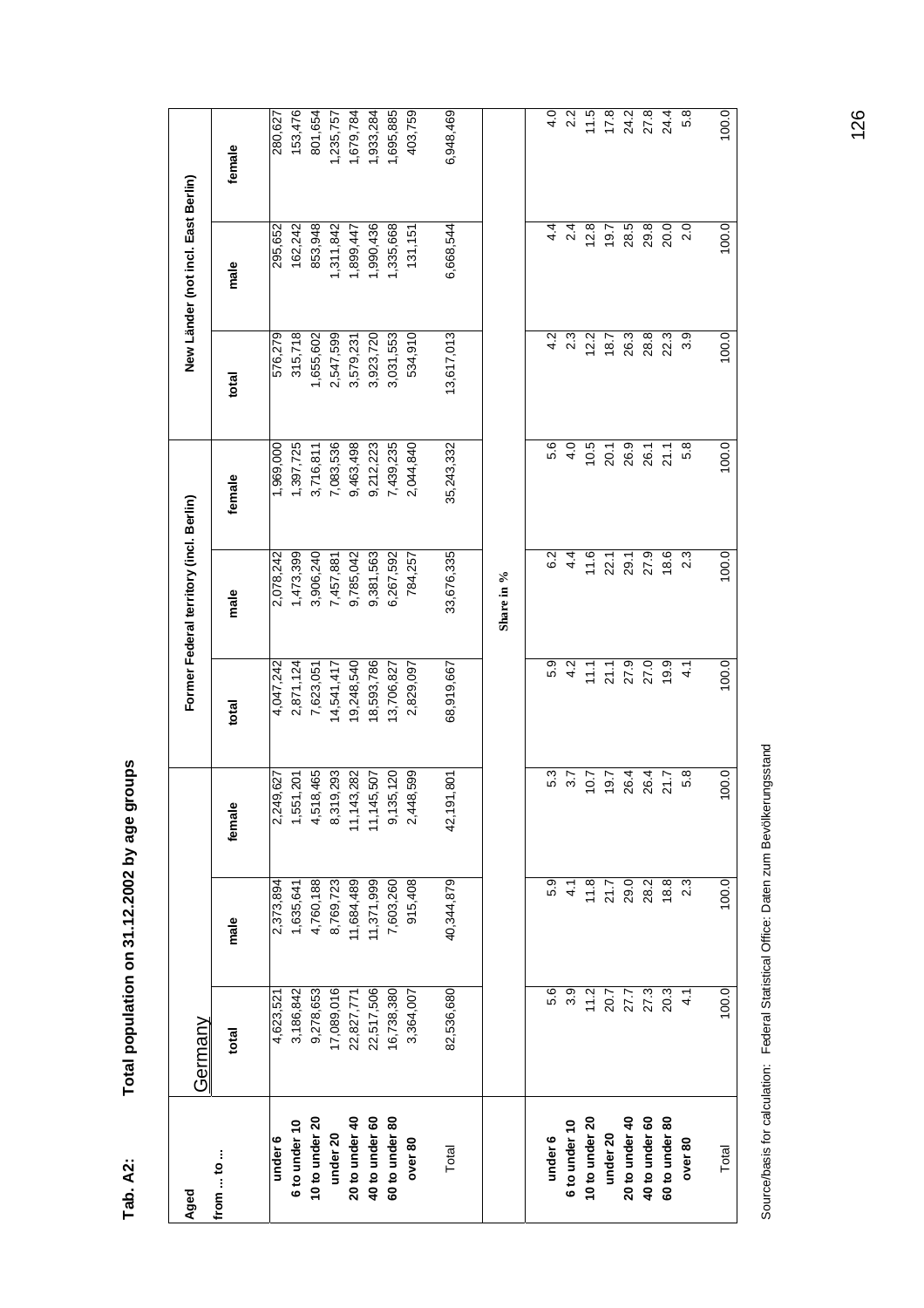| Aged               |               | Germany    |                 |               | Former Federal territory (incl. Berlin) |            |               | New Länder (not incl. East Berlin) |           |
|--------------------|---------------|------------|-----------------|---------------|-----------------------------------------|------------|---------------|------------------------------------|-----------|
| from  to           | total         | male       | female          | total         | male                                    | female     | total         | male                               | female    |
| under 6            | 4,220,964     | 2,167,003  | 2,053,961       | 3,658,360     | 1,878,481                               | 1,779,879  | 562,604       | 288,522                            | 274,082   |
| 6 to under 10      | 2,835,988     | 1,456,317  | 1,379,671       | 2,531,392     | 1,299,695                               | 1,231,697  | 304,596       | 156,622                            | 147,974   |
| 10 to under 20     | 8,356,565     | 4,284,000  | 4,072,565       | 6,734,575     | 3,448,878                               | 3,285,697  | 1,621,990     | 835,122                            | 786,868   |
| under 20           | 15,413,517    | 7,907,320  | 7,506,197       | 12,924,327    | 6,627,054                               | 6,297,273  | 2,489,190     | 1,280,266                          | 1,208,924 |
| $20$ to under $40$ | 19,723,257    | 10,050,802 | 9,672,455       | 6,302,278     | 8,250,942                               | 8,051,336  | 3,420,979     | 1,799,860                          | ,621,119  |
| 40 to under 60     | 20,664,517    | 10,389,930 | 10,274,587      | 6,820,158     | 8,452,389                               | 8,367,769  | 3,844,359     | 1,937,541                          | ,906,818  |
| 60 to under 80     | 16,094,381    | 7,239,620  | 8,854,761       | 3,079,329     | 5,912,664                               | 7,166,665  | 3,015,052     | 1,326,956                          | 1,688,096 |
| over 80            | 3,293,057     | ,886,120   | 2,406,937       | 2,760,641     | 755,892                                 | 2,004,749  | 532,416       | 130,228                            | 402,188   |
| <b>Total</b>       | 75,188,729    | 36,473,792 | 14,937<br>38,71 | 61,886,733    | 29,998,941                              | 31,887,792 | 13,301,996    | 6,474,851                          | 6,827,145 |
|                    |               |            |                 |               |                                         |            |               |                                    |           |
|                    |               |            |                 |               |                                         |            |               |                                    |           |
|                    |               |            |                 |               | Share in %                              |            |               |                                    |           |
| under 6            | 5.6           | 5.9        | 5.3             | 5.9           | 6.3                                     | 6.6        | 4.2           | 4.5                                | 4.0       |
| 6 to under 10      | 3.8           | 4.0        | 3.6             | $\frac{1}{4}$ | 4.3                                     | 3.9        | 23            | 2.4                                | 2.2       |
| 10 to under 20     | 11.1          | 11.7       | 10.5            | 10.9          | 11.5                                    | 10.3       | 12.2          | 12.9                               | 11.5      |
| under 20           | 20.5          | 21.7       | 19.4            | 20.9          | 22.1                                    | 7.61       | 18.7          | 19.8                               | 17.7      |
| 20 to under 40     | 26.2          | 27.6       | 25.0            | 26.3          | 27.5                                    | 25.2       | 25.7          | 27.8                               | 23.7      |
| 40 to under 60     | 27.5          | 28.5       | 26.5            | 27.2          | 28.2                                    | 26.2       | 28.9          | 29.9                               | 27.9      |
| 60 to under 80     | 21.4          | 19.8       | 22.9            | 21.1          | 19.7                                    | 22.5       | 22.7          | 20.5                               | 24.7      |
| over 80            | $\frac{4}{4}$ | 2.4        | 6.2             | 4.5           | 2.5                                     | 63         | $\frac{0}{4}$ | 2.0                                | 5.9       |
|                    |               |            |                 |               |                                         |            |               |                                    |           |
| Total              | 100.0         | 100.0      | 100.0           | 100.0         | 100.0                                   | 100.0      | 100.0         | 100.0                              | 100.0     |

German population on 31.12.2002 by age groups **Tab. A3: German population on 31.12.2002 by age groups** 

Tab. A3:

Source/basis for calculation: Federal Statistical Office: Daten zum Bevölkerungsstand Source/basis for calculation: Federal Statistical Office: Daten zum Bevölkerungsstand

127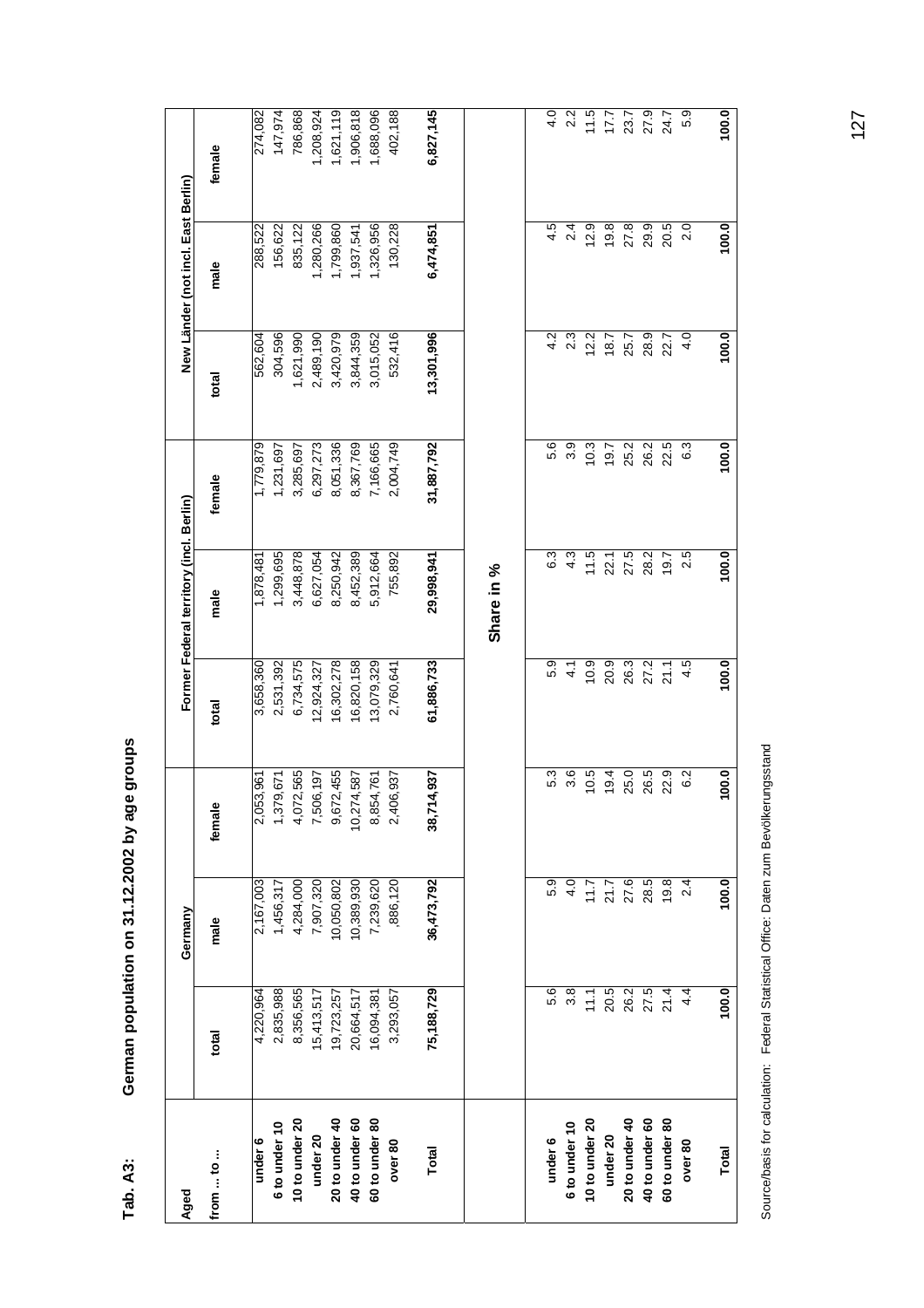| Aged           |               | Germany       |                               |                | Former Federal territory (incl. Berlin) |                    | New Länder (not incl. East Berlin) |                  |               |
|----------------|---------------|---------------|-------------------------------|----------------|-----------------------------------------|--------------------|------------------------------------|------------------|---------------|
| from  to       | total         | male          | female                        | total          | male                                    | female             | total                              | male             | female        |
| under 6        | 402,557       | 206,891       | 195,666                       | 388,882        | 199,761                                 | 189,121            | 13,675                             | 7,130            | 6,545         |
| 6 to under 10  | 350,854       | 179,324       |                               | 339,732        | 173,704                                 | 166,028            | 11,122                             | 5,620            | 5,502         |
| 10 to under 20 | 922,088       | 476,188       | 171,530<br>445,900<br>813,096 | 888,476        | 457,362                                 | 431,114            | 33,612                             | 18,826           | 14,786        |
| under 20       | 1,675,499     | 862,403       |                               | 1,617,090      | 830,827                                 | 786,263            | 58,409                             | 31,576           | 26,833        |
| 20 to under 40 | 3,104,514     | 1,633,687     | 1,470,827                     | 2,946,262      | 1,534,100                               | 1,412,162          | 158,252                            | 99,587           | 58,665        |
| 40 to under 60 | 1,852,989     | 982,069       | 870,920                       | 1,773,628      | 929,174                                 | 844,454            | 79,361                             | 52,895           | 26,466        |
| 60 to under 80 | 643,999       | 363,640       | 280,359                       | 627,498        | 354,928                                 | 272,570            | 16,501                             | 8,712            | 7,789         |
| over 80        | 70,950        | 29,288        | 41,662                        | 68,456         | 28,365                                  | 40,091             | 2,494                              | 923              | 1,571         |
| <b>Total</b>   | 7,347,951     | 3,871,087     | 3,476,864                     | 7,032,934      | 3,677,394                               | 3,355,540          | 315,017                            | 193,693          | 121,324,      |
|                |               |               |                               |                | Share in %                              |                    |                                    |                  |               |
| under 6        | 5.5           | 5.3           | 5.6                           | 5.5            | 5.4                                     | 5.6                | 4.3                                | 3.7              | 5.4           |
| 6 to under 10  | 4.8           | 4.6           | 4.9                           | 4.8            | 4.7                                     | $\frac{9}{4}$      | 3.5                                | 2.9              | 4.5           |
| 10 to under 20 | 12.5          | 12.3          | 12.8                          | 12.6           | 12.4                                    | 12.8               | 10.7                               | $\overline{9.7}$ | 12.2          |
| under 20       | 22.8          | 22.3          | 23.4                          | 23.0           | 22.6                                    | 23.4               | 18.5                               | 16.3             | 22.1          |
| 20 to under 40 | 42.3          | 42.2          | 42.3                          | 41.9           | 41.7                                    | 42.1               | 50.2                               | 51.4             | 48.4          |
| 40 to under 60 | 25.2          | 25.4          | 25.0                          | 25.2           | 25.3                                    | 25.2               | 25.2                               | 27.3             | 21.8          |
| 60 to under 80 | 8.8           | $\frac{4}{9}$ | $\overline{\circ}$            | 8.9            | $\overline{9.7}$                        | $\overline{\circ}$ | 5.2                                | 4.5              | 6.4           |
| over 80        | $\frac{0}{1}$ | $\frac{8}{2}$ | $\ddot{.}$                    | $\overline{1}$ | $\frac{8}{2}$                           | $\frac{2}{1}$      | $\frac{8}{2}$                      | 0.5              | $\frac{3}{2}$ |
| Total          | 100.0         | 100.0         | 100.0                         | 100.0          | 100.0                                   | 100.0              | 100.0                              | 100.0            | 100.0         |
|                |               |               |                               |                |                                         |                    |                                    |                  |               |

Federal Statistical Office: Daten zum Bevölkerungsstand Source/basis for calculation: Federal Statistical Office: Daten zum Bevölkerungsstand Source/basis for calculation:

128

Tab. A4: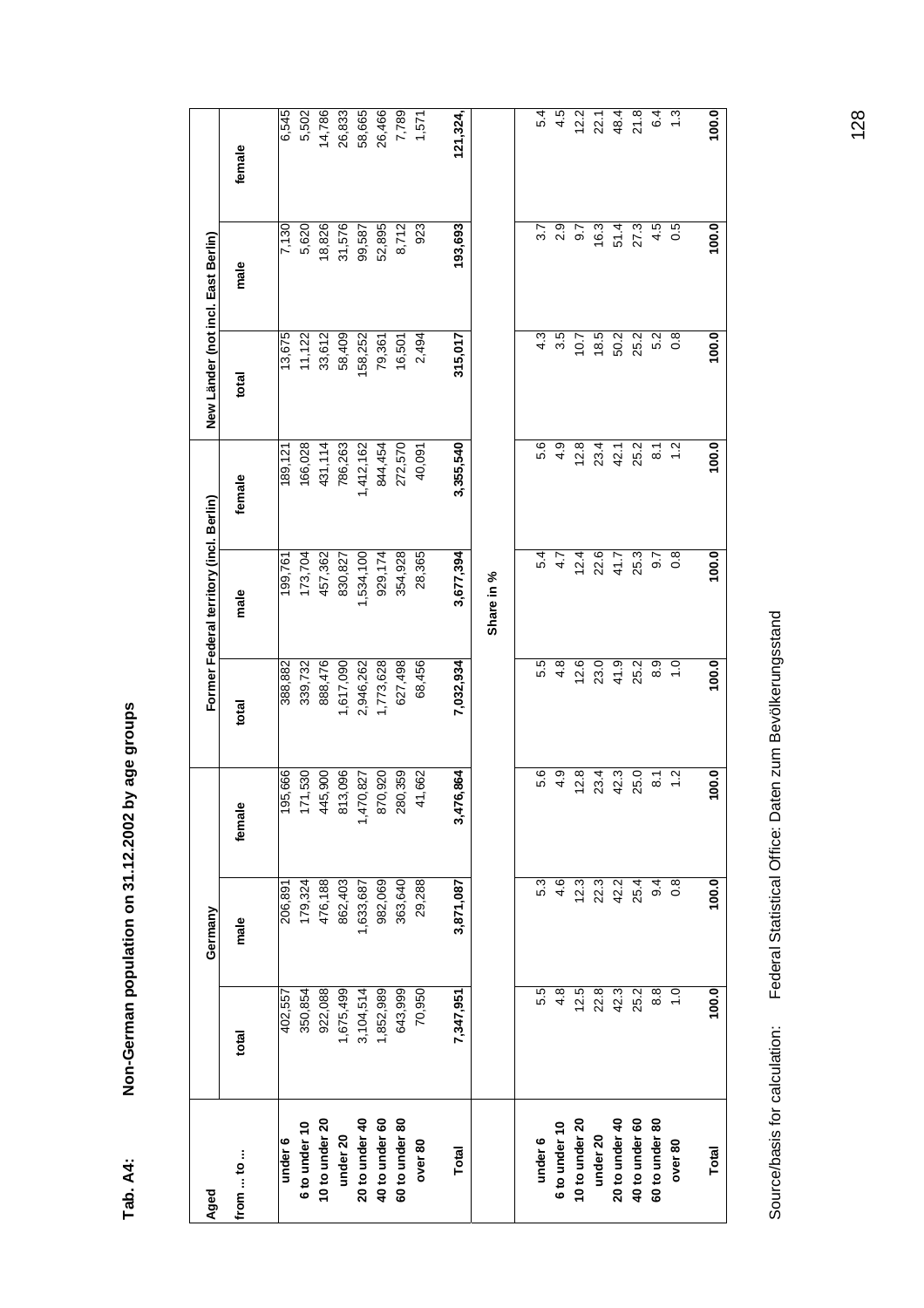## **Tab. A5: Selected indicators on birth events in the countries of the EU**

| Land                  | Total Fertility Rate 2000<br>(per woman) | Share of born out of wedlock<br>1999<br>(in %) | Average age on giving birth<br>1999<br>(in years) |
|-----------------------|------------------------------------------|------------------------------------------------|---------------------------------------------------|
| <b>EU-15</b>          | 1.53                                     | 27.2                                           |                                                   |
| Belgium               | 1.65                                     | 20.1                                           |                                                   |
| Denmark               | 1.76                                     | 44.9                                           | 29.6                                              |
| Germany               | 1.34                                     | 21.6                                           | 28.7                                              |
| Greece                | 1.30                                     | 4.0                                            | 28.9                                              |
| Spain                 | 1.22                                     | 14.1                                           | 30.7                                              |
| France                | 1.89                                     | 40.7                                           | 29.3                                              |
| Ireland               | 1.89                                     | 30.9                                           | 30.5                                              |
| Italy                 | 1.25                                     | 9.2                                            | -                                                 |
| Luxembourg            | 1.78                                     | 18.6                                           | 29.4                                              |
| Netherlands           | 1.72                                     | 22.8                                           | 30.3                                              |
| Austria               | 1.32                                     | 30.5                                           | 28.1                                              |
| Portugal              | 1.54                                     | 20.8                                           | 28.6                                              |
| Finland               | 1.73                                     | 38.7                                           | 29.6                                              |
| Sweden                | 1.54                                     | 55.3                                           | 29.8                                              |
| <b>United Kingdom</b> | 1.64                                     | 38.8                                           | 28.4                                              |

Source: Eurostat 2001 Council of Europe 2001 – taken from: Engstler/Menning 2003: 89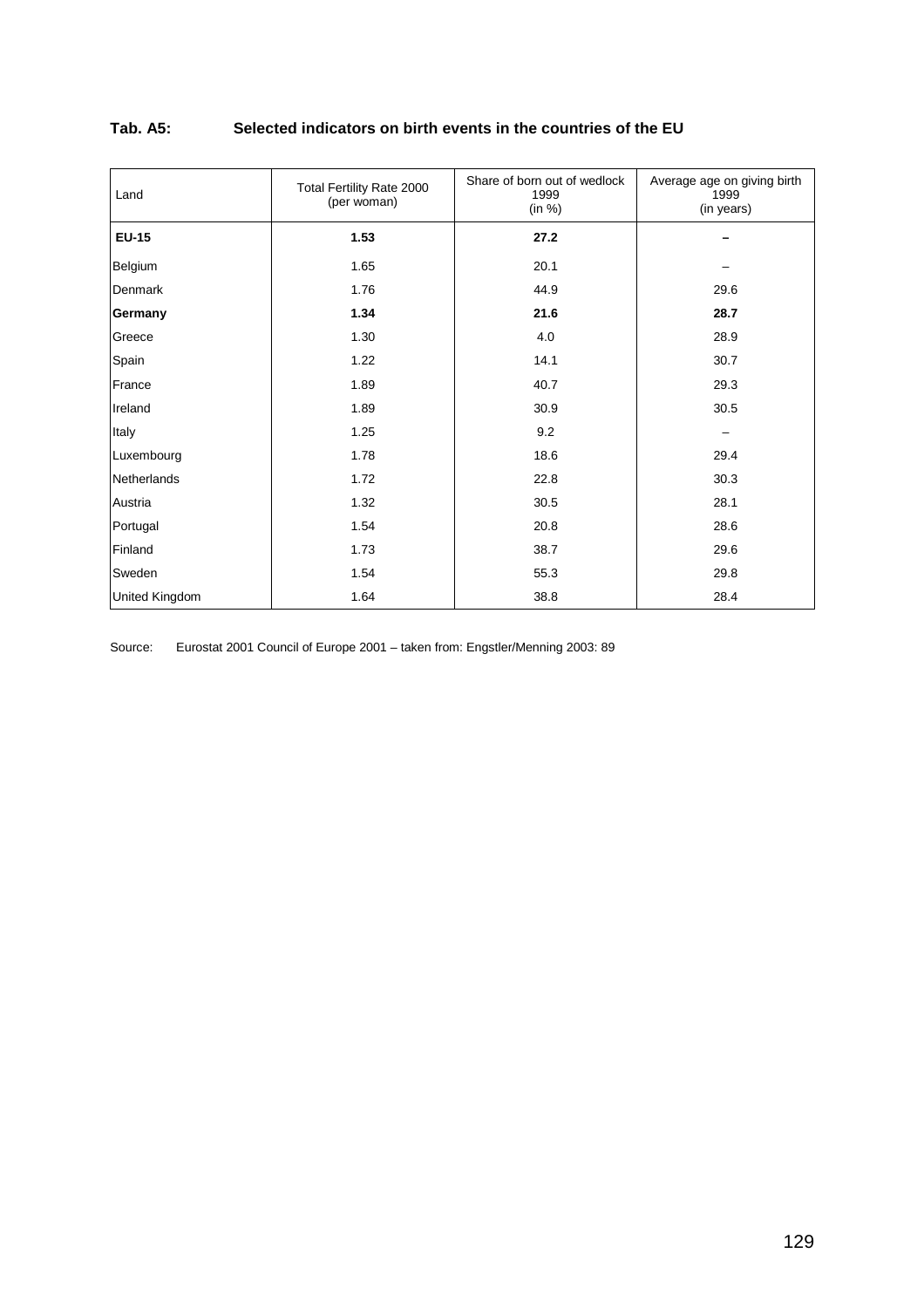| Year | <b>Unemployment rate</b> |                   |          | <b>Differences</b> |
|------|--------------------------|-------------------|----------|--------------------|
|      | <b>Total</b>             | <b>Foreigners</b> | absolute | relative (%)       |
|      |                          |                   |          |                    |
| 1980 | 3.8                      | 5.0               | 1.2      | 31.6               |
| 1981 | 5.5                      | 8.2               | 2.4      | 49.1               |
| 1982 | 7.5                      | 11.9              | 4.4      | 58.7               |
| 1983 | 9.1                      | 14.7              | 5.6      | 61.5               |
| 1984 | 9.1                      | 14.0              | 4.9      | 53.8               |
| 1985 | 9.3                      | 13.9              | 4.6      | 49.5               |
| 1986 | 9.0                      | 13.7              | 4.7      | 52.2               |
| 1987 | 8.9                      | 14.3              | 5.4      | 60.7               |
| 1988 | 8.7                      | 14.4              | 5.7      | 65.5               |
| 1989 | 7.9                      | 12.2              | 4.3      | 54.4               |
| 1990 | 7.2                      | 10.9              | 3.7      | 51.4               |
| 1991 | 6.3                      | 10.7              | 4.4      | 69.8               |
| 1992 | 6.6                      | 12.2              | 5.6      | 84.8               |
| 1993 | 8.2                      | 15.1              | 6.9      | 84.1               |
| 1994 | 9.2                      | 16.2              | 7.0      | 76.1               |
| 1995 | 9.3                      | 16.6              | 7.3      | 78.4               |
| 1996 | 10.1                     | 18.9              | 8.8      | 87.1               |
| 1997 | 11.0                     | 20.4              | 9.4      | 85.5               |
| 1998 | 9.4                      | 19.6              | 10.2     | 108.5              |
| 1999 | 8.8                      | 18.4              | 9.6      | 109.1              |
| 2000 | 7.8                      | 18.6              | 8.6      | 110.3              |

## **Tab. A6: Trends in annual average unemployment rate – Federal territory West**

Source: Federal Employment Service – taken from: Federal Government's commissioner for matters concerning foreigners 2002: Tab. 29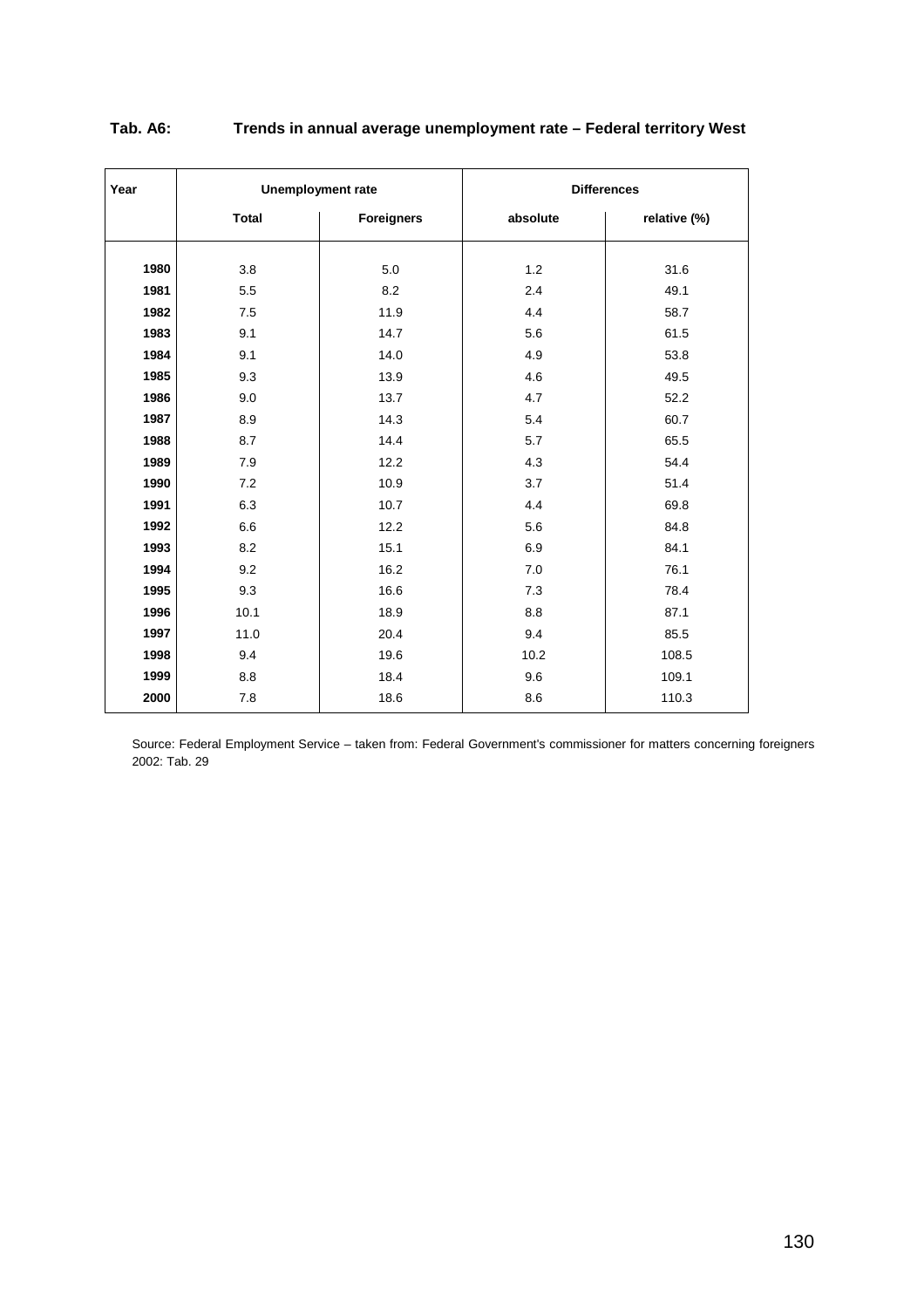|              | 1 adult           | 2 adults          | 3 or more adults  | 1 adult          | 2 adults         | 3 or more adults |
|--------------|-------------------|-------------------|-------------------|------------------|------------------|------------------|
|              | with no children* | with no children* | with no children* | with child(ren)* | with child(ren)* | with child(ren)* |
|              |                   |                   |                   |                  |                  |                  |
| B            | 12                | 23                | 11                | 5                | 42               | 8                |
| <b>DK</b>    | 17                | 28                | 8                 |                  | 36               |                  |
| D            | 16                | 29                | 10                |                  | 34               |                  |
| <b>EL</b>    | 8                 | 21                | 18                |                  | 38               | 13               |
| E            | 5                 | 16                | 22                |                  | 34               | 21               |
| F            | 13                | 25                | 8                 | 5                | 43               | 7                |
| <b>IRL</b>   |                   | 14                | 14                |                  | 43               | 18               |
| Ш            | 9                 | 18                | 21                |                  | 37               | 13               |
| L            | 10                | 20                | 12                | 4                | 43               | 12               |
| <b>NL</b>    | 14                | 29                | 9                 | 3                | 35               | 9                |
| A            | 12                | 22                | 15                | 3                | 33               | 14               |
| P            | 5                 | 16                | 18                |                  | 39               | 20               |
| <b>FIN</b>   | 16                | 26                | 6                 | 6                | 41               | 4                |
| <b>UK</b>    | 13                | 27                | 12                | 8                | 33               | 8                |
| <b>EU 15</b> | 12                | 24                | 14                | 4                | 36               | 11               |

## **Tab. A7: Share of persons living in private households, in % by type of household, 1999**

\* children entitled to maintenance, meaning all children below the age of 15 plus all persons up to the age of 16 who do not work and who live with at least one parent

S no information

Source: European Commission 2001 – taken from Engstler/Menning 2003: 59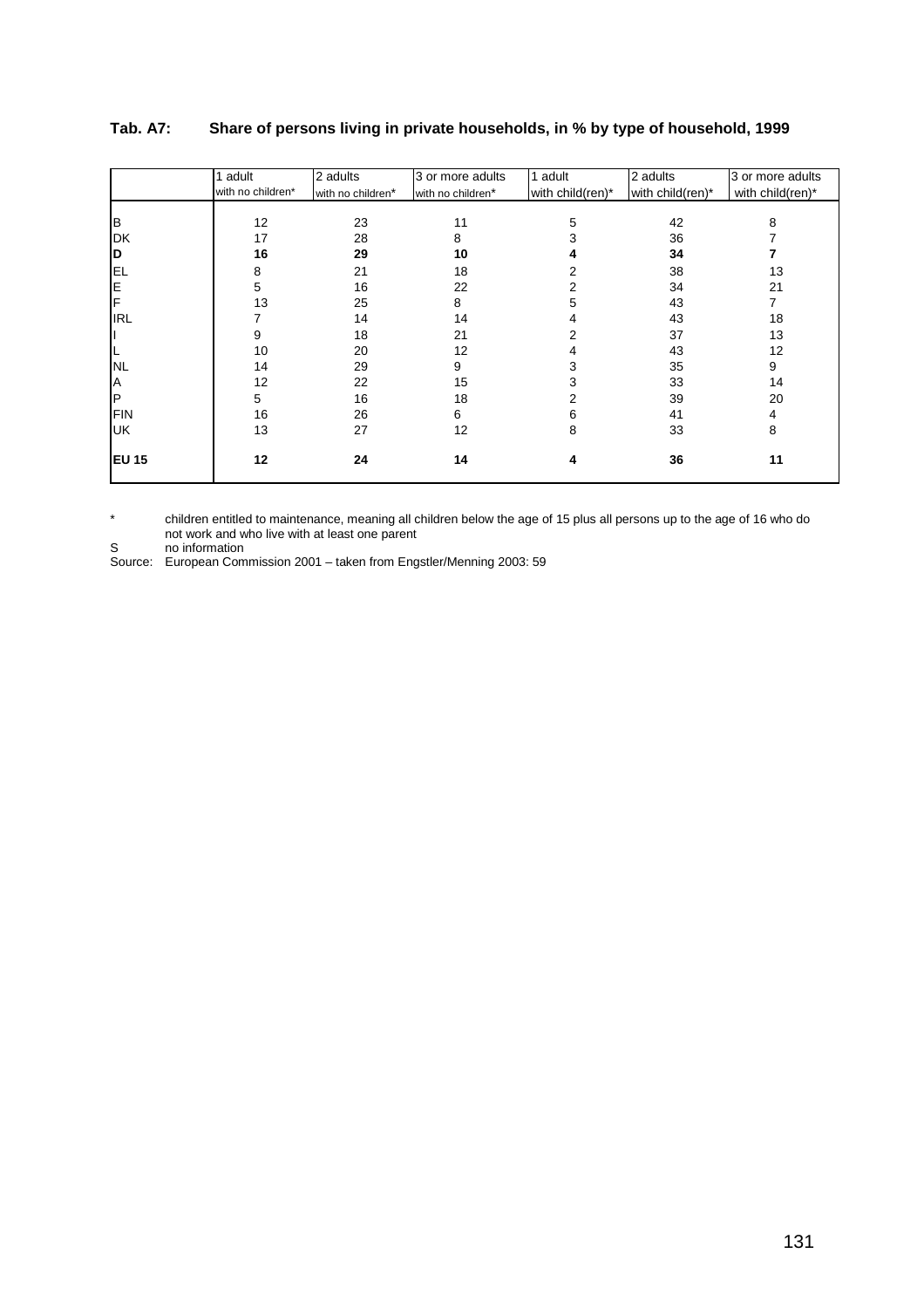| $\sim$<br>ノントリート<br>・フィ                                              |
|----------------------------------------------------------------------|
|                                                                      |
| <br> <br> <br> <br> <br> <br> <br>ׅ֘                                 |
|                                                                      |
|                                                                      |
| )<br>5                                                               |
| :<br>:<br>:<br>:                                                     |
|                                                                      |
| $\frac{1}{2}$                                                        |
| S<br>S<br>S<br>S<br>S<br>S<br>S<br>S<br>S<br>S<br>S<br><br>S<br><br> |
| ֚֚֚֚֚֚֚֚֚֚֚֚֚֚֚֡                                                     |
| ļ                                                                    |

| Total                                      |                              | 1,000                  |                          | 16,588 | 11,711                 | 12,527                                                                                                     | 12,612           |                                            |                      | 3,629<br>3,076<br>2,580 |                 |         | 15,339   | 15,603                     | 15,192 |
|--------------------------------------------|------------------------------|------------------------|--------------------------|--------|------------------------|------------------------------------------------------------------------------------------------------------|------------------|--------------------------------------------|----------------------|-------------------------|-----------------|---------|----------|----------------------------|--------|
|                                            | together                     |                        |                          | 0.8    | 1.6                    | $2.\overline{3}$<br>2.6                                                                                    |                  |                                            |                      | 2. 1<br>2. 1<br>4. 2    |                 |         | 1.7      | $2.4$<br>$2.9$             |        |
|                                            | widowed                      |                        |                          |        |                        |                                                                                                            |                  |                                            |                      | 0<br>0 0 0<br>0 0       |                 |         |          |                            |        |
|                                            | divorced                     |                        |                          |        |                        | 0<br>0<br>0<br>0<br>0<br>0<br>0<br>0<br>0<br>0<br>0<br>0<br>0<br>0<br>0<br>0<br>0<br>1<br>0<br>0<br>1<br>0 |                  |                                            |                      | 0.7                     | 1.4             |         |          | 0<br>0<br>0<br>0<br>0<br>1 |        |
| unmarried or married but separated father* | separated<br>marr. but       |                        |                          |        |                        |                                                                                                            |                  |                                            |                      | 7<br>0<br>0 0<br>0 0    |                 |         | $\sigma$ | 0.5                        | 0.5    |
|                                            | single                       |                        |                          |        | 0.3<br>0.3             | $\overline{0.7}$                                                                                           | $\overline{0}$ . |                                            | 0.8                  | 1.1                     | $\ddot{c}$      |         |          | 0.8                        | 1.1    |
| Child lives with:                          | together                     | in % of column "Total" | Former Federal territory | 5,9    | 9.8                    | 11.6                                                                                                       | 13.5             | New Länder and East Berlin                 | 16,7                 | 22.0                    | 26.7            | Germany | 1,5      | 13.6                       | 15.7   |
|                                            | widowed                      |                        |                          |        | $2, 7, 7$<br>$2, 7, 7$ |                                                                                                            | 0.1              |                                            | 0'1                  | 1.4                     | $\overline{14}$ |         | 1.1      | 7.7                        |        |
| or married but separated mother*           | divorced                     |                        |                          | 2.4    | 4.6                    | 5.2                                                                                                        | 6.2              |                                            | 8.8                  | 9.3                     | 9.8             |         | 5.6      | 6.0                        | 6.8    |
| unmarried                                  | marr.but<br>separated        |                        |                          | 0.5    | 1.6                    | $2.\overline{3}$                                                                                           | 2.7              |                                            | 0.6                  | 2.4                     | 2.9             |         | 1.4      | $2.\overline{3}$<br>2.7    |        |
|                                            | single                       |                        |                          |        |                        | 7<br>2<br>2<br>2<br>2<br>2<br>2<br>2<br>2<br>2<br>2<br>2<br>2<br>2<br>2<br>2<br>2<br>                      |                  |                                            |                      | ၁<br>၁၁<br>၁၉           |                 |         |          | 3 4 2<br>3 4 2<br>5 2      |        |
|                                            | together<br>couple<br>living |                        |                          |        |                        | 98658<br>98658                                                                                             |                  |                                            | 81.9<br>74.9<br>69.0 |                         |                 |         |          | 86.9<br>83.9<br>81.4       |        |
| Year                                       |                              |                        |                          |        |                        |                                                                                                            |                  | 075<br>09900<br>09900 09900<br>09900 09900 |                      |                         |                 |         |          | 1996<br>1996<br>2000       |        |
|                                            |                              |                        |                          |        |                        |                                                                                                            |                  |                                            |                      |                         |                 |         |          |                            |        |

Source: Federal Statistical Office, Microcensus 2000 - Bevölkerung am Familienwohnsitz; own calculations – taken from: Engstler/Menning 2003: Table A1-14<br>\* With unmarried mothers and fathers, the other parent may also be a Source: Federal Statistical Office, Microcensus 2000 - Bevölkerung am Familienwohnsitz; own calculations – taken from: Engstler/Menning 2003: Table A1-14 \* With unmarried mothers and fathers, the other parent may also be a member of the household.

132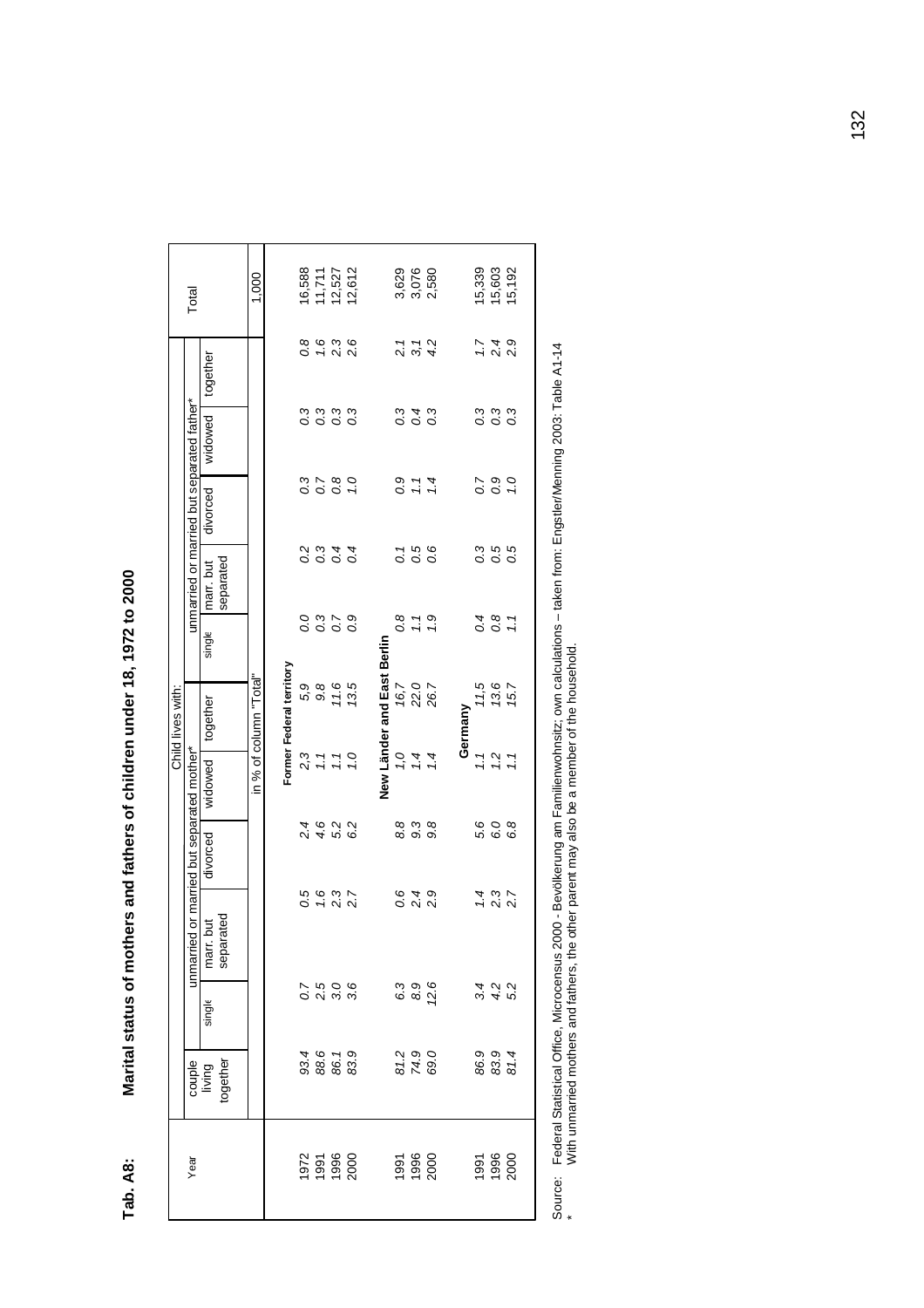Educational plans of the Länder<sup>40</sup> **Tab. A9: Educational plans of the Länder 40** Tab. A9:

| Land                                  | Name + character of the project                                                                                                       | Structure and scope                                                                                                                                                          | Procedure                                                                                                                                                                                                                                                       |
|---------------------------------------|---------------------------------------------------------------------------------------------------------------------------------------|------------------------------------------------------------------------------------------------------------------------------------------------------------------------------|-----------------------------------------------------------------------------------------------------------------------------------------------------------------------------------------------------------------------------------------------------------------|
| Baden-Württemberg<br>(in preparation) | Orientation plan for education and child-raising                                                                                      |                                                                                                                                                                              | Drafting by a specialist commission                                                                                                                                                                                                                             |
| Bavaria                               | for children in day facilities until starting school.<br>The Bavarian educational and child-raising plan                              | general part; basic competences to be promoted;<br>promotional foci; observation, cooperation and<br>supra-topical promotional outlook and topical<br>networking (167 pages) | After one year of trials in selected facilities, the plan is<br>As a binding framework for orientation, it is to leave<br>The plan is being drafted by the IFP under the<br>the specialist staff scope in implementation.<br>leadership of Prof. Dr. Fthenakis. |
|                                       | being legally<br>Binding orientation framework aimed at<br>enshrined                                                                  |                                                                                                                                                                              | to be "legally entrenched".                                                                                                                                                                                                                                     |
| Berlin                                | education, child-raising and care of children in<br>The Berlin educational programme for the<br>day facilities until starting school. | Basis (educational understanding, goals, educational-<br>educational areas (with details of the competences<br>methodical tasks - 20 pages.                                  | The draft was prepared by INA under the leadership of<br>Dr. C. Pressing as a framework for orientation in<br>developing the concept.                                                                                                                           |
|                                       | ter of quality<br>development agreements, and hence influence<br>The programme is to be the subject-mat<br>funding of kindergartens.  | cooperation with parents, transition to school and<br>and educational tasks)<br>literature (11 pages)                                                                        | with the organisations has been worked towards in the<br>After broad discussion and revision, the agreement<br>shape of a quality development agreement as a<br>supplement to the funding agreement                                                             |
| <b>Brandenburg</b>                    | education in child-care facilities in Brandenburg<br>Principles of the promotion of elementary                                        | Main part = educational areas with supporting<br>Three separate parts:                                                                                                       | discussion took place on the Internet, at specialist<br>On the basis of an expert report by L. Pesch, the                                                                                                                                                       |
|                                       | Agreement between organisation associations, local<br>authority associations and the Land Ministry                                    | Reasoning and explanation (20 pages)<br>Further reference material<br>examples (20 pages)                                                                                    | will be refined until the end of the year. After that, it is<br>conferences and events by organisations. The drafts<br>hoped that the agreement will be signed                                                                                                  |
| <b>Bremen</b>                         | Framework plan for education and child-raising in<br>the elementary field                                                             | Description of the term 'education', of educational<br>areas and of the child's potential to teach itself                                                                    | Working party consisting of representatives of<br>organisations, youth welfare offices under the                                                                                                                                                                |
| (in preparation)                      | planned: Land guideline<br>not yet published                                                                                          |                                                                                                                                                                              | leadership of the Senate administration                                                                                                                                                                                                                         |
| (in preparation)<br>Hamburg           | Pre-school curriculum                                                                                                                 |                                                                                                                                                                              |                                                                                                                                                                                                                                                                 |

<sup>40</sup> Not all activities of the Länder on quality development or assurance are portrayed here, but only those which are educational plans. 40 Not all activities of the Länder on quality development or assurance are portrayed here, but only those which are educational plans.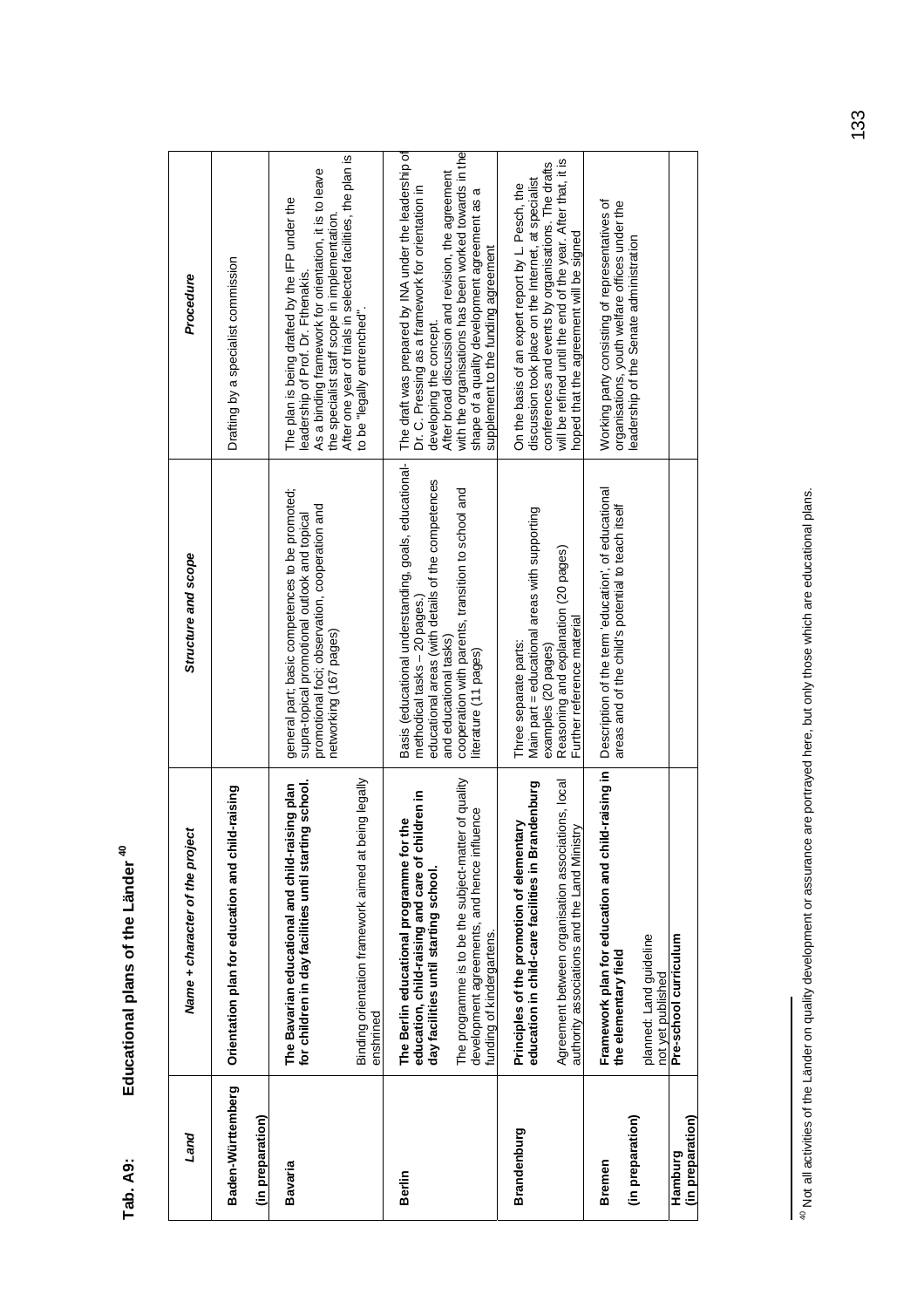| (in preparation)<br>Hesse        | Educational and child-raising plan for children<br>aged from 0-10                                                                   | raising goals; materials and handouts on practical<br>Goal description; superior educational and child-<br>implementation                                                                                                         | The educational and child-raising plan is being drafted<br>on the basis of an expert report, assisted by an                                                                                                                                          |
|----------------------------------|-------------------------------------------------------------------------------------------------------------------------------------|-----------------------------------------------------------------------------------------------------------------------------------------------------------------------------------------------------------------------------------|------------------------------------------------------------------------------------------------------------------------------------------------------------------------------------------------------------------------------------------------------|
|                                  | of Culture<br>and Education calling for self-obligation of the<br>joint plan from the Ministry of Youth and<br>organisations        |                                                                                                                                                                                                                                   | ancillary organisation council                                                                                                                                                                                                                       |
| Mecklenburg-Western<br>Pomerania | Educational plan for educational work with five-<br>Published in March 2004<br>year-olds                                            | recommendations given in each case for content<br>programme, the tasks and learning goals will be<br>After explaining the structure of the educational<br>portrayed for five learning areas and<br>structuring. 84 pages in total | headed by Prof. Hansel, University of Rostock. It is an<br>element of the Child Day Promotion Act (Kindertages-<br>The plan was largely drafted by a group of scientists<br>förderungsgesetz), and it applies as a binding<br>framework instruction. |
| Lower Saxony                     | Educational plan for Lower Saxon day facilities<br>(planned)                                                                        | Educational definition ("child as a player"), educational<br>goals, description of educational and competence                                                                                                                     | A working party is drafting the educational plan.                                                                                                                                                                                                    |
| (in preparation)                 | Recommendations and planned agreement with<br>associations of organisations and parents'<br>representatives                         | areas                                                                                                                                                                                                                             |                                                                                                                                                                                                                                                      |
| North Rhine-<br>Westphalia       | Agreement-<br>A strong foundation is a successful start<br>North Rhine-Westphalia Educational                                       | Handout on the development of organisation or<br>educational agreement (4 pages)<br>Two separate parts:                                                                                                                           | report prepared by Prof. Dr. Schäfer with participation<br>The agreement was drafted on the basis of an expert<br>by the SPI.                                                                                                                        |
| (in force since<br>August 2003)  | Agreement between associations of organisations and<br>churches which is to apply to the licensing procedure<br>for all facilities. | facility-specific educational concepts<br>(7 pages)                                                                                                                                                                               |                                                                                                                                                                                                                                                      |
| Rhineland-Palatinate             | Educational and child-raising recommendations<br>inate<br>for kindergartens in Rhineland-Palati                                     | areas, participation, methodical aspects, observation<br>and documentation, requirements on specialist staff,<br>Educational definition, portrayal of the educational                                                             | The recommendations were drafted by a group of the<br>kommunalen Spitzenverbände and the Ministry, with<br>associations of organisations, the churches, the                                                                                          |
|                                  | Recommendations                                                                                                                     | cooperation with parents, neighbourhood and primary<br>(approx. 50 pages)<br>school                                                                                                                                               | the involvement of current specialist publications and<br>the drafts of other Länder.                                                                                                                                                                |
| Saarland                         | Educational programme for the education, child-<br>raising and care of children in day facilities                                   |                                                                                                                                                                                                                                   | The programme is being prepared by INA, headed by<br>Dr. C. Preissing. There are plans for a one-year test                                                                                                                                           |
| (in preparation)                 | Consensus with associations of organisations                                                                                        |                                                                                                                                                                                                                                   | consensus with independent and local authority<br>and discussion phase; the goal is to reach a<br>organisations                                                                                                                                      |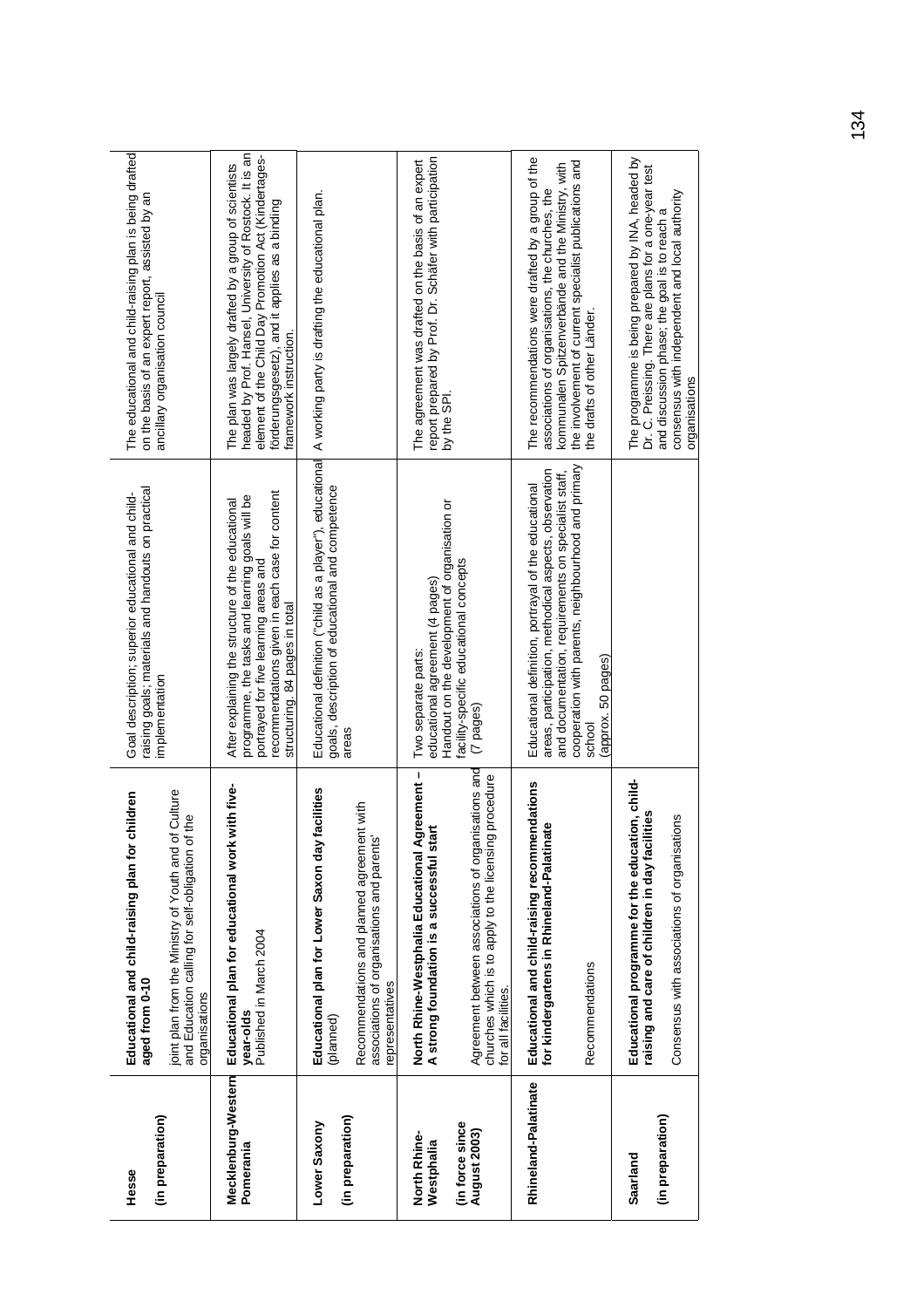| (Guideline in<br>preparation)<br>Saxony | guideline for<br>Educational guideline for specialist educational<br>staff in Saxon children's day nurseries for the<br>educational work of day facilities for children<br>Culture and Education and the Ministry of Social<br>Cooperation agreement between the Ministry of<br>Agreement on the principles behind the<br>Affairs and a supplementary educational<br>under-threes and nurseries<br>the specialist staff | Emphasis of the individual educational process;<br>concrete form of the development areas                                                                       | to draft an educational guideline for the specialist staff.<br>two Ministries, an expert report is to be commissioned<br>In addition to the cooperation agreement between the                                                                |
|-----------------------------------------|-------------------------------------------------------------------------------------------------------------------------------------------------------------------------------------------------------------------------------------------------------------------------------------------------------------------------------------------------------------------------------------------------------------------------|-----------------------------------------------------------------------------------------------------------------------------------------------------------------|----------------------------------------------------------------------------------------------------------------------------------------------------------------------------------------------------------------------------------------------|
| (in preparation)<br>Saxony-Anhalt       | Ordinance on the Child Promotion Act (KiFöG) or<br>tens in<br>Educational programme for kindergar<br>Brief version of an initial draft<br>ecommendation<br>Saxony-Anhalt                                                                                                                                                                                                                                                | Fields of competence and experience possibilities of<br>the children are to be described which are to be<br>promoted in kindergartens.                          | The draft was prepared at the University of Halle. It is<br>to be the subject of public discussion and tested in<br>several facilities.                                                                                                      |
| Schleswig-Holstein<br>(planned)         | Joint declaration on work in children's facilities in<br>Schleswig-Holstein                                                                                                                                                                                                                                                                                                                                             | accompaniment, support and challenge by adults<br>Education as a separate activity of the child;                                                                | A working party is to prepare the draft.                                                                                                                                                                                                     |
| Thuringia                               | and child-raising responsibility of the Ministry of Social<br>Binding guidelines on details of the legal educational<br>Guidelines of early childhood education<br>Affairs and of Culture and Education                                                                                                                                                                                                                 | general reasoning, four important areas are described<br>which "are indispensable for elementary education".<br>On eight pages, after excerpts from the Act and | and in relation to the "National List of Criteria" (Tietze<br>The guidelines are being developed on the basis of<br>et al.). They are declared binding (like the list of<br>criteria) and are to be tested in the nursery year<br>2003/2004. |

Diskowski, D.: Rahmenpläne und Curricula in der Zeit vor der Schule, Anlage – taken from: DJI (ed.) Non-formale und informelle Bildung im Kindes- und Jugendalter, Expertisen Vol. 2,<br>Munich no year (2003) plus up-to-date in Source: Diskowski, D.: Rahmenpläne und Curricula in der Zeit vor der Schule, Anlage – taken from: DJI (ed.) Non-formale und informelle Bildung im Kindes- und Jugendalter, Expertisen Vol. 2, Munich no year (2003) plus up-to-date information Source: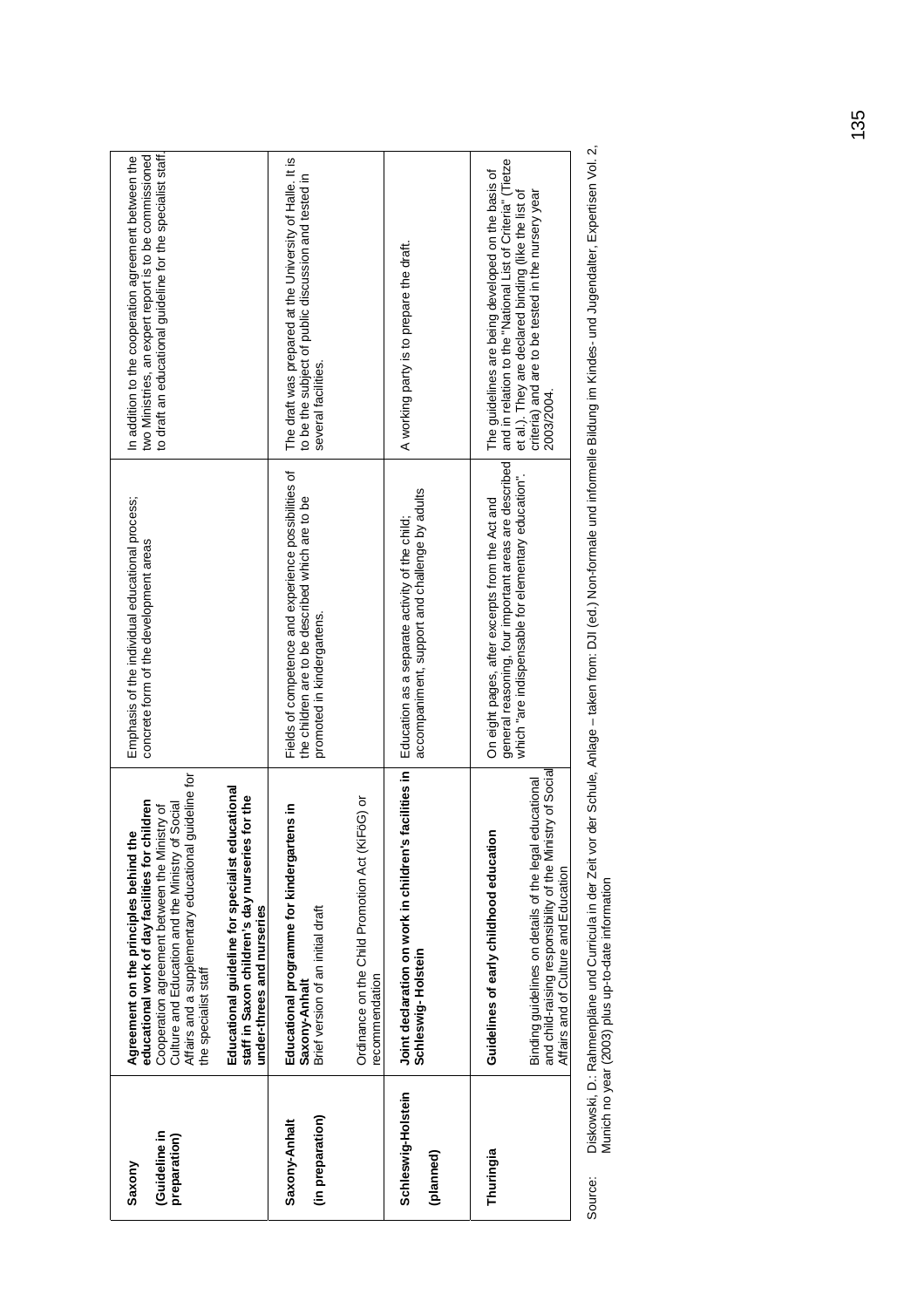| Tab. A10: | Starting school and not starting school by Federal Länder 2002 |
|-----------|----------------------------------------------------------------|
|-----------|----------------------------------------------------------------|

|                                   | Total of children<br>obliged to start school<br>2002 | Starting school<br>2002 |        | Not starting school<br>2002 |      |
|-----------------------------------|------------------------------------------------------|-------------------------|--------|-----------------------------|------|
|                                   |                                                      | absolute                | in $%$ | absolute                    | in % |
|                                   |                                                      |                         |        |                             |      |
| Baden-Württemberg                 | 123,268                                              | 116,603                 | 94.59  | 6,665                       | 5.41 |
| Bavaria                           | 136,532                                              | 130,758                 | 95.77  | 5,774                       | 4.23 |
| <b>Berlin</b>                     | 29,300                                               | 27,067                  | 92.38  | 2,233                       | 7.62 |
| Brandenburg                       | 18,105                                               | 16,503                  | 91.15  | 1,602                       | 8.85 |
| <b>Bremen</b>                     | 6,042                                                | 6,042                   | 100.00 |                             | 0.00 |
| Hamburg                           | 15,962                                               | 15,258                  | 95.59  | 704                         | 4.41 |
| Hesse                             | 66,309                                               | 60,674                  | 91.50  | 5,635                       | 8.50 |
| Mecklenburg-Western<br>Pomerania  | 11,718                                               | 10,793                  | 92.11  | 925                         | 7.89 |
| Lower Saxony                      | 94,302                                               | 87,671                  | 92.97  | 6,631                       | 7.03 |
| North Rhine Westphalia            | 208,572                                              | 194,738                 | 93.37  | 13,834                      | 6.63 |
| <b>Rhineland-Palatinate</b>       | 47,674                                               | 45,237                  | 94.89  | 2,437                       | 5.11 |
| Saarland                          | 10,848                                               | 10,352                  | 95.43  | 496                         | 4.57 |
| Saxony                            | 28,290                                               | 25,486                  | 90.09  | 2,804                       | 9.91 |
| Saxony-Anhalt                     | 15,797                                               | 14,993                  | 94.91  | 804                         | 5.09 |
| Schleswig-Holstein                | 31,936                                               | 29,931                  | 93.72  | 2,005                       | 6.28 |
| Thuringia                         | 15,208                                               | 14,350                  | 94.36  | 858                         | 5.64 |
|                                   |                                                      |                         |        |                             |      |
| Germany                           | 857,163                                              | 803,756                 | 93.77  | 53,407                      | 6.23 |
| <b>Western Federal</b><br>Länder* | 738,745                                              | 694,564                 | 94.02  | 44,181                      | 5.98 |
| Eastern Federal<br>Länder*        | 89,118                                               | 82,125                  | 92.15  | 6,993                       | 7.85 |
| <b>Berlin</b>                     | 29,300                                               | 27,067                  | 92.38  | 2,233                       | 7.62 |

\* not incl. Berlin

Source: Federal Statistical Office, Specialist Series (Fachserie) 11, Series 1, 2002/03; Bildung und Kultur, Allgemein bildende Schulen, Schuljahr 2002/03: 129 et seqq.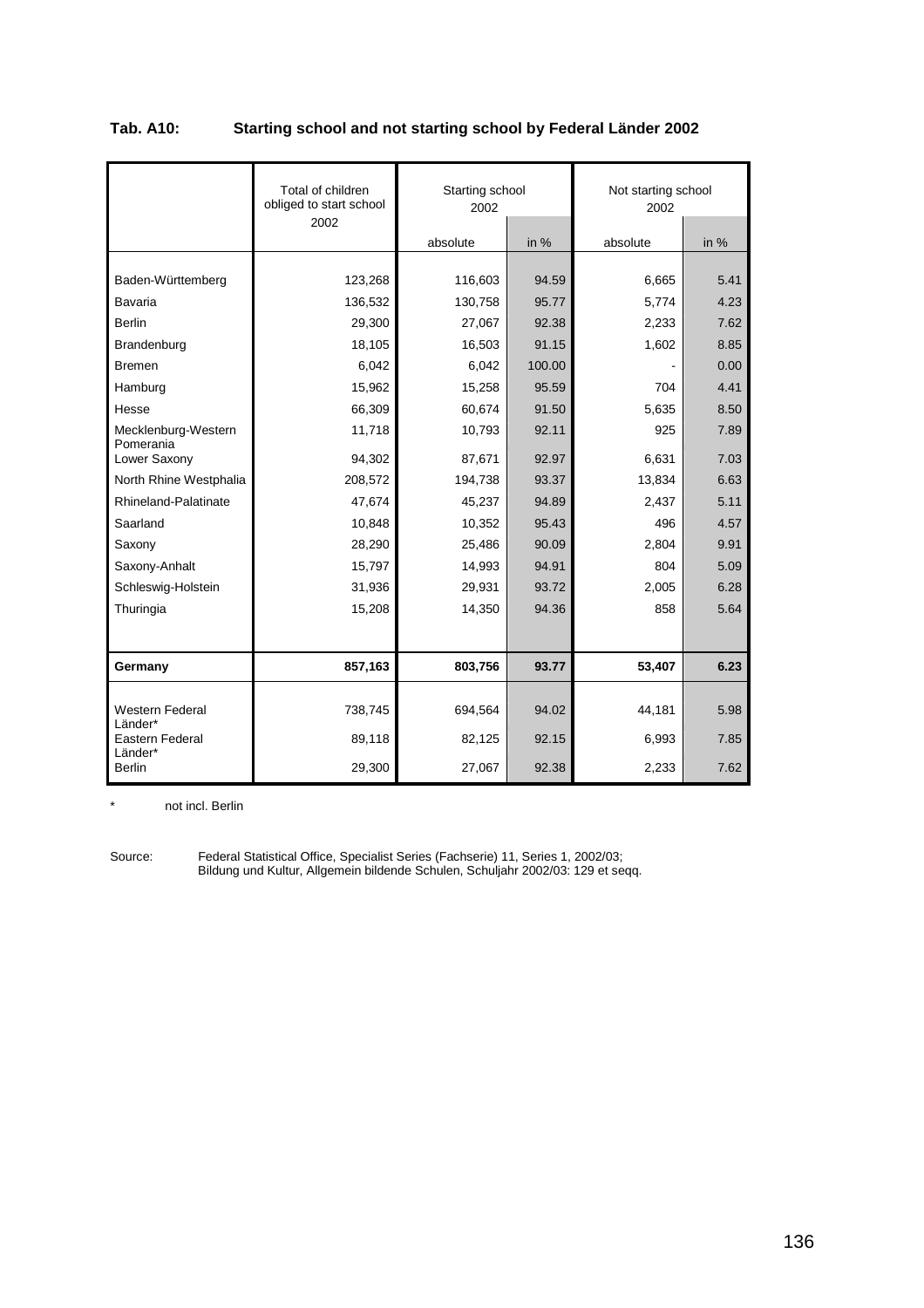|                                   |                    |                     |                | Starting school<br>2002 |              |                  |              |
|-----------------------------------|--------------------|---------------------|----------------|-------------------------|--------------|------------------|--------------|
|                                   | absolute           | of which on<br>time | in %           | of which<br>early       | in $%$       | of which<br>late | in $%$       |
| Baden-Württemberg<br>Bavaria      | 116,603<br>130,758 | 98.618<br>122.849   | 84.58<br>93.95 | 10,245<br>1,709         | 8.79<br>1.31 | 7,179<br>5,397   | 6.16<br>4.13 |
| <b>Berlin</b>                     | 27,067             | 22,728              | 83.97          | 2,013                   | 7.44         | 2,273            | 8.40         |
| Brandenburg                       | 16,503             | 13,980              | 84.71          | 999                     | 6.05         | 1,410            | 8.54         |
| <b>Bremen</b>                     | 6,042              | 4,776               | 79.05          | 714                     | 11.82        | 543              | 8.99         |
| Hamburg                           | 15,258             | 13,091              | 85.80          | 1,479                   | 9.69         | 611              | 4.00         |
| Hesse                             | 60,674             | 51,224              | 84.42          | 4,067                   | 6.70         | 5,054            | 8.33         |
| Mecklenburg-Western<br>Pomerania  | 10,793             | 9.148               | 84.76          | 287                     | 2.66         | 1,264            | 11.71        |
| Lower Saxony                      | 87,671             | 75,153              | 85.72          | 5,860                   | 6.68         | 6,321            | 7.21         |
| North Rhine<br>Westphalia         | 194,738            | 171,334             | 87.98          | 10,471                  | 5.38         | 11,462           | 5.89         |
| Rhineland-Palatinate              | 45,237             | 37,285              | 82.42          | 2,163                   | 4.78         | 917              | 2.03         |
| Saarland                          | 10,352             | 9,097               | 87.88          | 725                     | 7.00         | 288              | 2.78         |
| Saxony                            | 25,486             | 22,177              | 87.02          | 499                     | 1.96         | 2,669            | 10.47        |
| Saxony-Anhalt                     | 14,993             | 13,897              | 92.69          | 343                     | 2.29         | 652              | 4.35         |
| Schleswig-Holstein                | 29,931             | 25,118              | 83.92          | 1,949                   | 6.51         | 2,132            | 7.12         |
| Thuringia                         | 14,350             | 13,037              | 90.85          | 366                     | 2.55         | 852              | 5.94         |
|                                   |                    |                     |                |                         |              |                  |              |
| Germany                           | 803,756            | 703,512             | 87.53          | 43,889                  | 5.46         | 49,024           | 6.10         |
| <b>Western Federal</b><br>Länder* | 694,564            | 608,545             | 87.12          | 39,382                  | 5.67         | 39,904           | 5.75         |
| Eastern Federal<br>Länder*        | 82,125             | 72,239              | 87.96          | 2,494                   | 3.07         | 6,847            | 8.34         |
| <b>Berlin</b>                     | 27,067             | 22,728              | 83.97          | 2,013                   | 7.44         | 2,273            | 8.40         |

## **Tab. A11: Share of prompt, early and late starting school by Federal Länder 2002**

\* not incl. Berlin

The missing percentages to 100% come about because of the children with mental disabilities who are not listed here.

Source: Federal Statistical Office, Specialist Series (Fachserie) 11, Series 1, 2002/03; Bildung und Kultur, Allgemein bildende Schulen, Schuljahr 2002/03: p. 129 et seqq.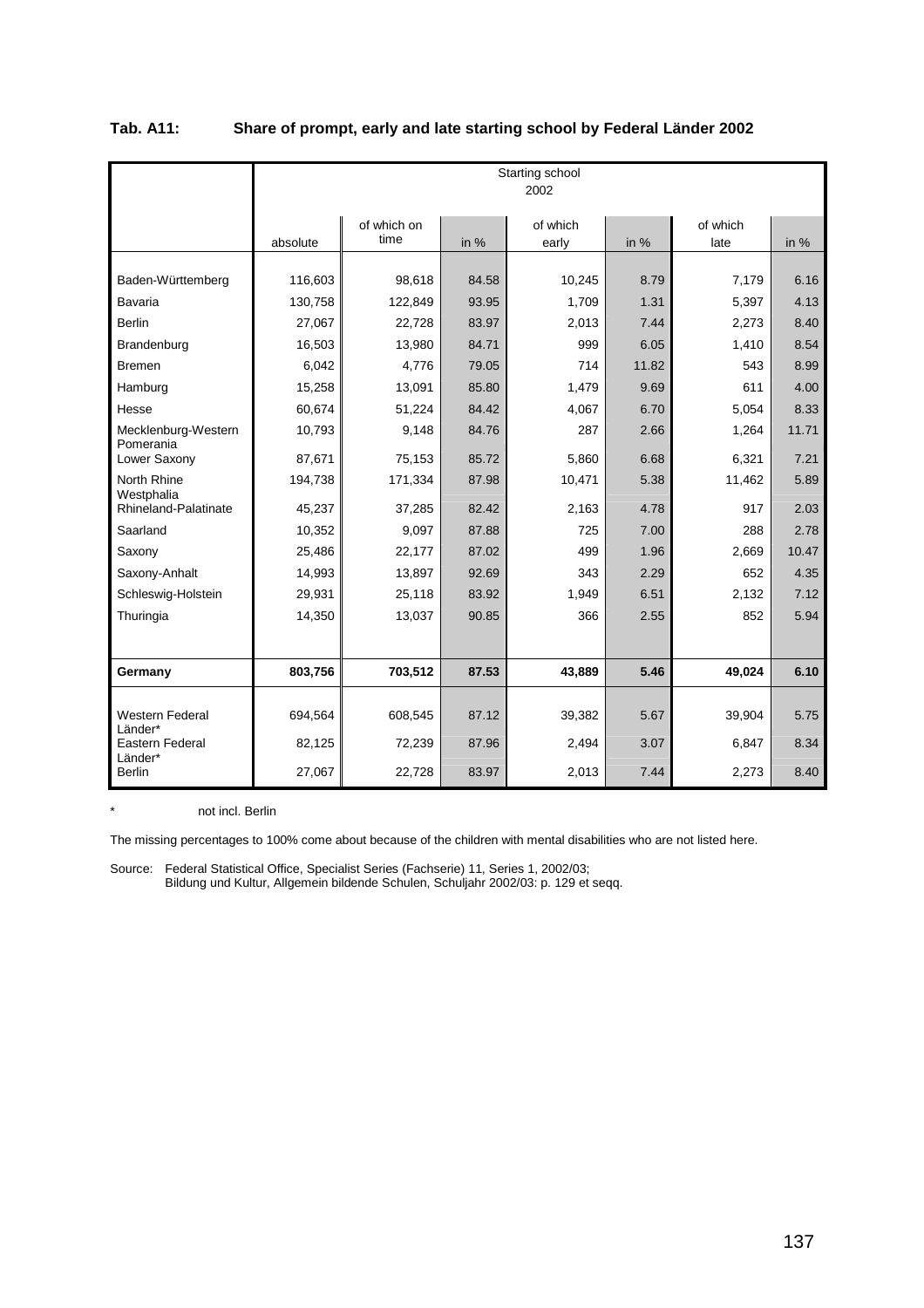#### **Tab. A.12: Available places listed according to organisations, care time and age groups, (Western Federal Länder; 31.12.1998)**

| Places for<br>children of   |        | day nursery for the<br>under-threes age | nursery age |        | age     | out-of-school-provision |
|-----------------------------|--------|-----------------------------------------|-------------|--------|---------|-------------------------|
|                             | places | in $%$                                  | places      | in $%$ | places  | in $%$                  |
|                             |        |                                         |             |        |         |                         |
| All organisations           | 58,475 | 100.0                                   | 2,151,858   | 100.0  | 184,167 | 100.0                   |
| of which all-day            | 46,327 | 79.2                                    | 405,070     | 18.8   | 156,949 | 85.2                    |
| of which part-time          | 12,148 | 20.8                                    | 1,746,788   | 81.2   | 27,218  | 14.8                    |
|                             |        |                                         |             |        |         |                         |
| <b>Public organisations</b> | 26,581 | 100.0                                   | 774,347     | 100.0  | 99,585  | 100.0                   |
| of which all-day            | 23,965 | 90.2                                    | 158,728     | 20.5   | 88,866  | 89.2                    |
| of which part-time          | 2,616  | 9.8                                     | 615,619     | 79.5   | 10,719  | 10.8                    |
|                             |        |                                         |             |        |         |                         |
| Voluntary providers         | 31,894 | 100.0                                   | 1,377,511   | 100.0  | 84,582  | 100.0                   |
| of which all-day            | 22,362 | 70.1                                    | 246,342     | 17.9   | 68,083  | 80.5                    |
| of which part-time          | 9.532  | 29,9                                    | 1,131,169   | 82.1   | 16.499  | 19.5                    |

1 The places for school children are added to the number of children attending school out-of-school provision in West Berlin.

Source: Federal Statistical Office: Specialist Series (Fachserie) 13, Series 6.3.1, Stuttgart 1998 – taken from: Zahlenspiegel (DJI 2002): Tab. 7.6

## **Tab. A13: Available places listed according to organisations, care time and age groups (Eastern Federal Länder and East Berlin; 31.12.1998)**

| Places for<br>children of   | under-threes age | day nursery for the | nursery age |        | out-of-school-provision<br>age <sup>'</sup> |        |
|-----------------------------|------------------|---------------------|-------------|--------|---------------------------------------------|--------|
|                             | places           | in $%$              | places      | in $%$ | places                                      | in $%$ |
|                             |                  |                     |             |        |                                             |        |
| All organisations           | 108,452          | 100.0               | 334,922     | 100.0  | 388,336                                     | 100.0  |
| of which all-day            | 104,460          | 96.3                | 327,138     | 97.7   | 335,340                                     | 86.4   |
| of which part-time          | 3,992            | 3.7                 | 7,784       | 2.3    | 52,996                                      | 13.6   |
|                             |                  |                     |             |        |                                             |        |
| <b>Public organisations</b> | 72,657           | 100.0               | 209,300     | 100.0  | 332,107                                     | 100.0  |
| of which all-day            | 69,866           | 96.2                | 204,808     | 97.9   | 286,159                                     | 86.2   |
| of which part-time          | 2,791            | 3.8                 | 4,492       | 2.1    | 45,948                                      | 13.8   |
|                             |                  |                     |             |        |                                             |        |
| Voluntary providers         | 35,795           | 100.0               | 125,622     | 100.0  | 56,229                                      | 100.0  |
| of which all-day            | 34,594           | 96.6                | 122,330     | 97.4   | 49,181                                      | 87.5   |
| of which part-time          | 1,201            | 3.4                 | 3,292       | 2.6    | 7,048                                       | 12.5   |

1 The places for school children are added to the number of children attending school out-of-school provision in East Berlin, Saxony-Anhalt and Thuringia.

Source: Federal Statistical Office: Specialist Series (Fachserie) 13, Series 6.3.1, Stuttgart 1998 – taken from: Zahlenspiegel (DJI 2002): Tab. 7.7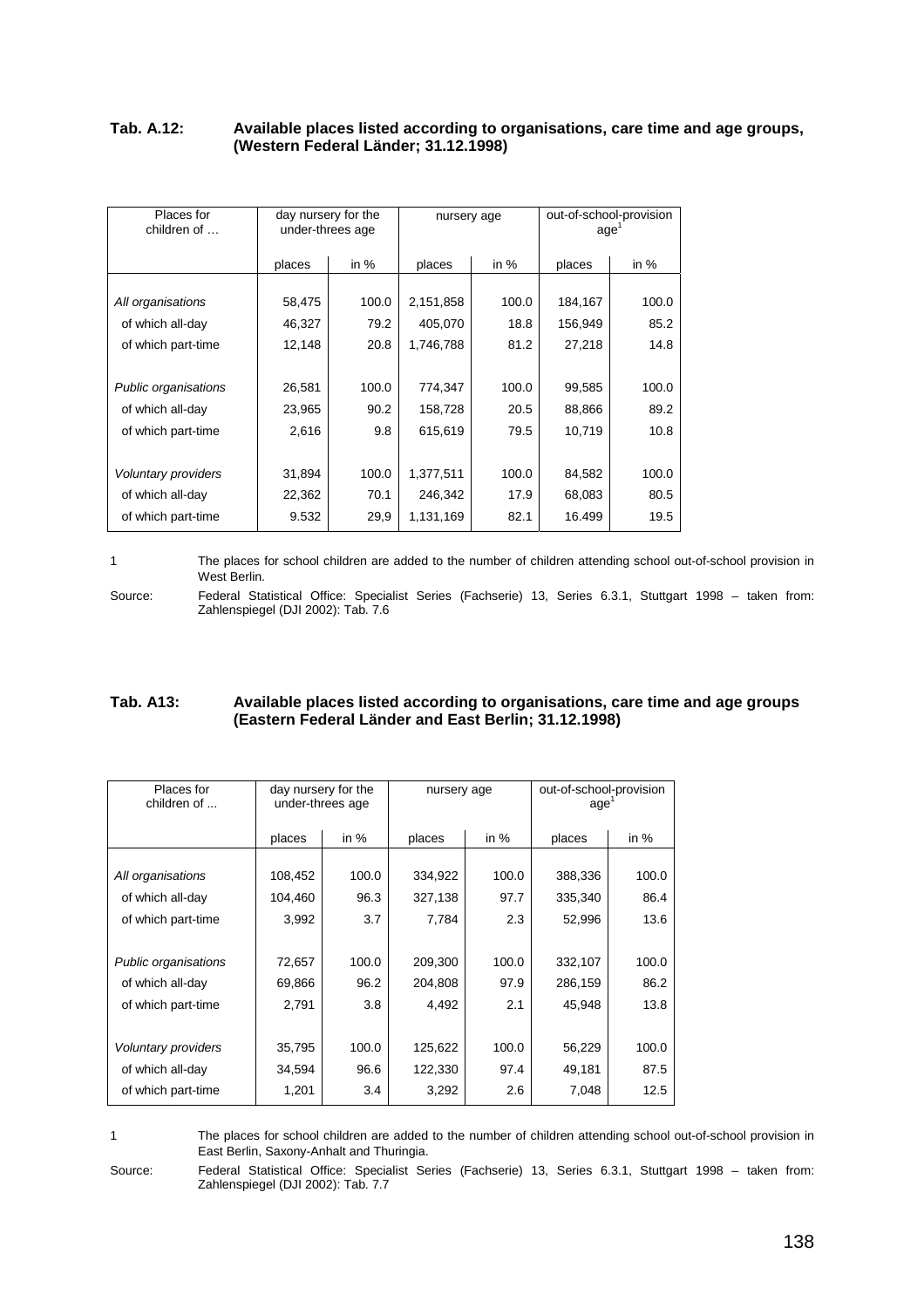#### **Tab. A14: Disposable income with average earnings (by numbers of children)**

| Income/deductions<br>full Euros/per year  | Single<br>childless 2002 | <b>Married couple</b><br>childless<br>2002 | <b>Married couple</b><br>1 child<br>2002 | <b>Married couple</b><br>2 children<br>2002 | <b>Married couple</b><br>3 children<br>2002 |
|-------------------------------------------|--------------------------|--------------------------------------------|------------------------------------------|---------------------------------------------|---------------------------------------------|
|                                           |                          |                                            |                                          |                                             |                                             |
| Annual gross                              | 30,678                   | 30,678                                     | 30,678                                   | 30,678                                      | 30,678                                      |
| minus wage tax                            | 5,612                    | 2,332                                      | 2,332                                    | 2,332                                       | 2,332                                       |
| minus solidarity levy (5.5%)              | 309                      | 78                                         |                                          |                                             |                                             |
| minus church tax                          | 505                      | 210                                        | 84                                       |                                             |                                             |
| minus social insurance                    | 6,304                    | 6,304                                      | 6,304                                    | 6,304                                       | 6,304                                       |
| plus child benefit                        |                          |                                            | 1,848                                    | 3,696                                       | 5,544                                       |
| Fiscal specific minimum subsistence level |                          |                                            |                                          |                                             |                                             |
| Adults                                    | 7,235                    | 14,470                                     | 14,470                                   | 14,470                                      | 14,470                                      |
| Children                                  |                          |                                            | 5,808                                    | 11,616                                      | 17,424                                      |
| Disposable income                         |                          |                                            |                                          |                                             |                                             |
| per household                             | 10,713                   | 7,284                                      | 3,528                                    | $-348$                                      | $-4,308$                                    |
| per person                                | 10,713                   | 3,642                                      | 1,176                                    | $-87$                                       | $-862$                                      |

Notes:

calculated using the general annual wage tax table 2002

- In social insurance, the values for 2001 were also used as a basis in 2002.<br>In social insurance, the values for 2001 were also used as a basis in 2002.

- Minimum subsistence level for children: 2001 specific minimum subsistence level Euro 3,534 (DM 6,930); taxfree allowance for care (children up to 16 years) Euro 1,546 (DM 3,024); specific minimum subsistence level Euro 3,648 (DM 1,865); tax-free allowance for care, child-raising, training (children to max. 27 years) Euro 2,160 (DM 4,225)

Results with figures after the decimal point up to 0.49 were rounded down and those from 0.50 were rounded up.

Source: Borchert, J.: Megathema "Familienpolitik". In: Forum Jugendhilfe; Vol. 4/2004, special supplement No. 2, Tab. 1

Notes:

This means that for instance a four-person family with average annual earnings of € 30,678 must live significantly below the fiscally determined minimum subsistence level (cf. Borchert 2004: 2), whilst a single childless person with the same salary has a disposable income of € 10,000 per year.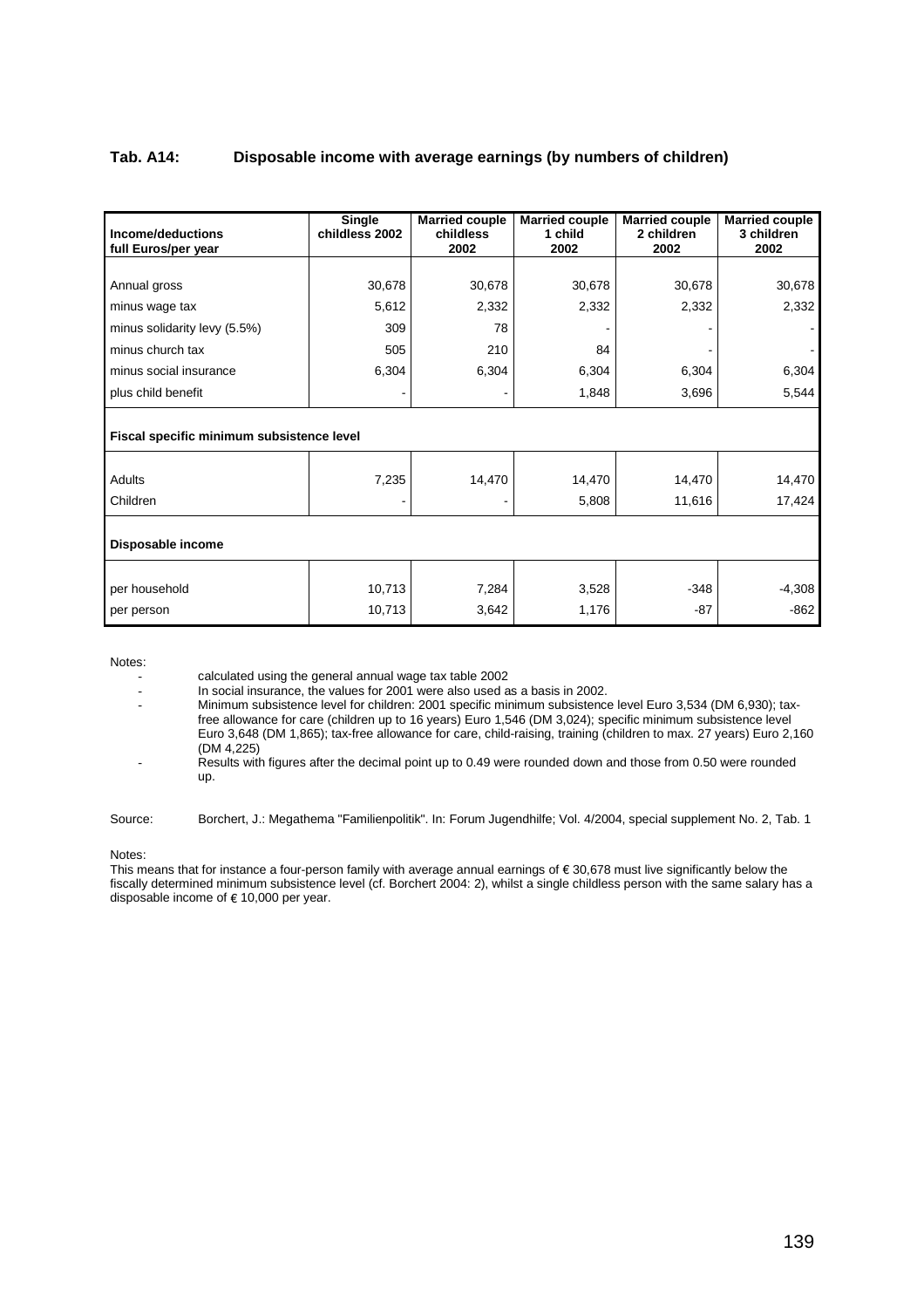#### **Tab. A15: Public expenditure and income for day facilities for children by Federal Länder and levels within the federal system (2000)**

|                                                                               | expenditure<br>of the<br>municipaliti<br>es | expenditure<br>of the Län-<br>der/city<br>states | Together               | Expend<br>iture in<br>Euro<br>per<br>under | Share<br>of<br>municipalit<br>ies | Share of<br>the<br>Länder | Proven<br>fees/charges for<br>use of public<br>facilities. |
|-------------------------------------------------------------------------------|---------------------------------------------|--------------------------------------------------|------------------------|--------------------------------------------|-----------------------------------|---------------------------|------------------------------------------------------------|
|                                                                               |                                             | $(x \in 1,000)$                                  |                        | 10                                         | in $%$                            |                           | $(x \in 1,000)$                                            |
|                                                                               |                                             |                                                  |                        |                                            |                                   |                           |                                                            |
| Ba.-Württem.                                                                  | 870,930                                     | 366,935                                          | 1,237,865              | 1,079                                      | 70                                | 30                        | 104,124                                                    |
| <b>Bavaria</b>                                                                | 724,240                                     | 433,134                                          | 1,157,374              | 887                                        | 63                                | 37                        | 80,583                                                     |
| <b>Berlin</b>                                                                 | 0                                           | 586,008                                          | 586,008                | 2,124                                      | 0                                 | 100                       | 0                                                          |
| Brandenburg                                                                   | 281,176                                     | 148,741                                          | 429,917                | 2,505                                      | 65                                | 35                        | 51,819                                                     |
| <b>Bremen</b>                                                                 | 0                                           | 49,168                                           | 49,168                 | 814                                        | $\mathbf 0$                       | 100                       | 0                                                          |
| Hamburg                                                                       | 0                                           | 421,123                                          | 421,123                | 2,734                                      | $\mathbf 0$                       | 100                       | 0                                                          |
| Hesse                                                                         | 622,588                                     | 66,298                                           | 688,886                | 1,121                                      | 90                                | 10                        | 103,228                                                    |
| Meckl.-Western<br>Pomerania                                                   | 130,416                                     | $\mathbf 0$                                      | 130,416                | 1,123                                      | 100                               | $\mathbf 0$               | 27,313                                                     |
| Lower Saxony                                                                  | 652,114                                     | 4,796                                            | 656,910                | 765                                        | 99                                | 1                         | 79,274                                                     |
| North-Rhine<br>Westphalia<br>Rhineland                                        | 1,152,933                                   | 853,046                                          | 2,005,979              | 1,058                                      | 57                                | 43                        | 351,213                                                    |
| Palatinate                                                                    | 308,674                                     | 160,919                                          | 469,594                | 1,115                                      | 66                                | 34                        | 33,248                                                     |
| Saarland                                                                      | 67,290                                      | 25,411                                           | 92,700                 | 928                                        | 73                                | 27                        | 6,927                                                      |
| Saxony                                                                        | 209,777                                     | 218,229                                          | 428,006                | 1,533                                      | 49                                | 51                        | 66,566                                                     |
| Saxony-Anh.                                                                   | 217,584                                     | 180,852                                          | 398,436                | 2,392                                      | 55                                | 45                        | 60,839                                                     |
| Schl.-Holst.                                                                  | 185,858                                     | $\mathbf 0$                                      | 185,858                | 631                                        | 100                               | $\Omega$                  | 25,440                                                     |
| Thuringia                                                                     | 172,936                                     | 130,247                                          | 303,183                | 1,946                                      | 57                                | 43                        | 23,219                                                     |
| Germany                                                                       | 5,596,516                                   | 3,644,907                                        | 9,241,423              | 1,153                                      | 61                                | 39                        | 1,013,793                                                  |
| of which:                                                                     |                                             |                                                  |                        |                                            |                                   |                           |                                                            |
| Territorial<br>Länder not incl.<br>$SH$ , LS, MWP <sup>1</sup><br>City states | 4,628,128<br>0                              | 2,583,812<br>1,056,299                           | 7,211,940<br>1,056,299 | 1,153<br>2,154                             | 64<br>$\mathbf 0$                 | 36<br>100                 | 1,013,793<br>0                                             |

1 Schleswig-Holstein, Lower Saxony and Mecklenburg-Western Pomerania are not included here since the Land funding has been transferred to the municipal budget, so that the share of Land funding is no longer shown in the official statistics.

Source: Annual accounting statistics (municipal and state), special enquiry to the Statistical Offices of the Länder for 2000; drafted by the Dortmund Child and Youth Welfare Statistics Working Party taken from: Rauschenbach et al. 2004: Tab. 7.10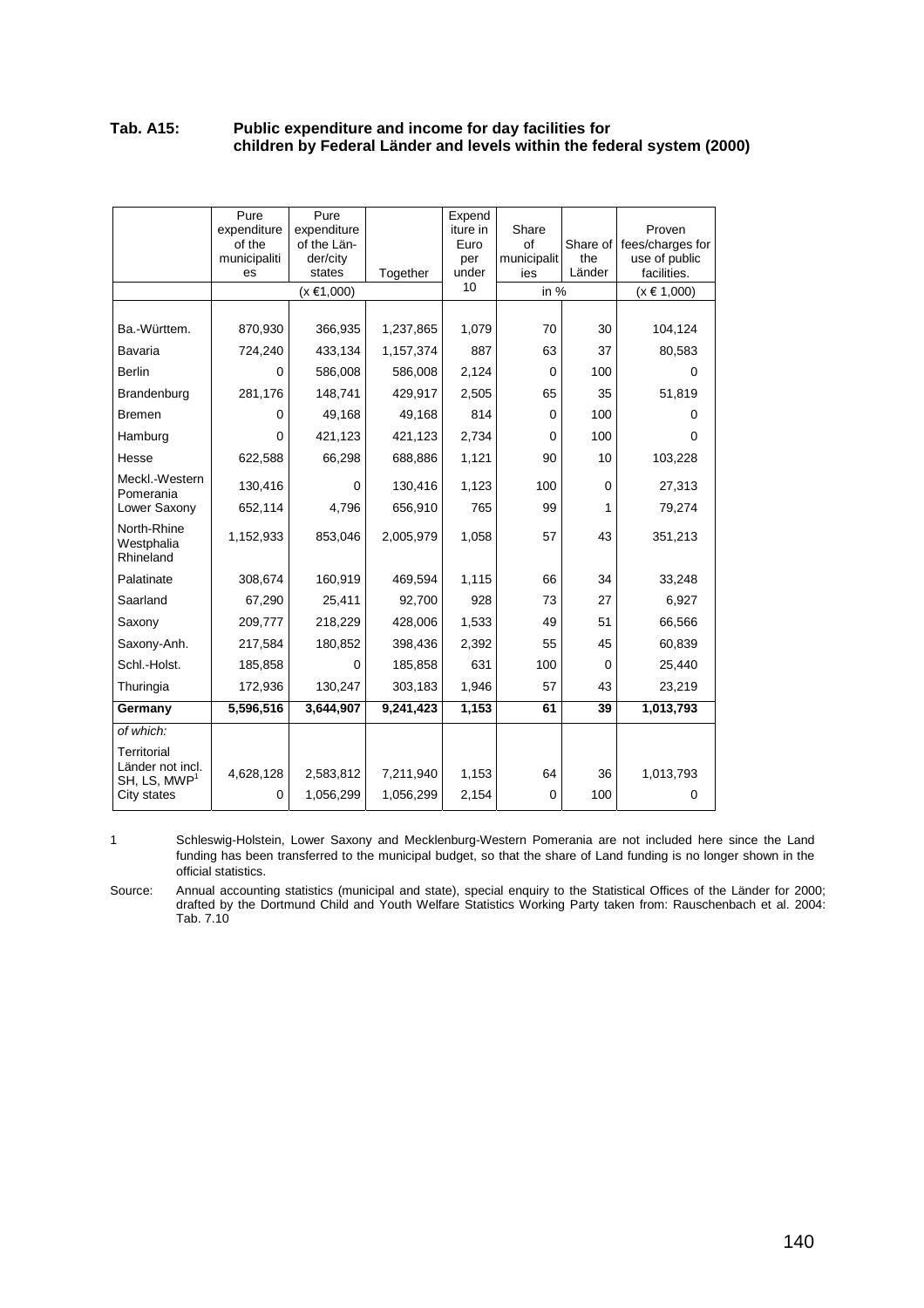## **Tab. A16: Selected data on staff, facilities, and available places in ECEC day facilities (Western Federal Länder; 1974-1998)**

|                                                                                                                                                     | 1974                                         |                                    | 1990                                            |                                    | 1994                                            |                                    | 1998                                             |                                    |
|-----------------------------------------------------------------------------------------------------------------------------------------------------|----------------------------------------------|------------------------------------|-------------------------------------------------|------------------------------------|-------------------------------------------------|------------------------------------|--------------------------------------------------|------------------------------------|
|                                                                                                                                                     | Abs.                                         | %                                  | Abs.                                            | %                                  | Abs.                                            | %                                  | Abs.                                             | %                                  |
| Staff <sup>1</sup><br>In full-time cases <sup>1</sup>                                                                                               | 112,767<br>99,730                            | 100<br>100                         | 185,065<br>153,642                              | 164.1<br>154.1                     | 253,114<br>204,258                              | 224.5<br>204.8                     | 290,212<br>234,715                               | 257.4<br>236.8                     |
| Women<br>Men                                                                                                                                        | 111,218<br>1,549                             | 98.6<br>1.4                        | 179,174<br>5,891                                | 96.8<br>3.2                        | 243,365<br>9,749                                | 96.1<br>3.9                        | 274,416<br>15,796                                | 94.6<br>5.4                        |
| $<$ 25 years<br>$25 < 40$ years<br>$40 < 60$ years<br>from 60 years                                                                                 | 51,983<br>39,109<br>18,944<br>2,731          | 46.1<br>34.7<br>16.8<br>2.4        | 45,563<br>96,490<br>41,399<br>1,613             | 24.6<br>52.1<br>22.4<br>0.9        | 58,095<br>123,167<br>69,615<br>2,237            | 23.0<br>48.7<br>27.5<br>0.9        | 59,883<br>124,936<br>102,146<br>3,247            | 20.6<br>43.0<br>35.2<br>1.1        |
| Full-time<br>Part-time<br>Additional occupation                                                                                                     | 87,360<br>24,295<br>1,112                    | 77.5<br>21.5<br>1.0                | 124,459<br>56,874<br>3,732                      | 67.3<br>30.7<br>2.0                | 157,485<br>92,158<br>3,471                      | 62.2<br>36.4<br>1.4                | 158,749<br>121,195<br>10,268                     | 54.7<br>41.8<br>3.5                |
| Public organisations<br>Voluntary providers<br>Private commercial                                                                                   | /                                            | 0.0<br>0.0                         | 62,642<br>121,223                               | 33.8<br>65.5                       | 91,828<br>161,286                               | 36.3<br>63.4                       | 106,086<br>182,257                               | 36.6<br>62.8                       |
| organisations                                                                                                                                       |                                              | 0.0                                | 1,200                                           | 0.6                                | 851                                             | 0.3                                | 1,869                                            | 0.6                                |
| Nursery teachers <sup>1</sup><br>Social education-                                                                                                  | 43,082                                       | 38.2                               | 104,746                                         | 243.1                              | 131,847                                         | 306.0                              | 159,327                                          | 369.8                              |
| alists/workers (Fach-<br>hochschule) <sup>1</sup>                                                                                                   | 1,498                                        | 1.3                                | 4,215                                           | 281.4                              | 4,848                                           | 323.6                              | 6,116                                            | 408.3                              |
| Qualified<br>educationalists $1,2$                                                                                                                  | /                                            | $\prime$                           | 905                                             | 511.3                              | 1,597                                           | 902.3                              | 1,634                                            | 923.2                              |
| Assistant nursery<br>teacher. <sup>1</sup>                                                                                                          | 24,753                                       | 22.0                               | 29,637                                          | 119.7                              | 40,497                                          | 163.6                              | 46,002                                           | 185.8                              |
| Trained staff <sup>3</sup><br>Specialised staff A <sup>3</sup><br>Specialised staff B <sup>3</sup><br>Academics<br>Professionalisation <sup>3</sup> | 78,348<br>69,426<br>44,673<br>2,138<br>1,498 | 69.5<br>61.6<br>39.6<br>1.9<br>1.3 | 153,643<br>140,114<br>110,477<br>6,377<br>5,120 | 83.0<br>75.7<br>59.7<br>3.4<br>2.8 | 200.035<br>181,611<br>141,114<br>8,451<br>6,445 | 79.0<br>71.8<br>55.8<br>3.3<br>2.5 | 238,851<br>218,990<br>169,985<br>10,186<br>8,316 | 82.3<br>75.5<br>58.6<br>3.5<br>2.9 |
| Day nursery for the<br>under-threes                                                                                                                 | 4,479                                        | 4.0                                | 6,943                                           | 3.8                                | 3,224                                           | 1.3                                | 3,226                                            | 1.1                                |
| Nursery                                                                                                                                             | 100,047                                      | 88.7                               | 150,845                                         | 81.5                               | 186,034                                         | 73.5                               | 204,783                                          | 70.6                               |
| Out-of-school-<br>provision                                                                                                                         | 8,241                                        | 7.3                                | 14,521                                          | 7.8                                | 8,434                                           | 3.3                                | 10,180                                           | 3.5                                |
| Combination facility. <sup>4</sup>                                                                                                                  |                                              |                                    | 12,756                                          | 6.9                                | 55,422                                          | 21.9                               | 72,023                                           | 24.8                               |
| No. of facilities<br>Places (in 1.000)                                                                                                              | 24,208<br>1,532                              | 100<br>100                         | 32,905<br>1,750                                 | 135.9<br>114.3                     | 34,171<br>2,111                                 | 141.2<br>137.8                     | 38,492<br>2,389                                  | 159.0<br>156.0                     |
| Full-time cases per<br>facility                                                                                                                     |                                              | 4.1                                |                                                 | 4.7                                |                                                 | 6.0                                |                                                  | 6.1                                |
| Places per full-time<br>case                                                                                                                        |                                              | 15.4                               |                                                 | 11.4                               |                                                 | 10.3                               |                                                  | 10.1                               |
| Places per facility                                                                                                                                 |                                              | 63                                 |                                                 | 53                                 |                                                 | 62                                 |                                                  | 62                                 |

1 In this row, the index is listed in the % column 1974 =100.<br>
1 Index 1982=100, since qualified educationalists were not y<br>
1 Trained staff: Persons working who have (some kind of 2 Index 1982=100, since qualified educationalists were not yet counted in 1974 (1982: n=177). 3 Trained staff: Persons working who have (some kind of) professional training; Specialised staff A: Persons working who have social educational training relevant to the specialism; Specialised staff B: as Specialised staff

A; but not including assistant nursery teachers; Academics: Persons working who have University of Fachhochschule degrees; Professionalisation: Qualified social educationalists with Fachhochschule degrees and qualified educationalists trained at Universities

4 Combination facilities = facilities offering places for children of several age groups, mostly in age-integrated groups.

Source: Federal Statistical Office: Specialist Series (Fachserie) 13, Series 6.3, Stuttgart various years; own calculations – taken from: Rauschenbach et al. 2003: Tab. 7.11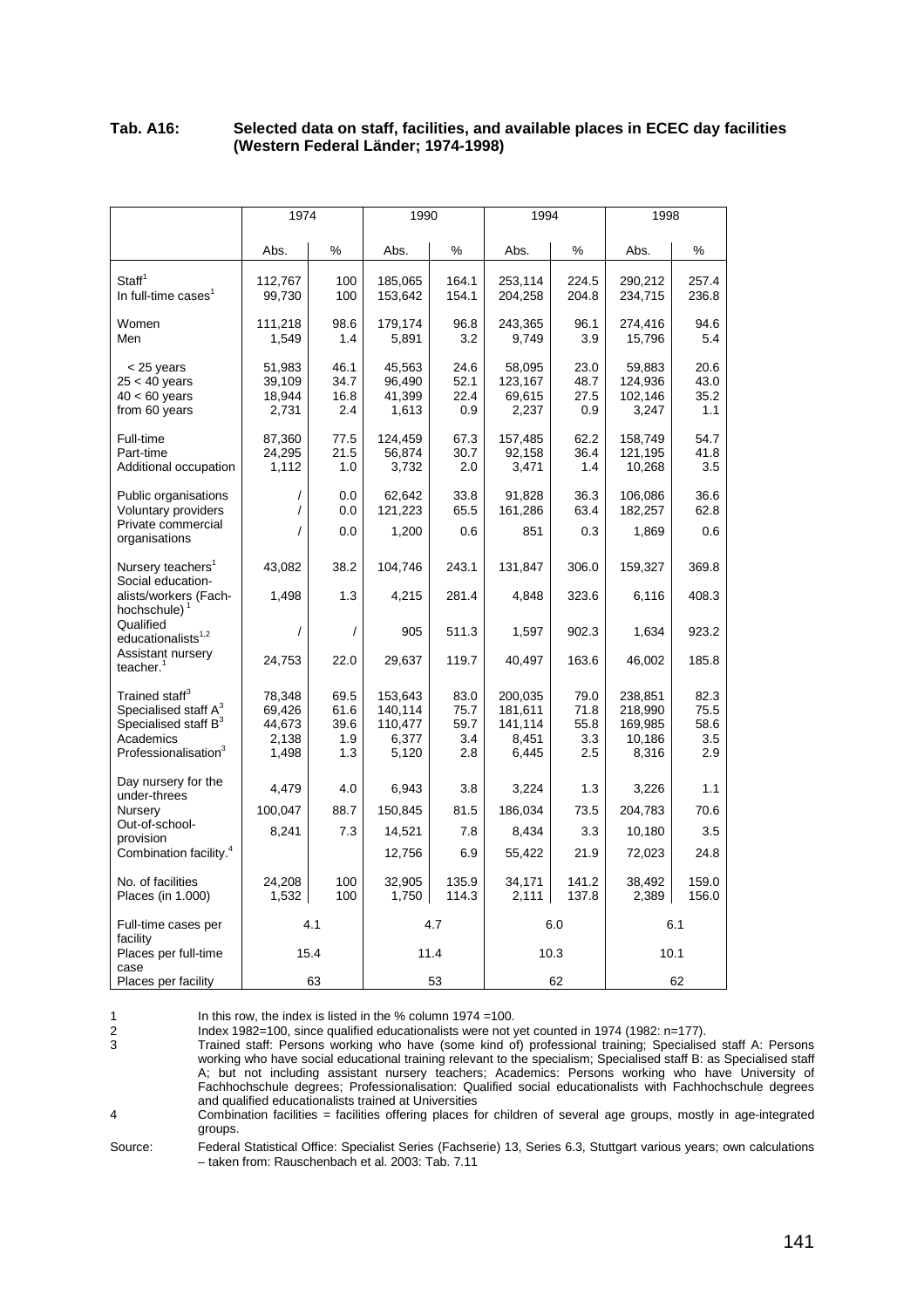#### **Tab. A17: Selected data on staff, facilities and available places in ECEC day facilities (Eastern Federal Länder; 1991-1998)**

|                                                                                                         | 1991                                 |                             | 1994                              |                            | 1998                             |                            |
|---------------------------------------------------------------------------------------------------------|--------------------------------------|-----------------------------|-----------------------------------|----------------------------|----------------------------------|----------------------------|
|                                                                                                         | Abs.                                 | %                           | Abs.                              | %                          | Abs.                             | ℅                          |
| Staff <sup>1</sup><br>In full-time cases <sup>1</sup>                                                   | 176,591<br>161,277                   | 100<br>100                  | 111,754<br>91,836                 | 63.3<br>56.9               | 83,021<br>67,878                 | 47.0<br>42.1               |
| Women<br>Men                                                                                            | 169,548<br>7,043                     | 96.0<br>4.0                 | 107,602<br>4,152                  | 96.3<br>3.7                | 79,991<br>3,030                  | 96.4<br>3.6                |
| < 25 years<br>$25 < 40$ years<br>$40 < 60$ years<br>from 60 years                                       | 17,740<br>90,748<br>67,691<br>412    | 10.0<br>51.4<br>38.3<br>0.2 | 4,485<br>52,045<br>54,992<br>232  | 4.0<br>46.6<br>49.2<br>0.2 | 2,236<br>29,176<br>51,256<br>353 | 2.7<br>35.1<br>61.7<br>0.4 |
| Full-time<br>Part-time<br>Additional occupation                                                         | 145,988<br>30,562<br>41              | 82.7<br>17.3<br>0.0         | 71,965<br>39,709<br>80            | 64.4<br>35.5<br>0.1        | 23,901<br>58,504<br>616          | 28.8<br>70.5<br>0.7        |
| Public organisations<br><b>Voluntary providers</b><br>Private commercial<br>organisations               | 169,855<br>6,736                     | 96.2<br>3.8<br>0.0          | 90,917<br>20,837<br>83            | 81.4<br>18.6<br>0.1        | 55,898<br>26,890<br>233          | 67.3<br>32.4<br>0.3        |
| Nursery teachers <sup>1</sup><br>Social education-<br>alists/workers (Fach-<br>hochschule) <sup>1</sup> | 108,079<br>347                       | 100<br>100                  | 80,564<br>169                     | 74.5<br>48.7               | 65,173<br>222                    | 60.3<br>64.0               |
| Qualified educationalists <sup>1</sup><br>Assistant nursery<br>teacher <sup>1</sup>                     | 730<br>3,937                         | 100<br>100                  | 451<br>1,595                      | 61.8<br>40.5               | 296<br>718                       | 40.5<br>18.2               |
| <b>Trained staff</b><br>Specialised staff<br>Academics<br>Professionalisation                           | 155,940<br>113,143<br>2,204<br>1,077 | 88.3<br>64.1<br>1.2<br>0.6  | 104,098<br>83,196<br>1,598<br>620 | 93.1<br>74.4<br>1.4<br>0.6 | 79,482<br>68,070<br>1,014<br>643 | 95.7<br>82.0<br>1.2<br>0.8 |
| Day nursery for the<br>under-threes                                                                     | 48,524                               | 27.5                        | 2,449                             | 2.2                        | 1,194                            | 1.4                        |
| Nursery<br>Out-of-school-provision<br>Combined facilities <sup>2</sup>                                  | 79,324<br>13,516<br>35,227           | 44.9<br>7.7<br>19.9         | 18,945<br>11,525<br>78,835        | 17.0<br>10.3<br>70.5       | 4,272<br>9,324<br>68,231         | 5.1<br>11.2<br>82.2        |
| No. of facilities <sup>1</sup><br>Staff <sup>1</sup><br>Places <sup>1</sup>                             | 19,127<br>176,591<br>1,235,492       | 100<br>100<br>100           | 12,452<br>111,754<br>941,059      | 65.1<br>63.3<br>76.2       | 9.711<br>83,021<br>714,707       | 50.8<br>47.0<br>57.8       |
| Full-time cases per<br>facility                                                                         |                                      | 8.4                         |                                   | 7.4                        | 7.0                              |                            |
| Places per full-time case<br>Places per facility                                                        |                                      | 7.7<br>65.0                 |                                   | 10.2<br>76.0               | 10.5<br>73.6                     |                            |

1 In this row, the index is listed in the % column 1991 =100.<br>2 Combination facilities = facilities offering places for child 2 Combination facilities = facilities offering places for children of several age groups, mostly in age-integrated groups.

Source: Federal Statistical Office: Specialist Series (Fachserie) 13, Series 6.3, Stuttgart various years; own calculations – taken from: Rauschenbach et al. 2003: Tab. 7.12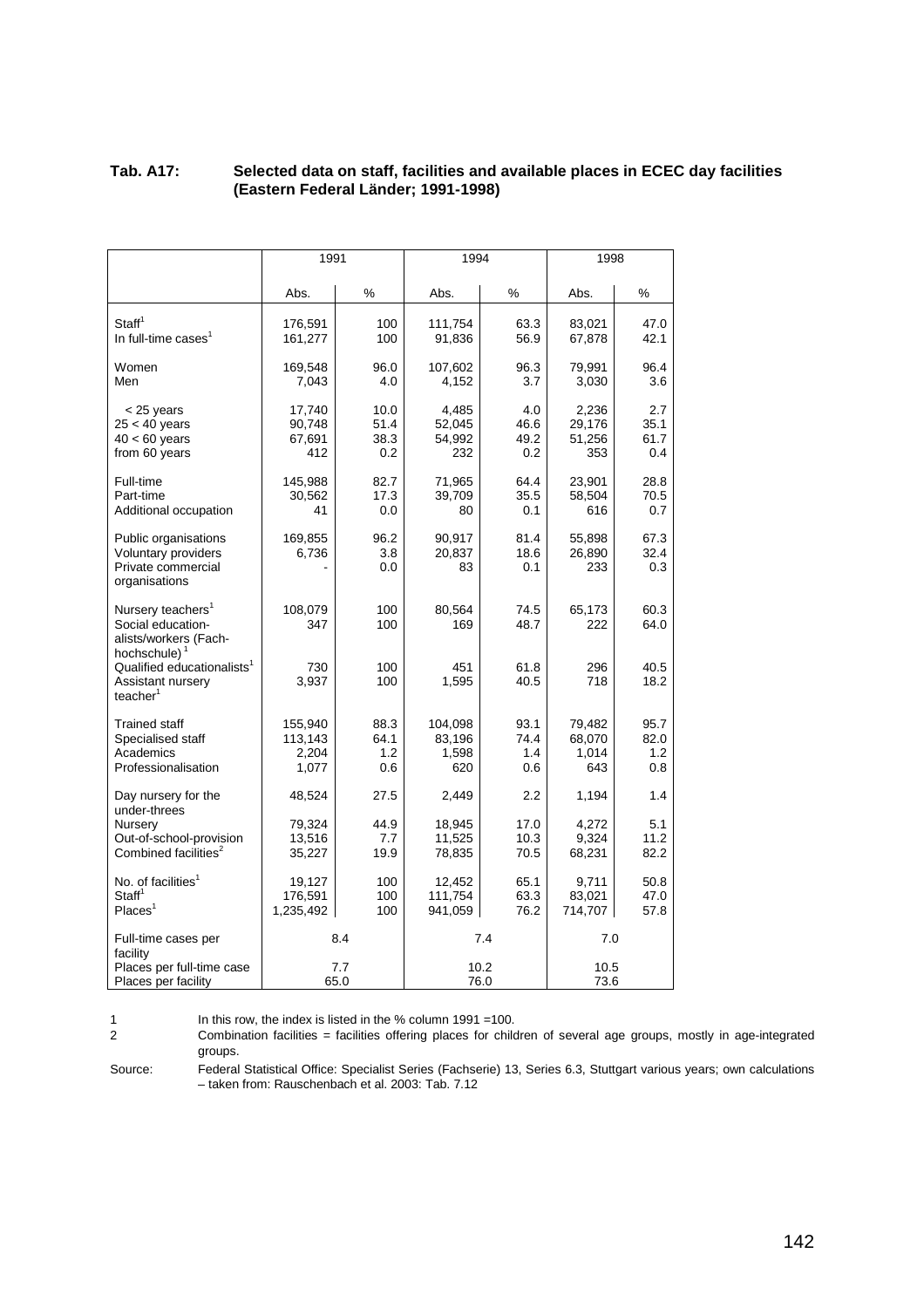Persons working in day facilities for children by working area and Federal Länder (31.12.1998) **Tab. A18: Persons working in day facilities for children by working area and Federal Länder (31.12.1998)**  Tab. A18:

|                                   | Persons                                                                                                          |                                     |                   |                         |                |                                          |                |                        |                    | of which in the working areas                    |                              |            |          |                                                              |                        |                                  |                              |
|-----------------------------------|------------------------------------------------------------------------------------------------------------------|-------------------------------------|-------------------|-------------------------|----------------|------------------------------------------|----------------|------------------------|--------------------|--------------------------------------------------|------------------------------|------------|----------|--------------------------------------------------------------|------------------------|----------------------------------|------------------------------|
|                                   | working<br>total                                                                                                 | the under-threes<br>Day nursery for |                   | Nursery                 |                | Out-of-school-<br>provision <sup>1</sup> |                | Expanded-age<br>groups |                    | Care of children &<br>disabilities<br>youth with |                              | Management |          | Administration                                               |                        | technical area<br>Scientific and |                              |
|                                   |                                                                                                                  | total                               | in %              | ş                       | ಸಿ<br>≘.       | ġ                                        | %<br>≘.        | ġ                      | ৯<br>≘.            | 9<br>No                                          | ಸಿ<br>≘                      | ġ          | %<br>≘.  | ş                                                            | ಸಿ<br>≘.               | ġ                                | ಸಿ<br>$\subseteq$            |
|                                   |                                                                                                                  |                                     |                   |                         |                |                                          |                |                        |                    |                                                  |                              |            |          |                                                              |                        |                                  |                              |
| Baden-Wurtt.                      | 50,468                                                                                                           | 580                                 |                   | 38<br>36,0              | 71.4           | 1,370                                    | 2.7            | 1,957                  | တ<br>က             | 35                                               | $\overline{C}$               | 962        | တ္       |                                                              | $\overline{0}$         | 9,526                            | တ<br>$\frac{8}{2}$           |
| Bavaria                           | 42,867                                                                                                           | 1,011                               | 2.4               | 52<br>35,6              | 83.2           | 2,900                                    | 6.8            | 382                    | တ္<br>ö            | 955                                              | 2.2                          | 383        | 0.9      | 137                                                          | $\overline{0}$ .3      | 1,447                            | 3.4                          |
| Berlin                            | 22,687                                                                                                           | 2,639                               | 11.6              | 4,875                   | Iņ<br><u>ನ</u> | 2,645                                    | $\frac{7}{11}$ | 5,989                  | 26.4               | 834                                              | $\overline{3.7}$             | 1,478      | 6.5      | क्ष                                                          | 4<br>ö                 | 4,124                            | 18.2                         |
| West Berlin                       | 14,135                                                                                                           | 1,178                               | 8.3               | 55<br>2,8               | 20.2           | 1,754                                    | $\frac{4}{2}$  | 4,486                  | 51.7               | 572                                              | $\frac{4}{10}$               | 847        | 6.0      | ۴                                                            | Ю<br>ö                 | 2,367                            | 16.7                         |
| East Berlin                       | 8,552                                                                                                            | 1,461                               | 17.1              | $\overline{20}$<br>20   | 23.6           | 891                                      | 0.4            | 1,503                  | 17.6               | 262                                              | $\overline{3}$               | 640        | 7.5      | $\frac{8}{1}$                                                | Ņ<br>ö                 | 1,757                            | 20.5                         |
| Brandenburg                       | 16,675                                                                                                           | 2,192                               | 13.1              | 71<br>2,7               | 16.6           | 4,450                                    | 26.7           | 3,544                  | 21.3               | 558                                              | 33                           | 769        | 4.6      | $\overline{2}$                                               | $\overline{0}$         | 2,367                            | 14.2                         |
| Bremen                            | 3,699                                                                                                            | 231                                 | 6.2               | 1,577                   | 42.6           | 391                                      | 0.6            | 300                    | $\overline{8}$ .   | 266                                              | 7.2                          | 237        | 6.4      | 35                                                           | တ<br>ö                 | 662                              | 17.9                         |
| Hamburg                           | 9,223                                                                                                            | 805                                 | 8.7               | 22<br>3,0               | 32.8           | 1,055                                    | 11.4           | 1,804                  | 19.6               | 242                                              | ဖ<br>$\overline{\mathsf{N}}$ | 757        | 8.2      | S3                                                           | ဖ<br>$\dot{\circ}$     | 1,485                            | 16.1                         |
| Hesse                             | 30,985                                                                                                           | 744                                 | 2.4               | 18,542                  | 59.8           | 2,338                                    | 7.5            | ,942                   | 63                 | $\frac{81}{1}$                                   | ဖ<br>Ń۰                      | 1,917      | 6.2      | 83                                                           | ო<br>ö                 | 4,608                            | 14.9                         |
| Meckl.-Western<br>Pomerania       | 8,741                                                                                                            | 1,194                               | 13.7              | တ<br>23                 | 26.5           | 1,898                                    | 21.7           | 1,348                  | 15.4               | 372                                              | w<br>4                       | 483        | 5.5      | 9                                                            | $\mathbf{\Omega}$<br>Ö | 1, 111                           | 12.7                         |
| Lower Saxony                      | 29,713                                                                                                           | 702                                 | 2.4               | $\overline{4}$<br>20,8  | 70.2           | 1,336                                    | 4.5            | 1,351                  | 4.5                | 1,028                                            | 3.5                          | 1,827      | <u>်</u> | 149                                                          | Ю<br>ö                 | 2,476                            | 83                           |
| <b>NRW</b>                        | 73,232                                                                                                           | 446                                 | 0.6               | $\frac{3}{4}$<br>51,5   | 70.4           | 3,386                                    | 4.6            | 8,417                  | 11.5               | 1,781                                            | 2.4                          | 5,400      | 7.4      | 120                                                          | Ņ<br>$\circ$           | 2,133                            | တ<br>$\overline{\mathbf{c}}$ |
| Rhineland-                        | 20,810                                                                                                           | 206                                 | $\overline{1}$ .0 | 32<br>14.9              | 71.8           | 549                                      | 2.6            | 1,517                  | 7.3                | 388                                              | $\frac{0}{1}$                | 1,099      | 53       | $\overline{4}$                                               | Ņ<br>ö                 | 2,077                            | 10.0                         |
| Palatinate                        |                                                                                                                  |                                     |                   |                         |                |                                          |                |                        |                    |                                                  |                              |            |          |                                                              |                        |                                  |                              |
| Saarland                          | 3,879                                                                                                            | 85                                  | 2.2               | 89<br>$2\overline{3}$   | 77.1           | 136                                      | 3.5            | 421                    | 10.9               | $\frac{8}{3}$                                    | $\frac{2}{1}$                | 123        | 3.2      | $\overline{ }$                                               | $\overline{Q}$         | 76                               | 2.0                          |
| Saxony                            | 22,029                                                                                                           | 2,022                               | 9.2               | 79<br>4,6               | 21.1           | 5,711                                    | 25.9           | 4,323                  | 19.6               | 1,103                                            | 5.0                          | 135        | 5.2      | 8                                                            | $\frac{4}{1}$          | 2,979                            | 13.5                         |
| Saxony-Anhalt                     | 15,253                                                                                                           | 2,629                               | 17.2              | 83<br>4.2               | 28.1           | 623                                      | 4.1            | 4,392                  | 28.8               | 360                                              | 2.4                          | 1,646      | 10.8     | $\stackrel{\textstyle\scriptstyle\smile}{\scriptstyle\cdot}$ | $\frac{1}{2}$          | 1,309                            | ဖ<br>∞                       |
| Schlesw.-Hol                      | 11,201                                                                                                           | 112                                 | $\overline{1}$ .0 | 50<br>$\overline{7}$ ,0 | 62.9           | 551                                      | 4.9            | 968                    | ဖ<br>ထံ            | 41                                               | $\overline{3.7}$             | 700        | 6.2      | 52                                                           | $\frac{8}{2}$          | 1,322                            | 11.8                         |
| Thuringia                         | 11,771                                                                                                           | 625                                 | 5.3               | 64<br>2,4               | 20.9           | 187                                      | 16             | 5,584                  | 47.4               | 467                                              | 4.0                          | 489        | 4.2      | 22                                                           | $\mathbf{N}$<br>ö      | 1,933                            | 16.4                         |
| Germany                           | 373,233                                                                                                          | 16,223                              | 4.3               | $\tilde{z}$<br>213,5    | 57.2           | 29,526                                   | 6:2            | 44,239                 | 11.9               | 9,659                                            | 2.6                          | 19,414     | 5.2      | 873                                                          | 0.3                    | 39,635                           | 0.01                         |
| Western                           | 290,212                                                                                                          | 6,100                               | $\overline{2.1}$  | <sub>50</sub><br>195,0  | 67.2           | 15,766                                   | 5.4            | 23,545                 | $\overline{\circ}$ | 6,537                                            | 2.3                          | 14,252     | თ<br>4   | 783                                                          | $\overline{0}$ .3      | 28,179                           | $\overline{6}$               |
| Eastern Federal<br>Federal Länder | 83,021                                                                                                           | 10,123                              | 12.2              | 18,514                  | 22.3           | 13,760                                   | 16.6           | 20,694                 | 24.9               | 3,122                                            | $3.\overline{8}$             | 5,162      | 6.2      | 190                                                          | 0.2                    | 11,456                           | 13.8                         |
| Länder                            |                                                                                                                  |                                     |                   |                         |                |                                          |                |                        |                    |                                                  |                              |            |          |                                                              |                        |                                  |                              |
|                                   | Not including the staff in school out-of-school provision in Berlin (West and East), Saxony-Anhalt and Thuringia |                                     |                   |                         |                |                                          |                |                        |                    |                                                  |                              |            |          |                                                              |                        |                                  |                              |

1<br>Source Federal Statistical Office: Specialist Series (Fachserie) 13, Series 6.3.1, Stuttgart 2002; own calculations – taken from: Rauschenbach et al. 2003: Tab. 7.13<br>Source Federal Statistical Office: Specialist Series ( Source: Federal Statistical Office: Specialist Series (Fachserie) 13, Series 6.3.1, Stuttgart 2002; own calculations – taken from: Rauschenbach et al. 2003: Tab. 7.13Not present a restart in scatter starting between the starting of the starting cools of the starting cools. Not a red and rest and Last), Seast, Seast, and Last and East, and Designal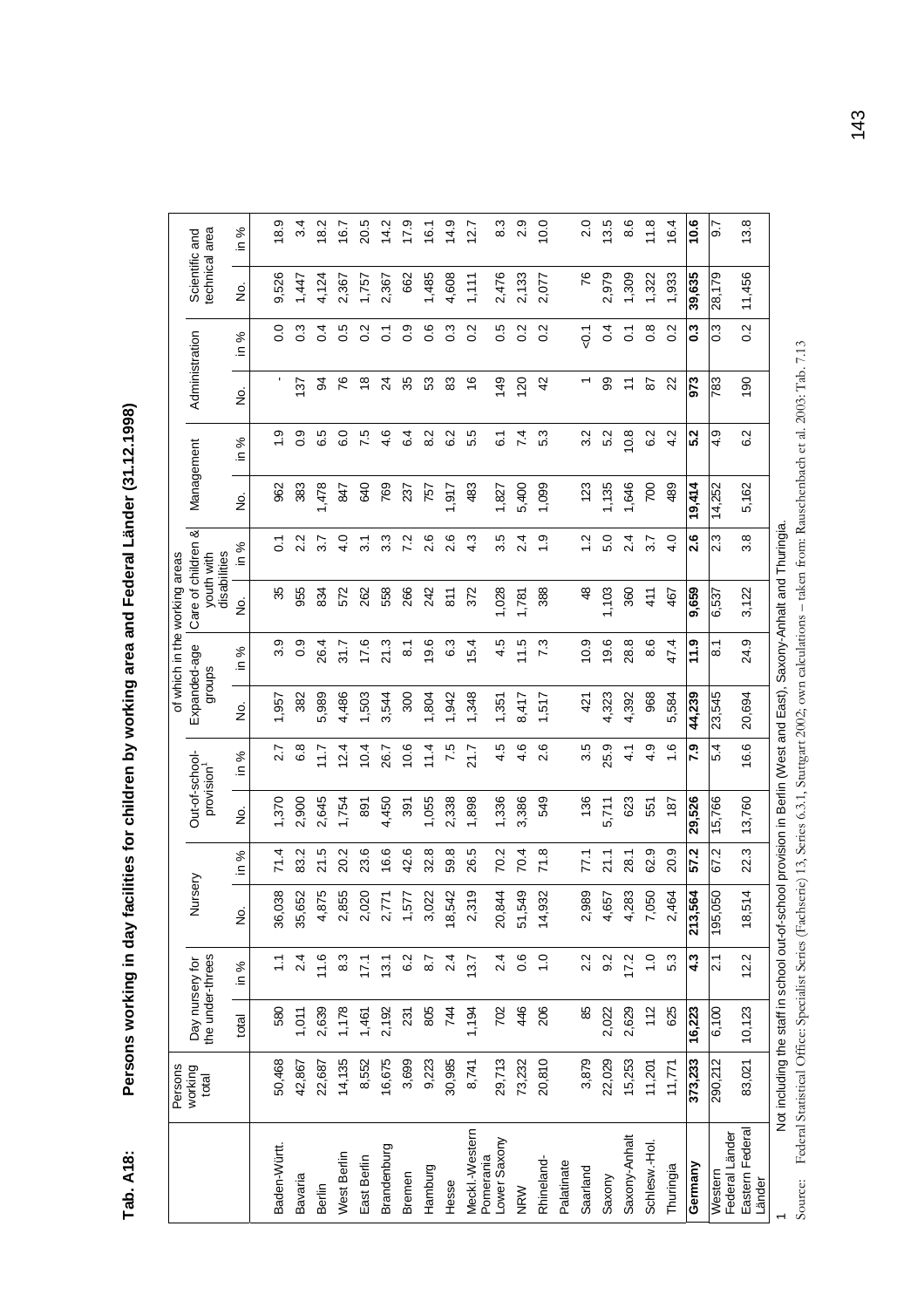| r children in the four age-related work areas (day nursery for the under-threes, nursery, out-of |                                                                                     |
|--------------------------------------------------------------------------------------------------|-------------------------------------------------------------------------------------|
|                                                                                                  |                                                                                     |
|                                                                                                  |                                                                                     |
|                                                                                                  |                                                                                     |
|                                                                                                  |                                                                                     |
|                                                                                                  | ofessional qualification and Federal Länder (31.12.1994, 31.12.1998; in % of total) |
|                                                                                                  |                                                                                     |
|                                                                                                  |                                                                                     |
|                                                                                                  |                                                                                     |
|                                                                                                  |                                                                                     |
|                                                                                                  |                                                                                     |
| $\cdots$ facilities ion $\cdots$                                                                 | ו<br>יו                                                                             |
| さくこくこう                                                                                           |                                                                                     |
| ミりこう                                                                                             |                                                                                     |
|                                                                                                  |                                                                                     |
| Tab. An                                                                                          | hool provision and age-expand                                                       |
|                                                                                                  |                                                                                     |

|                            | and the like      | educationalists<br>Qualified social | educationalists<br>Nursery<br>teachers,<br>remedial |                | the social care<br>assistants in<br>Assistant<br>nursery<br>teacher |                | and educational<br>professions<br>Other | social           | Administrative<br>professions<br>office<br>and |                  | Economists<br>et al. |                   | Trainee in the<br>year / still in<br>recognition<br>training |                     | No training<br>concluded |                  |
|----------------------------|-------------------|-------------------------------------|-----------------------------------------------------|----------------|---------------------------------------------------------------------|----------------|-----------------------------------------|------------------|------------------------------------------------|------------------|----------------------|-------------------|--------------------------------------------------------------|---------------------|--------------------------|------------------|
|                            | 1994              | 1998                                | 1994                                                | 998            | 1994                                                                | 1998           | 1994                                    | 998              | 1994                                           | 1998             | 1994                 | 1998              | 1994                                                         | 1998                | 994                      | 998              |
| Baden-Württ.               | $\frac{8}{1}$     | <u>თ</u>                            | 49.9                                                | $\frac{8}{61}$ | 5.6                                                                 |                | o<br>N                                  | $\frac{6}{1}$    |                                                |                  | 5.O                  | ن<br>ب            | 13.3                                                         | 14.0                | 22.8                     | 18.8             |
| Bavaria                    | 2.4               | 2.5                                 | 45.2                                                | 47.2           | 35.9                                                                | 36.5           | 3.8                                     | 2.6              | $\sigma$                                       | $\frac{2}{3}$    | $\frac{2}{3}$        | 0.3               | 7.2                                                          | 65                  | 4.9                      | 4.2              |
| Berlin                     | 2.3               | 2.6                                 | 62.4                                                | 69.0           | 2.1                                                                 | $\frac{8}{1}$  | 18.2                                    | 4.3              | $\frac{8}{2}$                                  | 0.5              | $\frac{6}{1}$        | $\frac{8}{1}$     | 2.5                                                          | $\frac{8}{1}$       | 11.1                     | 9.2              |
| West Berlin                |                   | 3.2                                 |                                                     | 70.2           |                                                                     | 2.2            |                                         | 0.8              |                                                | 5.0              |                      | $\frac{0}{1}$     |                                                              | $\tilde{2}$         |                          | 9.9              |
| East Berlin                |                   | 1.5                                 |                                                     | 67.0           |                                                                     | c.             |                                         | 20.0             |                                                | 0.5              |                      | $\overline{0.4}$  |                                                              | $\overline{a}$      |                          | $\overline{8}$   |
| Brandenburg                | 2.1               | $\overline{1.7}$                    | $\frac{8}{7}$                                       | 78.2           | $1\overline{4}$                                                     | Ξ              | 16.1                                    | 13.3             | $\frac{3}{2}$                                  | $\overline{0}$   | $\overline{0}$       | $\frac{1}{2}$     | $\overline{0}$                                               | $\frac{8}{1}$       | 6.8                      | 3.7              |
| Bremen                     | 13.3              | 12.2                                | 44.2                                                | 44.8           | 4.9                                                                 | 5.2            | 13.9                                    | $\frac{4}{1}$    | $\frac{3}{2}$                                  | $\frac{0}{1}$    | 2.2                  | $\frac{6}{1}$     | 7.2                                                          | ဖ<br>œ              | 13.0                     | $\frac{9}{4}$    |
| Hamburg                    | 6.6               | 7.8                                 | 41.6                                                | 46.5           | 17.8                                                                | 16.3           | 10.5                                    | $\frac{4}{1}$    | $\frac{5}{1}$                                  | 0.5              | $\frac{0}{3}$        | 33                | 5.9                                                          | 4.3                 | 13.1                     | 10.0             |
| Hesse                      | 6.1               | 6.3                                 | 50.4                                                | 52.8           | 10.3                                                                | 8.5            | 7.4                                     | $\overline{8}$   | $\frac{6}{1}$                                  | $\frac{3}{2}$    | $\overline{0}$ .     | $\frac{2}{3}$     | $\frac{8}{8}$                                                | $\frac{4}{6}$       | 15.5                     | 14.3             |
| Meckl-Western<br>Pomerania | 1.5               | $\frac{6}{1}$                       | 76.6                                                | 78.3           | $\frac{8}{1}$                                                       | $\overline{4}$ | 14.1                                    | $\overline{3.1}$ | $\frac{3}{2}$                                  | $\overline{0}$   | $\overline{0}$       | 0.9               | $\frac{2}{3}$                                                | 0.4                 | $\overline{5}$ 1         | $\frac{1}{4}$    |
| -ower Saxony               | 2.8               | 3.6                                 | 52.2                                                | 59.5           | $\overline{9}$ .                                                    | 17.7           | 10.2                                    | 9.0              | $\overline{0}$                                 | 0.5              | 0.5                  | $\frac{8}{1}$     | 4.9                                                          | $\frac{0}{1}$       | ယ္<br>တ                  | 72               |
| <b>NRW</b>                 | $2.\overline{8}$  | 3.3                                 | 58.2                                                | 61.3           | 3.2                                                                 | 14.2           | 6.3                                     | 5.3              | $\frac{6}{2}$                                  | $\frac{2}{3}$    | $\frac{3}{2}$        | 50                | 9.2                                                          | $\frac{2}{9}$       | 9.4                      | 5.8              |
| Rhineland-                 | 2.8               | 2.3                                 | 58.0                                                | 58.8           | 13.9                                                                | 11.9           | $\overline{6}$                          | 63               | $\frac{3}{2}$                                  | $\overline{0}$   | $\frac{0}{2}$        | $\frac{8}{1}$     | $\overline{8.7}$                                             | 9.6                 | 9.4                      | $\overline{9}$ . |
| Palatinate                 |                   |                                     |                                                     |                |                                                                     |                |                                         |                  |                                                |                  |                      |                   |                                                              |                     |                          |                  |
| Saarland                   | $\frac{6}{1}$     | 1.8                                 | 54.6                                                | 59.2           | 26.0                                                                | 24.5           | 2.3                                     | 2.4              | $\overline{C}$                                 |                  | $-0.1$               | $\overline{0}$    | 5.5                                                          | 8.4                 | 9.9                      | 3.5              |
| Saxony                     | $\ddot{ }$ :      | $\tilde{\phantom{0}}$               | ب<br>71.9                                           | 78.8           | $\frac{2}{1}$                                                       | $\frac{0}{2}$  | 18.8                                    | 14.7             | $\overline{0.4}$                               | $0.\overline{3}$ | $\overline{0}$ .     | $\overline{0}$ .4 | $\frac{1}{1}$                                                | $\overline{0}$      | 4.9                      | 3.0              |
| Saxony-Anhalt              | 0.7               | $\frac{8}{2}$                       | 75.3                                                | 89.5           | $\frac{8}{1}$                                                       | $\overline{O}$ | 15.1                                    | 6.9              | $\frac{3}{2}$                                  | $\overline{0}$   | 0.2                  | 0.5               | $\overline{0}$                                               | $\frac{3}{2}$       | 5.8                      | $\frac{8}{1}$    |
| Schlesw.-Hol.              | 4.3               | 4.7                                 | 44.0                                                | 53.5           | 3.5                                                                 | 7.7            | 12.5                                    | 10.4             | 17                                             | 20               | $\frac{1}{1}$        | $\frac{6}{1}$     | 5.2                                                          | $\frac{3}{2}$       | 17.7                     | 10.1             |
| Thuringia                  | 0.6               | $\frac{8}{2}$                       | 71.7                                                | 78.4           | $\frac{1}{2}$                                                       | $\frac{8}{2}$  | 19.6                                    | 14.8             | $\frac{3}{2}$                                  | 0.2              | 0.5                  | $\frac{0}{1}$     | $\overline{0}$                                               | $\tilde{\cdot}$     | 5.6                      | 2.9              |
| Germany                    | <b>Z.7</b>        | 3.0                                 | 58.2                                                | 62.3           | 11.5                                                                | 11.3           | 9.9                                     | 4.7              | 0.5                                            | <b>C.3</b>       | 0.5                  | $\frac{1}{2}$     | $\ddot{6}$                                                   | ჭ<br>ბ              | 5.01                     | 8.3              |
| Federal Länder<br>Western  | $\overline{3}$ .1 | 3.5                                 | 52.6                                                | 57.5           | 15.4                                                                | 14.3           | 7.2                                     | 5.7              | 0.6                                            | $\overline{0}$   | 0.6                  | $\tilde{L}$       | $\frac{2}{8}$                                                | 0<br>$\bar{\infty}$ | 12.4                     | 9.7              |
| Eastern Federal<br>Länder  | $1.4^{2}$         | 1.2                                 | $73.1^2$                                            | 79.3           | 4 <sup>2</sup>                                                      | 0.9            | $17.1^2$                                | $\frac{3.4}{5}$  | $0.4^{2}$                                      | $0.\overline{2}$ | $0.3^{2}$            | $\overline{0}$    | $0.7^{2}$                                                    | $\overline{0}$      | 5.6                      | $3.6^{2}$        |

Not including school out-of-school provision in Berlin (West and East), Saxony-Anhalt and Thuringia<br>Federal Statistical Office: Specialist Series (Fachserie) 13, Series 6.3.1, Stuttgart 2002; own calculations – taken from: Source: Federal Statistical Office: Specialist Series (Fachserie) 13, Series 6.3.1, Stuttgart 2002; own calculations – taken from: Rauschenbach, et al. 2003: Tab. 7.14 2<br>Source:

144